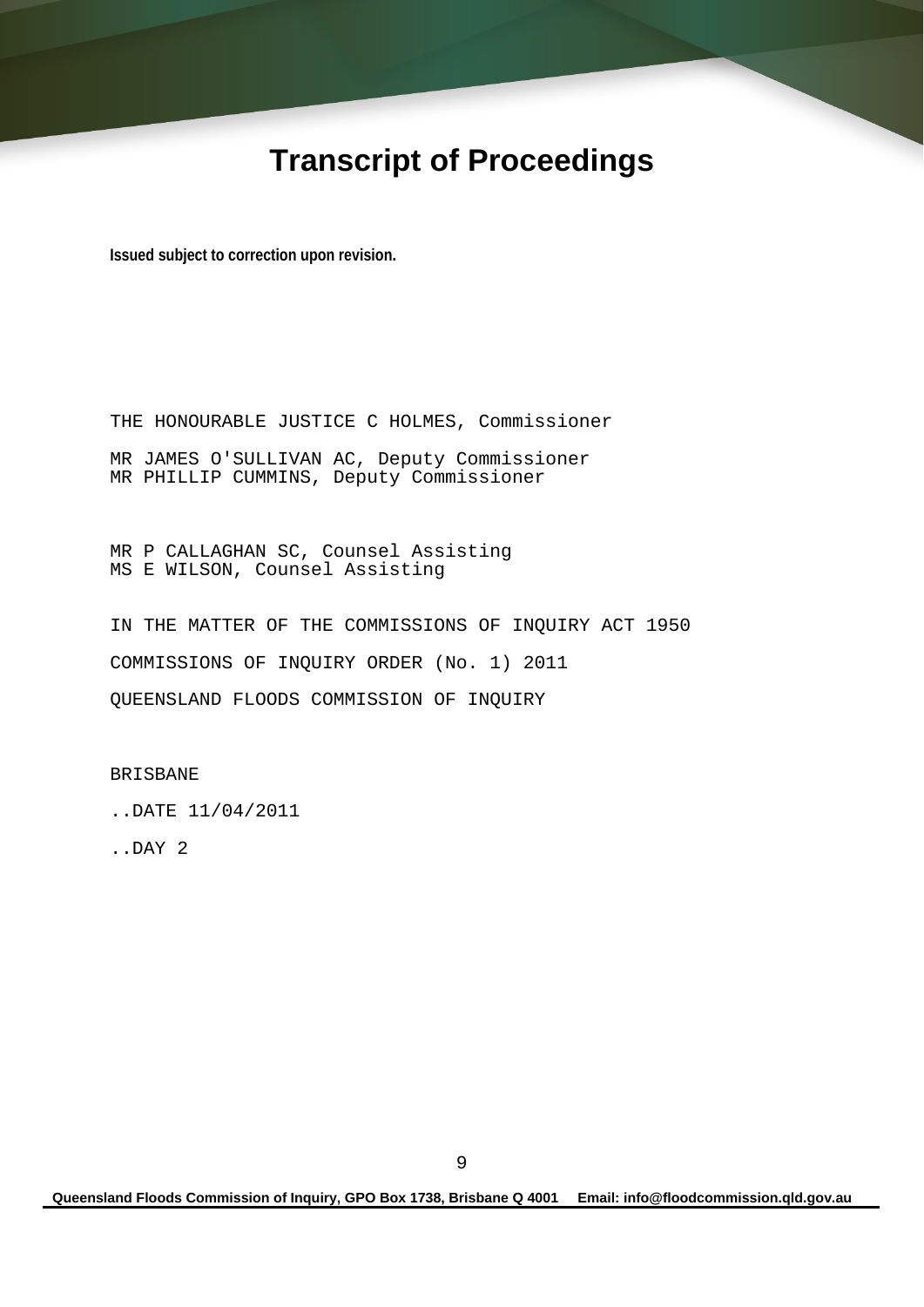THE COMMISSION RESUMED AT 10.00 A.M.

COMMISSIONER: In accordance with the provisions of the Recording of Evidence Act 1962, I direct that the evidence to be given in this inquiry and any ruling, direction, address, summing-up, or other matter in the inquiry be recorded in shorthand by duly-appointed shorthand reporters of the State Reporting Bureau.

Now, appearances please.

MR CALLAGHAN: Madam Commissioner, my name is Callaghan, initials P J, of Senior Counsel, with my learned friend Ms Wilson. We appear as Counsel Assisting the Commission.

COMMISSIONER: Next along the Bar table, might be the simplest.

MR SCHMIDT: Good morning, Commissioner. My name is Mr Ken Schmidt. I am appearing on behalf of the Mid-Brisbane River Irrigators Group.

COMMISSIONER: Thanks, Mr Schmidt. Yes?

MR O'DONNELL: Your Honour, appearing for Queensland Bulk Water Supply Authority, which commonly trades as Seqwater, O'Donnell QC, with my learned friend Mr Pomerenke, instructed by Allens Arthur Robinson.

COMMISSIONER: Thanks, Mr O'Donnell.

MS McLEOD: If the Commission pleases, my name is McLeod S C, and I appear with Ms O'Gorman for the Commonwealth.

COMMISSIONER: Thanks, Ms McLeod.

**40**  MR DUNNING: May it please the Commission, my name is Dunning. I appear with my learned friend Mr Porter instructed by Clayton Utz for the Brisbane City Council.

MR MacSPORRAN: If it pleases the Commission, my name is MacSporran, Senior Counsel. I appear with Mr J Rolls and Ms J Brasch for the State of Queensland instructed by Crown Law.

COMMISSIONER: Thank you.

MR RANGIAH: Commissioner, my name is Rangiah. I am instructed by Morris Blackburn. The Commission has granted leave to a category of people to appear who are described as residents of Fernvale properties particularly vulnerable to inundation by Wivenhoe releases because they are immediately downstream. There are 78 people in that category and I appear for them.

COMMISSIONER: Do you have an affidavit to that effect?

**10** 

**1**

**20**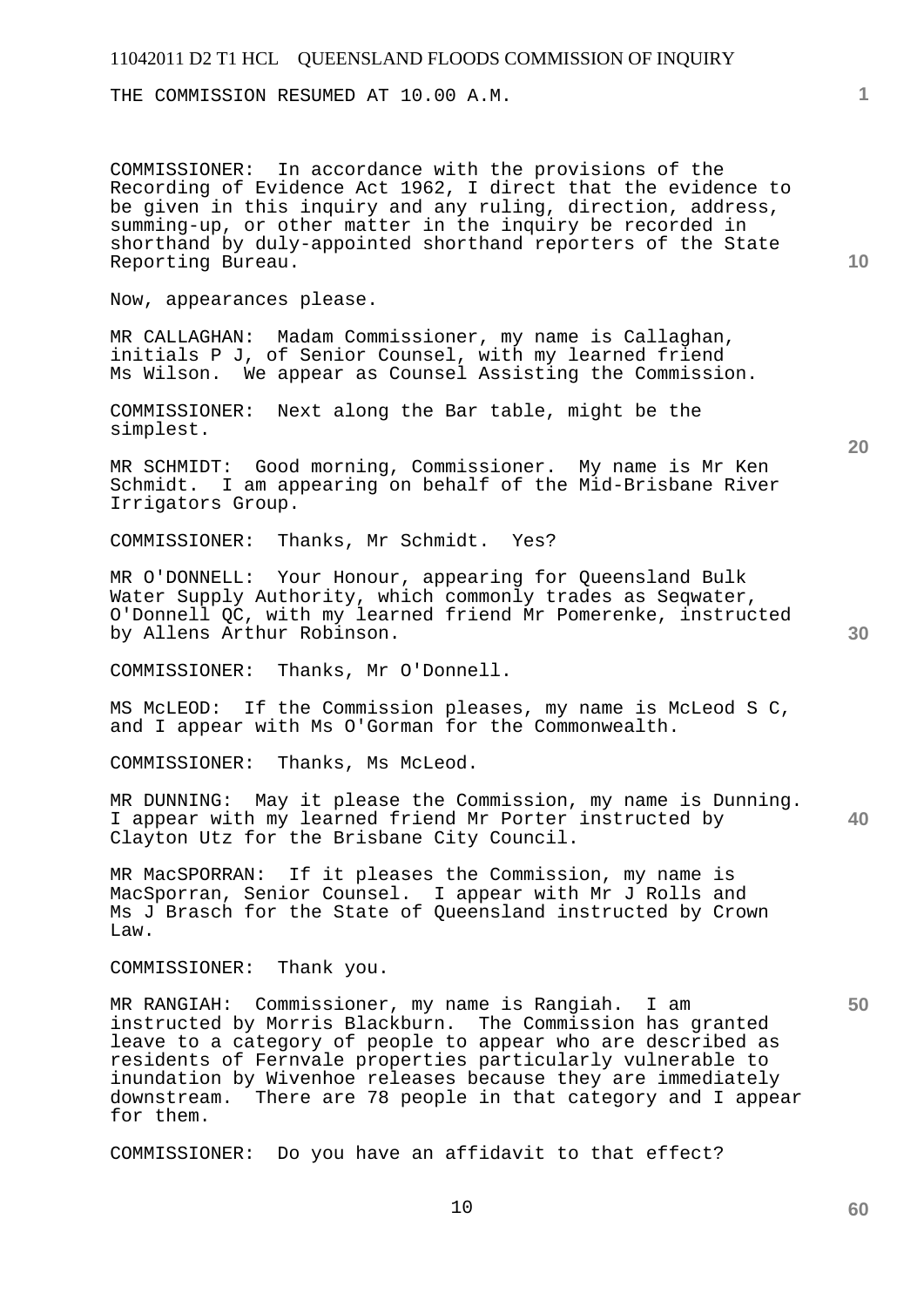11042011 D2 T1 HCL QUEENSLAND FLOODS COMMISSION OF INQUIRY **1 10 20 30 40 50**  MR RANGIAH: Yes, I do. COMMISSIONER: Thank you. MR RANGIAH: I seek leave to file an affidavit of Paul David Watson Bronson, sworn today. COMMISSIONER: I will receive that affidavit. It will be made an exhibit in due course. Mr Rangiah, we will attend to that later. Thank you. Thanks, Mr Rangiah. MR TELFORD: Madam Commissioner, my name is Telford, initials P W. I appear on behalf of Tarong Energy Corporation. COMMISSIONER: Thank you. MR DEVLIN: Commissioner, if it please, Ralph Devlin of Senior Counsel. I appear with Mr Dollar of counsel instructed by Holding Redlich for SunWater, and the second witness this morning, Mr Rob Ayre. COMMISSIONER: Thanks, Mr Devlin. MR FLANAGAN: Flanagan, initials P J, of Senior Counsel, with Ms Brien, initial J, of counsel for the Ipswich City Council instructed by Clayton Utz. COMMISSIONER: Thank you. That's the lot? Thank you. Mr Callaghan? MR CALLAGHAN: Madam Commissioner, I tender the terms of reference included in the Commissions of Inquiry Order No 1 of 2011 issued by the Governor-in-Council. COMMISSIONER: That will be Exhibit 1. ADMITTED AND MARKED "EXHIBIT 1" MR CALLAGHAN: I tender also the documents appointing your two deputy Commissioners, Mr Jim O'Sullivan AC and Mr Phillip Cummins. COMMISSIONER: Thank you. Exhibit 2. ADMITTED AND MARKED "EXHIBIT 2" COMMISSIONER: I might at this point make Mr Rangiah's affidavit an exhibit. It will be Exhibit 3.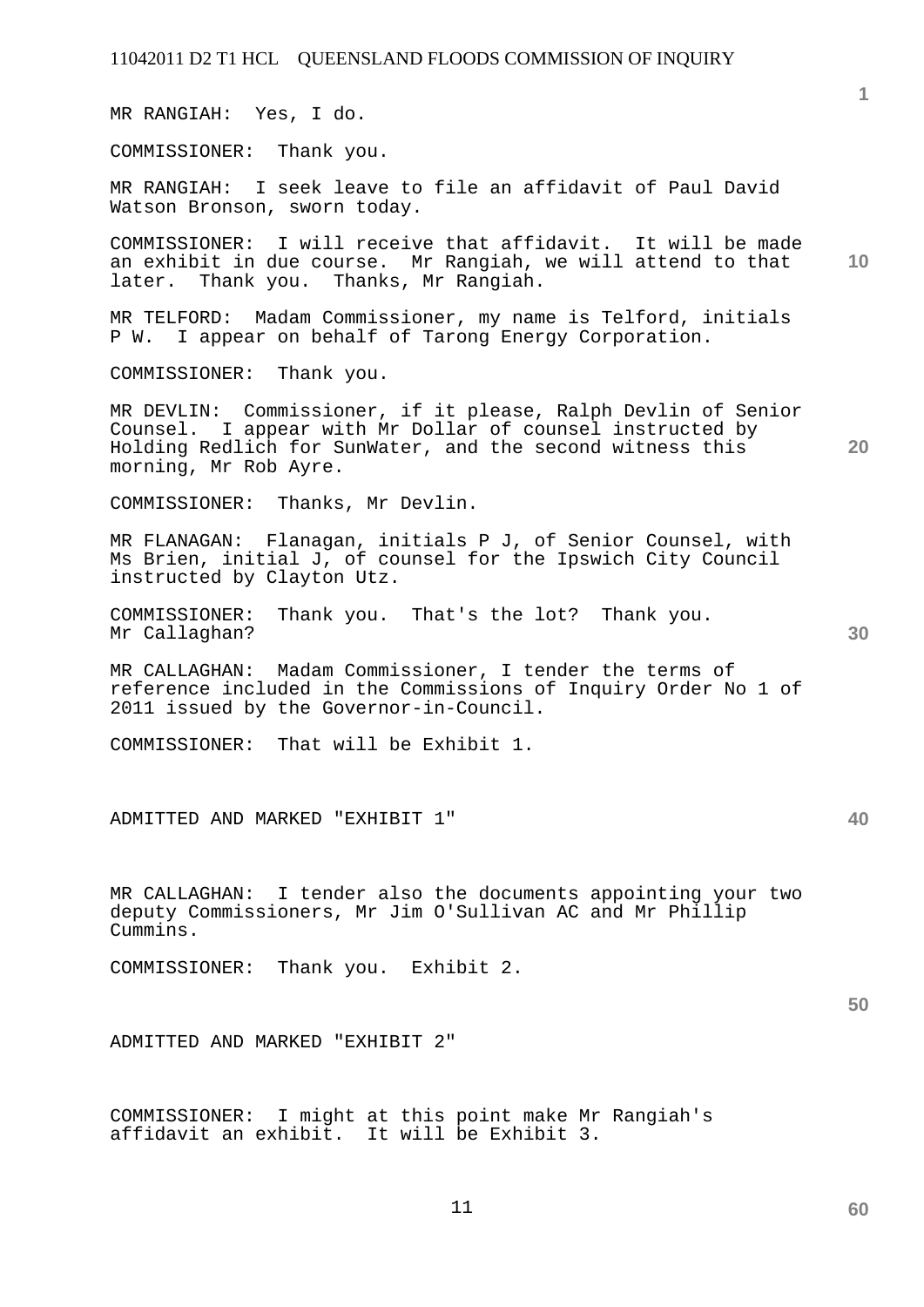ADMITTED AND MARKED "EXHIBIT 3"

# COMMISSIONER: Yes, Mr Callaghan?

MR CALLAGHAN: When we were last here on the 10th of February you made reference to the enormity of the task which confronts this Commission. Since that date the Commission has received some 340 gigabytes of information, which I am told might convert to over six million printed pages of material. That is, by any standard, an enormous amount of information to be processed and analysed.

Much material will be made available for public inspection on the Commission's website. However, it would be impossible to present all of it to the inquiry in public hearings.

These sittings have been wedged into a period framed by two imperatives. On the one hand, there has been the need to actually establish the Commission to obtain premises, recruit staff, and to create systems by which all this information can be received and stored. Next came the receipt of statements and submissions which will provide the foundation for the evidence to be adduced in these proceedings. As a result, these public hearings have not been able to commence until now.

On the other hand, an interim report must be delivered by the 1st of August. Since its delivery must be preceded by a period of writing, editing and publishing, it is proposed that this round of hearings must be concluded by 27 May 2011.

In order to ensure that the limited time available is put to the most efficient use, we propose for this inquiry a structure which to some extent reflects the meteorological events which were the cause of all that will be examined. They were events of the kind forecast by the Bureau of Meteorology in October last year when State Cabinet was told by Mr Jim Davidson of that bureau about the La Nina effect and how the impending summer might be influenced by it.

Moreover, Mr Davidson warned that this was not a run-of-the-mill La Nina. He indicated with some degree of confidence that it would be an active cyclone season and that there would be a continuation of the above average rains which had already saturated catchments.

Just over a month after State Cabinet was briefed, the rain began in earnest. The first three weeks of December were marked by continuous, large-scale rainfall. 23 December 2010 was the first of a six-day sequence of rainfall which has been characterised by the bureau as an event in itself. This was a statewide downpour which resulted in the inundation of at least 17 towns. It is from this event that the inquiry derives its focus on Regional Queensland. In that regard it

**20** 

**1**

**10** 

**40** 

**50**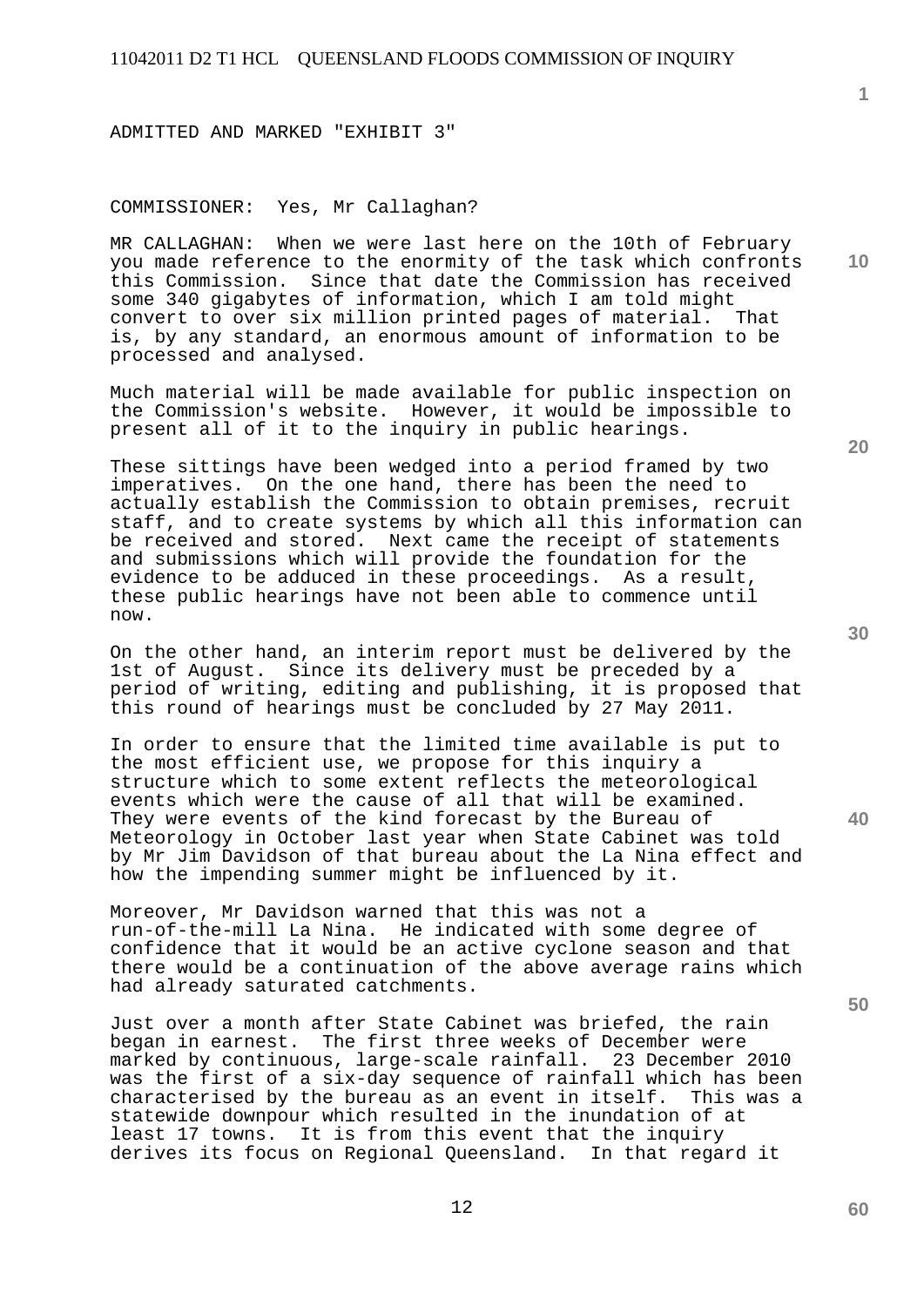should be noted that Deputy Commissioner O'Sullivan has been accompanied by inquiry staff on visits to Jericho, Alpha, Chinchilla, Condamine, Surat, Tara, Rolleston, Theodore, Mundubbera, Gayndah, and Gin Gin, and this inquiry itself will, in this block of hearings, sit in Toowoomba, Ipswich, Dalby, Goondiwindi, St George, Rockhampton, and Emerald. Other regional centres will be visited later in the year.

The timetable for these and other hearings has been published on the Commission's website.

The hearings in these regional centres will each involve some issues of concern which are specific to the centres themselves but we anticipate recurring themes. Issues such as the usefulness of the State Disaster Management Plan, the operation of evacuation centres, the effectiveness of early warning systems, the efficiency of emergency responses, and the need for public education about specific dangers associated with flooding. These and others will be explored and in more than one place.

Indeed, much evidence relating to issues of this nature will be heard during hearings in Brisbane and some of these issues will also be of concern to the citizens of Toowoomba and the Lockyer Valley. These places were subject to the effects of a separate weather event on 10 January 2011. The storms and associated flash floods of that day killed, injured and damaged on a scale which had previously been unimaginable. As I foreshadowed on the 10th of February, special attention has been and will be paid to this region.

Community consultations have been held at Grantham and Murphys Creek, and I note that that was the third time that you, Madam Commissioner, Mr O'Sullivan and Mr Cummins, had visited these places. The issues raised in those consultations, along with many others, will be explored next week and the week after when the Commission sits in Toowoomba and in Dalby. The evidence to be called in relation to that event will be outlined by Ms Wilson at the commencement of those hearings next week.

That rain of 10 January, which had an immediate and devastating effect on Toowoomba and the Lockyer, was part of a rainfall event over a concentrated region of south eastern Queensland. As a result of that event, huge volumes of water entered the Lockyer Creek, the Bremer, Brisbane and North Pine Rivers, and the Wivenhoe, Somerset and North Pine Dams. The cities of Ipswich and Brisbane were flooded.

**50**  This gave rise to concerns about issues of disaster management which were shared across the State, and these will, as I have said, be examined at later hearings at regional centres and here in Brisbane, but there is a specific term of reference which directs our attention to the operation of Wivenhoe and Somerset Dams and it is to that issue that the inquiry will first direct its attention.

By way of background, work commenced on the Somerset Dam in

**10** 

**1**

**20**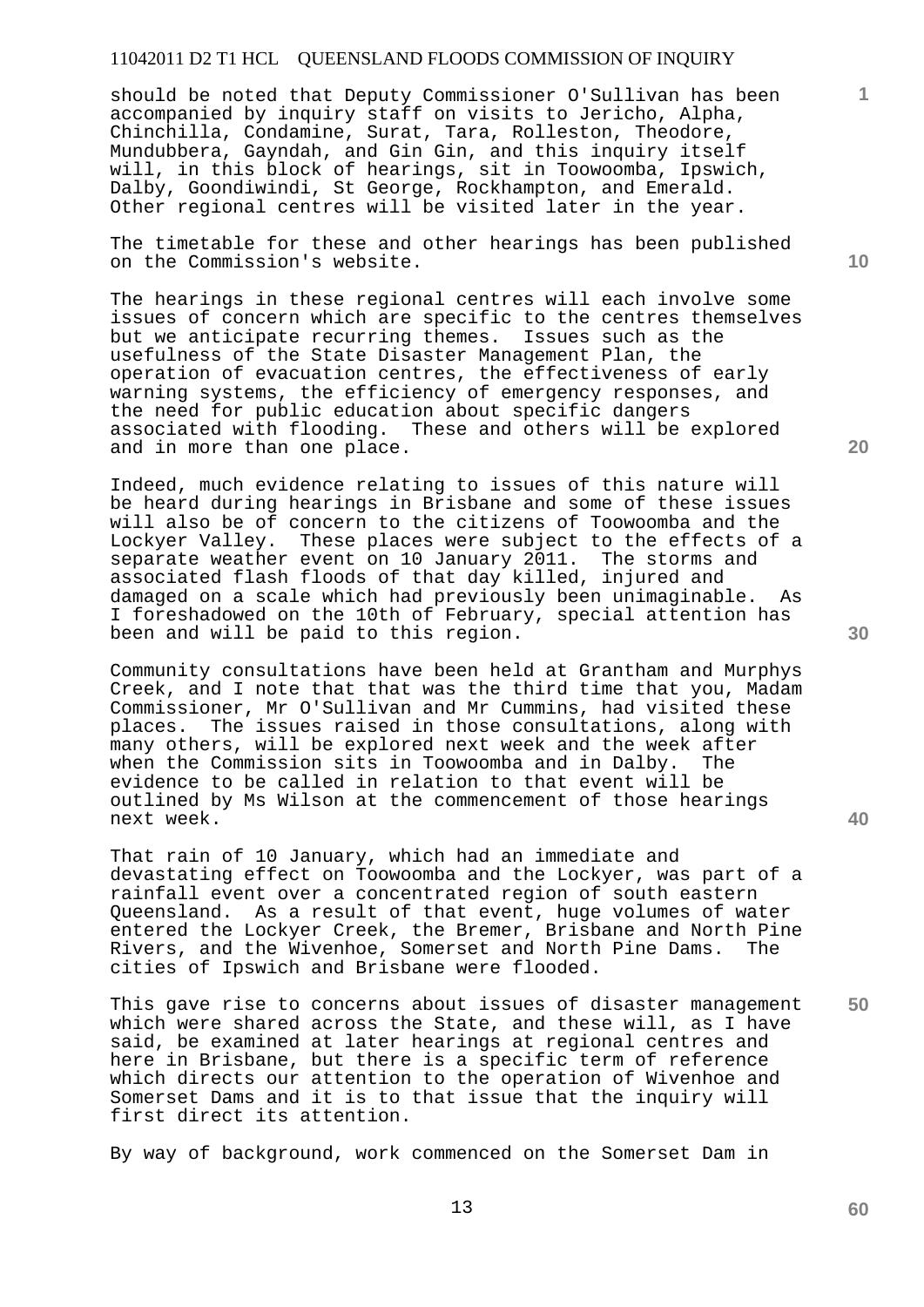1935 but was suspended for some years due to the Second World War. The dam was declared open in 1959. It is a mass concrete gravity dam and it has eight gates from which water can be released. At this stage I will tender a photo of Somerset Dam.

COMMISSIONER: Exhibit 4.

ADMITTED AND MARKED "EXHIBIT 4"

MR CALLAGHAN: In the early 70s it was clear that Brisbane and south east Queensland required greater security of water supply than that which was provided by Somerset. The need for a higher level of protection against flooding was also identified. Plans were put in place to build another dam downstream of Somerset on the Brisbane River. After the 1974 floods, it became a community expectation that the new dam would provide substantial flood mitigation capacity to protect Brisbane.

Wivenhoe was then completed in 1984. It is an earth and rock-fill dam with a concrete gated spillway.

I tender a series of photos of Wivenhoe Dam.

COMMISSIONER: How many, Mr Callaghan?

MR CALLAGHAN: Three, Madam Commissioner. The first that you have received was taken in 2005; the second depicts the level of the dam on the 12th of January 2011; and the third depicts the releases of 12 January 2011.

COMMISSIONER: They will be Exhibit 5A, B and C respectively.

ADMITTED AND MARKED "EXHIBIT 5A-C"

MR CALLAGHAN: The earth and rock-fill embankment has a clay core which makes the embankment watertight. Now, dams like Wivenhoe are not designed to be overtopped. That is, the dam cannot be allowed to fill to the extent that water flows over the dam wall. If that was ever to happen, the structural integrity of the dam would be compromised. In other words, if it gets full to overflowing, it could collapse.

Earth and rock-fill dams like Wivenhoe generally have spillways which allow water to pass through at high volumes. This protects the dam from collapse during flood events. Wivenhoe itself has a main concrete spillway which is depicted in these photos, which I tender.

**10** 

**1**

**30** 

**20**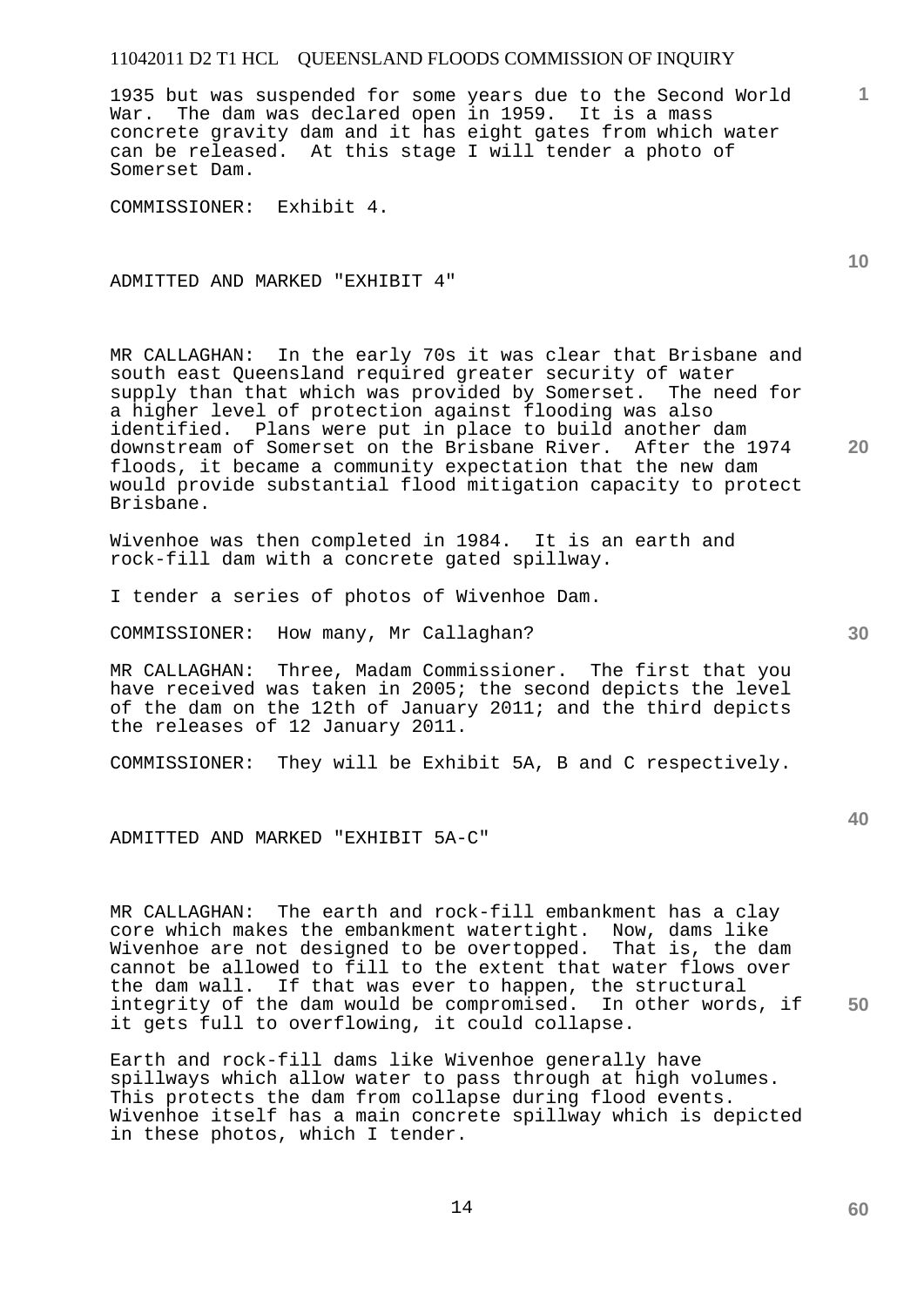11042011 D2 T1 HCL QUEENSLAND FLOODS COMMISSION OF INQUIRY **1 10**  COMMISSIONER: Again, how many? Mr Callaghan, how many? MR CALLAGHAN: Two. COMMISSIONER: Thank you. And they are? MR CALLAGHAN: Each of Wivenhoe releasing water. COMMISSIONER: Is there a distinction? MR CALLAGHAN: Only that which is evident in the photos. COMMISSIONER: It's hard to write that down. MR CALLAGHAN: It doesn't matter which one is A or B. COMMISSIONER: All right. Thank you. They will be 6A and B.

ADMITTED AND MARKED "EXHIBIT 6A-B"

**30**  MR CALLAGHAN: Wivenhoe, Somerset and North Pine Dams are owned, operated and managed by the Queensland Bulk Water Supply Authority which trades as Seqwater. As I say, also operates North Pine Dam, which is a concrete gravity dam similar to Somerset with earth-fill embankments on either side of the main spillway. It, too, has five gates to release water during flood events.

I tender a single photo of North Pine Dam.

COMMISSIONER: That will be Exhibit 7.

ADMITTED AND MARKED "EXHIBIT 7"

MR CALLAGHAN: And the relevant arrangements to which I just spoke are depicted in this diagram which I now tender.

COMMISSIONER: Exhibit 8.

ADMITTED AND MARKED "EXHIBIT 8"

MR CALLAGHAN: Both Wivenhoe and Somerset have two functions: the supply of drinking water and the mitigation of floods. Now, there is a potential for tension between these competing priorities, and however they might be accommodated, ensuring the overall safety of the dams is imperative.

**50** 

# **20**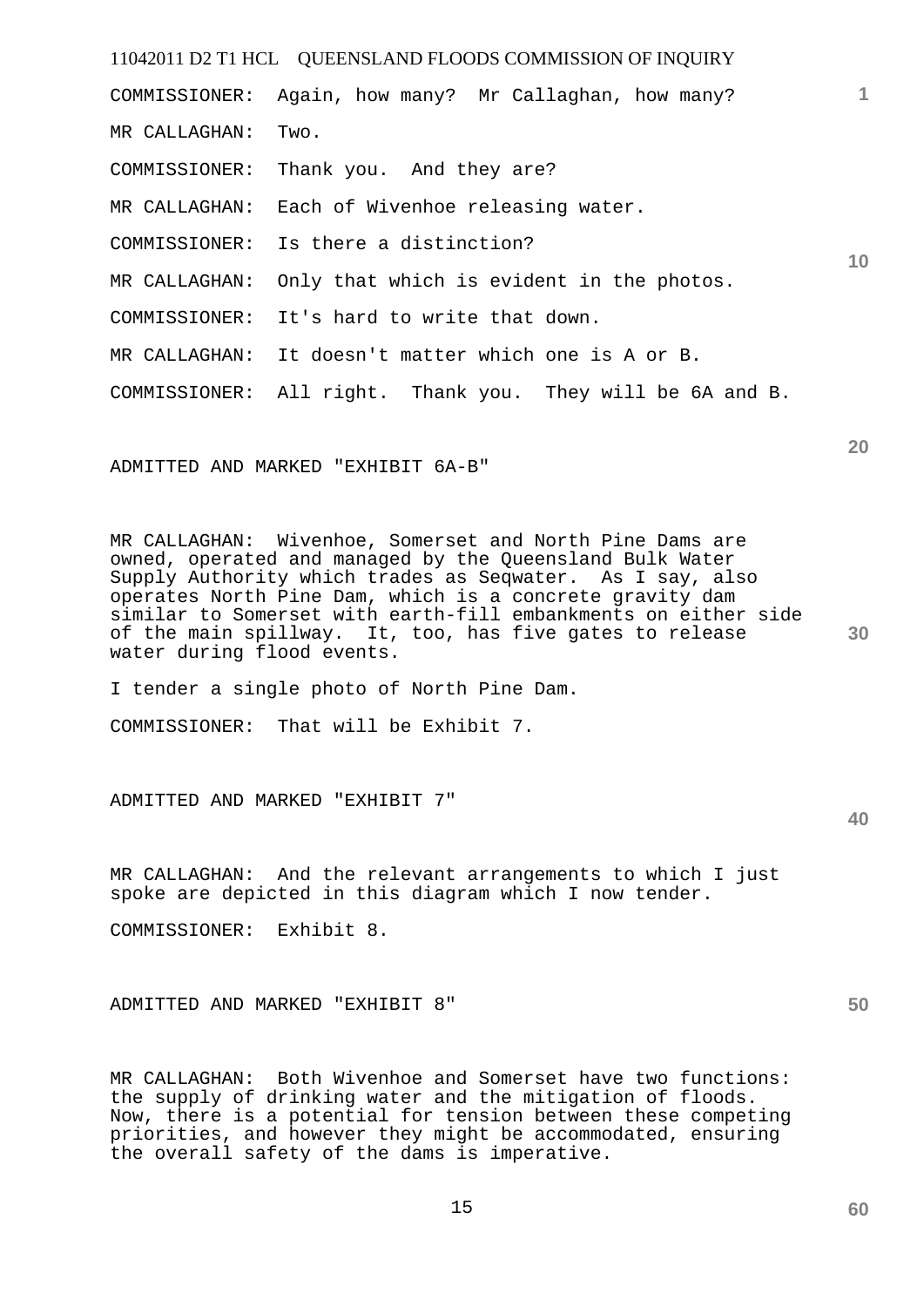To strike a balance between the two objectives, each dam has two parts. The lower part, that is the space between the bed of the lake and an imaginary line called the full supply level, is designated for drinking water. Seqwater is not allowed to hold drinking water above that level. The upper part of the dam, that is the space between the imaginary line and the top of the dam wall, is available to hold floodwaters if and when they come.

There are different ways of describing the situation when the drinking water part is full. The dam is said to be at 100 per cent, or at full supply level. It can also be expressed in terms of height in metres by reference to what's known as the Australian height datum, which is roughly the same as metres above sea level.

In January of 2011, the full supply level at Wivenhoe was deemed to be 67 metres AHD. That equates in Wivenhoe to a compartment volume for drinking water of 1,165,238 megalitres, or, for those who like these things expressed in terms of Olympic swimming pools, 580,000 of those.

The upper part of the dam is dedicated to flood mitigation. For Wivenhoe, that is a volume of 1,420,000 megalitres, or 710,000 on the Olympic swimming pool scale. This volume is reflected by the distance between 67 metres AHD and 79.1 AHD.

North Pine is different. It is not really intended to mitigate floods but only to hold drinking water. The full supply level is only three centimetres below the crest of the spillway at 39.6 metres AHD. The embankments on either side<br>of the spillway rise to a height of 43.28 metres AHD. It is of the spillway rise to a height of 43.28 metres AHD. clearly a much smaller dam than Wivenhoe and holds 214,302 megalitres of water when full.

During 2010 a lengthy process of review of the full supply level at Wivenhoe was in train. This study was examining the prospect of raising the full supply level above 67 metres to<br>increase the drinking water storage capacity of the dam. If increase the drinking water storage capacity of the dam. the water level was ever to rise above the top of the dam wall at Wivenhoe, that is 79.1 metres, the dam would start to overtop and its structural integrity would be threatened. By the time the water reaches 80 metres, it is expected that the dam would collapse.

To protect Wivenhoe in large flood events, a major upgrade was completed in 2005. A second spillway was built. It housed three fuse plugs. In simple terms, a fuse plug is a mechanism for the emergency release of water. The fuse plugs erode. They erode away when the water level gets to a certain height; that is a height where the dam is at risk. That erosion leaves a hole through which large volumes of water can escape. Fuse plugs let out water in the same manner as a gate but the dam operators cannot control them. When the water gets to a certain level they are designed to trigger without the need for any human intervention. By increasing the amount of water able to be discharged, the dam is able to release a greater

**10** 

**1**

**20** 

**30** 

**40**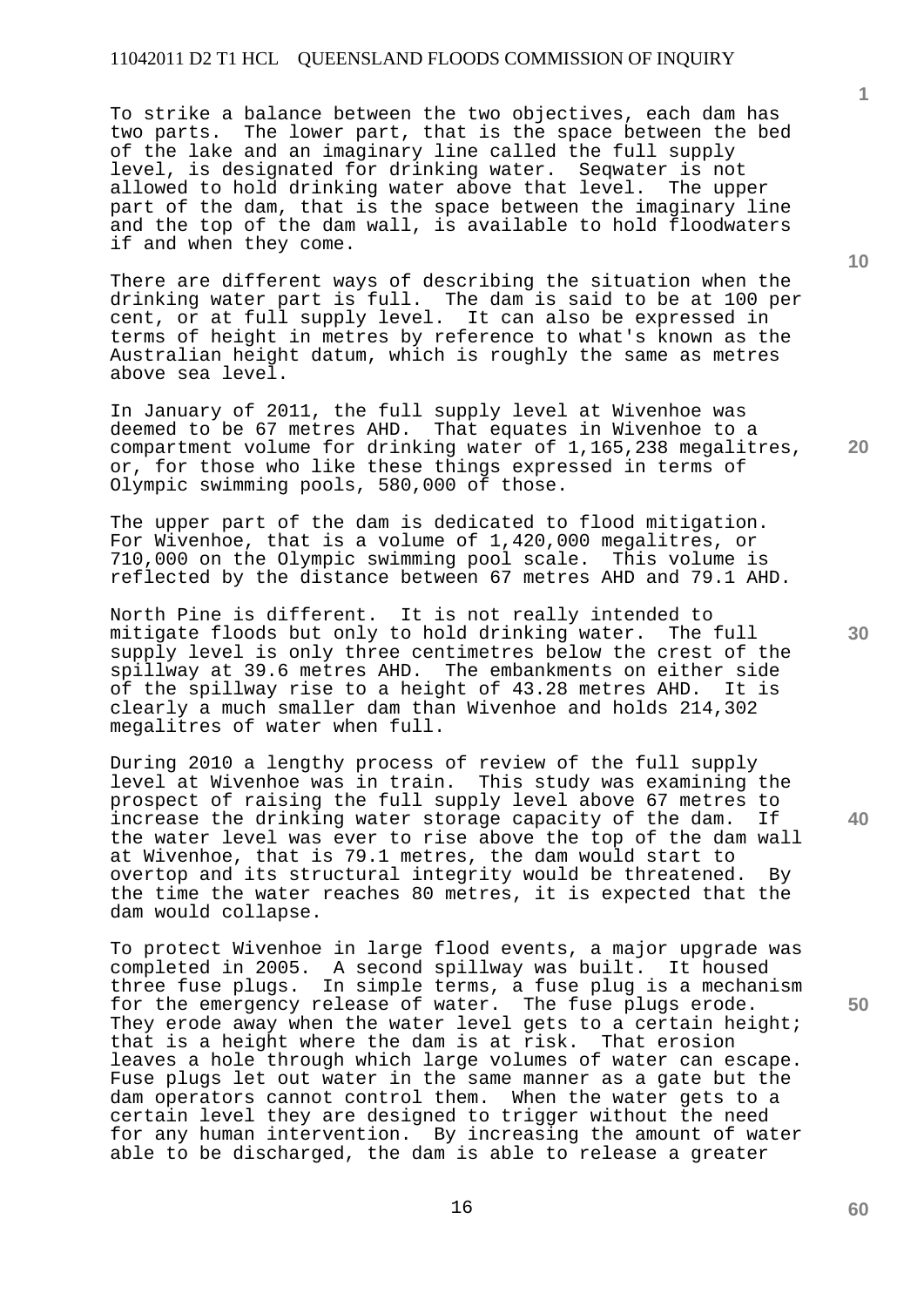volume and the chances of a collapse reduce, but, once gone, the fuse plugs will take a long time to replace.

The first fuse plug at Wivenhoe triggers at 75.5 metres AHD. Whilst the space between that level and 79.1 AHD is still technically available for flood mitigation, whether it serves that purpose will, of course, depend upon the rate at which water flows into the dam.

These dams are operated in accordance with legislation, regulations, water plans and rules set by the Queensland Department of Environment and Resource Management. Those rules regulate how much water the dams can hold as well as when and why water should be released.

The dam operation in times outside of flood is fairly simple. The dam should be kept at 100 per cent as far as possible and never over 100 per cent. For a long period prior to 2010, 100 per cent capacity was not an option.

At this point I will tender a graph which depicts the water levels in Wivenhoe and Somerset Dam over a period between 1994 and the end of 2010.

COMMISSIONER: Exhibit 9.

ADMITTED AND MARKED "EXHIBIT 9"

MR CALLAGHAN: It can be seen that for a sustained period, certainly between the year 2000 and 2010, the water level was well below the full supply level for each dam.

**40**  During periods such as that depicted along the lower line of the graph, water can only be released from the dams for two reasons: to provide water to water treatment plants for preparation for supply to the people of south east Queensland, and for environmental reasons, such as the maintenance of flow to protect local flora and fauna, such as lungfish.

When rain falls in the catchments of the dams and the dam levels start to rise, the rules change. When the lake level rises above that 100 per cent, or full supply level, a flood event is declared. Seqwater is then required to open the gates to bring the level back down to 100 per cent or full supply, and in a rainy season like the one which occurred last summer this meant that Seqwater was frequently opening and closing the gates.

This process started on the 9th of October 2010 when the water level at Wivenhoe Dam rose above that full supply level and the first flood event of the 2010/11 wet season was declared. To release those floodwaters, releases of up to 1,600 cubic metres per second were made. This submerged bridges in the mid-Brisbane Valley and the level of Wivenhoe was taken back

**30** 

**60** 

**50** 

**10**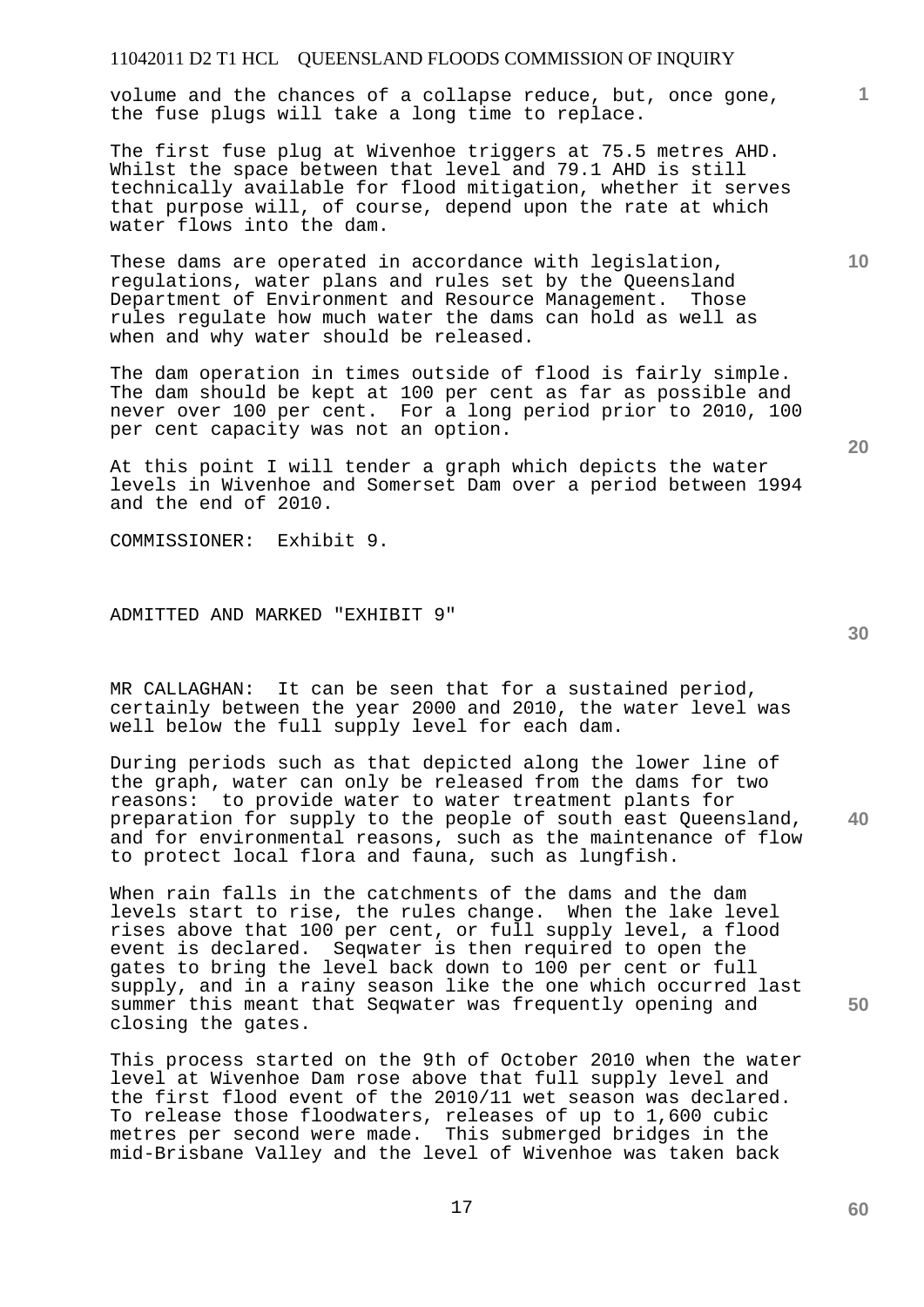down to 100 per cent by 18 October 2010.

After that flood event, and in response to Mr Davidson's warning, some consideration was then being given to a temporary relaxation of the requirements that the lake be kept at 100 per cent. It was suggested that the dam could be kept at 95 per cent of its drinking water capacity and this would provide operators with some leeway before a flood event was declared and the gates opened.

Now, during flood events, that is when the lake levels rise above 100 per cent, the operation of the dams is handed over from Seqwater to the Flood Operations Centre. The Flood Operations Centre is manned by four engineers with many years' experience operating dams in flood events. The four flood operation engineers who managed the dams during January this year have backgrounds in civil engineering, dam construction, weather and flood forecasting, and hydrological modelling. They were assisted by technical officers who collected data, performed modelling using special software, and sent and received correspondence.

The Flood Operations Centre is responsible for operating the dams in accordance with a manual . A manual known as Manual of Operational Procedures for Flood Mitigation provides rules and guidelines as to how the dams should be managed during a flood event. Wivenhoe and Somerset manual, or the Wivenhoe manual at least, contains four strategies for operating Wivenhoe Dam during the flood. They are known as W1, W2, W3, and W4. The flood operation engineers in charge of dam operation moved through those strategies from W1 to W4 as the lake level rises.

Each strategy dictates the primary consideration to be taken into account at any given time and the amount of water which should be released accordingly. The primary consideration shifts. At W1, the primary consideration is minimising disruption to downstream rural life. In strategies W2 and W3, the primary consideration is the protection of urban areas from inundation. But at W4, the primary consideration is the structural safety of the dam itself.

The North Pine manual is much simpler because of the lack of the flood mitigation capacity at that dam. Only one strategy is used and that is to release the whole volume of the flood through the dam while attempting to keep the volume of water let out lower than the volume flowing in.

It is the same for flood operations engineers who deal with the operation of each of North Pine, Wivenhoe and Somerset Dams. These men - and they are all men - must perform a complex job in unpredictable and constantly changing<br>circumstances. The manual guides their decisions as The manual guides their decisions as to when and how far to open the gates, but leaves some discretion to adapt the strategies according to the unique conditions of each flood event, and each flood event is unique.

Once decisions are made about opening or closing gates at the

18

**10** 

**1**

**20** 

**30** 

**40**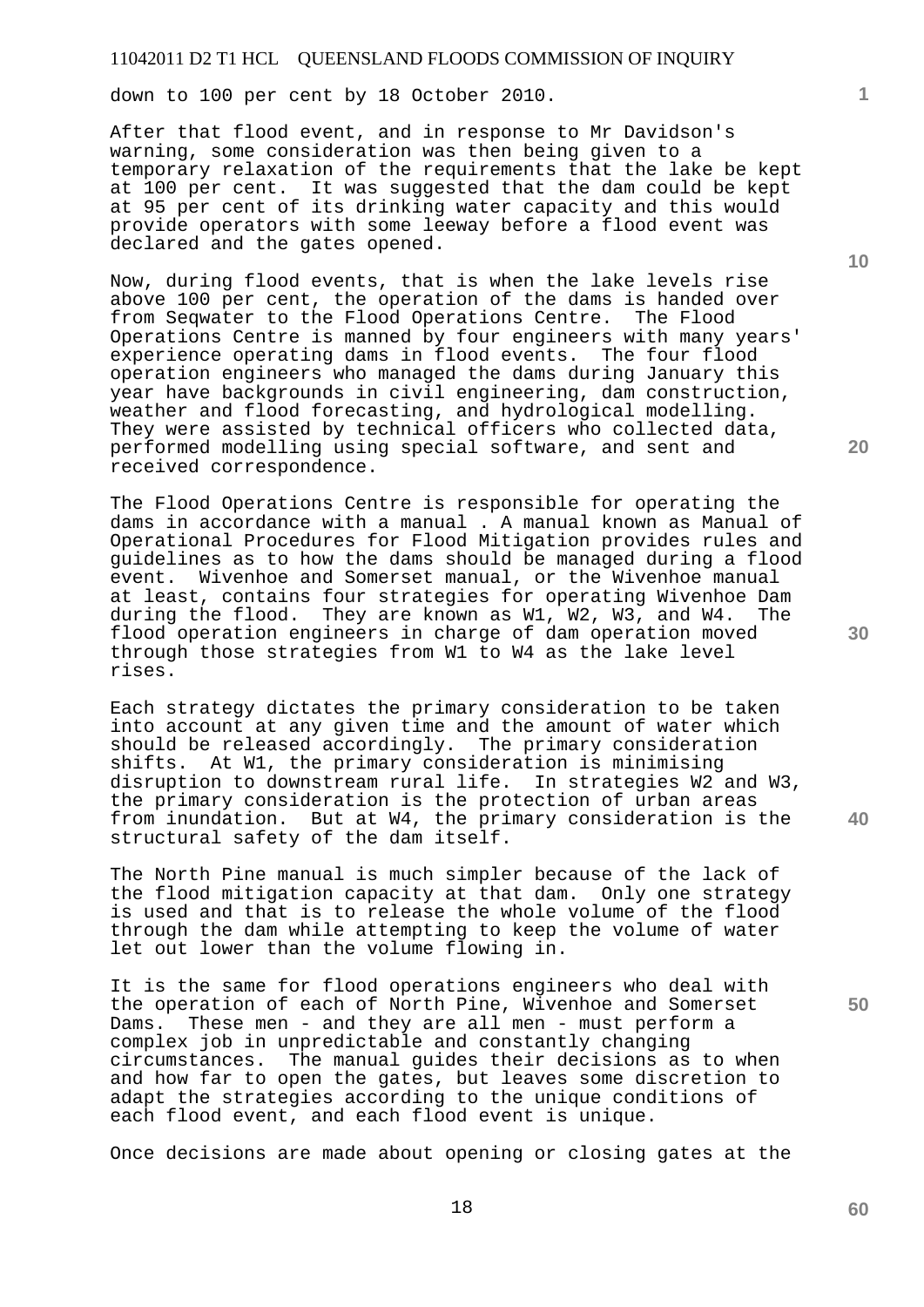dams, the Flood Operations Centre directs the dam operators at the dams by way of fax and email. The dam operators then use electronic equipment at the dam to raise and lower the gates in accordance with these directions.

During a flood event, the Flood Operations Centre is staffed 24 hours a day with at least one experienced engineer leading the team until the flood is over.

So, Madam Commissioner, it is against that background that we have formed the view that there are a number of topics that warrant examination by this inquiry as a result of the flood events that occurred in the summer just passed. First, we see a need to examine issues relating to the full supply level at Wivenhoe, Somerset and North Pine Dams. In particular, the inquiry will be invited to consider the appropriateness of maintaining the dam at 100 per cent capacity and the means by which that level might be temporarily reduced or permanently altered. In fact, as I have mentioned, high level discussions were held between October and December last year about the possibility of lowering the level in the dams in the face of those forecasts of a very wet summer, and those discussions involved The Honourable Stephen Robertson, Minister for Natural Resources, Mines and Energy, and all the other major players in the world of water in Queensland, Seqwater, the Department of Environment and Resource Management, which will be referred to, no doubt, throughout these proceedings by the acronym DERM, the Queensland Water Commission, and the south east Queensland Water Grid Manager.

In the end, the Water Grid Manager advised the Minister on Christmas eve that he had no in principle objections to the drawing down of the level of Wivenhoe to 95 per cent and North Pine to 97.5 per cent. No objections, that is, in terms of water supply security.

He did note that the modelling had shown that such small drawdowns would have some impact on small flood events but no appreciable benefit in large floods, and, in any case, in the end no change was made to the ordinary 100 per cent level of the Wivenhoe or North Pine Dams.

We anticipate that the witnesses whose evidence will be relevant to this topic will include Mr Robertson; Mr John Bradley, who is the Director-General of the Department of Environment and Resource Management; Ms Mary Boydell, the Queensland Water Commissioner; Mr Barry Dennien, the South east Queensland Water Grid Manager; and Mr Peter Borrows who is the Chief Executive Officer of Seqwater.

**20** 

**40** 

**50** 

**60** 

**10**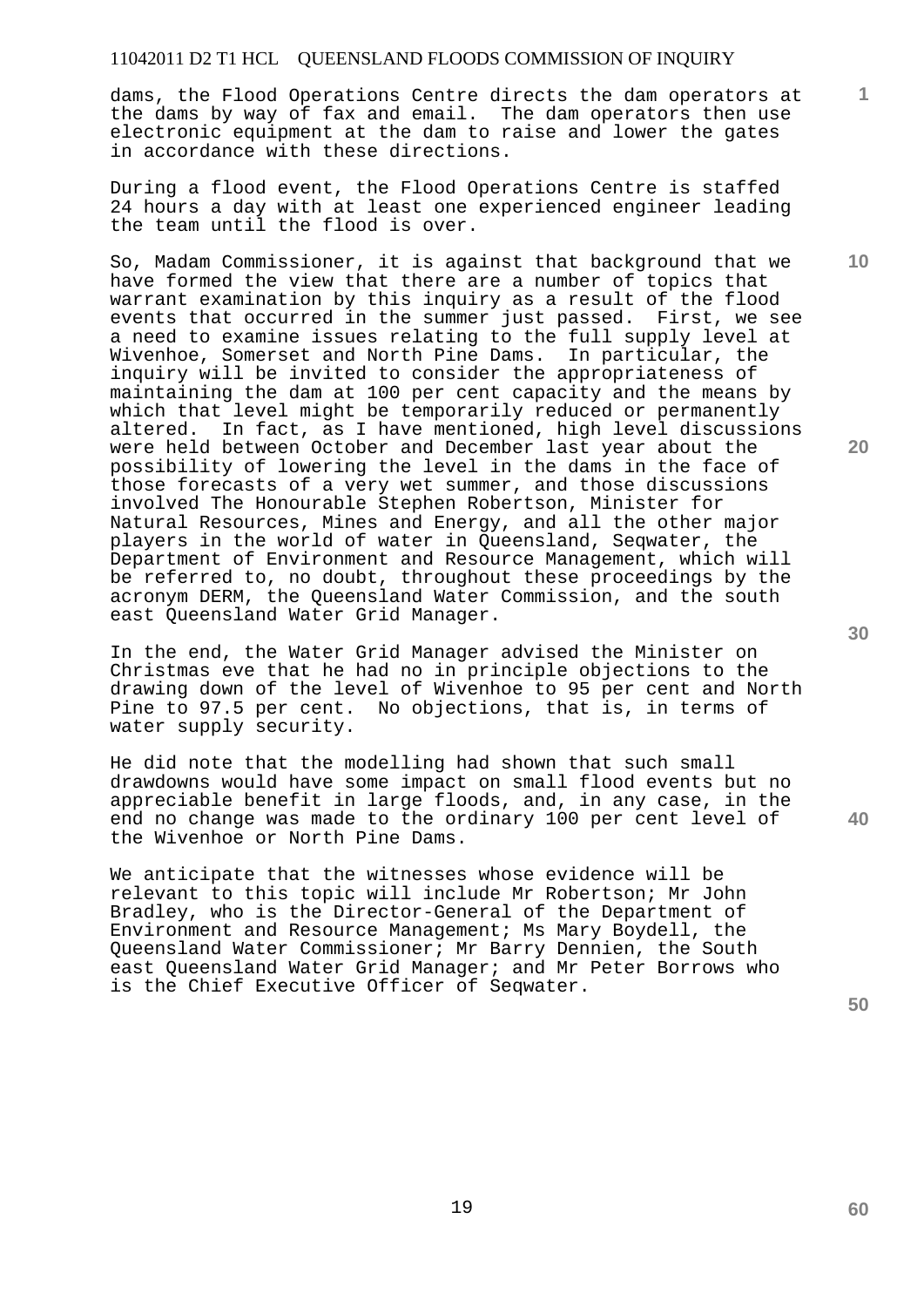I might note that Mr Dennien will not give evidence this week, he's currently overseas. We expect to hear his testimony in the week beginning 16 May.

Second, we submit that the Commission must scrutinise the manner in which the dams were, in fact, operated between 6 and 19 January 2011 during which time the Wivenhoe, Somerset and North Pine Dams were officially in flood. The most important evidence in this regard will come from the four Flood Operations engineers who manned the Flood Operations Centre. They will each be called. It is to their evidence that the Commission must look in deciding whether there was compliance<br>with the manuals. The Commission might be concerned to ensure The Commission might be concerned to ensure that it has evidence which provides answers to questions such as: was appropriate regard had to weather forecasts; was the data used relevant and accurate; was the data analysed correctly; were all relevant factors, including rainfall, forecasts, flow rates and flows in the Bremer River and Lockyer Creek taken into account; did the Flood Operations engineers move between the strategies in the manual at appropriate times and on a reasoned basis; were the priorities of each strategy appropriately accommodated? Those are questions which fall under the second heading of matters to which the Commission's attention will be directed.

Third, it will be reasonable to ask whether the operation of the dams was affected by distractions or irrelevant considerations which ought not to have troubled those who were being challenged by a major event. Just by way of example in this context, the Commission will hear evidence about communications with the Brisbane City Council or between the Brisbane City Council and the Flood Operations Centre regarding a difference of understanding of the flow rate of the river at Moggill which would cause damage to residences in Brisbane. Now, while this exchange might have been of little consequence in the grand scheme of decision making at the Flood Operations Centre, it is an example of the sorts of communications we will be looking at with and by the Flood Operations Centre during this event.

Under this heading also the Commission will be asked to consider the conditions in the Flood Operations Centre. The Flood Operations engineers themselves seem to have adopted a stoic approach to their working environment. However, the conditions which prevailed seemed to us to have fallen short from this which should have in such a vital workplace. Again, currently and only by way of example, the centre was threatened by loss of power because of its position in the CBD, where many areas lost electricity, senior Flood Operations engineer and other staff were required to sleep on camp beds and on the floor in meeting rooms because they were cut off from their homes, some had difficulty in contacting their family and friends to check on safety, staff had to leave the centre to buy food in the middle of the crisis. These are just examples and we draw attention to them because given the importance of the task with which these people were charged, it might be thought that such conditions could be improved.

**10** 

**1**

**20** 

**50**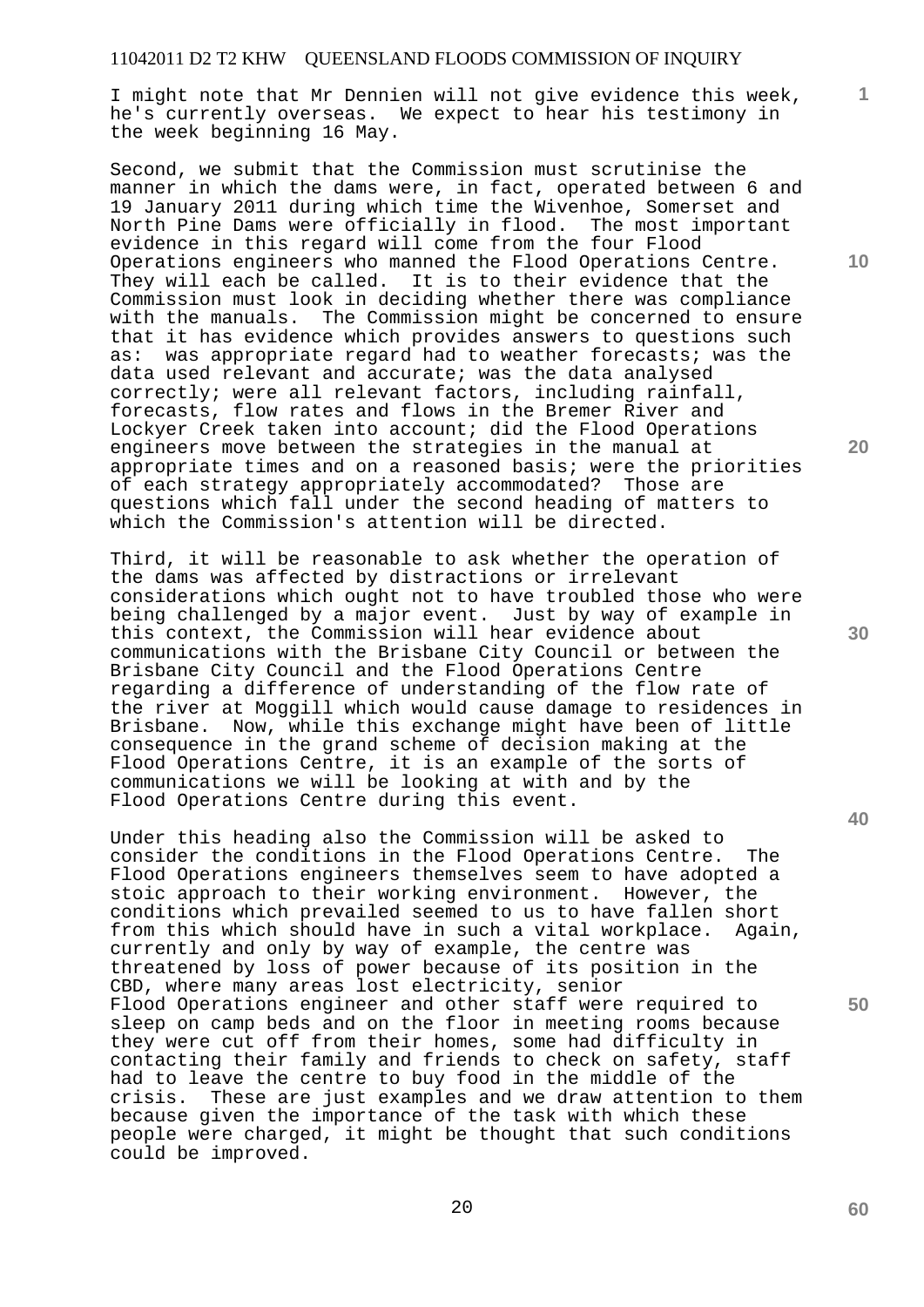Fourth, even if there has in this case been compliance with the manuals, the Inquiry should consider whether the manuals themselves are adequate. It is fair to say that the Wivenhoe/Somerset system was tested by these events as it never has been before. The exhibit I just tendered demonstrates just how extraordinary this event was. The manuals themselves are based on hydrological, that is to say quantity of water from rainfall, and hydraulic, that is the way in which water flows, studies of Wivenhoe, Somerset and North Pine Catchments, and on modelling done, using data of previous flood events. Documents prepared against that background must necessarily after an event so very different from any that had been regarded be thoroughly reviewed.

One issue that has been the subject of considerable public discussion is the timing of the largest releases from Wivenhoe. It must be asked whether, as currently written, compliance with the Wivenhoe and Somerset manual allowed a situation to develop where certain areas were protected from flooding for such a period that much more widespread flooding became inevitable soon thereafter. The question must be asked whether, with dam safety as an approaching issue, there ought to be an amendment of the manual in order to prevent a reoccurrence of the January 2011 events. In particular, it will be necessary to examine the manner in which that manual strikes a balance between disruption to rural life in the upper Brisbane Valley, and potential urban inundation downstream, including in Brisbane, the manner which the manual provides a basis for moving between the strategies, the way in which it allows a discretion to the Flood Operations Centre as to release levels in each strategy, and how it manages the risk of the fuse plugs being triggered.

The fifth issue which we identify for examination is the actual impact of dam releases from Wivenhoe on urban Brisbane and the rural Brisbane Valley and from North Pine in areas which form part of the Moreton Bay Regional Council. This issue will be addressed by evidence which will include expert hydrological evidence and, of course, evidence from residents and businesses located within those areas, particularly those who are significantly affected by the manner in which the dams were operated. It is in this context that we must consider the question of access to communities in the Brisbane Valley and around crossings such as Youngs Crossing, which are often submerged. Releases from Wivenhoe did submerge bridges and roads which are the only access points to several communities in the Brisbane Valley and this occurred numerous times in the period from October the 1st 2010 to the 31st of March 2011. The Commission will hear evidence from residents, Queensland Government departments, and other experts about the possibility of improved infrastructure to prevent access being cut so often.

Madam Commissioner, given the breadth of those five issues and the numbers of witnesses involved, it may be that the evidence referable to those issues is not completed by the end of this first week of hearings. If that is the situation, we propose

**10** 

**1**

**20** 

**30** 

**50**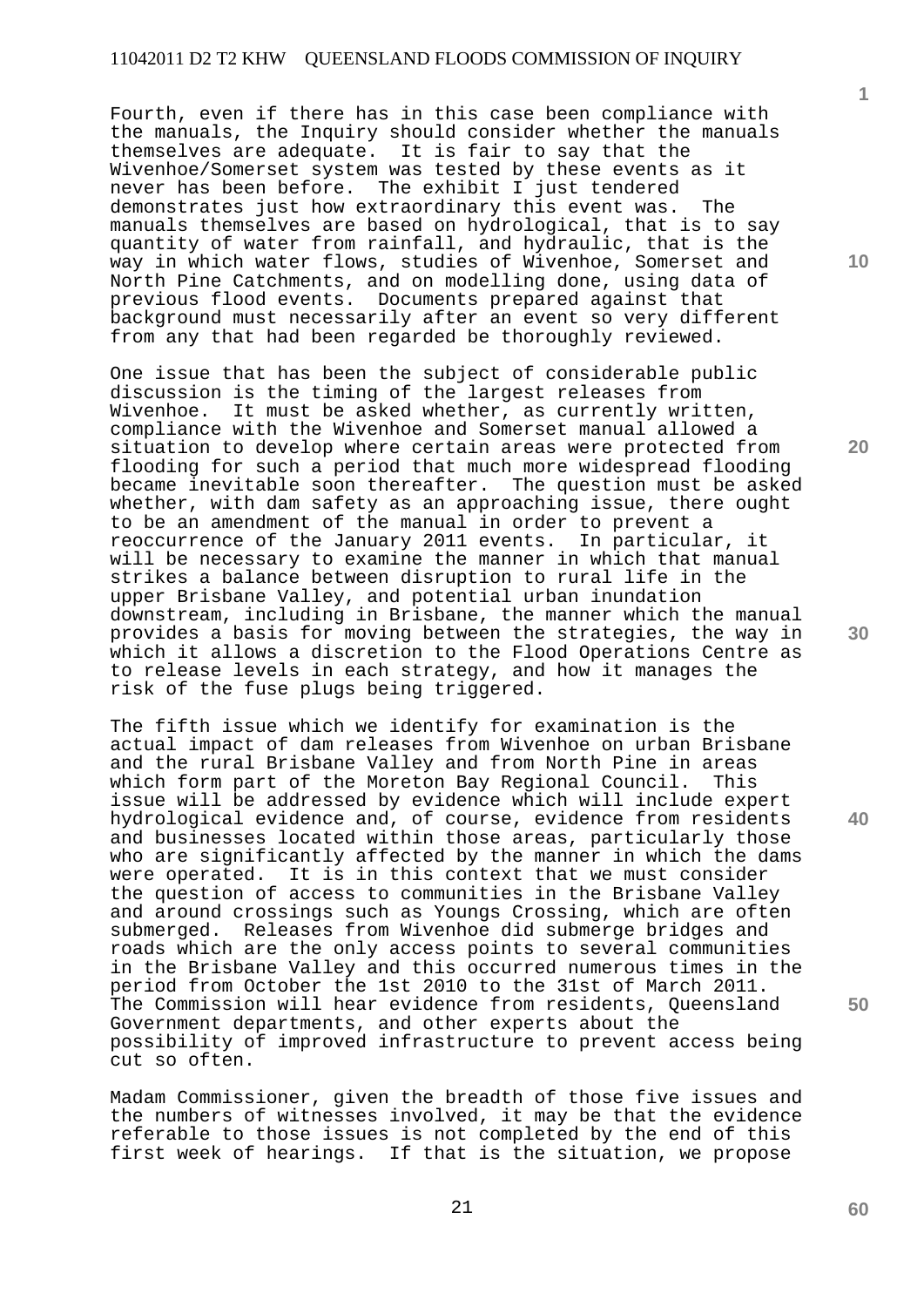to revisit these topics during the week of 16 May. If after examining these five issues it seems that there are matters in need of redress and if they are of a kind which can at least be set in train before next wet season, then the Commission will be in a position to say as much when it delivers its interim report.

We have not overlooked the fact that the Terms of Reference direct our attention to dams across the State, not just Wivenhoe, Somerset and North Pine. The Inquiry will also consider the operation and performance of other dams in Queensland, including Cooby Dam in Toowoomba, and dams and weirs upstream of Emerald and Rockhampton. That separate consideration of those structure also be completed in hearings in Brisbane and around the State in the coming months.

It must be remembered, and this applies to all that I have said, that these public hearings are just one method by which the Commission will inform itself for the purposes of delivering its reports.

On the 10th of February I indicated that the Commission would receive submissions relating to these sorts of issues by a certain date, which has now passed. However, it is acknowledged that during the week ahead, some people will be hearing or reading for the first time information referable to the operation of these dams and may feel the need to make further comment or submission in relation to issues arising from this evidence. With that in mind, the Commission will receive further information or submissions on this topic if they arise out of the evidence heard this week from any interested party up to and including 26 April 2011.

It might also be noted that I have not yet said anything about other Terms of Reference which dictate that the Inquiry should examine issues such as insurance and land use planning. It seems to us that these are not matters about which the interim report could make useful recommendations prior to the next wet season. It is, therefore, proposed that they be scrutinised at public hearings to be scheduled in the second half of this year. In the meantime, Madam Commissioner, we propose that the Inquiry should adjourn briefly and upon resumption hear evidence from the first witness.

COMMISSIONER: All right. Just before we adjourn, though, a couple of housekeeping matters. Is it possible to reorganise the Bar table so that Mr Flanagan and Mr Devlin actually get to a Bar table? I am a bit concerned about that. If anybody could loose a junior or a solicitor, perhaps Inquiry staff could reorganise themselves, that would be good thing. You might think about that over the break.

Mr Schmidt, can I ask you this: when we hear the evidence of the witness and cross-examination takes place, we haven't focussed very much on seniority here, but I am thinking it might suit you better to come at the end of the questioners, do you think.

**20** 

**30** 

**40** 

**50** 

**60** 

**1**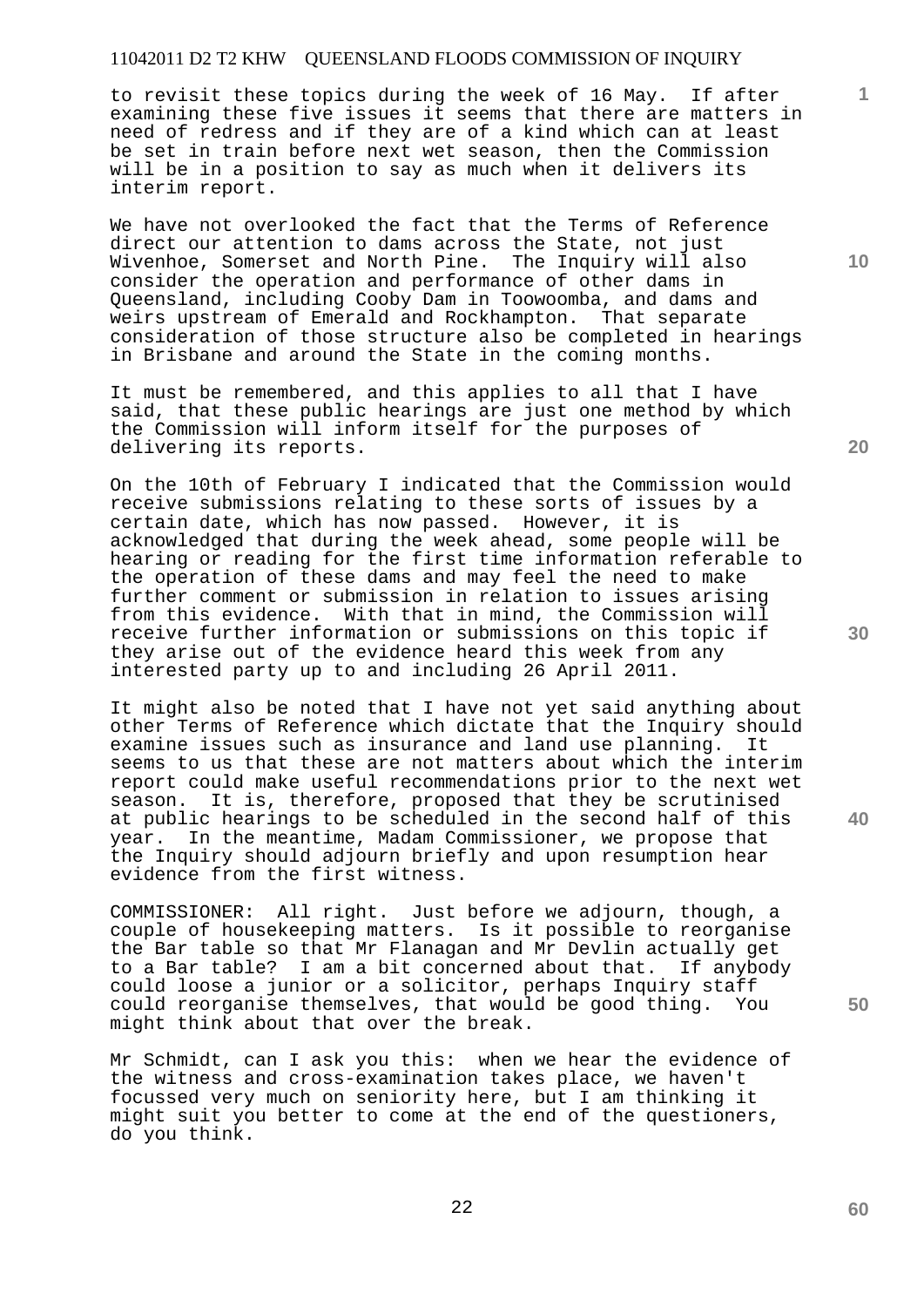11042011 D2 T2 KHW QUEENSLAND FLOODS COMMISSION OF INQUIRY XN: MR CALLAGHAN 23 WIT: ROBERTSON S **1 10 20 30 40 50 60**  MR SCHMIDT: Yes. COMMISSIONER: That will give you bit of breathing space. MR SCHMIDT: Yes. COMMISSIONER: And there are some advances, I can tell you, in coming last too because you see what everybody has done before. MR SCHMIDT: Yes. COMMISSIONER: If that suits you then, that's the way we will do it. All right. We will Adjourn, thanks. THE COMMISSION ADJOURNED AT 10.44 A.M. THE COMMISSION RESUMED 11.04 A.M. COMMISSIONER: Yes, Mr Callaghan? MR CALLAGHAN: I call Stephen Robertson. STEPHEN ROBERTSON, ON AFFIRMATION, EXAMINED: COMMISSIONER: Yes, Mr Callaghan? MR CALLAGHAN: Could you tell the Court your full name and occupation?-- Stephen Robertson, Minister For Energy and Water Utilities. Mr Robertson, on the 25th of March this year, you were served with a requirement to provide information to this Commission of Inquiry; is that correct?-- I was. I tender a copy of the requirement. COMMISSIONER: Exhibit 10. ADMITTED AND MARKED "EXHIBIT 10" MR CALLAGHAN: And in response to that, on the 1st of April you swore a statement pursuant to the Oaths Act?-- I did.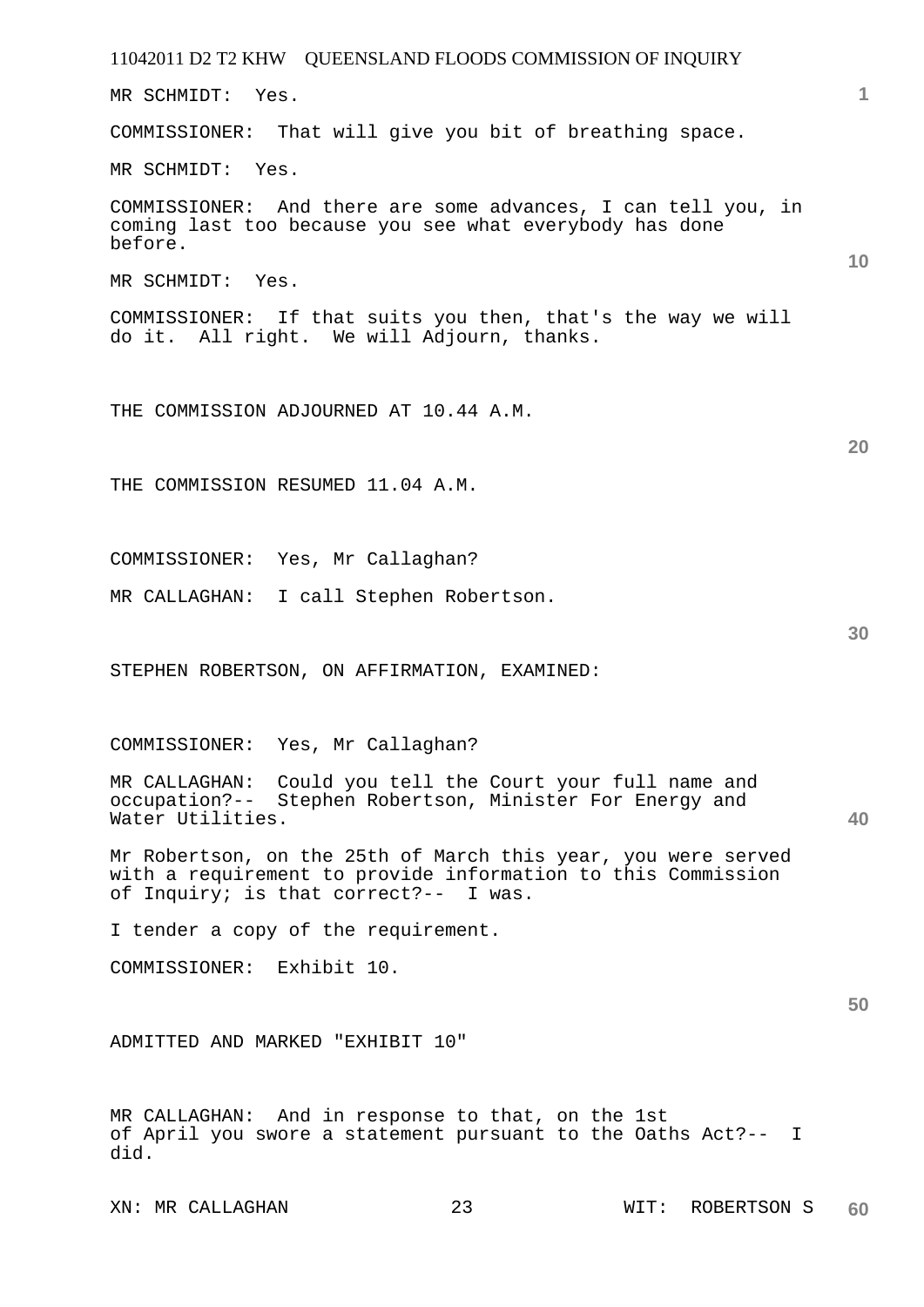And that statement had attached to it a number of annexures?-- That's correct.

That's contained in two volumes which I will tender.

COMMISSIONER: The two volumes will be Exhibit 11.

ADMITTED AND MARKED "EXHIBIT 11"

MR CALLAGHAN: Am I right, Mr Robertson, that you have got your own copy of it?-- Not with me, but my assistant does.

Okay. Well, if you have been working from a copy-----?-- That would be great. Just coming to me.

Is the statement itself the first document in one of those folders?-- Yes, it is.

And in paragraph 2 you provide your job description; is that correct?-- Yes, that's correct.

**20** 

**10** 

**1**

**40**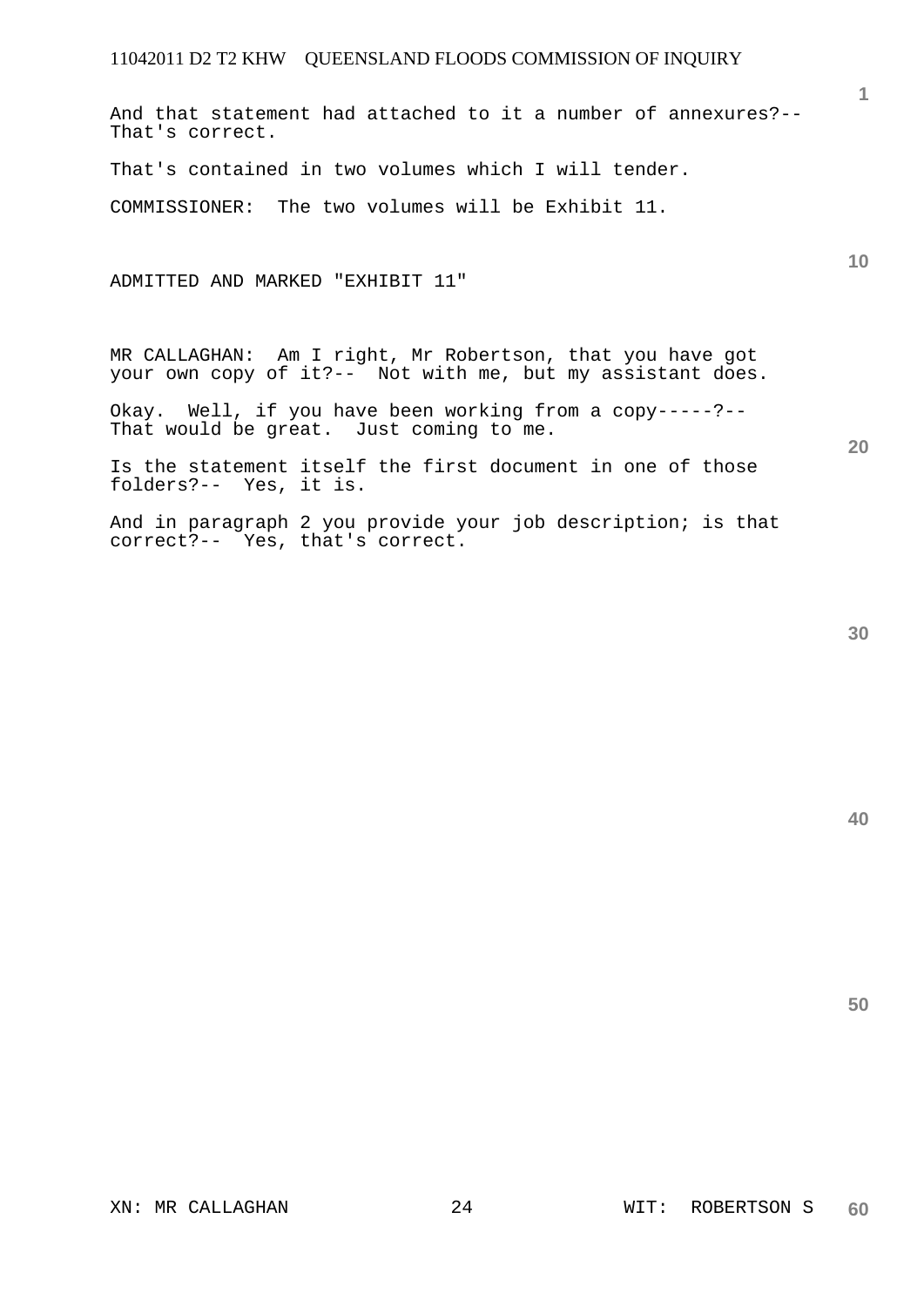You'd previously been the Minister responsible for this portfolio, however described - as the name has changed, I think - but you have previously been the Minister for Natural Resources and Mines, or Natural Resources Mines and Energy going back to 2001, is that correct?-- Correct.

February 2001 to 2004?-- That's right.

Or perhaps through to August of 2004?-- That's right.

And after a stint as Health Minister, resumed in this portfolio in March of 2009?-- Correct.

Going back to the period during which you first occupied this portfolio, that would have been the period during which discussions were initiated as to the upgrading of Wivenhoe Dam, perhaps around 2002, 2003, would that be right?-- That's right.

Just by way of general background, Mr Robertson, can you give us some indication as to how that dialogue commenced or how those suggestions came before the government in the first place?-- To the best of my recollection, there - prior to me coming into that portfolio in 2001 and during the years that I was first in that portfolio of Natural Resources, from time to time reports would be produced by the department on studies for various infrastructure, pieces of infrastructure, water infrastructure around the State. It wasn't principally the role of the Department of Natural Resources to oversee the planning and construction of such infrastructure, but more looking at the water resource availability for new infrastructure.

Whose responsibility was the-----?-- That would have been, at that time, Department of State Development. Department of State Development or the Minister of State Development was also the Minister responsible for the Coordinator-General and it was the Coordinator-General, and still is, who was responsible for the construction of major infrastructure in this State. So I would have probably received a report or a briefing note, which that recommendation or report would have been contained in it, but in terms of where the priorities of the government were heading, we were heading into, obviously, a very dry period that led to the millennium drought. So the priorities of government were focussed more on ensuring continuity of supply to major urban areas such as Brisbane than it would have been in constructing additional flood capacity on dams.

Well, was that - where would we find the information relevant to that discussion? Where would the relevant information be recorded now? You say it was then the Department of State Development?-- Well, that would be - if government had decided to go down that path, they would have been the responsible department for planning for the construction or the raising of the dam wall, but I think it is probably useful, for the purposes of this Commission of Inquiry, to

XN: MR CALLAGHAN 25 2000 WIT: ROBERTSON S **60** 

**20** 

**1**

**10** 

**30**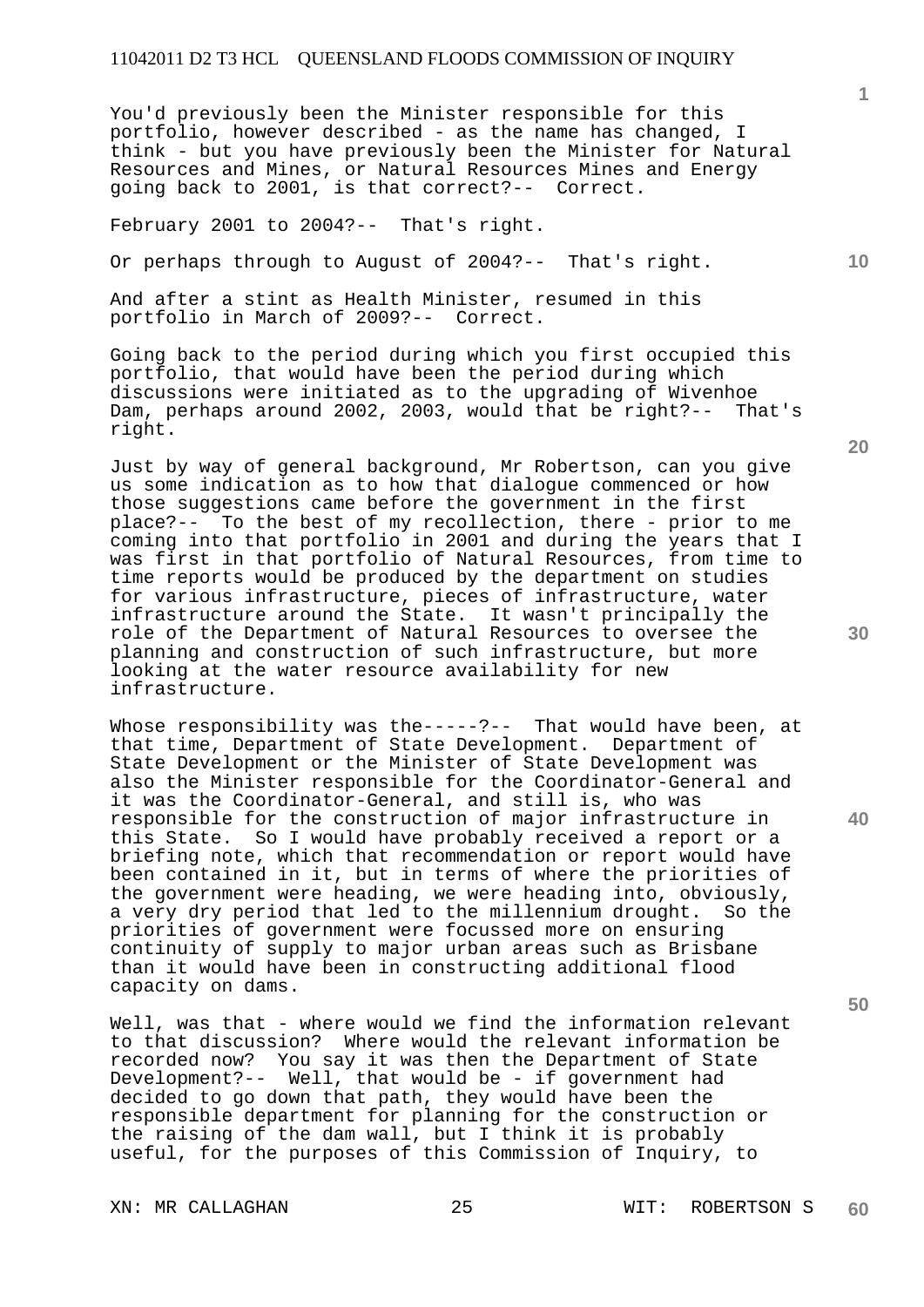look at the various reports that are available still in the Queensland Water Commission website on the various studies and initiatives that were taken over that period of time, or leading up to the Queensland Water Commission coming into being. I think that probably gives a pretty good indication of the thoughts of government at that point in time.

And do you recall the options which were placed before government at that time?-- No. As I said, the work that we undertook was more about responding to the emerging drought rather than being concerned with flood mitigation as a priority.

Yes, but do you recall Cabinet making a decision as to actually what was going to happen?-- I don't recall the matter ever being taken to Cabinet.

Right. So who would have actually made the relevant decisions?-- Well, if it was deemed to be a priority project, then a process would have been undertaken for more studies to be done to determine whether it was viable, whether it would achieve the outcomes that preliminary reports or studies may have indicated before any decision would have been taken by government to proceed with such an initiative. So what would have been happening back in - not that I have detailed recall - what would have been happening would have been some preliminary analysis being undertaken as to whether that - it had a degree of viability attached to it. But it was never taken to government as a recommendation to do or not to do, at least during my time.

That might have answered my question. I mean, we know, don't we, that Wivenhoe was the subject of an upgrade and that the fuse plugs were installed as at 2005, I believe?-- Sorry, I think we're talking at cross-purposes.

Okay?-- The initiative taken to install the fuse plugs was an issue of dam safety. It wasn't an issue of flood mitigation.

All right?-- There were subsequently studies undertaken with respect to flood mitigation, that is to raise the wall of Wivenhoe, but the initiative you're talking about was brought about by a change to the ANCOLD national guidelines, the Australian National Commission on Large Dams, who had put in place new standards for large dam safety which required not just Wivenhoe but a range of dams throughout Queensland to be upgraded in terms of - in terms of their safety to meet these new standards.

And specifically with Wivenhoe, as I say we know that it was the subject of work in which the fuse plugs were installed, and I suppose what I'm asking is what options were available at that time? What other options were presented, if any, to government?-- If I again recall correctly, when the ANCOLD guidelines came out, an assessment was done as to the implications of those new guidelines and how various dam operators may abide by those new guidelines. I recall at the time there was a lot of discussion about the financial

**20** 

**40** 

**50** 

**1**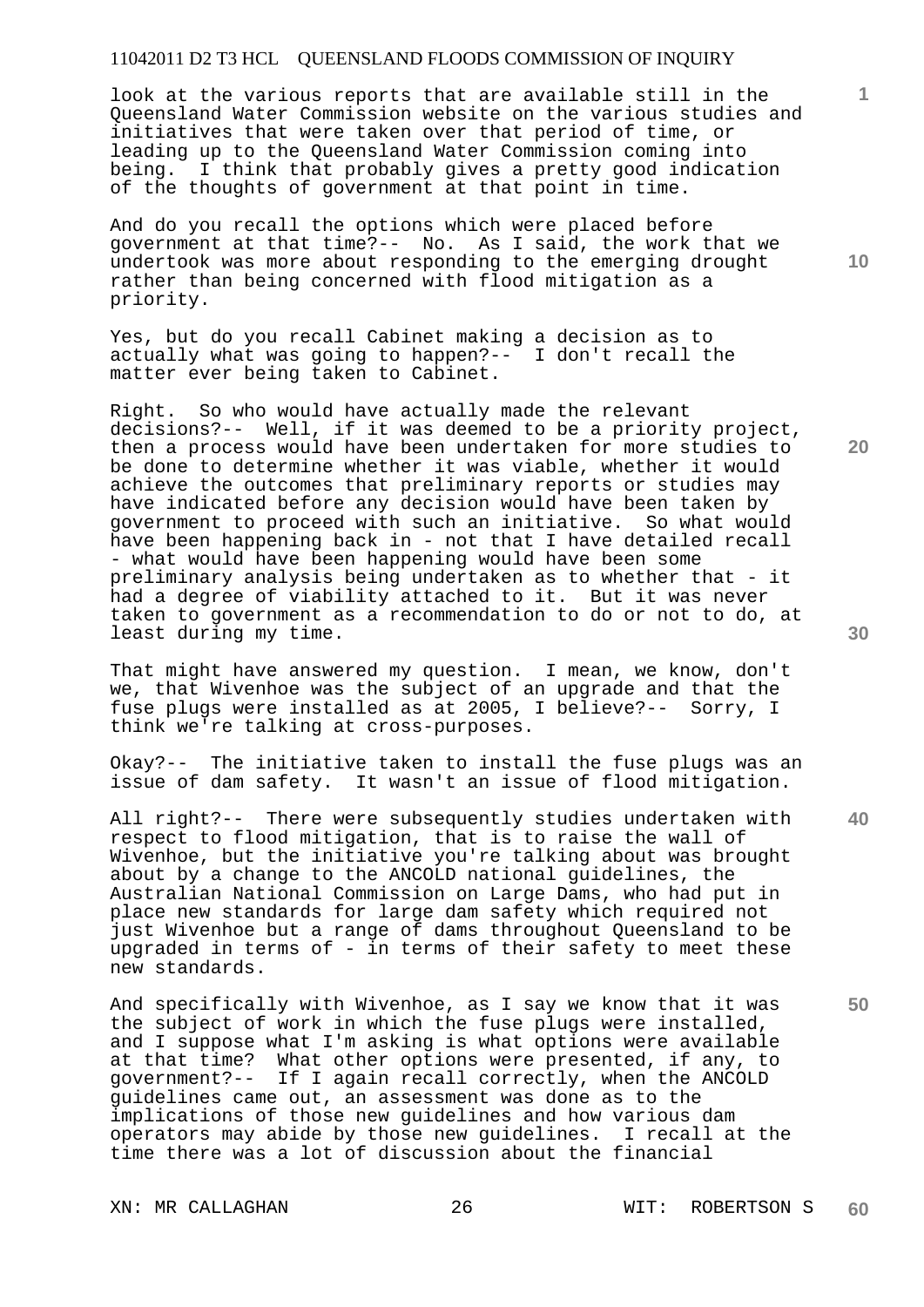implications of this. In fact, prior to proceeding with adoption of those standards, I thought it prudent to request an independent review of those - the applicability of those guidelines, and it was Mr Don Blackmore, who had recently retired as head of the Murray-Darling Basin Commission, a very well-respected, large dam engineer who provided that advice that said that we had to adopt those guidelines and it was really a question of how we rolled out the program of infrastructure upgrades to meet those guidelines that was really the only question that was before government.

When you say it was the only question before government, were you presented with only one plan of action?-- Well, it was more a question can we ignore the new guidelines, or do we have to adopt them, and the answer was, yes, you have to adopt them, but how you adopt them is, you know, up to government based on an appropriate risk analysis.

All right. Can you just talk us through how they were adopted and specifically what options were involved?-- Well, I am not too sure there were options. In terms of how, for example, Wivenhoe would be - would be redesigned to accommodate the guidelines. As Minister, it was more important for me to know that a program was underway to upgrade it. Not being an engineer, it - I would be less interested in how they upgrade it rather than the fact they were upgrading it and were meeting the guidelines and therefore improving dam safety.

All right. So you - as long as the process was in train in accordance with what you had been advised-----?-- Correct.

-----you didn't see it as part of your function to ask any more questions about the way in which it was going to go?-- Well, not - well, part of that assessment would be a financial assessment-----

Yes?-- -----as to what was affordable - not the cheapest option but the best value for money option. That would have been part of the process because we'd have had to have taken a submission to the Cabinet Budget Review Committee to have the money appropriated to allow that particular upgrade to occur.

Again, can you recall that part of the process?-- Not off the top of my head but I-----

In broad terms?-- Yes, in very broad terms.

Yeah. Can you relate it in broad terms?-- Without seeing relevant dates before me - I am not sure it actually even occurred - it may have actually occurred during my time or whether it occurred after I'd moved on to another portfolio but certainly the preparatory work was underway.

I am sorry, I missed the last - you are not sure it occurred during the time of your portfolio but?-- The preparatory work was certainly undertaken. We did sign off on a dam safety upgrade program for the State, because it wasn't just about Wivenhoe, there were other dams that needed to be worked on,

**10** 

**1**

**20** 

**40** 

**50**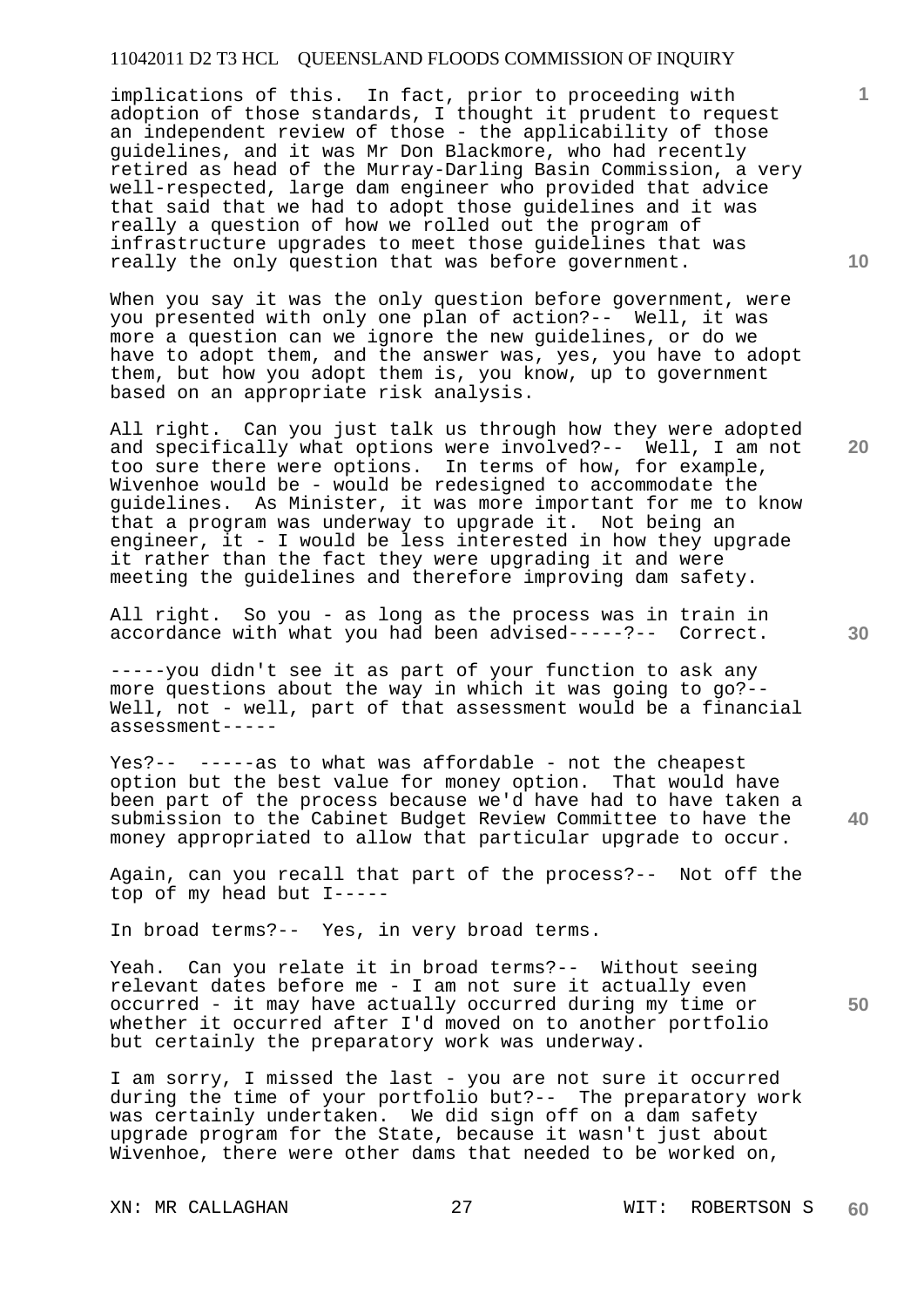but as to whether the actual appropriation of money and the announcement of the upgrade of Wivenhoe occurred, I just don't - during my time in that portfolio, I just can't recall without seeing a list of relevant dates.

All right. Can you recall in general terms what the financial implications of the suggestions were, or was there a - you mentioned a moment ago that you weren't after the cheapest option but the option that was value for money?-- Mmm.

Can you just elaborate on that?-- Not without seeing documents.

All right. Well, can I just move on to the nature of your department and can you just tell us about some of the resources that are available to you within that department? For example, the department incorporates the Office of Climate Change Excellence, is that correct?-- Sorry, in terms of my current ministerial responsibility as Minister for Energy and Water Utilities, they have changed somewhat from when I was the Minister for Natural Resources, so which ministry do you want me to discuss?

Well, I suppose, for the purposes of this line of questioning, we'd be interested in the situation from October of last year?-- Okay. There are two Ministers involved or responsible in the Department of Environment Resource Management, myself and my colleague Kate Jones, who had specific responsibility for climate change. So whilst that climate change bureau or office, as you mentioned, existed within DERM, it was not responsible to me, but rather to my colleague.

All right. But it sat - another Minister was responsible for administering the portfolio, if you like?-- For that office, yes.

**40**  Yeah, all right. Well, what other units within your - your part of the development had any sort of responsibility for flood management?-- Relevant provisions under the Water Act, under the Water Supply and Safety Act, under the Water Restructuring Act, the creation of the various bodies which you will be questioning during this hearing. So ultimately the office of - the water safety regulator would ultimately report through the Chief Executive Officer to me, for example.

All right. But within your department, though, was there anyone else to whom you would look for advice on the topic of flood management generally?-- In the first instance, the Chief Executive, the second instance the office of the water safety or water supply regulator. There would also be the Water Grid Manager, there would be Queensland Water Commission, the various bulk water entities. They would all, and in fact have done at various points in time, provided me with advice, or discussed with me the issue of flood mitigation.

Your department also houses the Manager of Dam Safety, does it

**10** 

**1**

**30** 

**50**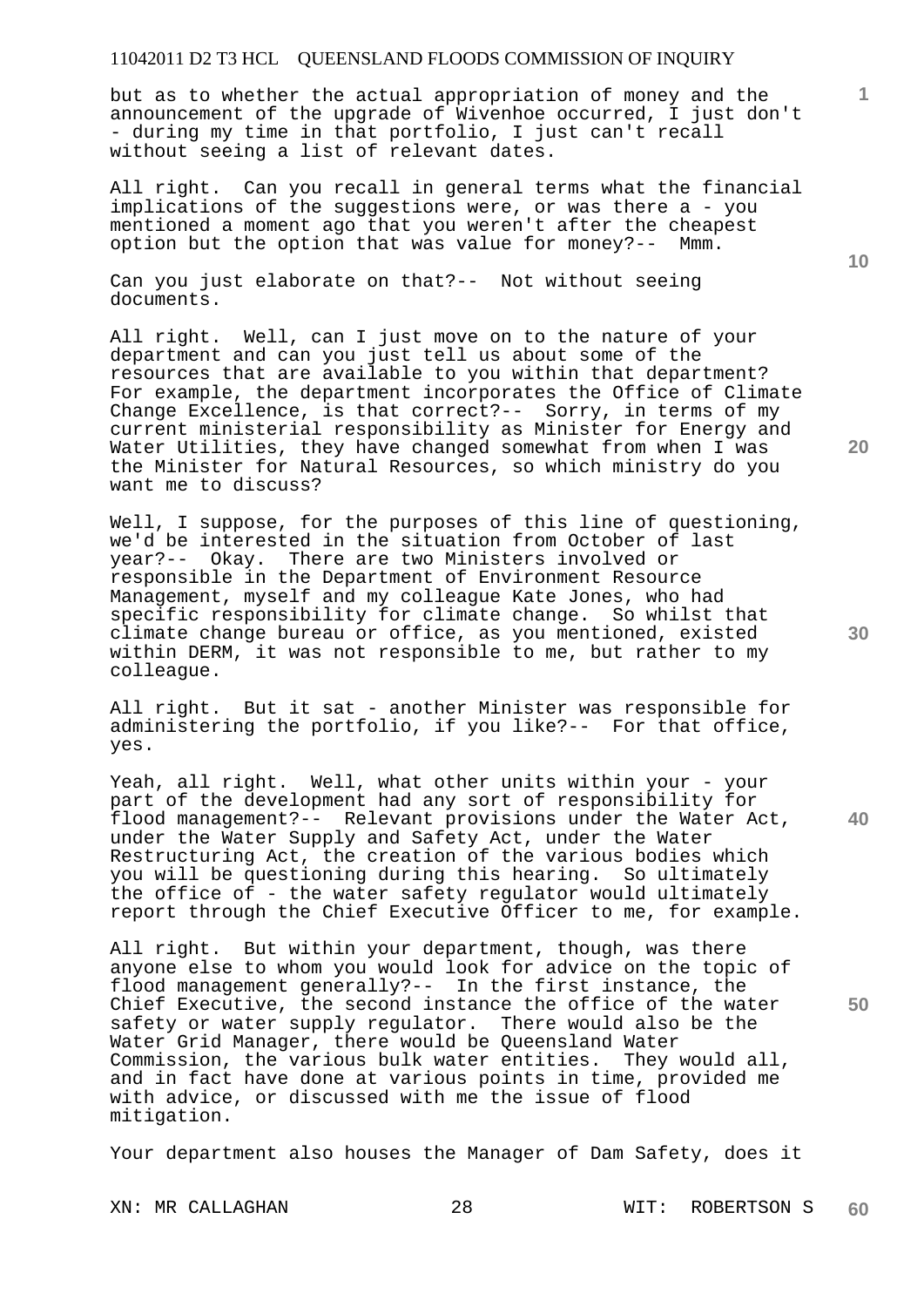not?-- Yes.

Can you just elaborate briefly upon the nature of that position?-- That position is to concentrate on - was created out of, in fact, the changes to those - if I recall correctly, the ANCOLD guidelines back in the early 2000s. The gentleman who actually holds that office is one of longstanding and significant experience in that area. So out of that initial dam safety report and schedule of works, and the various - and the restructuring that went on, particularly in south east Queensland, of responsibilities for bulk water storage and supply, that was an office that was created with the specific responsibilities, to have, for example, Seqwater, among other water authorities, report to it principally on the issue of dam safety, both in terms of the quality of the infrastructure but also how those dams were operated to obviously ensure at all times that safety was their number one priority.

The gentleman to whom you refer is Mr Peter Allen, is that correct?-- Yes.

That is the occupant of the office of Manager of Dam Safety?-- Yes.

Mr Robertson, earlier this morning I spoke briefly about what's known as the full supply level of Wivenhoe Dam. That's a concept with which you are familiar?-- Yes.

I suggested that there might be some tension between the concept of water security, which is one purpose of the dam, and flood mitigation, which is another purpose of the dam. You are familiar with the concept of balancing those competing priorities?-- Yes.

Perhaps against the background of the drought to which you have already drawn attention, at some stage the suggestion was made that the full supply level of Wivenhoe be raised. You are familiar with that?-- Yes, I am.

**40 50**  Can you just tell us not so much about the rights and wrongs of any such decision, but what is the actual mechanism by which the full supply level at Wivenhoe might be altered? What actually has to happen before that figure changes?-- Well, the creation of Queensland Water Commission I think in around about 2006, 2007, one of their responsibilities was to develop a long-term water supply strategy for south east Queensland. Of course, as the drought worsened, the work that they needed to undertake became more urgent. So what the Queensland Water Commission did as part of the development of that strategy was come up with a list of works and investigations that could be undertaken both in the short, medium and long term to ensure that south east Queensland, in effect, became, in inverted commas, drought proofed. Some of those short-term projects included the creation of the water grid, the building of the desalination plant, the recycled water plant. They were means to in the short term get us over the hump of the millennium drought to ensure that Brisbane and its surrounds didn't run out of water. Then there was the

**20** 

**10** 

**1**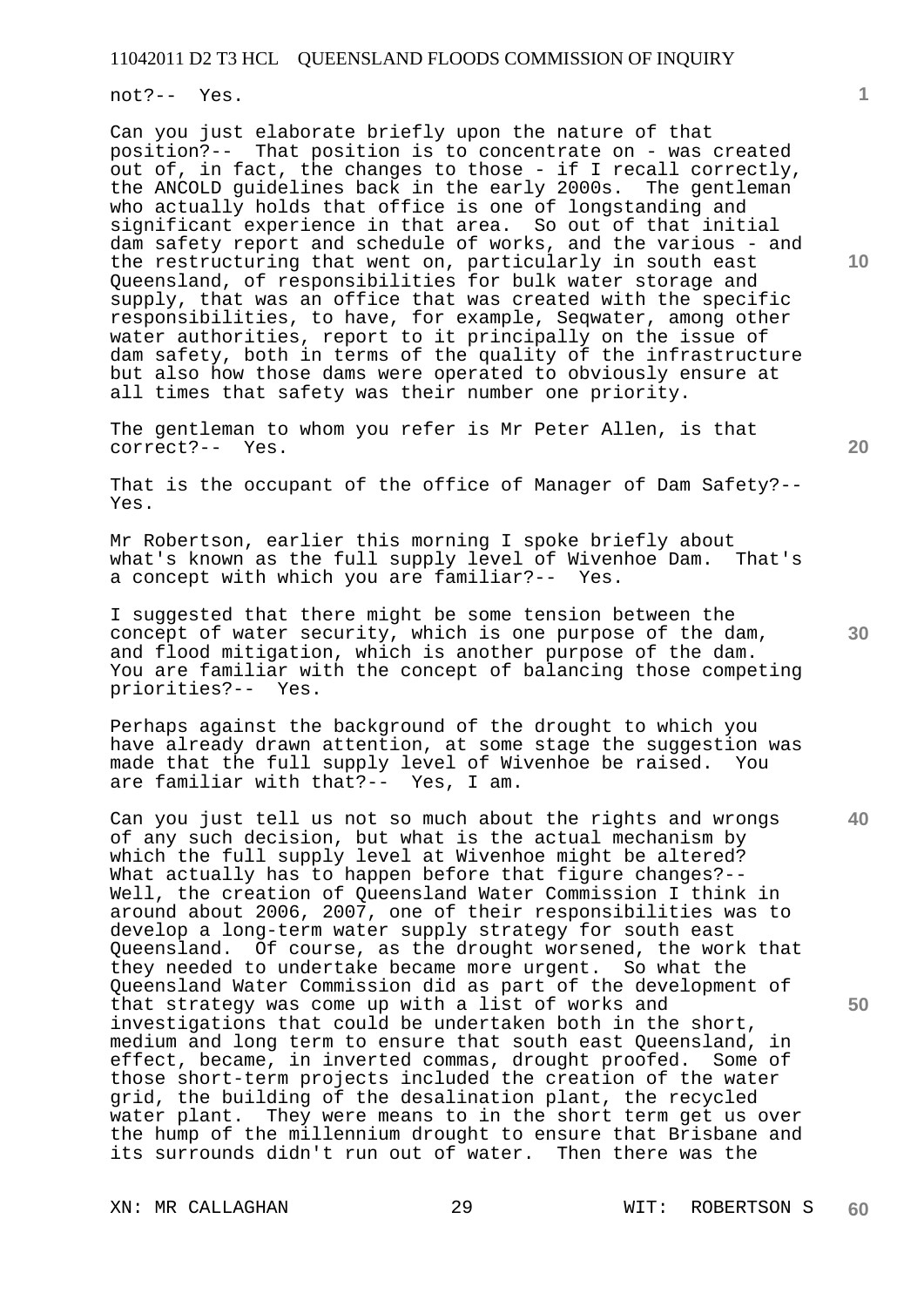issue about, well, once you get over the hump how do you then over the longer term ensure that south east Queensland doesn't run out of water again? How do we ensure that we have enough water to meet the growing population needs, as well as growing industrial needs? And that's why that 50 year strategy was put in place. One of the investigations that was listed to be undertaken, if you like in the medium term, given that we're in the medium term now, was to determine whether it was feasible to raise the full supply level of Wivenhoe Dam and by how much and whether that would have an appreciable effect on its flood mitigation capacity. There had been a quite public debate leading up to that, particularly driven by the opposition, that that would be one of the easiest things that we could do to increase the amount of water stored in existing infrastructure in south east Queensland. As is contained in my deposition and the attachments to it, I responded publicly that whilst acknowledging that that was a part of the south east Queensland water supply strategy, that I didn't think it made particular sense to prioritise it given that our dams had recently returned to 100 per cent full supply level and that the outlook, particularly for the forthcoming wet season, was for higher than average rain. We'd also seen significant reductions in average water usage, and even with the lifting of restrictions in south east Queensland, people were still being very water efficient and it didn't appear to me that there was necessarily priority attached to that piece of work, given all that I have mentioned.

Okay. Can I ask you the question what is the actual mechanism by which the full supply level of Wivenhoe might be changed, either temporarily or permanently?-- If we decided to go down that path, the first thing that would have to have occurred was the Resource Operations Plan for the Moreton Basin would have to have been changed, because that's the overarching regulation that determines how much water can be stored. Once that would have been amended by regulation, it would have then been open to Seqwater to then seek to change the dam operation manual to reflect the new determined full supply level.

**40**  All right. So the Resource Operation Plan has to be changed. You say it is the overarching regulation?-- As I understand it, yes.

**20** 

**10** 

**1**



**30**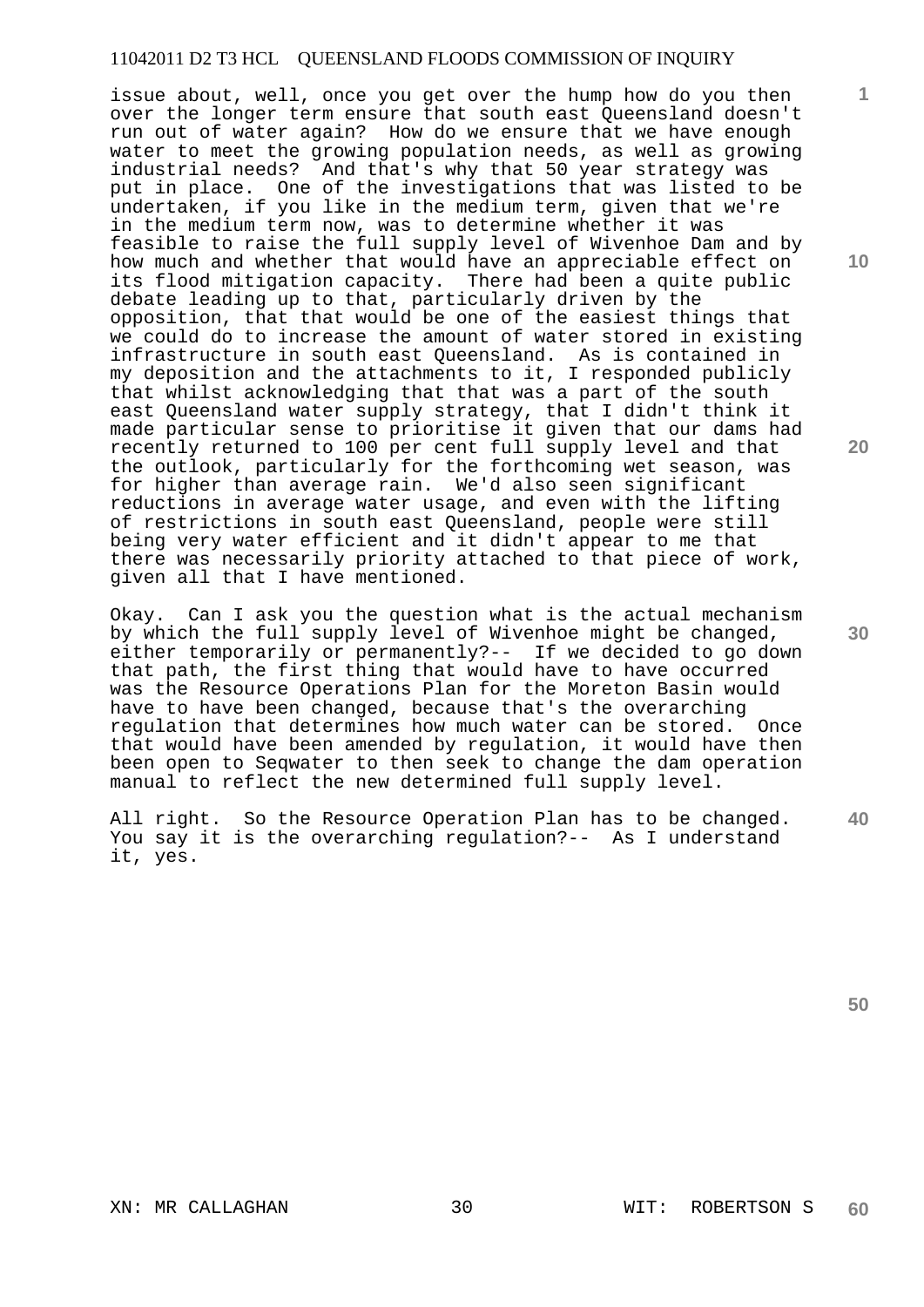All right. How is that changed? How do you change that?-- That is changed by the Director-General and goes to - then goes to myself, and then goes to Governor in Council, because it is a regulation under the Water Act.

All right. So, ultimately, whilst it might be initiated by the Director-General and signed off by the Governor, that's your decision?-- I'm part of the approval - I'm part of the approval process, yes.

Well, as responsible Minister, it is your decision, isn't it?-- It's in the first instance the Director-General's decision, yes.

He works for you?-- Sure, and it's put to me for approval, I then take it to Cabinet, and then to Governor in Council.

Yes. Okay. So, it's you and Cabinet agrees with it before it actually happens; is that right?-- Correct.

All right. Well, can we move, then, to the 18th of October a date to which you refer in paragraph 5, I think, of your statement, when Cabinet received a briefing from Mr Davidson of the Bureau of Meteorology?-- Yes.

Was this an exceptional event; that is to say, on how many occasions in your experience has Cabinet received a briefing from the Bureau?-- That's probably the first time I've ever attended a Cabinet meeting where a representative of the Bureau has been asked to attend.

All right. Can I ask you this, and you set out in your statement, in paragraph 6, a summary of that which was presented by Mr Davidson?-- Correct.

Can I ask you what steps you took to inquire of your own Department about what Mr Davidson's information actually meant?-- We were informed at that Cabinet meeting that the same briefing had already been provided to all Directors-General across government, but nevertheless the Premier requested that all Ministers make sure that the work that was initiated out of that original briefing was, in fact, being undertaken. So, shortly after that Cabinet meeting, I met with my Director-General, John Bradley, and we discussed what he had already put in place in terms of the preparation for the forthcoming summer or wet season. As a result of that discussion, I also asked him to prepare a letter to be sent to the relevant bodies that may have not received that same briefing that the Directors-General and Ministers had received, and that's the letter I referred to, I think, in paragraph - paragraph 9, I think it is - sorry, I beg your pardon, paragraph 11.

Specifically, though, did you ask your Director-General or ask him to ask anyone as to the level of confidence that might be enjoyed when examining weather predictions in a La Nina year?-- I'm sorry, could you ask that again?

**10** 

**1**

**20** 

**40**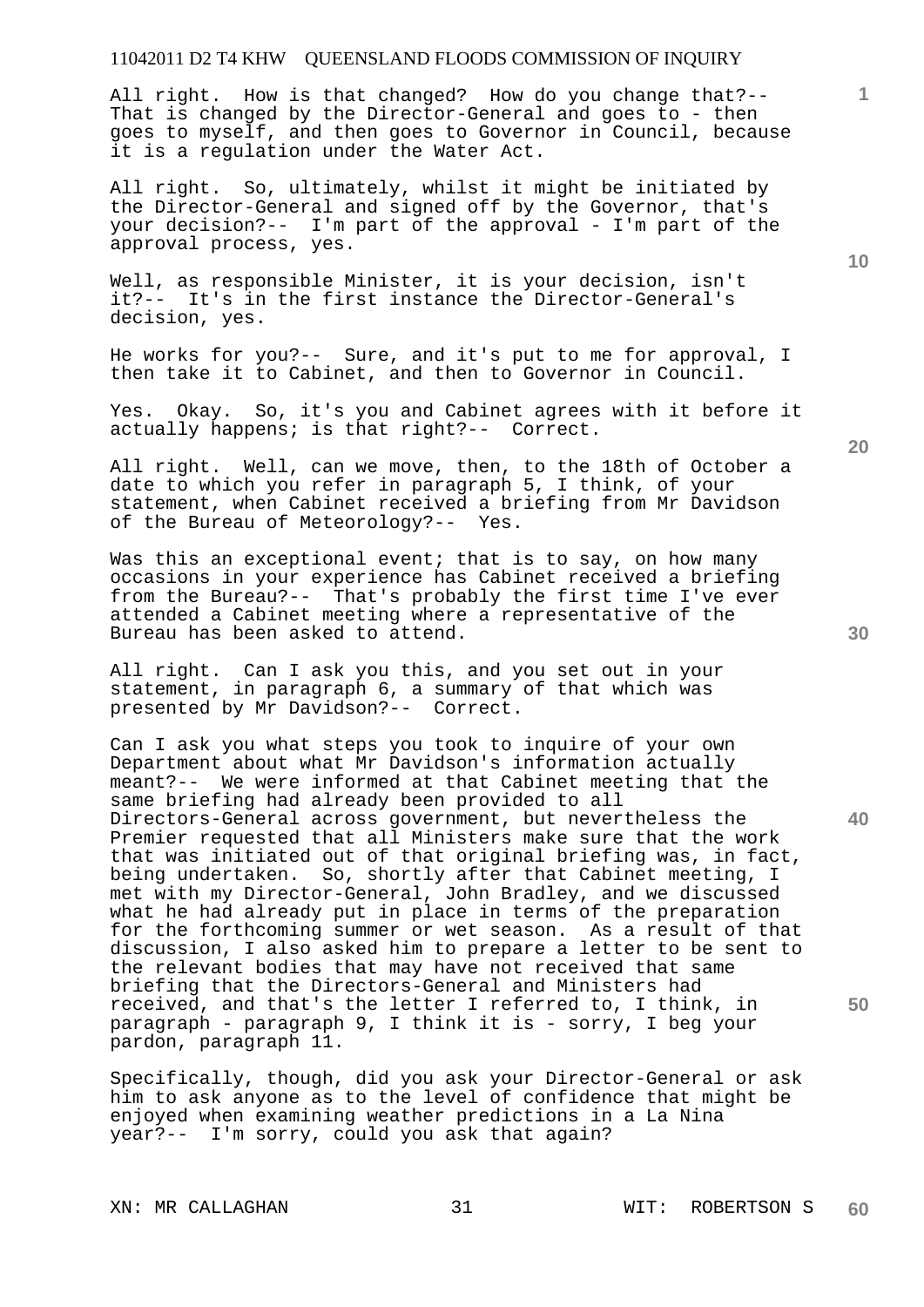Well, Mr Davidson gave you a briefing about the fact that we're anticipating a La Nina event. You are aware of that?-- Yes.

I suppose one way the question could be approached is this: were any inquiries made about what this might mean in terms of inflow into the Wivenhoe Dam?-- Well, two points. Firstly, it wasn't just the El Nina event, there was, as I say in my statement, a confluence of events and conditions that were coming together to show that we could expect a significantly higher than average amount of rainfall across Queensland, and I also note in my deposition that it was the weather bureau's contention that it is - despite those conditions applying, it was still difficult to plot where that rainfall may, in fact, fall, but, nevertheless, because we had already received a pretty wet spring and our dams had recently returned to full supply, I thought it prudent that we write to the Water Grid Manager to alert him to this information, for them to obviously receive the same briefing if they had not already done so from the Bureau, and make the necessary preparations based on their knowledge of hydrobiology and the various records that they kept as to the likelihood of flooding events in South East Queensland.

All right. We will come to that in a minute, but I just wanted to know whether any inquiries were made of anyone in your own Department or associated with it, whether you were the responsible Minister or not, for example, someone in the Climate Change area, whether you made any inquiries as to what Mr Davidson's information actually meant for you, for your department?-- Well, that was the purpose of meeting with the Director-General shortly after that Cabinet meeting, was to undertake - make sure that all the necessary work that was being - was being, in fact, undertaken in preparing for summer, and out of that meeting came a number of briefs over the following, I think, weeks as to what they had been doing.

All right?-- So, as I understand it, they also submit those reports centrally to Department of Premier and Cabinet to - as well.

What sort of reports are you talking about in general terms?--Well, the person probably best to ask that is the Director-General but, as I understand it, the Department has before every summer season they conduct a review of applicable conditions as to - and how they may prepare for them. That goes to ensuring that necessary staff are available, that various activities are undertaken to prepare for, in this case, a significantly wetter than average wet season.

One thing that was done to initiate inquiries as to the temporary lowering of the full supply level at Wivenhoe, Somerset and North Pine Dams?-- That's correct.

And we know that the option was being entertained to lower Wivenhoe at least to 95 per cent of its full supply level?-- Yes, that came about through that letter I referred to. It seemed to me that whilst we had achieved 100 per cent, if the

XN: MR CALLAGHAN 32 WIT: ROBERTSON S **60** 

**30** 

**20** 

**40** 

**50** 

**10**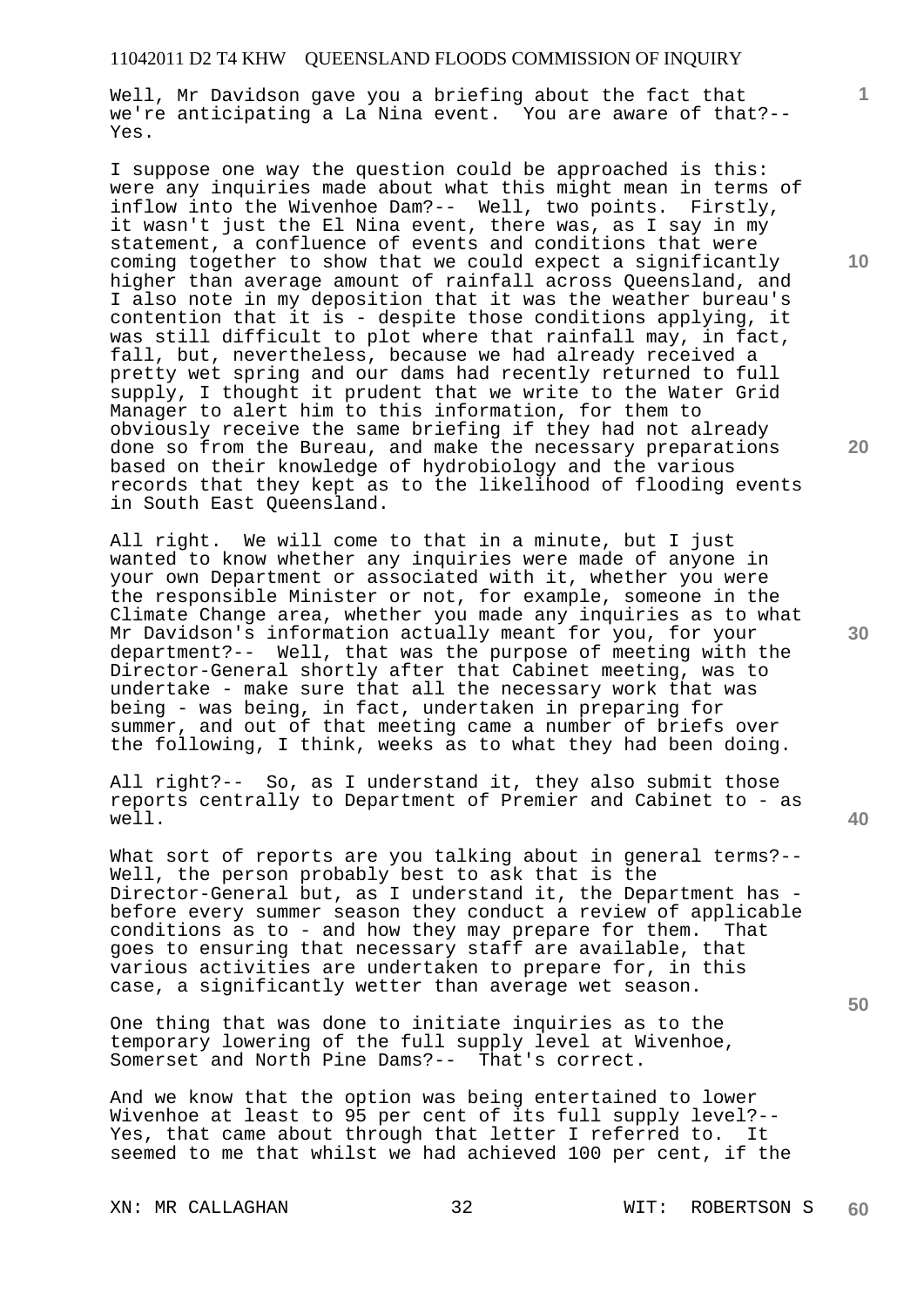weather bureau - full supply level - that if the weather bureau was indicating that we were in for a wet summer, that perhaps we could afford to reduce the full supply level, albeit temporarily, if that went to improving the flood buffer in Wivenhoe Dam. They undertook that work, I received that response, I received a verbal briefing from - and then a written response, a letter with an attachment that suggested to me that they had considered my request in some detail and had come up with that conclusion.

We will come to that in a moment. Can I ask you this though: was an understanding that - this was all happening on the back of a long drought, but was the possibility of lowering it to any other level ever entertained, anything lower than 95 per cent Wivenhoe, or the others for that matter?-- Not that I'm aware of. I didn't mention a number in my letter if - that-----

No?-- That in may view was up to them to determine.

Up to whom?-- That is the Water Grid Manager, Seqwater, et cetera, based on their experience with the hydrology records, et cetera.

I suppose that's what I am getting at, because those who were asked were those who were understandably concerned with what I will broadly term water security?-- Correct.

Did you take any advice from or seek any advice from anyone in your own Department as to what an appropriate level for the dams might be in an impending La Nina year?-- No. I would have expected that advice to come from these bodies through the Department. The Department would have briefed on their briefs and if they had have had a differing opinion, I would have expected them to express it through that process.

Sorry, when you say the Department would have been - would have briefed them on their briefs, I am not sure I follow. For example, would the gentlemen we mentioned earlier, Mr Peter Allen, The Dam Safety Regulator, would he have had any input into the suggested reduction of the full supply levels?-- I can't answer that. I don't know. Sorry, in terms that - I meant that in terms of the response I received from the Water Grid Manager. As to whether there was discussion in the preparation of that letter with someone like Mr Allen or others, I don't know.

You didn't seek any advice from anyone in your Department as to the appropriateness or otherwise of that figure?-- Not separately from this, no.

No. All right. As, I think, you have noted at this time, second half of October last year, Wivenhoe was at 100 per cent?-- Correct.

And you'd agree, had been in the 90s, I think, since March of last year?-- Yes.

**10** 

**1**

**30** 

**20** 

**40**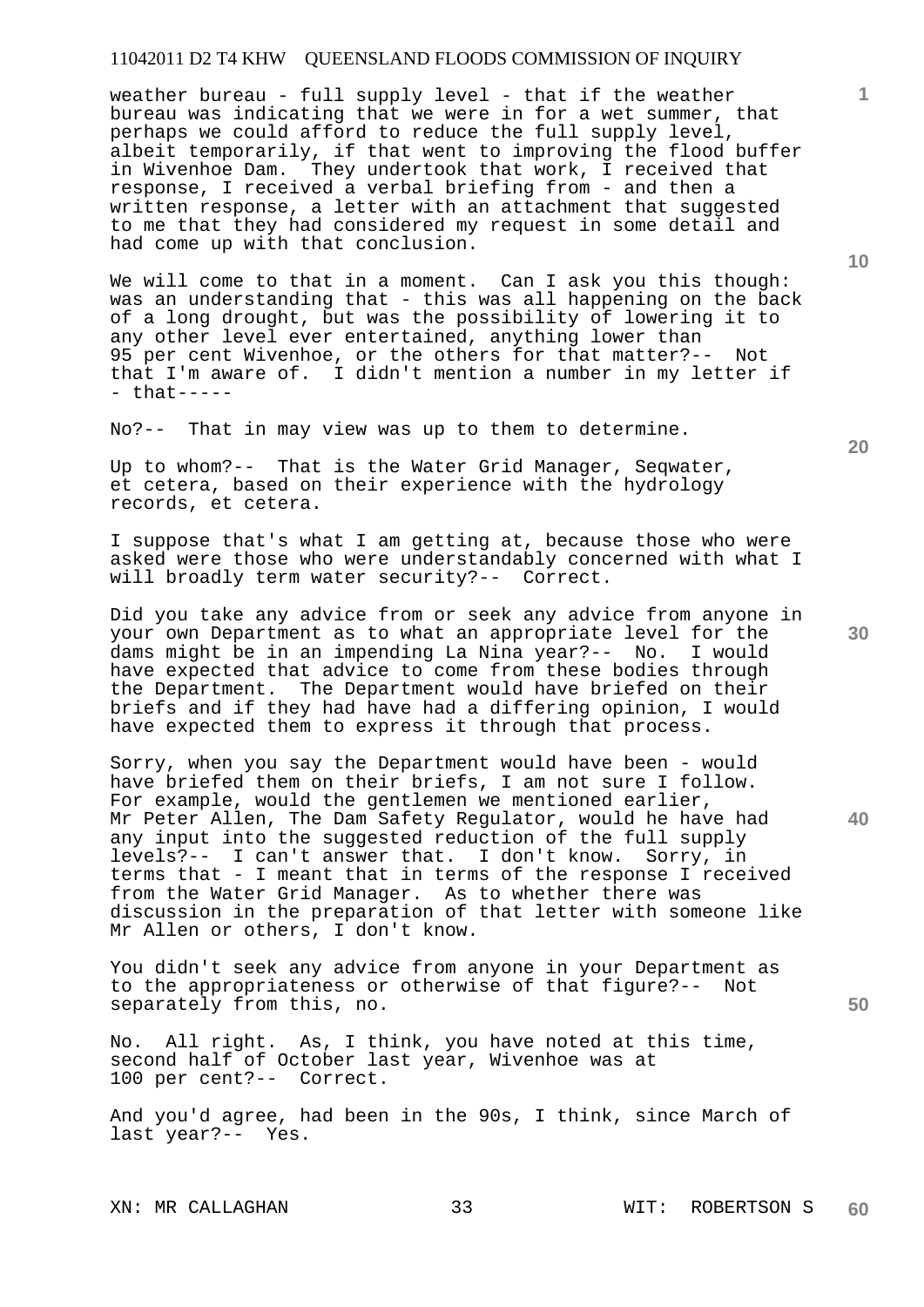That which was predicted by Mr Davidson was not a "run of the mill La Nina", you were aware of that?-- Correct.

In those circumstances, would it not have been advisable to seek some guidance from your own Department on this issue?-- Well, I considered seeking advice from the dam operators was the appropriate way to go.

As we agree, the people from whom you sought advice were those whose principal concern at that time was quite understandably water security; you agree with that?-- I wouldn't say it was their - their principal concern, I'm aware that they have a range of concerns, one of which is maintenance of the full full supply level or the maximum full supply level for supply to South East Queensland, but I am also aware they have very significant responsibilities in terms of dam safety.

All right. Can I ask you this: was North Pine Dam given the subject - was it the subject of any separate or special considerations in the context of this discussion?-- It was it was to the extent that I had visited Pine Rivers Dam. Prior to Christmas, we had a community Cabinet meting out there and Ministers do local activities, and one of the activities that I understood took was to visit the dam which had just hit full supply, and-----

I suppose what I am getting at-----?-- They were make releases downstream, if I recall.

**30**  Yes. Having visited it, you would be aware that whereas when Wivenhoe's at 100 per cent or full supply level, there is still a long way to go to the top of the wall?-- Correct.

That's not the case at North Pine?-- Correct.

So, whilst a reduction to, say, 95 per cent at Wivenhoe is one thing, did you query whether a greater reduction at North Pine mightn't make a bit of sense given that it was near the top of or at the top of its full supply level anyway?-- I did on the day and I was briefed in terms of how differently Pine Rivers is managed compared to a dam like Wivenhoe that does have that flood buffer and - and also the potential damage or otherwise downstream from very large releases in both dams, so that briefing went to the differences and why they make different decisions based on different conditions and the different nature of the storages.

So, which briefing are you talking about on what day?-- That is the - when I was actually visited the dam.

And just remind me, when was that?-- From memory, I think it was December.

Okay?-- Late November, early December.

All right. Well, let's follow through on these dates. At paragraph 37 of your statement, I think you identify the fact that this process was set in train on the 25th of October?--

**10** 

**1**

**20** 

**50**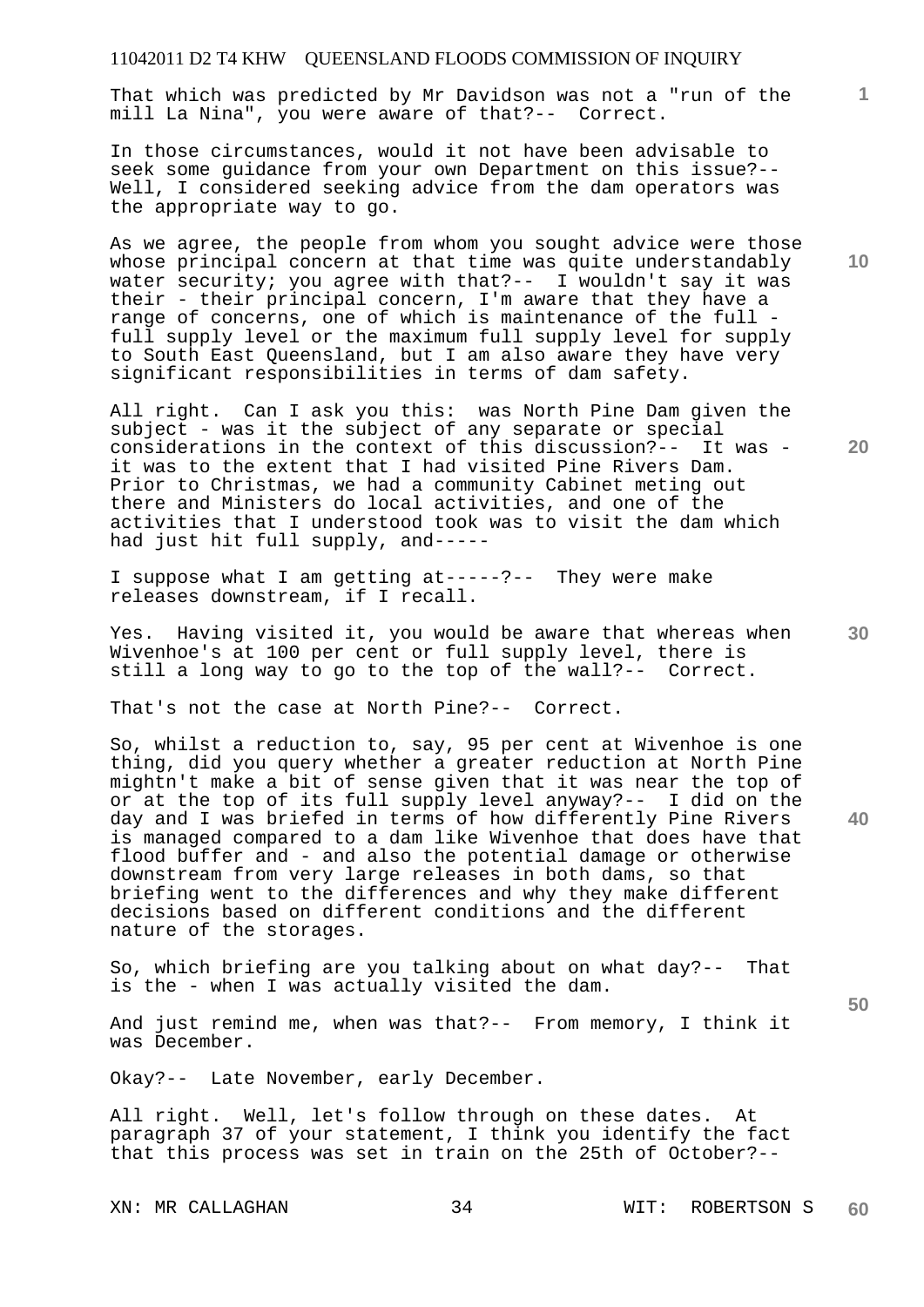Correct.

At paragraph 40, you identify that a response was received on the 24th of December?-- Correct.

It invites the question, Mr Robertson, about whether any action was taken to chase this up in the meantime?-- I had been verbally briefed, as I mentioned earlier, in, I think, early to mid-December about their preliminary view and they indicated to me that they would be following it up with a more detailed report, and that - that view was as is contained in that letter, that they thought a minor reduction was possible, that it would not make an appreciable impact on flood levels.

Sorry, from whom was that briefing?-- That was when I attended the new - I met the Board of the Water Grid Manager and attended the control room. I do mention it at - in this deposition. In paragraph 64 I met with the South East Queensland Water Grid Manager for general demonstration of their emergency management room facilities and it was during the course of that meeting - and I have neglected to mention that in this deposition - that they provided me with their preliminary advice.

Who provided you with the advice?-- Would have been the Water Grid Manager.

All right. So, that was as at the 13th of December?-- That's right.

You don't actually get the written response until the 24th of December?-- Correct.

Can you understand that the concern might be raised that that sort of - any sort of indication as to the rate of communication between the parties, then the wet season was going to be over before the matter was properly considered?-- Well, I think more to the point that during December they had already started to release water and on some occasions quite large amounts of water. So, from my point of view, they were already actively managing the - a significant increase in rainfall to maintain the dam at the 100 per cent full supply level, given the amount of water that was flowing into the dam. So, whilst on its own what you say may have some veracity, but in the context of the water grid management, Seqwater and others were already actively managing a very wet season-----

Well-----?-- I don't think that would be fair.

You don't think what, sorry?-- I don't think what you suggest would be fair.

Well, let's just look at what they were managing. As you say, they were managing a wet season. To your assessment, was the wet season that they were managing something that was out of the ordinary?-- Well, it was certainly the wettest season that I have experienced in the years that I have been Minister

**10** 

**1**

**20** 

**40**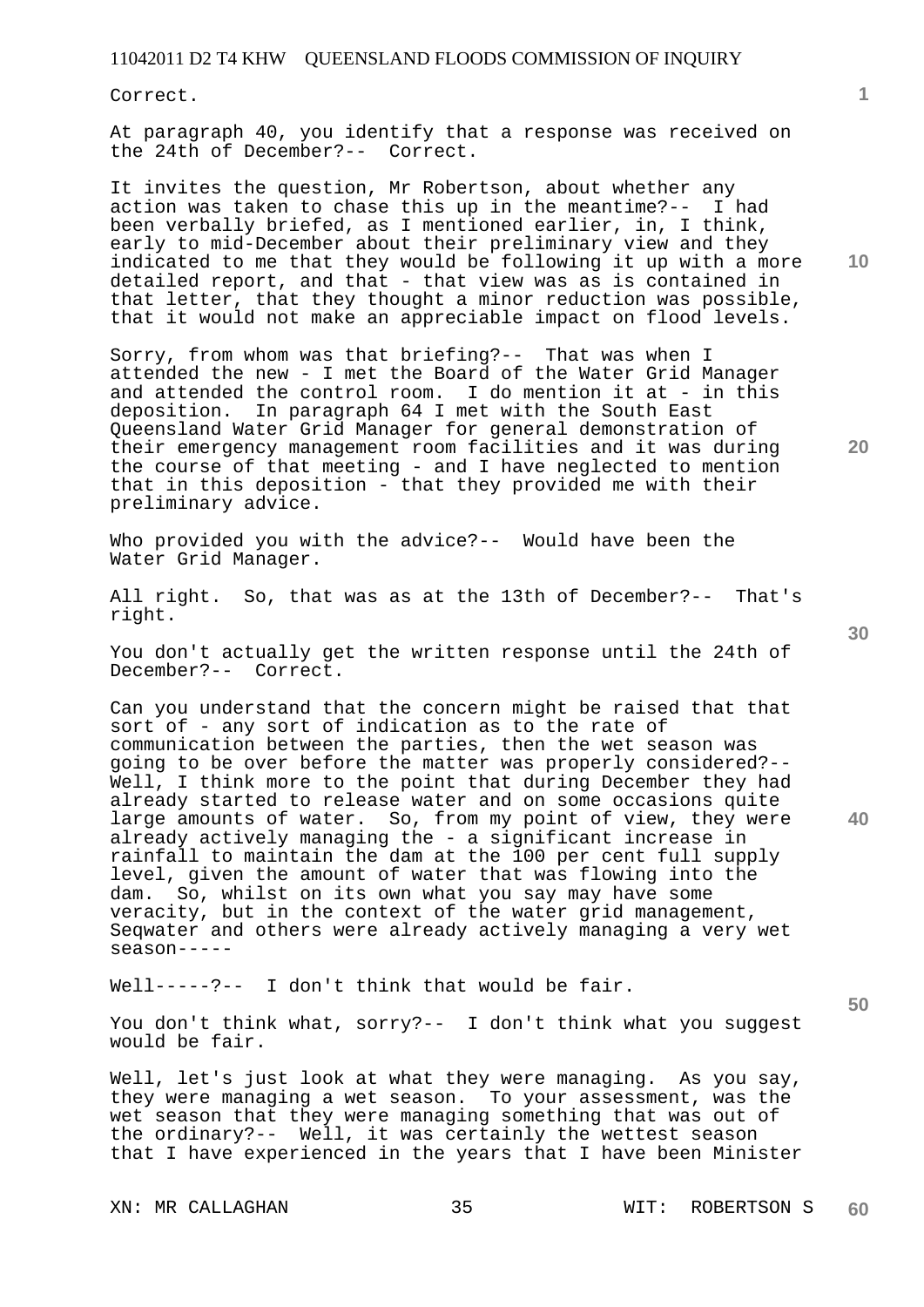for Natural Resources and certainly - and I think this needs to be understood - that prior to the creation of the South East Queensland Water Grid in 2006 and the water restructuring of responsibilities in 2007, Seqwater, in particular, was more a creature of the councils and the Minister of the day would have had little advice being provided to him or - and virtually no ability to influence policy on how water was stored and moved throughout South East Queensland. So, in terms of that experience that you talk about, this was certainly the wettest season I have experienced as Minister For Natural Resources with responsibility to - for oversight of bulk water storage and performance.

You suggest that these issues might have been the responsibility of others. We are talking here about the reduction of the full supply level at these dams which I thought you'd agreed was, in effect, solely your responsibility; you agree with that?-- Sorry, I don't think I said that.

Well, you, on advice from your Director-General who works for you and after consultation with Cabinet, can amend the Resource Operation Plan?-- That's right.

Yes. And that's the topic that we're on at the moment?-- Yes.

Is the reduction of the full supply level?-- Correct.

You're the only one who can effect that?-- Yes.

You were the one who had initiated this on the 25th of October, initiated this dialogue?-- Yes.

You had no formal response until the 24th of December which is not a date on which a lot of work usually gets done. When was anything going to happen, if it was going to happen?-- Well, things were already happening. They were already actively managing increased inflows into the dam and releasing water according to the flood manual.

Did you satisfy yourself that what was happening was something that was consistent with an event of the kind predicted by Mr Davidson?-- Well, there is no way to determine that what was happening was, in fact, an event that was being predicted by Mr Davidson.

I think that's the point?-- Sorry? No, that's not correct. What was, in fact, happening during December was higher than average rainfall that was being captured in our major storages and was being managed according to the manuals that had been developed over many years, so in terms of my responsibility, I was satisfied that they were operating according to the manuals that had been developed, bearing in mind their responsibilities for flood mitigation, minimising impacts downstream, as well as dam safety.

**10** 

**1**

**30** 

**20** 

**40**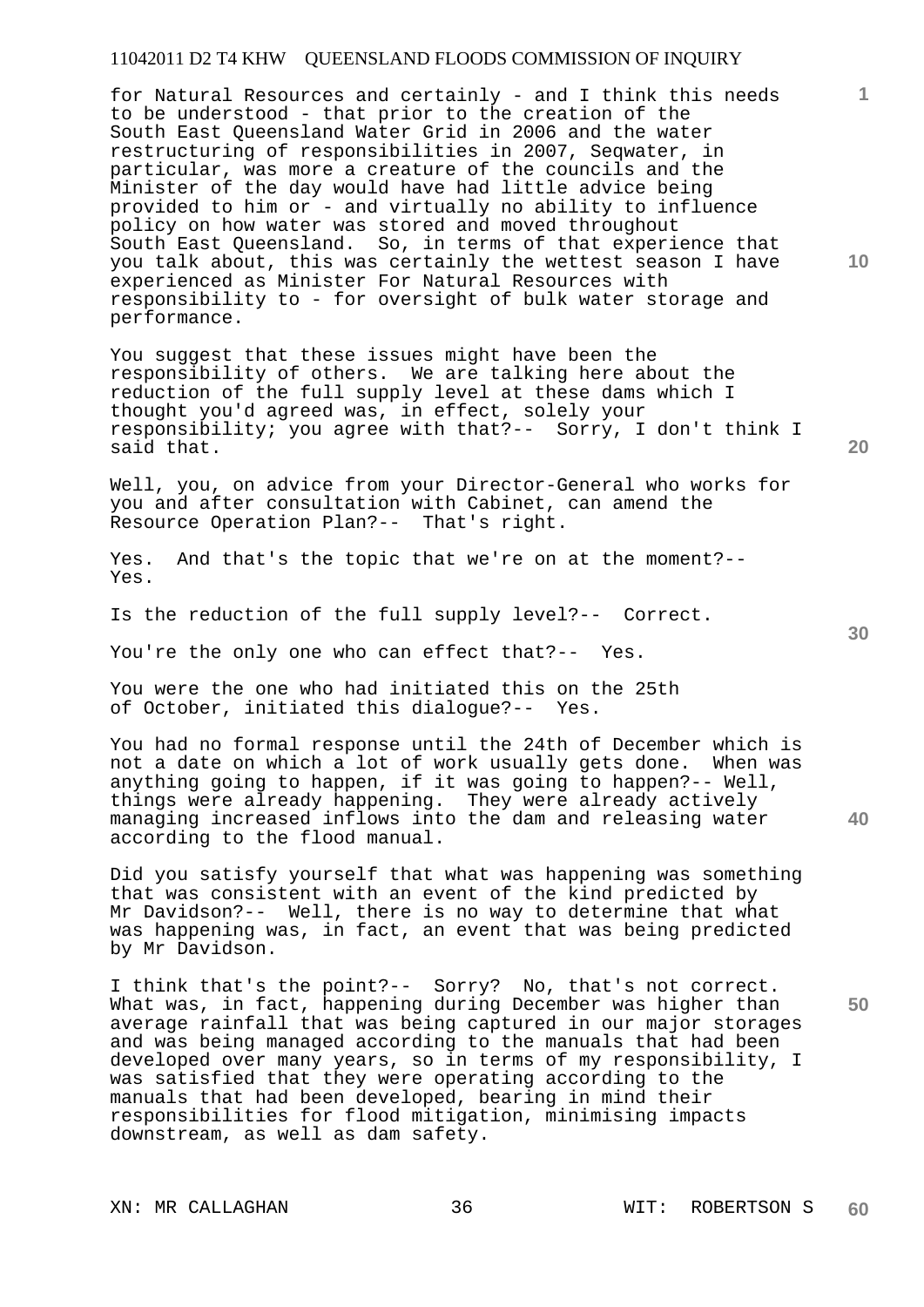That was always on the cards, though. I mean, when there were increased inflows, which took the level above 100 per cent, you are aware that the manual requires them to lower it to 100 per cent?-- Correct.

That's the whole purpose of considering a reduction in that level, was to give them a buffer, to give them a bit of room to move, if the event was something other than a run of the mill wet season. Wasn't that the object of the exercise?-- Yes.

That's why you kicked it off in the first place?-- Yes.

Are you telling us that, to your assessment, that which was happening in December was being managed in such a way as to suggest that it was just a run of the mill wet season and that it didn't need - therefore, the dam full supply level didn't need altering?-- Well, it's not the case of me making a determination whether it was a run of the mill wet season or not, that certainly would not be within my competency, but what was occurring were inflows into the dam that were being properly managed according to the manual that the dam operators were required to abide by.

All right. I think that answers my question, is that you didn't accord Mr Davidson's warning any significance in the context of the decisions you were making at this time?-- I disagree with that.

Well, can you explain to us how you took steps to ensure that the dams were prepared for something other than a run of the mill La Nin, a La Nina being something other than an ordinary wet season?-- Well, if you can help me with the definition of what is a run of the mill wet season and how that differentiates from a La Nina-----

Well, I can't but I am suggesting to you that there might have been people in your department who could?-- Well, I-----

First of all, do you agree with that? Could someone in your Department have helped you with that?-- Could someone have helped me with?

With the question that you just asked me?-- Well, I think that answer is contained in the Bureau of Meteorology briefing where it suggests that whilst a higher than average wet season is beyond us, it is not possible for them to determine where that rainfall will actually fall. It could well have been that the rainfall that was experienced in December may have been the last rainfall that we saw over the Wivenhoe Dam. It may well have been that the number of cyclones predicted by the Bureau of Meteorology did not eventuate or, in fact, were double the number. These are all vagaries that go to the advice that the Bureau of Meteorology can provide, given their technology and their resources, but there was nothing that I saw in December that was suggesting to me that the dam operators were not doing anything other than operating those dams, based on the manual and based on their own historical

XN: MR CALLAGHAN 37 WIT: ROBERTSON S **60** 

**30** 

**10** 

**20** 

**1**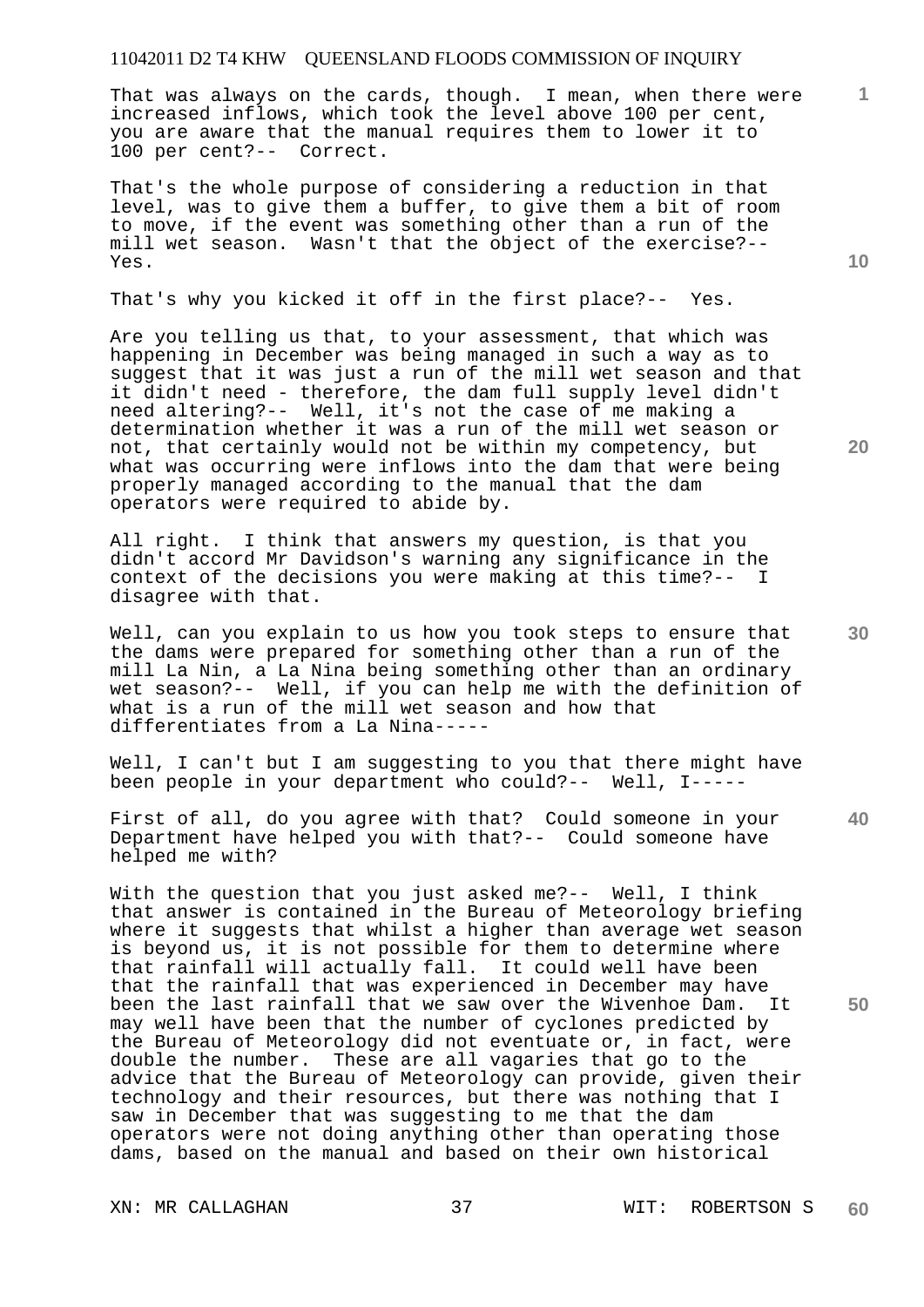records of what they should expect.

Well, where does that leave the initiative that you started on the 25th of October? Had you, in effect, abandoned that?-- No, I hadn't abandoned it, but I was aware that they were already releasing and operating those dams, they were releasing water, according to the inflows.

And that didn't give you a clue as to the perhaps heightened need for that project, which you had initiated back on the 25th of October, to be accelerated, that they should be given that extra leeway that this initiative might have created for them?-- Well, I think the fact that the rainfall was fairly constant, there wasn't probably the ability for them to do that in between the various rainfall events. I think when you look at the report that is attached to their letter of the 24th of December, that is a fairly comprehensive assessment of what needed to be done to determine whether, one, they should release water to reduce the full supply level, and, secondly, to what level should they release - release it to. That was all being prepared at the same time that they were actively managing the dams, according to the rainfall that was being stored in the catchment.

Well, can I just take you perhaps to annexure SR7 in your statement?-- Yes.

And attached or accompanying that there is a draft of a press release-----?-- Correct.

-----which quotes you as saying certain things?-- That's right.

In the way these things work, was this press release prepared quoting you saying as - saying certain things about an issue before you'd actually said them?-- Sometimes that happens.

Yes?-- But, yes. It's up to me to determine whether those were the words that I would actually use.

No, but whilst the press release had been prepared, you had not prepared any documents necessary to give effect to the content of the press release; is that correct? You hadn't prepared any documents or asked for any documents to be prepared in order to amend the Resource Operation Plan?-- No.

Can you understand that this might give rise to the suggestion that managing the news cycle was a higher priority than managing the issue and the press release was prepared on the 25th of October or thereabouts, but the correspondance isn't chased up until it arrives on the 24th of December?-- No, I don't, because at the time there was an active debate going on, both inside and outside Parliament, an agenda being pursued by the Opposition to reduce the flood supply level, and we were receiving queries from the media as to what our attitude was in that regard.

Just to be fair to you, did you mean to use the word "reduce"

**30** 

**20** 

**1**

**10**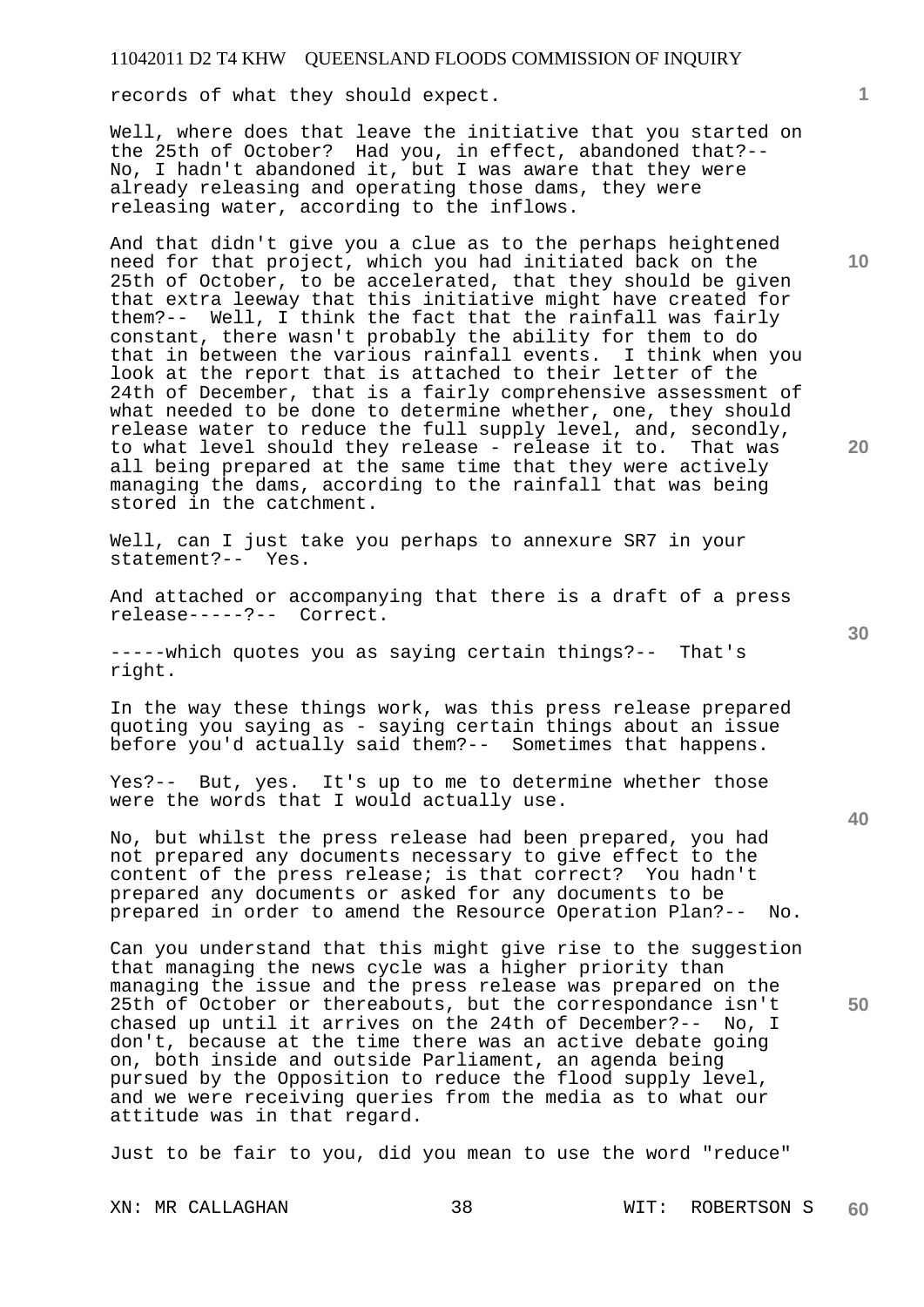then?-- I'm sorry? Sorry, to reduce the flood buffer and increase the full supply level.

Yes. Well, was it that debate which caused you to put this question on hold?-- No, I didn't put it on hold.

So, what was the relevance of the Opposition's-----?-- They  $were---$ 

What was the relevance of the remark about the Opposition's position?-- They were promoting a particular line or policy that we should, in fact, look at reducing the flood capacity of Wivenhoe to store more water. That had been generating media interest and the media were requesting responses from us, or me, as to what our views were. So, that media release was not generated in isolation.

**20** 

**40** 

**50** 

**10**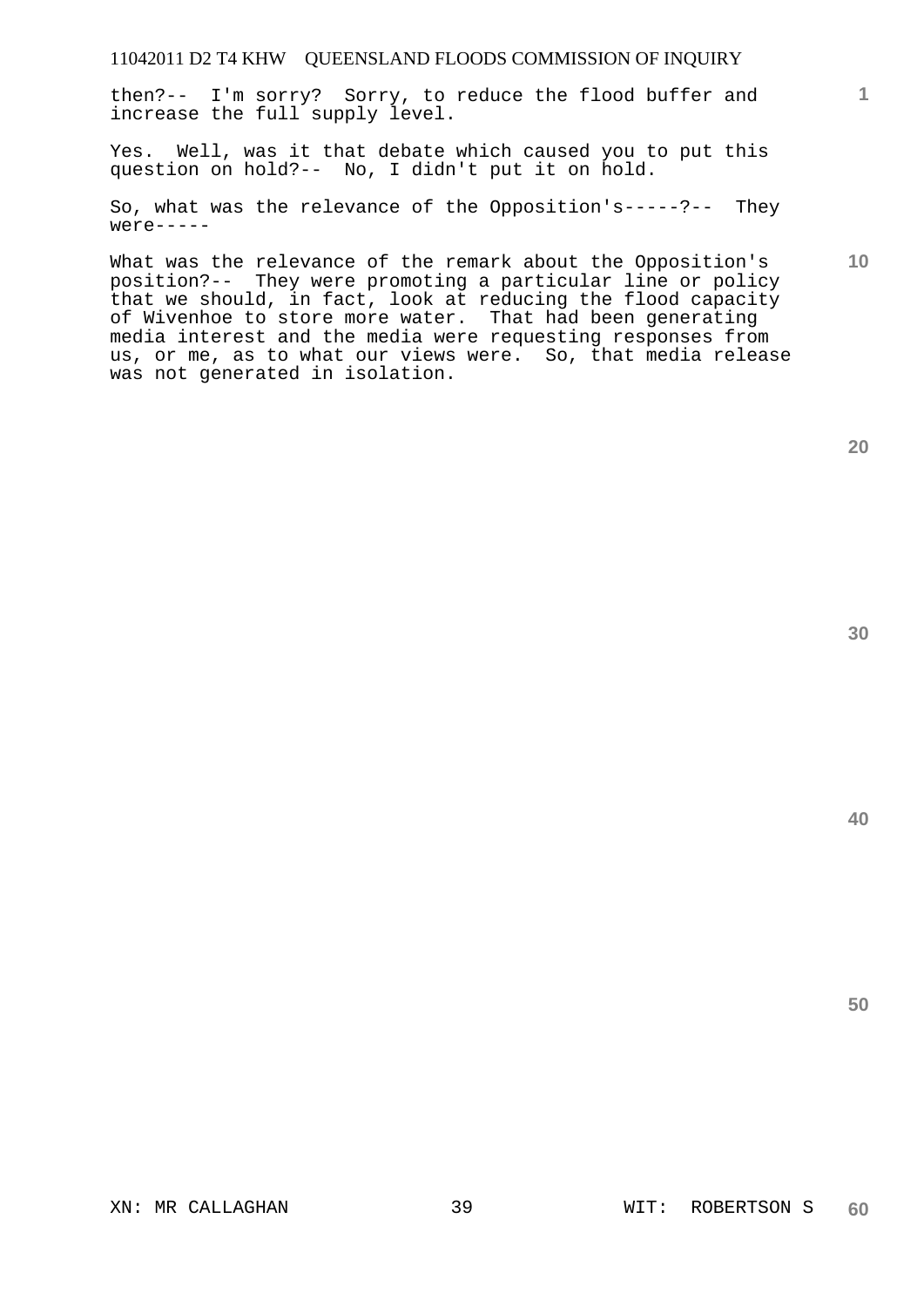No, that might explain why the media release was prepared but why wasn't the issue pursued at that time?-- This was the 25th of October?

Well, why wasn't it pursued to any greater extent than that the response came on the 24th of December?-- Well, as I mentioned earlier, (1) therefore that media release is not relevant, but (2), as I mentioned earlier, I was briefed verbally mid-December, and in consideration of the work that needed to occur, which is attached to the letter I did finally receive on 24 December. I think it goes to, and no doubt you will have questions for other witnesses in that regard - it goes to the complexity of the work that was undertaken by those people to determine what their position was going to be.

But you had an indication on the 13th?-- Correct.

As to what the conclusion was going to be?-- Correct.

Didn't that invite an inquiry at least as to whether you could have the advice in time to implement it before Christmas?-- Well, as I mentioned, there was already rainfall events underway.

Yeah?-- And the authorities were actively managing releases from the dams as a result.

That didn't eliminate the relevance of what you proposed, though, did it?-- No, not the relevance.

But you say the fact that the rain had already started eliminated the urgency?-- Well, I think it goes to what priority they should have been attending to, and attending to the inflows that were occurring at that point in time was, in my view, the priority.

Well, the flood operation engineers attend to the inflows?-- And outflows, yes.

And outflows, yes. Those who were giving you this advice weren't occupied with those, were they?--  $I - I$  would imagine they in fact would have been. From the highest level to the actual operators of the dams would have all been involved in actively managing those inflows and releases according to the flood manual, which outlines the responsibilities quite clearly of every individual in the chain.

**50**  Is that your understanding, that the people from whom you were expecting the advice would have been involved in the decisions in the operation of the dams in this period?-- Yes.

I see?-- Because those duties go beyond just simply opening and closing gates; they go to a range of responsibilities involving liaison across government at different levels of government, particularly with local government, so it is simply not a case of opening and shutting gates. Everyone has responsibilities.

**10** 

**1**

**30**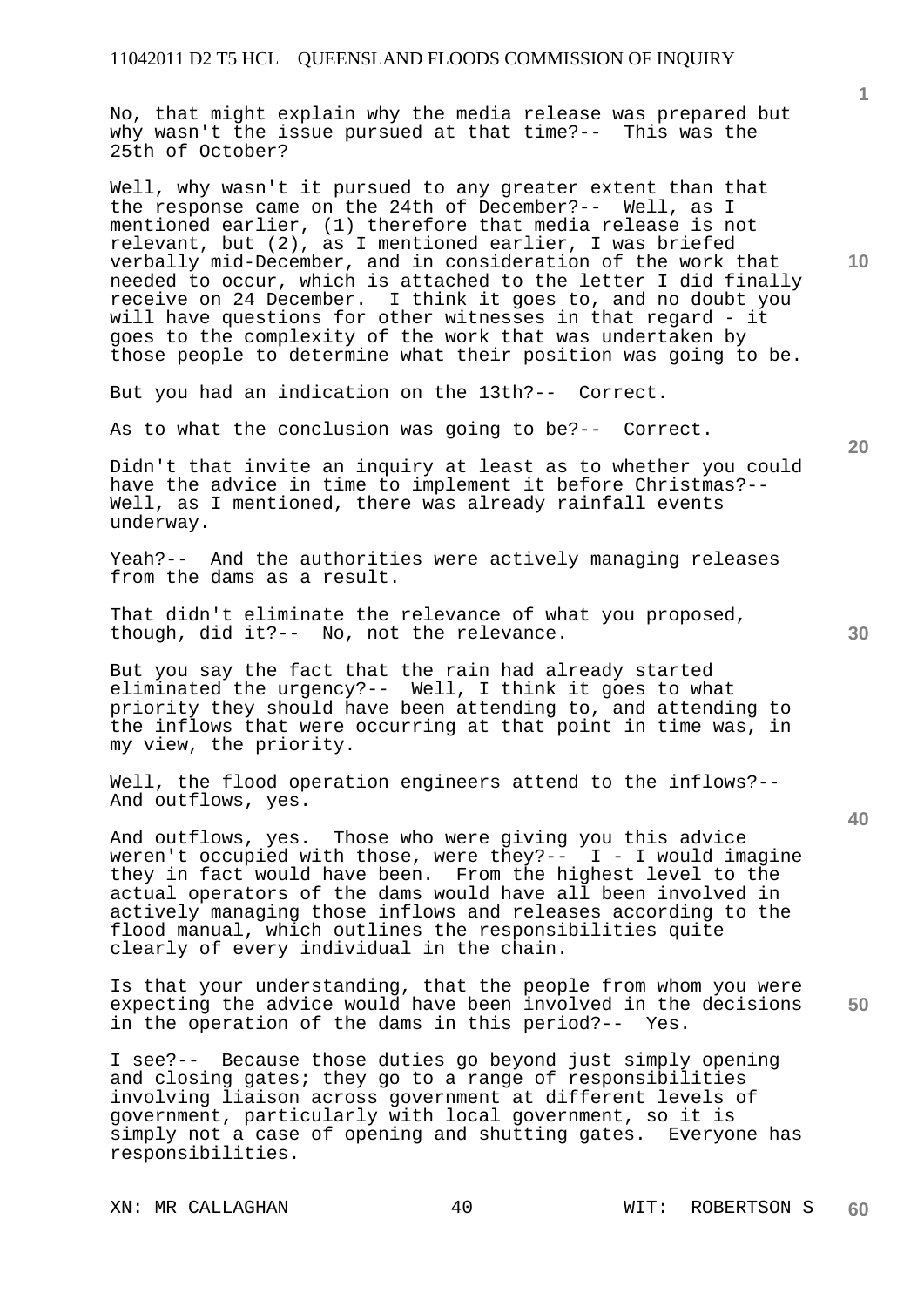Isn't it the case that it is solely the responsibility of the Flood Operations Centre to manage the reduction of floodwaters to the point where they are back at full supply level?-- That would be my understanding.

Well, if that's the case, you weren't waiting on advice from the flood operations engineers operating the Flood Operations Centre, were you?-- Well, as to how the advice is generated that finally gets to me, I suspect you will have to ask them as to who is involved in that work.

Well, all right. Is this a fair statement: that you weren't chasing it up, you weren't chasing up a response to your letter of 25 October because, perhaps amongst other things, such as the fact it was already raining, you thought those who might respond to that advice would be involved in the management of the Flood Operations Centre?-- What I would say is that I was verbally briefed on 13th of December as to what the preliminary advice would be. I was also advised of the complexity of the work needed to finalise that position, and I was aware that already we were receiving significant rainfall and they were actively managing that rainfall in terms of releasing water from the dam to ensure (1) dam safety and (2) minimal disruption to communities downstream.

But I suppose it comes to this: when was it ever going to be implemented, in your mind as at the middle of December when you got that oral advice?-- Well, the Act is very clear in terms of my power-----

Yeah, but - no, sorry, I will ask you to just answer the question. In your mind-----?-- Sorry, I was. In your mind-----?-- Sorry, I was.

-----as at mid-December when were you going to act on this idea, that the full supply level could be reduced?-- As I mentioned, it is clear under the relevant Act that as Minister I can act in the public interest when there is demonstrable reason for me to do so. I did not consider that that demonstrable condition had been reached. I was - I was satisfied that my request was being attended to, attended to promptly by virtue of the 13th of December briefing, and the explanation of the complexity of the request, and I was also confident that in terms of their priority, and that priority was managing the current inflows into the dam.

All right. Well, to your mind an informal, if I can put it that way, response on the 13th of December was a prompt reply to your request of 25 October, is that right?-- Given the complexity of the work that they needed to undertake.

All right. And just to come back to my question, to your mind as at the 13th of December when was this ever going to be implemented?-- That's an impossible question to answer. You are asking me to-----

Well, can I get a not before date? You got the response on the 24th of December. Was anything going to happen over the

XN: MR CALLAGHAN 41 WIT: ROBERTSON S

**60** 

**10** 

**1**

**20** 

**50**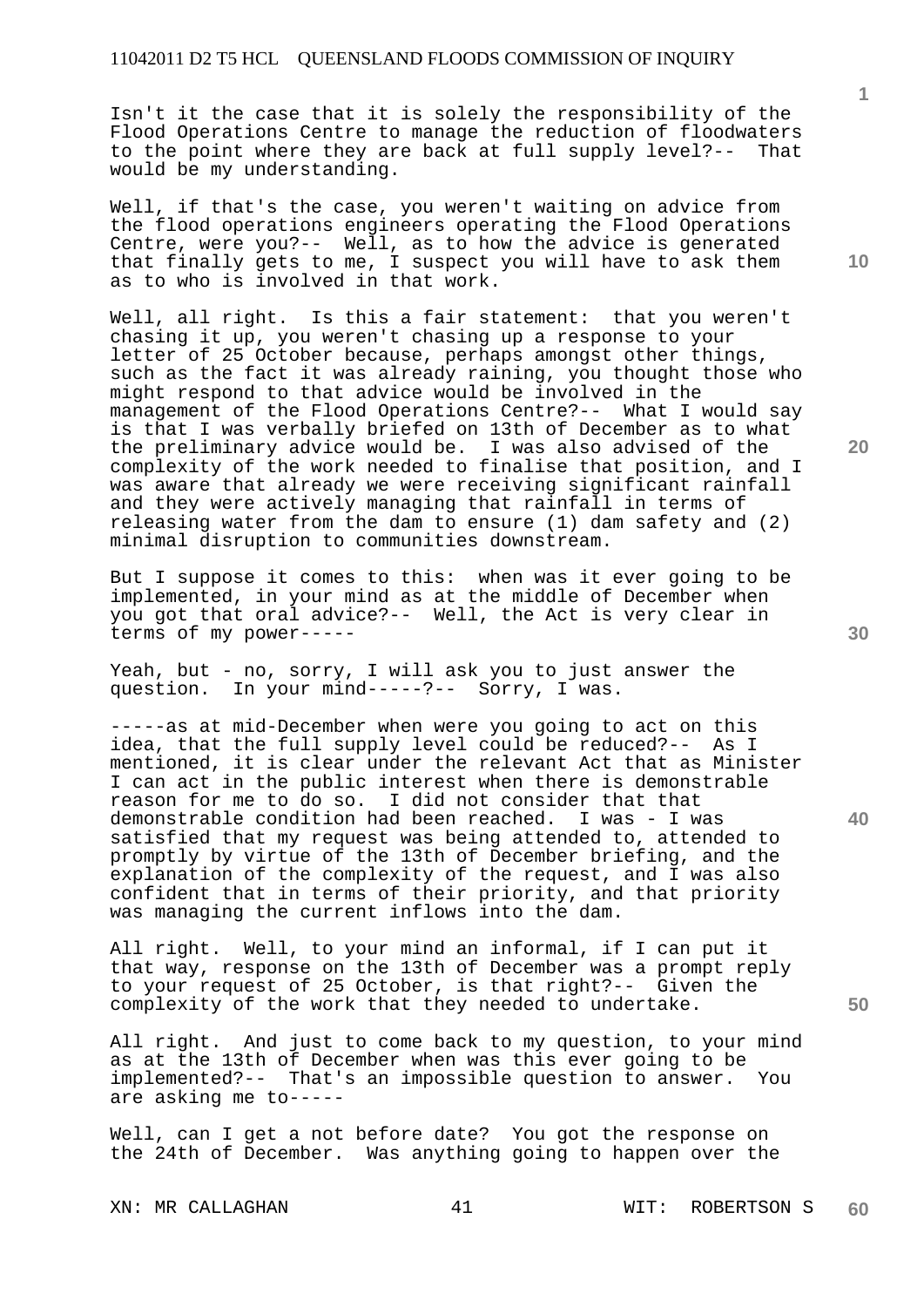Christmas period?-- Well, as I think I have already explained, I was satisfied with the actions being taken by the authorities and the priority that they had set for managing the existing inflows.

All right?-- That was also based on the preliminary advice that had been provided to me on the 13th of December. So what you are asking is for me to speculate and I am certainly not going to do that.

Is there any record of that advice of the 13th of December? I know you say you refer to it in your statement - paragraph  $64$ , or whatever it was - but is there any actual record of it?-- We would have to - we would have to look as to whether they generated a brief for the purposes of that meeting. I would have to check with my then advisor as to whether he took notes at that meeting.

Can I ask you this: were you at the Cabinet meeting on the 5th of January?-- Yes, I was.

And did Mr Davidson attend and give another brief to Cabinet at that time?-- Yes, he did.

All right. I am just concerned by a couple of the answers that you have just given in this way: that in the requirement with which you were served at item 10 you were asked to provide details including "verbatim accounts where possible of all discussions, meetings or briefings" - "all discussions, correspondence, meetings or briefings regarding decreasing the dam's levels in January and February of 2011." You would say that that meeting of - I am sorry, it might be item 11, or 6 would equally apply.

COMMISSIONER: Perhaps it should be shown to Mr Robertson.

MR CALLAGHAN: Yes. It was exhibit-----?-- I have it in front of me on the screen, your Honour, thank you.

COMMISSIONER: Oh, you do?

MR CALLAGHAN: You were asked to provide all notes made - this is item 6 - "of all discussions regarding changes to the level of the dams between September 2010 and March 2011." So if there was a note taken of that meeting on the 13th of December, are you confident that that would have been searched for and supplied if it existed?-- Yes, but we - I would be more than happy to go back and check again. If it does exist, I would tender my apology and have it admitted immediately.

All right. And in the same vein, item 1 asked you about your knowledge in relation to seasonal forecasts received from the Bureau of Meteorology from 1 September 2010 to 31 March 2011. Well, the briefing from Mr Davidson on the 5th of January would fall into the ambit of that requirement, would it not?-- Yes.

**50** 

**10** 

**20** 

**30**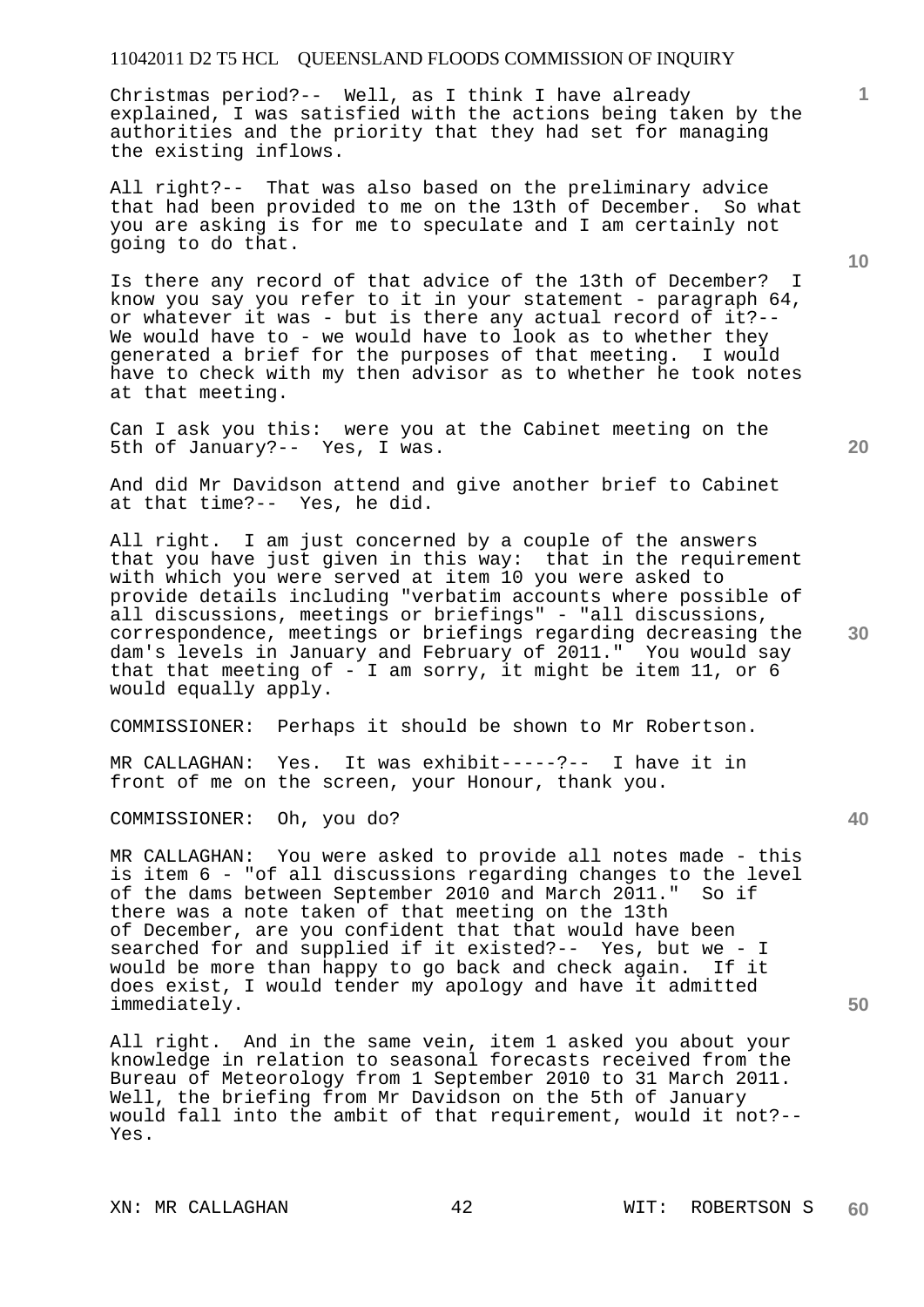There is no mention of that in your statement either, is there?-- Indeed. And what I can't say is whether a briefing by Mr Davidson was actually circulated at that meeting.

I understood that Mr Davidson had actually briefed Cabinet again on the 5th of January. Is that not right?-- I think - I think so, yes.

Sorry, how do you say that?-- All I am saying is I don't recall whether he circulated a briefing at that meeting or whether it was just a PowerPoint presentation that he took away.

You were asked about your knowledge in relation to seasonal forecasts received?-- Mmm.

I assume he was there for the purposes of a forecast?-- Yes.

Yeah. Can I ask you then at that point, 5 January, did you even inquire of anyone as to whether the drawing down of the dam was possible at that time in accordance with the plan to reduce the full supply level temporarily to 95 per cent?-- Can you do that again?

Well, we might take it back to the 24th of December?-- Yeah.

You got that response which indicated that there was no in principle objection to drawing the level of the dam down to 95 per cent?-- Yes.

Wivenhoe Dam. All right. Did you do anything in response to that at any stage, be it on the 24th of December, 2nd of January, 5th of January? At any time?-- Well, having received that letter, I obviously discussed the contents with the Director-General.

All right?-- My view-----

Sorry, can I just stop you? When was that discussed?-- We have frequent discussions over the telephone. What I have provided, to the best of my knowledge, are formal meetings, but meetings and discussions with the Director-General occur sometimes numerous times a day and not always do they generate - generate notes. But I would have discussed that letter with the Director-General. My view was that a five per cent reduction was meaningless in the context of what was occurring and there would be no point in continuing to pursue that, particularly into the new year when we saw a significant increase in rainfall and enhanced management on a daily basis of inflows by the water authorities.

We know that-----?-- In my mind the priority had changed.

So there was a conversation with your Director-General on the 24th of December, is that right, on the date that reply was received?-- Probably not on the 24th of December. I think he - sorry, the Director-General or Acting Director-General because at some stage he was on leave and I just can't recall

**40** 

**50** 

**20** 

**10**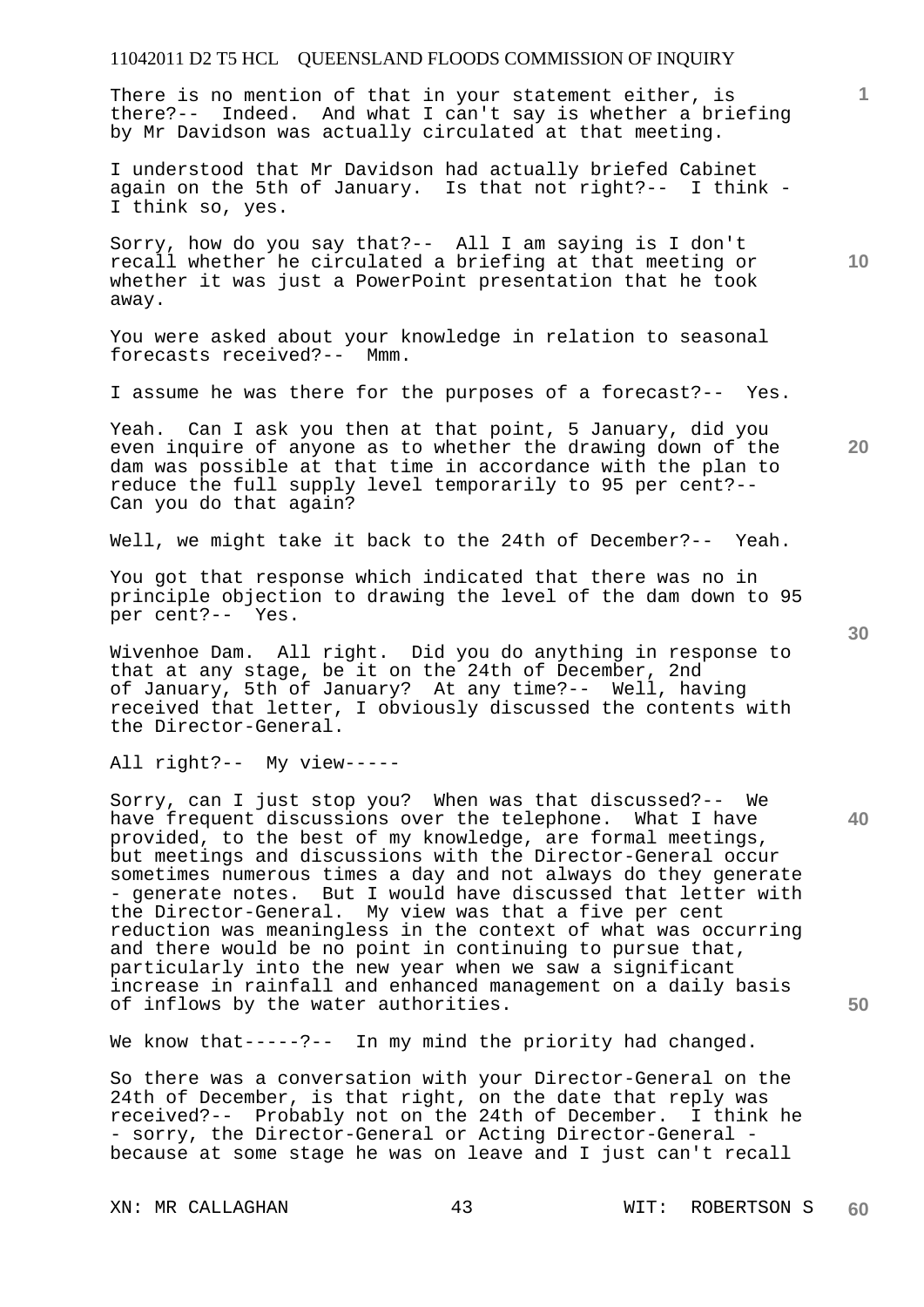when that leave was - but the discussions would have already continued - sorry, would have already been virtually completed by virtue of the verbal briefing on the 13th of December.

All right. So-----?-- There was nothing in terms of the final correspondence that changed what my view was coming out of the meeting on the 13th.

Your view being that there was no point in pursuing this anymore?-- Well, not in terms of the advice that they had received; that is the advice that was provided to me was that they would contemplate a five per cent reduction.

Yes?-- That seemed to me pointless in terms of any increase in flood mitigation capacity, particularly given what was already occurring during the course of December. It seemed to me that the priority for them was to get on and do what they needed to do in terms of meeting the requirements of the existing flood manual.

So was the project abandoned as at that time?-- Well-----

To your mind?-- I think it is fair to say it was put aside.

Well, if you decided that there was no point in reducing it to 95 per cent while it was raining, what was going to be the point of reducing it to 95 per cent when it wasn't raining at some time in the future - I am asking you was it effectively, from your point of view, having decided it was meaningless and that there was no point, was this whole project abandoned?-- I don't think it was abandoned; I think it was parked.

All right. With no indication as to when it might be started up again?-- Well, I think events overtook - overtook that.

Sure-----?-- Particularly-----

-----but at the time it was parked, there was no indication given to your Director-General as to when it might be started up again?-- No, for the reason that I mentioned earlier.

I understand the reasons?-- No, I would like to just say it again, if you don't mind, because the authorities were actively managing-----

Yeah?-- -----enhanced inflows-----

I don't think we need to say that again?-- -----in releases from the dam.

I am returning, though, to the decision that was made by you, and you tell us expressed to your Director-General at some stage in December, is that correct? Did you express to your Director-General at some stage in December that a five per cent reduction was meaningless and that there was no point in pursuing it?-- I would have had that discussion, yes.

All right. And, again, I am just encountering difficulties

XN: MR CALLAGHAN 44 WIT: ROBERTSON S **60** 

**20** 

**30** 

**50** 

**10**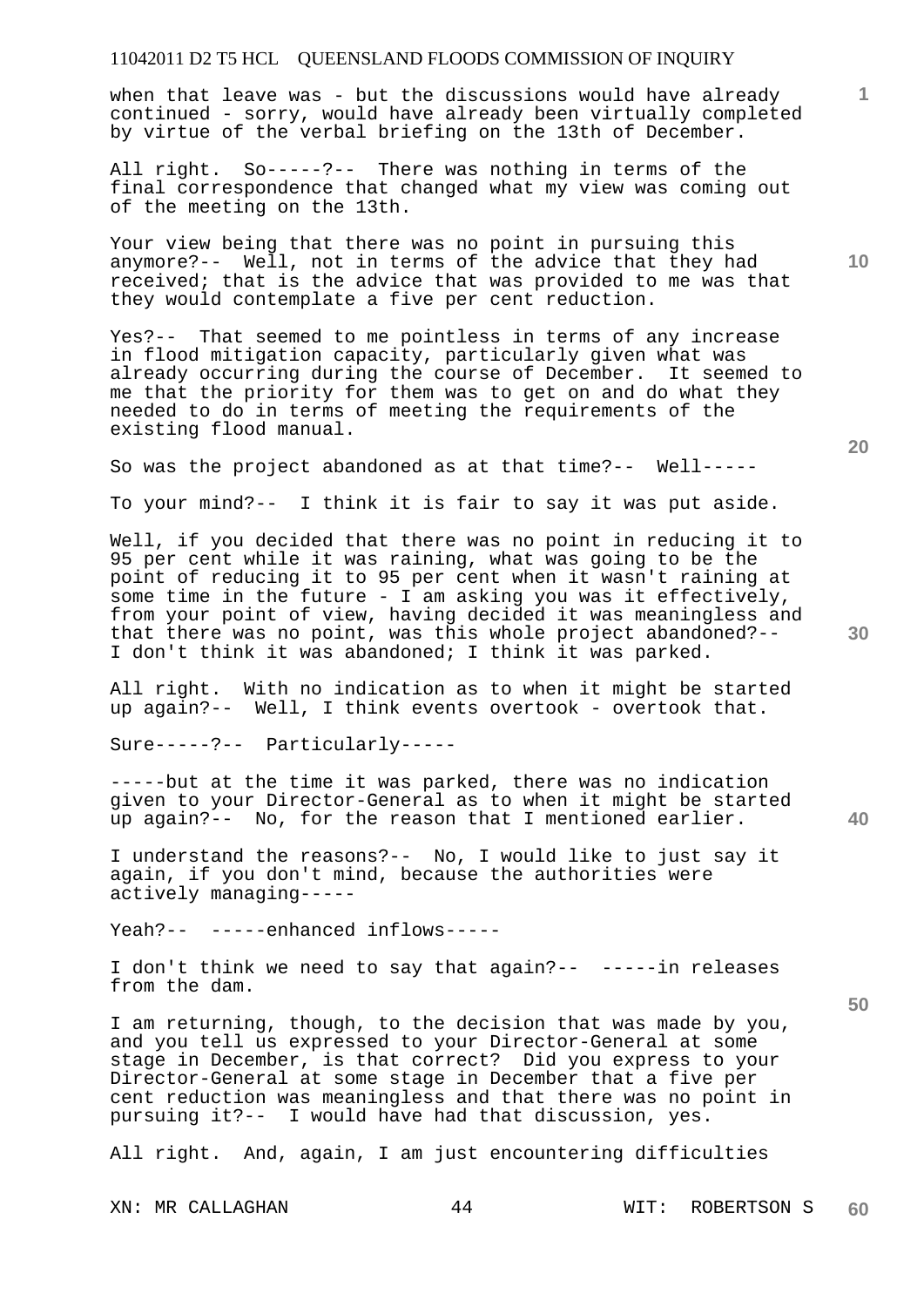because you were asked for an account of all discussions in which you participated regarding possible alteration of the full supply level of the dams?-- But I can't provide you with the date in which that discussion would have been.

You were asked for the dates - for any discussions between 1st of September 2010 to the 30th of March 2011. It would have fallen within that period, would it not?-- Sure.

Yeah. All right. And when you say you decided that there was no point and that the whole thing was meaningless, you were bearing in mind the advice that had been received that it could in fact - such a reduction could in fact have provided some benefits during minor inflow events?-- Yes.

But you decided to put that advice to one side and decided that there was no point in even doing that?-- Because they were already managing events that-----

Yeah, I understand?-- -----were putting full supply level over 100 per cent.

Yeah. Excuse me for one moment. We know that this whole concept was revisited earlier this year and that the drawing down of the dam did in fact happen when it was drawn down to the level of 75 per cent?-- Correct.

On what advice was that level determined - that level of 75 per cent?-- If I recall correctly, they - based on my request for them to revisit the drawdown, they conducted an assessment  $0f---$ 

Sorry, who is they?-- Seqwater and the Water Grid Manager they conducted an assessment of a number of levels. The concern I had was that following the tragic floods that occurred, that the last thing that we would want to see would be those people, who had basically just finished cleaning out their homes, have another inundation event. That was based on - that concern was based on a subsequent briefing I requested of the bureau, Mr Davidson, who indicated that the conditions that had delivered the mid-January event, whilst had weakened to an extent, were still pointing towards higher than average rainfall. So it was - in terms of the work that they did, they came up with the level or assessment that 75 per cent would be an appropriate number.

All right. Did you receive that in a briefing note or in any formal sense?-- They - there was an exchange of correspondence and that letter from Seqwater was written to the Director-General, who passed that letter on to me, as I outlined in clause - section 55 of my deposition. Sorry, paragraph 52 is the relevant paragraph, I beg your pardon.

And that is the document in which you were advised that a reduction in Wivenhoe's storage level to 75 per cent would provide appreciable flood mitigation benefits?-- Correct.

Were you aware as to the level of disruption, if any, below

XN: MR CALLAGHAN 45 WIT: ROBERTSON S **60** 

**30** 

**40** 

**50** 

**20** 

**10**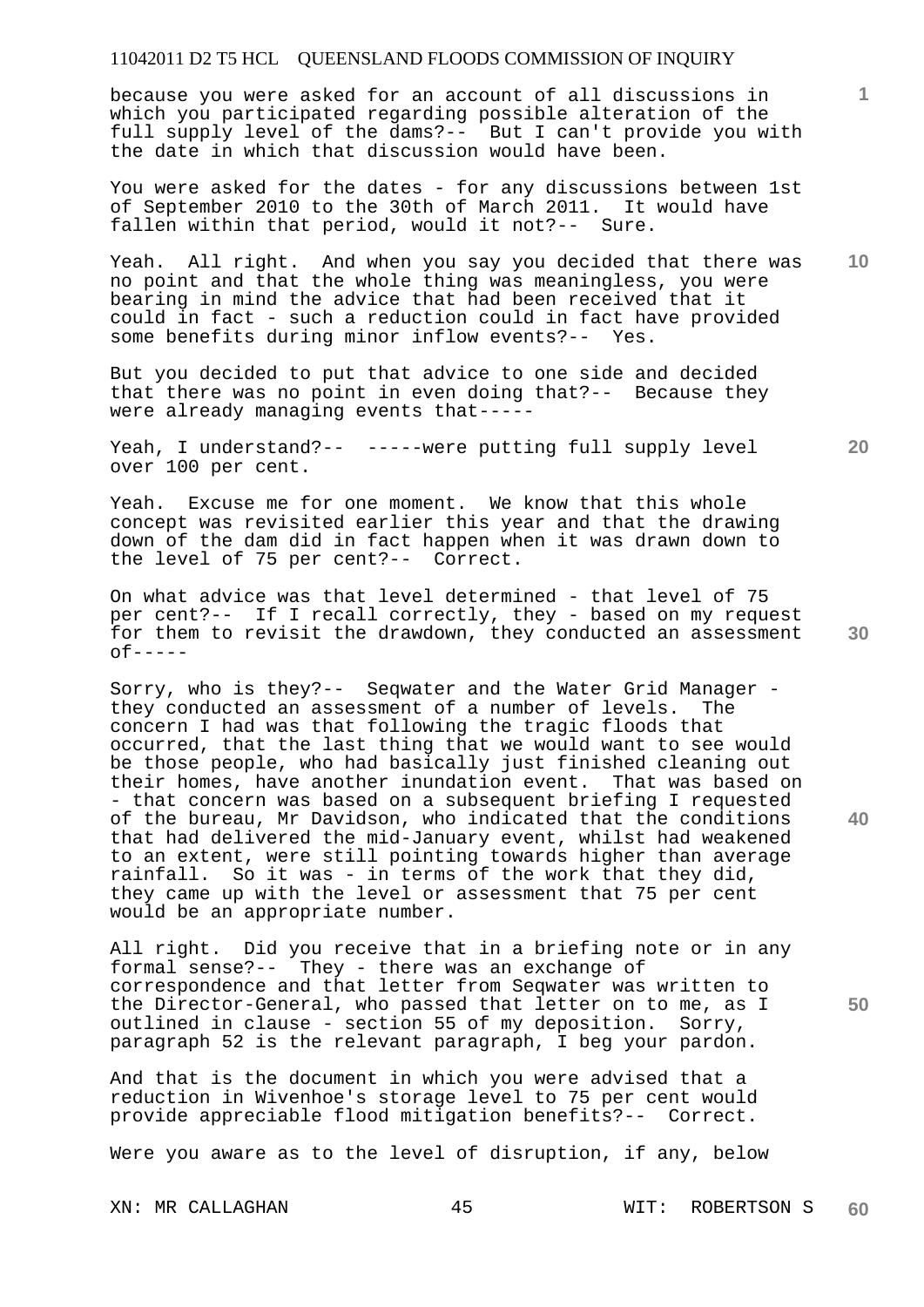| 11042011 D2 T5 HCL QUEENSLAND FLOODS COMMISSION OF INQUIRY                                                                                                                                                                                                                                                                 |    |
|----------------------------------------------------------------------------------------------------------------------------------------------------------------------------------------------------------------------------------------------------------------------------------------------------------------------------|----|
| the dam that this reduction caused?-- Disruption in terms of<br>cutting off various crossings and roads?                                                                                                                                                                                                                   | 1. |
| Yeah, yeah?-- Yes.                                                                                                                                                                                                                                                                                                         |    |
| And what was that?-- In terms of details?                                                                                                                                                                                                                                                                                  |    |
| I am not going to pin you down to which dam for how long, but<br>in general terms?-- Yeah, they're outlined, of course, in the<br>dam manual, that releases of certain amounts over certain<br>periods of time cut off roads and crossings. So, yes, in<br>general, awareness about the impact.                            | 10 |
| But it was worth it because of the appreciable flood<br>mitigation benefits?-- That was my view, yes.                                                                                                                                                                                                                      |    |
| All right. That decision, of course, was not made or was not<br>contemplated prior to the January floods, for the reasons you<br>have already-----?-- Correct.                                                                                                                                                             | 20 |
| -----advanced. Are you aware that certain permits have been<br>granted to extract gravel in the Harlin reach of the Brisbane<br>River?-- Yes.                                                                                                                                                                              |    |
| And is your department monitoring whether there is any<br>detrimental effect to the bed and banks of this part of the<br>river due to that gravel extraction?-- I would expect so.                                                                                                                                         |    |
| You are not aware of it personally?-- No.                                                                                                                                                                                                                                                                                  | 30 |
| Something we can address to your Director-General perhaps?--<br>Yes.                                                                                                                                                                                                                                                       |    |
| And specifically whether any monitoring has been done since<br>the flood, again-----?-- Correct.                                                                                                                                                                                                                           |    |
| -----a question for your Director-General?-- Yes.                                                                                                                                                                                                                                                                          |    |
| All right?-- That would - the reason for that is that<br>monitoring of that kind of impact of such an activity would<br>come under the olden Environmental Protection Agency<br>responsibilities, which is - which is - reports up to my<br>colleague, Minister Jones, not to me.                                          | 40 |
| All right. Now, you are aware that certain requests have been<br>made for documents from you and that request has been resisted<br>on the grounds of parliamentary privilege?-- Yes, I am.                                                                                                                                 |    |
| The basis for that claim is spelt out in a letter from your<br>lawyer which we received on Friday afternoon?-- Yes.                                                                                                                                                                                                        | 50 |
| That's prepared on your instructions, no doubt?-- I wouldn't<br>necessarily say my instructions but the issue of parliamentary<br>privilege applying to documents is one that is wider than just<br>my personal interests as a Minister of the Crown and that<br>letter, as I understand, has been prepared on that basis. |    |
| All right. I might tender a letter from the Queensland Floods                                                                                                                                                                                                                                                              |    |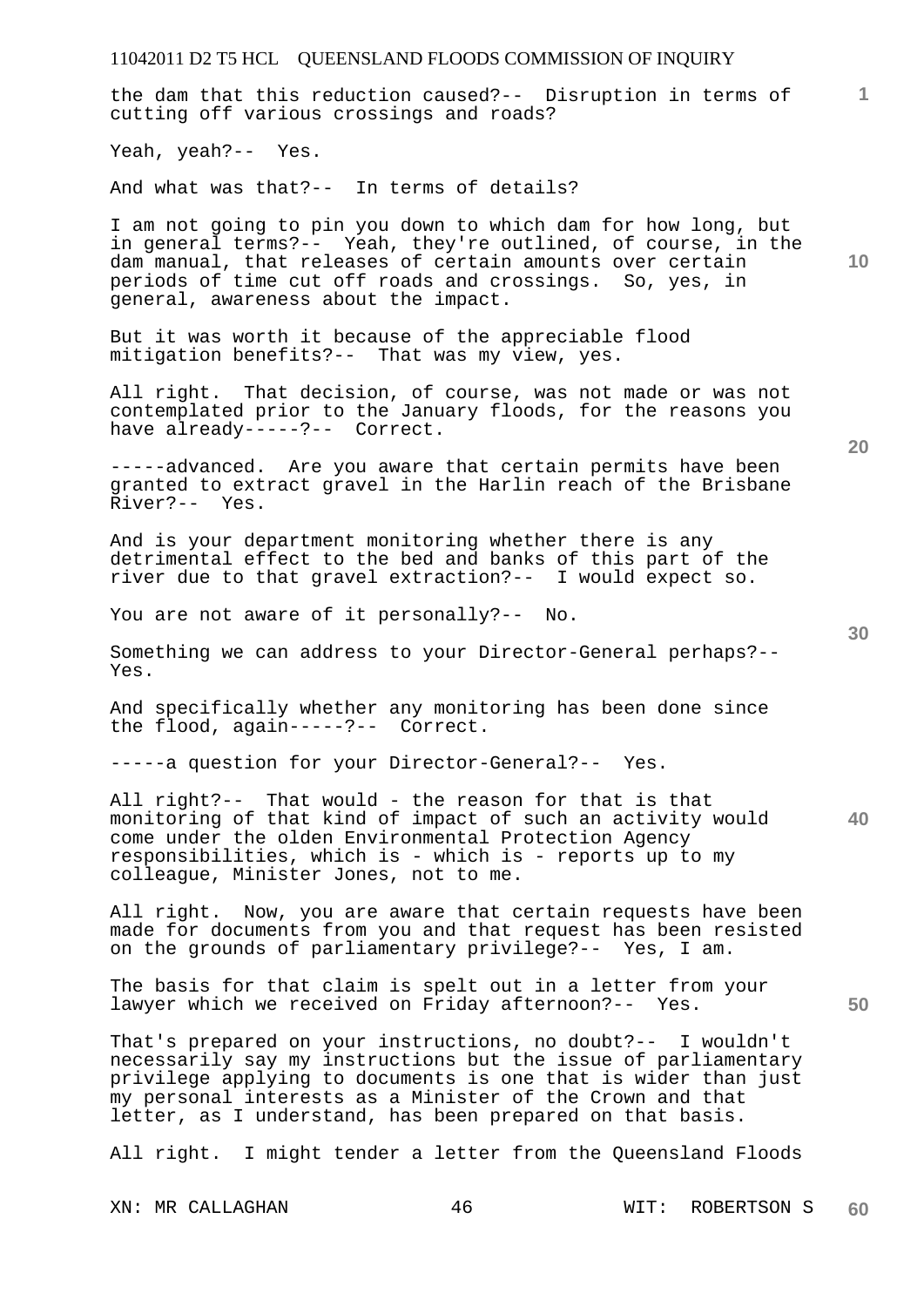**1** Commission of Inquiry, dated 6 April 2011, and a response from Crown Law dated 8 April 2011.

COMMISSIONER: The letter from the Queensland Floods Commission of Inquiry will be Exhibit 12.

ADMITTED AND MARKED "EXHIBIT 12"

COMMISSIONER: Response from Crown Law, exhibit 13.

ADMITTED AND MARKED "EXHIBIT 13"

MR CALLAGHAN: For your benefit, Mr Robertson, we're concerned with the material referred to in paragraph 34 of your statement, being parliamentary briefing notes provided to you regarding the Wivenhoe Dam full supply level review for the following parliamentary sittings?-- Yes.

All right. Now, you have confirmed that you assert privilege in respect of those documents. Can I ask have you discussed that claim with the Premier?-- No, not directly.

All right. Privilege is, of course, there to be waived if desired. The Premier has been explicit in stating that no stone will go unturned in this inquiry. Would you take an opportunity to ask her whether parliamentary privilege should be asserted over this material?-- Yes, happy to.

All right. On that basis I have no further questions for the time being.

COMMISSIONER: Thank you. Mr O'Donnell? Any questions?

MR O'DONNELL: It may be better if I am further down the batting list, your Honour. I'm for the operator of the Wivenhoe Dam.

COMMISSIONER: All right. Well, have counsel consulted about an order of questioning, as to who thinks they should go where? In the absence of that, Mr O'Donnell, I can't really see why you shouldn't ask questions now. Is there some particular reason for thinking it would be advantageous to have somebody ahead of you?

MR O'DONNELL: Only that I am akin to a defendant this week.

COMMISSIONER: Only that?

MR O'DONNELL: I am akin to a defendant this week. I am in your Honour's hands.

**30** 

**40** 

**50** 

**20**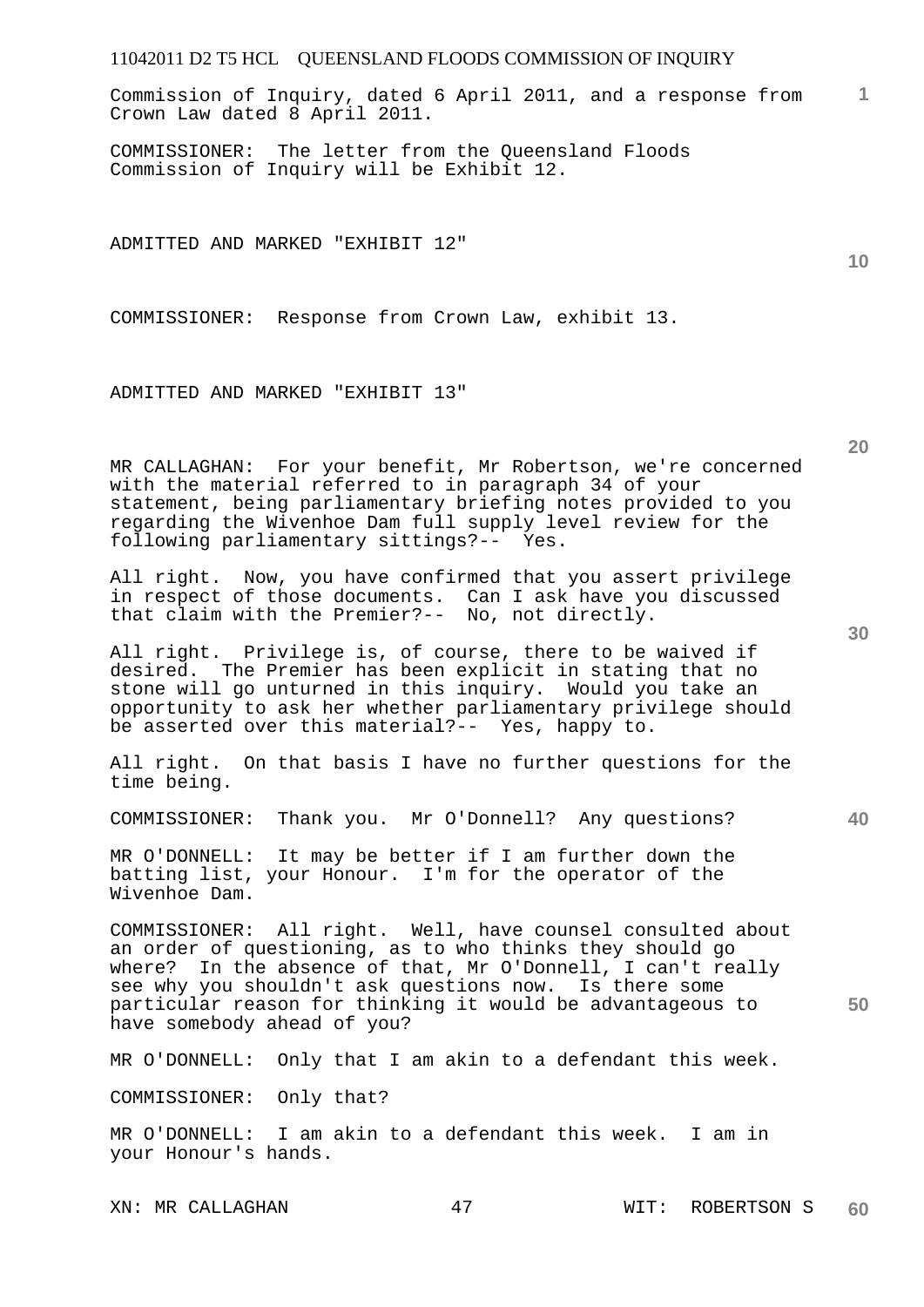COMMISSIONER: Everybody has got their problems.

MR O'DONNELL: Mr Robertson, could I ask you about some of the documents annexed to your witness statement, please? Would you go to SR3, please? This was a document which you say in paragraph 20 comes from the Queensland Water Commission?-- Correct.

In mid-2010?-- Correct.

There was some discussion on the third page under the heading "Moreton area", if you count down to the third paragraph, a discussion of whether the level - the full supply level of Wivenhoe Dam has been raised?-- Yes.

**20**  And that was the discussion which was at least ongoing as from mid-2010, wasn't it?-- Yes, I understand there had been discussion earlier than that but this is the final water supply strategy that outlines the program works going forward.

Could you tell us, please, what was the thinking behind the concept of raising, or considering raising the full supply level at Wivenhoe?-- As I understand it, it was about whether - given that the relative infrequency of floods that had occurred since 1974, whether part of the flood buffer capacity could be usefully used for additional - additional storage. That was the question that had been raised in public consultations and it was put in there as a task that the Queensland Water Commission would investigate to determine whether it would deliver benefits. But also, I think, it does make the point that it does have implications for its flood mitigating capacity.

**30** 

**10** 

**1**

**40**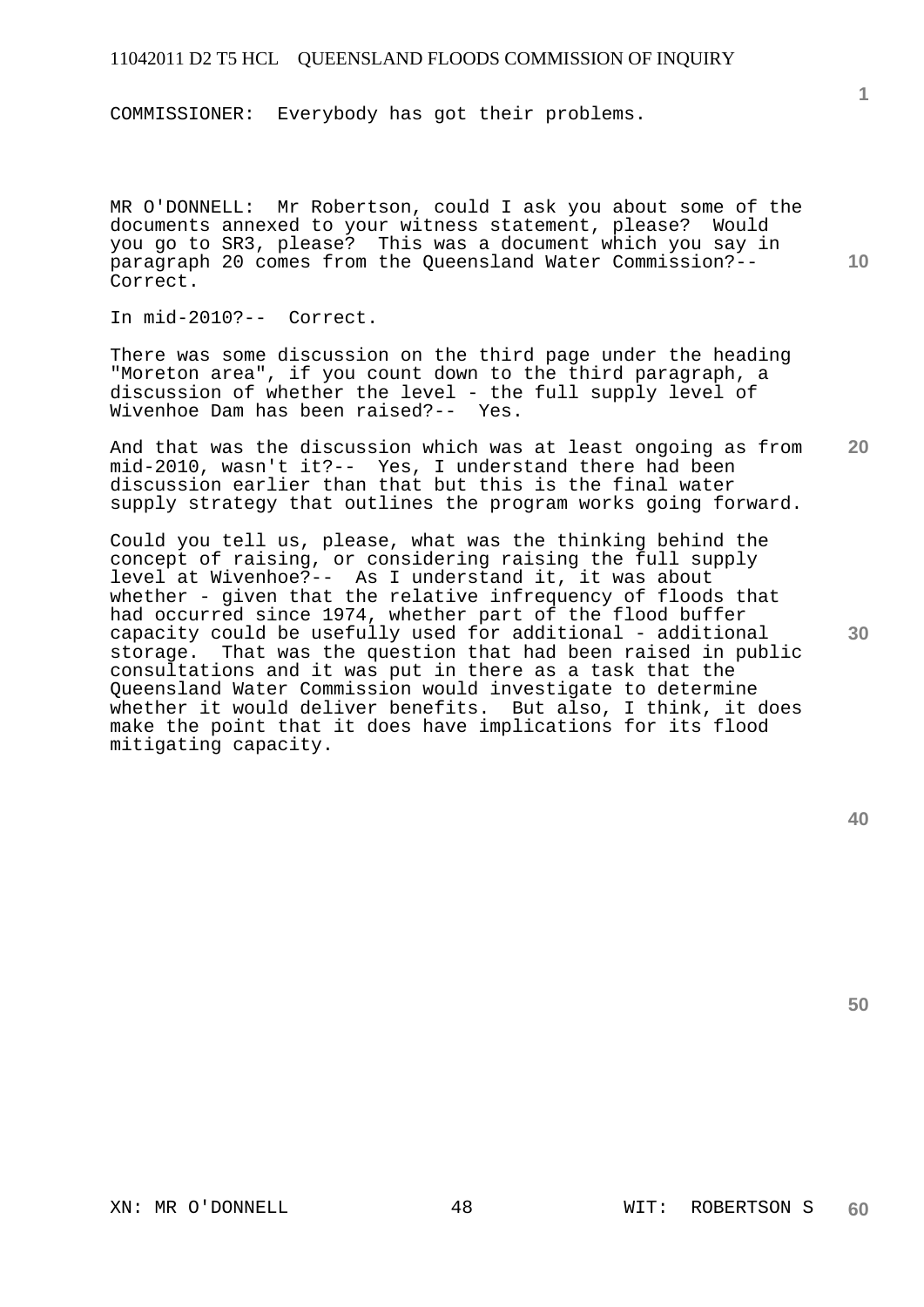Quite. Was the discussion generated by the longstanding drought, which had put Queensland - South East Queensland water supply at some risk?-- Yes.

And Wivenhoe supplies roughly what amount of South East Queensland's water supply?-- Oh, I couldn't tell you off the top of my head, but it is the major storage.

It's-----?-- It is a large dam.

It is also the least expensive source?-- Yes.

And if you turn to Exhibit 5, please?-- Apart from collecting your own rainwater.

Well, from all the public-----?-- Yes.

-----sources of water in the South East Queensland, it is the least expensive source?-- Yes.

Turn to Exhibit 5, please?

COMMISSIONER: Do you mean attachment 5 or Exhibit 5?

MR O'DONNELL: Sorry, attachment 5, SR5. This is a briefing note to you in early October?-- Yes.

**30**  And one of the matters it addresses is this question of optimising the water supply for South East Queensland by raising the full supply level of Wivenhoe and Somerset Dams?-- Yes.

Do we see that under heading, "Background.", in the first dot point and the third dot point?-- Correct.

Then at the foot of the page under the heading, "Key Stages in the Assessment.", do we see it contemplates as prefeasibility study which would take about six months, and the top of the next page, following that, a feasibility study to take another 12 months?-- Yes.

So, was it anticipated this could be an exercise of the order of 18 months?-- Correct.

And on the third page, under the heading, "Other Information.", you look at the third dot point, "Key Communication." Do we see that the Queensland Water Commission in conjunction with Seqwater would be carrying out the investigation?-- Yes.

And did you note the comment that, "It was vital the government takes all the time needed to get this right and not to be rushed into making hasty decisions."?-- Yes.

And then was this topic also raised in a further briefing note, SR10, in early November 2010?-- Yes.

And to your knowledge, has the consideration of this question

XN: MR O'DONNELL 49 WIT: ROBERTSON S **60** 

**20** 

**10** 

**50** 

**40**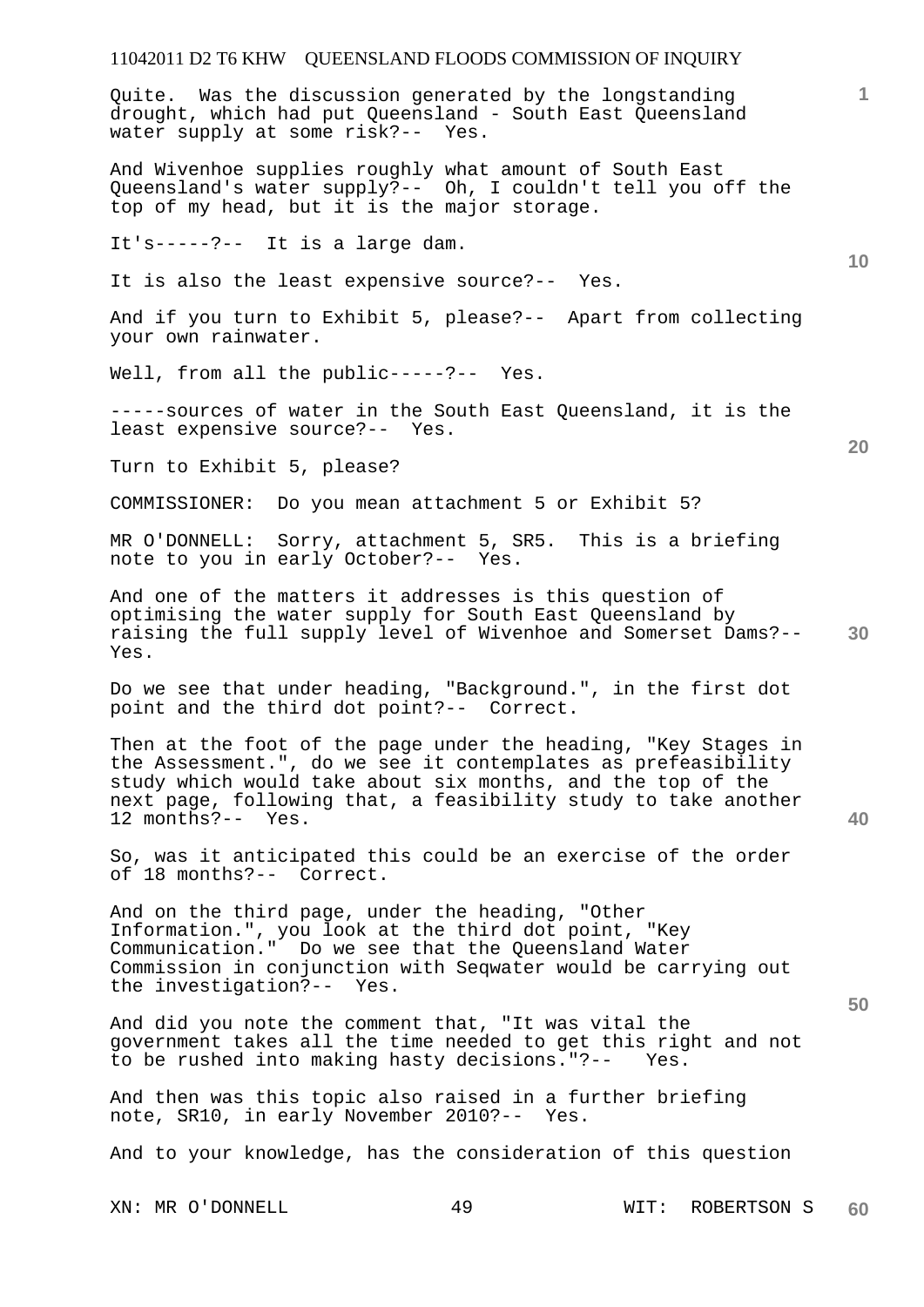of raising the full supply level been ongoing from that time?-- Sorry?

Has the consideration of raising the full supply level been the subject of a continuing investigation since that time?-- I am just trying to recall that meeting, whether it was decided to put that on hold or at least give it a lower level of priority, given that - given the rainfall that we had received, the condition of our storages across South East<br>Queensland. I can't recall off the top of my head just w I can't recall off the top of my head just what was determined, but we certainly discussed whether it should attract a lower level of priority in the works that the Water Commission should be undertaking.

All right. So, you're not sure whether that investigation has been continued?-- No.

Now, if we go back, please, to the start of your statement, Mr Robertson, and look at paragraph 6, this is dealing with the briefing from Mr Davidson of the Bureau. At the top of the second page of your statement, see the first dot point, "Rainfall Outlook For November 2010 to January 2011: Chance of Exceeding the Median Rainfall."?-- Yes.

Was that the prediction, that the outlook for those three months presented a chance of exceeding the median rainfall?-- These are the dot points that were contained in the Bureau of Meteorology's slides, so, yes.

Nothing more specific than that, nothing as to the intensity of the rainfall or location?-- There were - in terms of presentation given to us, and I think it is an exhibit, there are graphs and diagrams there that try to plot that, the chance of exceedance and by how much.

All right. Well, can I be more specific?-- Mmm.

There was nothing specific as to the catchment, the Wivenhoe and Somerset Dams?-- No.

Either as to location of rainfall in those locations, or likely intensity of rainfall over these three dams?-- No.

In the middle of your second page of your statement, you have a slide from the Bureau-----?-- Yes.

-----"Seasonal Outlook For Queensland." Would you mind going to the second last dot point?-- Yes.

**50**  "Unable to predict very far in advance where cyclones will cross the coast or which rivers would flood." I am interested<br>in the "which rivers will flood part"?-- Mmm. in the "which rivers will flood part"?--

Is that the thrust of the advice from Mr Davidson?-- Yes.

That the Bureau could not predict that far in advance which rivers would flood?-- That's right.

**10** 

**1**

**30** 

**20**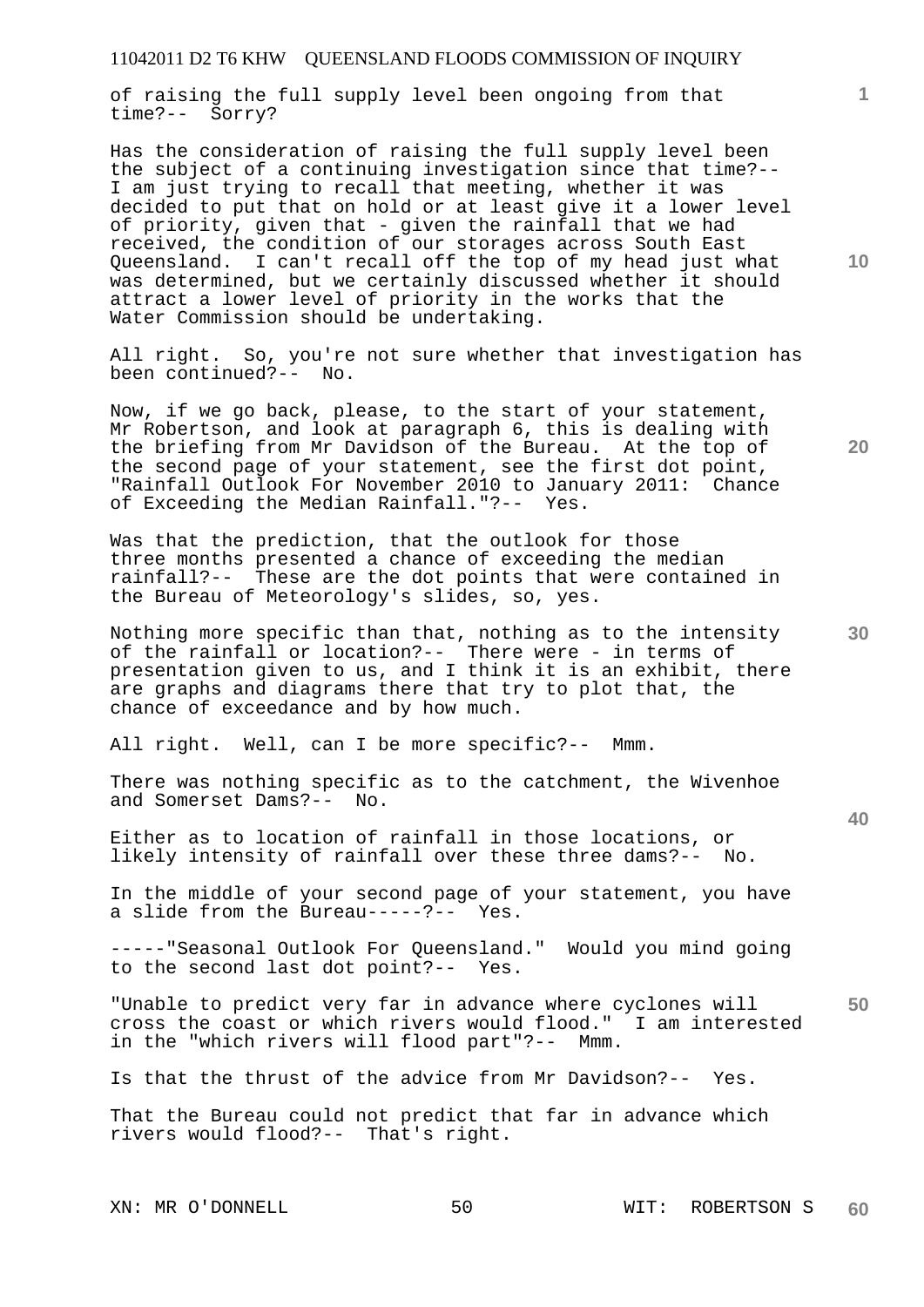In particular, the upper Brisbane River?-- Correct.

So, there was no indication in the briefing that one could confidently expect very intense rainfall in the upper Brisbane River?-- No.

And would it be fair to say the thrust of Mr Davidson's advice was that it's difficult for the Bureau to predict where rainfall will actually occur?-- That's right, he made that point on a number of occasions.

So, your then initiating inquiry about temporarily reducing the FCL at Wivenhoe and Somerset was not generated by any particular advice that we can confidently expect intense rainfall within their catchment zones over the summer period?-- No, it was based on my observations of what we had been experiencing in the months leading up to that briefing, the fact that our storages were now at 100 per cent, and that based on the advice from the Bureau, we were in line for a very wet season, and I felt it prudent to take a precautionary approach, which was behind the initiation of that letter of the 25th of October.

All right. Would you mind turning to SR7 of your statement? Is this the briefing to you which led to your issuing the letter of 25 October?-- Sorry, I was just reading it. What was the question again?

Sure. Take your time?-- No, I'm good.

Is this the briefing to you which led to your issuing the letter of 25 October?-- Yes.

Right. Just looking at that briefing note, under the heading, "Background.", with the letter to the Seqwater Grid Manager, it notes the dams are at full capacity, says, "A large number of minor rainfall events are anticipated between now and the end of 2011 wet season. As these water releases will usually coincide with local flooding, due to the rain event generating the release downstream of the dam, these low level flood events inconvenience a range of people, particularly those who need access to their properties.", and so on. Accordingly, it's suggested you request the SEQ Grid Manager to investigate the option of making small releases from these water supply dams to reduce the number of incidents resulting in low level flooding impacts?-- Yes.

So, the thrust of the briefing to you was more to do with making small releases so as to reduce the number of incidents affecting people immediately downstream of the dam, people in the rural community?-- And, in fact, in the months preceding this, we had a number of releases that had impacted on communities downstream and was generating understandably some headlines and some criticism, and - so that was one of the issues that was bumping around at that time, as to how we might-----

Yes?-- -----manage the forthcoming wet season, and who would

**10** 

**1**

**30** 

**20**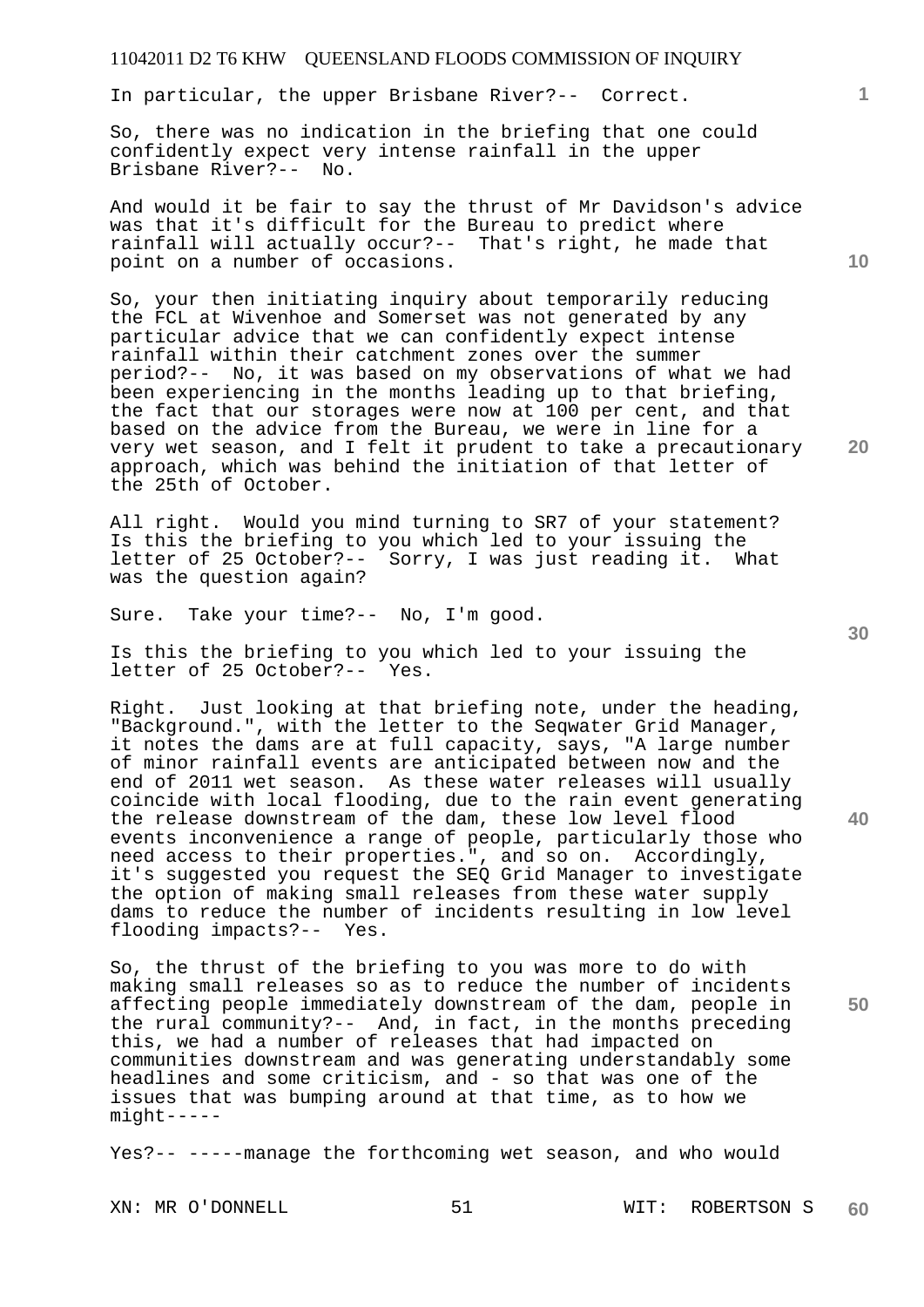be affected, what to expect, et cetera.

Yes. But the briefing to you was not that there is an anticipation of a large flood event occurring to do with the Wivenhoe Dam and we need to make the prerelease to cope with any large flooding?-- Correct.

Thank you. Then you sent out your letter of 25 October, which is SR2. If I take you to that, please? So, you're writing here to the Water Grid Manager. You note at the commencement of the letter that the grid storages are currently at 100 per cent. Can I take you to the fourth paragraph? "I seek your urgent advice whether this water security provides an opportunity to reduce the volumes stored in dams as a means of reducing severity, frequency and duration of flooding in downstream areas." Then you say, "I note recent releases from Wivenhoe Dam have resulted in significant inconvenience and isolation for residents in some downstream areas. With the catchment saturated, I understand that even quite minor rainfall events will result in further water releases and further inconvenience for these residents." So, was that capturing the notion in the briefing note to you that given the dam being at full supply level already, even minor inflows into the dam could result in releases which can inconvenience people in rural areas closer to the dam?-- Yes.

Thank you. Then you mention three dams by name, and the last paragraph on that page seeks a confirmation that, "These options will not significantly impact upon our current water security, measured as the probability needed to reintroduce medium level restrictions over the next five to 10 years."?-- Yes.

That reflects the tension, doesn't it, between retaining water in the dam so as to meet South East Queensland's water needs and releasing water from the dam so as to enhance flood mitigation or inconvenience - minimising inconvenience to downstream residents?-- Yes.

There is a necessary tension in that exercise, is there?-- Yes, it is.

The Water Grid Manager to whom you were writing is primarily concerned with water security for South East Queensland's needs?-- Yes.

That's true, isn't it? That's its area of speciality?-- Yes.

So, it could look at can our water needs cope with a reduction - temporary reduction in the dam?-- Yes.

But others would have to advise on what's the benefit gained from a flood mitigation point of view?-- Yes.

So, you would anticipate that the Water Grid Manager would need to consult with others-----?-- Correct.

-----who play a role in this area. So, it wouldn't be a

**20** 

**40** 

**50** 

**10**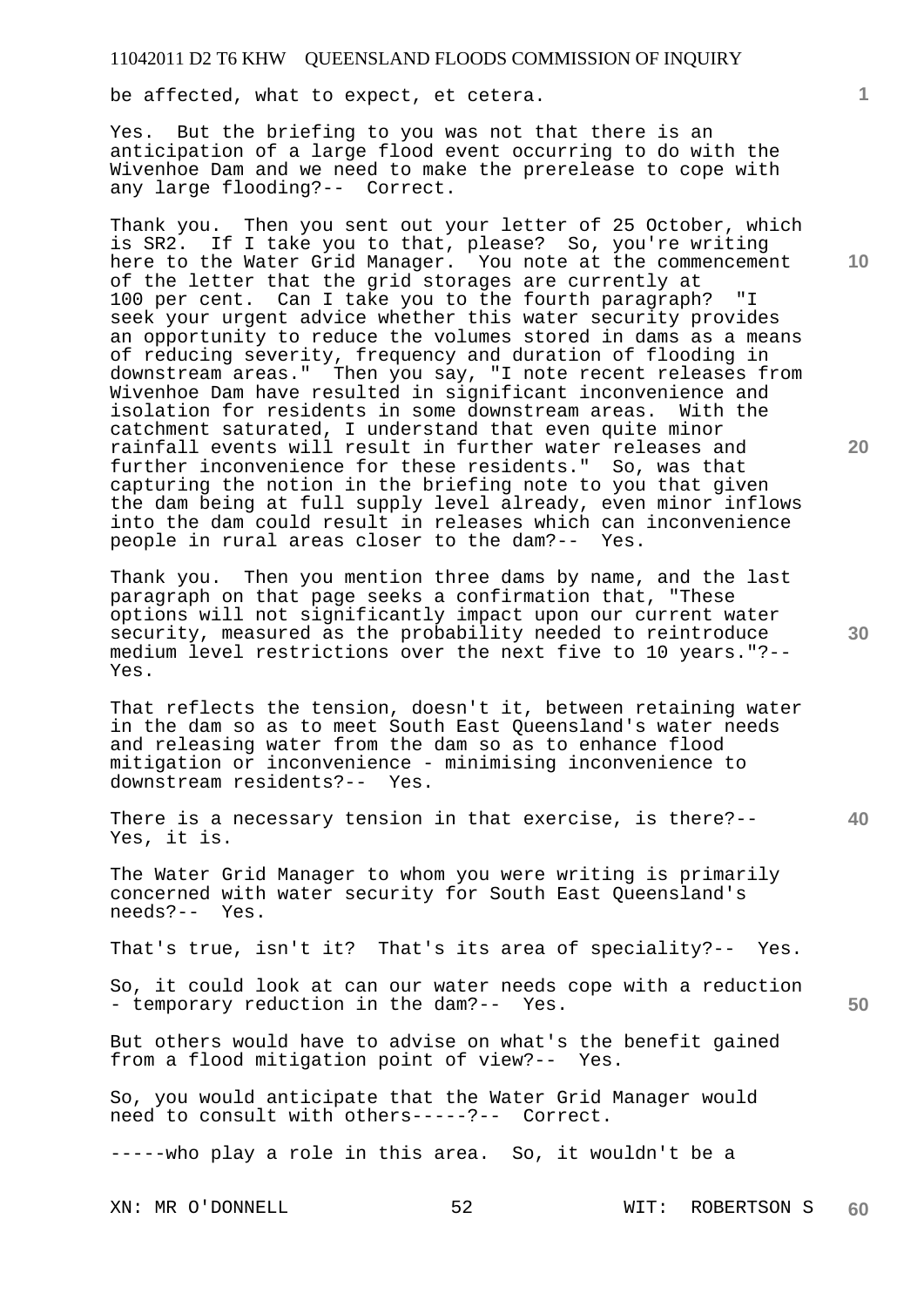| simple question of the Water Grid Manager simply writing back<br>to you?-- No.                                                                                                                                                                                                                 | $\mathbf{1}$ |
|------------------------------------------------------------------------------------------------------------------------------------------------------------------------------------------------------------------------------------------------------------------------------------------------|--------------|
| You would anticipate there would be consultation with<br>Seqwater?-- Yes.                                                                                                                                                                                                                      |              |
| Perhaps the Queensland Water Commission?-- Yes.                                                                                                                                                                                                                                                |              |
| And perhaps others?-- Yes.                                                                                                                                                                                                                                                                     |              |
| And there would need to be some modelling-----?-- Yes.                                                                                                                                                                                                                                         | 10           |
| -----exercises of that kind conducted?-- Correct.                                                                                                                                                                                                                                              |              |
| Probably meetings between the various agencies?-- I'd expect<br>SO.                                                                                                                                                                                                                            |              |
| So, it was not a short or quick thing on which the<br>Grid Manager could respond?-- No.                                                                                                                                                                                                        | 20           |
| Did you see the correspondance between the Water Grid Manager<br>and, for example, Seqwater on this topic?-- I don't believe<br>SO.                                                                                                                                                            |              |
| Could I trouble you to look at a letter and just see whether<br>you did see this? It's something in Mr Borrow's witness<br>statement as an annexure. I understand the Commission has<br>Mr Borrow's statement. Thank you. I don't know if the<br>Commission has Mr Borrow's affidavit to hand. | 30           |
| COMMISSIONER:<br>It's an annexure you say?                                                                                                                                                                                                                                                     |              |
| MR O'DONNELL: Yes, it is.                                                                                                                                                                                                                                                                      |              |
| COMMISSIONER:<br>I won't have the annexures in front of me. The<br>others might.                                                                                                                                                                                                               |              |
| MR O'DONNELL: If you wouldn't mind going to the annexures to<br>his witness statement? There are page numbers on the bottom<br>right-hand corner. If you turn to page 36, please?-- Yes.                                                                                                       | 40           |
| Is the document called "Summary of Comments."?--<br>Yes.                                                                                                                                                                                                                                       |              |
| Would you mind just quickly looking at that and see if you can<br>recall seeing that?                                                                                                                                                                                                          |              |
| COMMISSIONER: What was the annexure number, Mr O'Donnell?<br>I<br>have got some. Mr O'Donnell?                                                                                                                                                                                                 |              |
| MR O'DONNELL:<br>PB7.                                                                                                                                                                                                                                                                          | 50           |
| COMMISSIONER:<br>Thank you.                                                                                                                                                                                                                                                                    |              |
| MR O'DONNELL: I was starting inside the annexure at page 36.<br>The discussion of prerelease and Wivenhoe water commences at<br>halfway down the page, the paragraph commencing, "Another<br>option considered"?-- Yes.                                                                        |              |
|                                                                                                                                                                                                                                                                                                |              |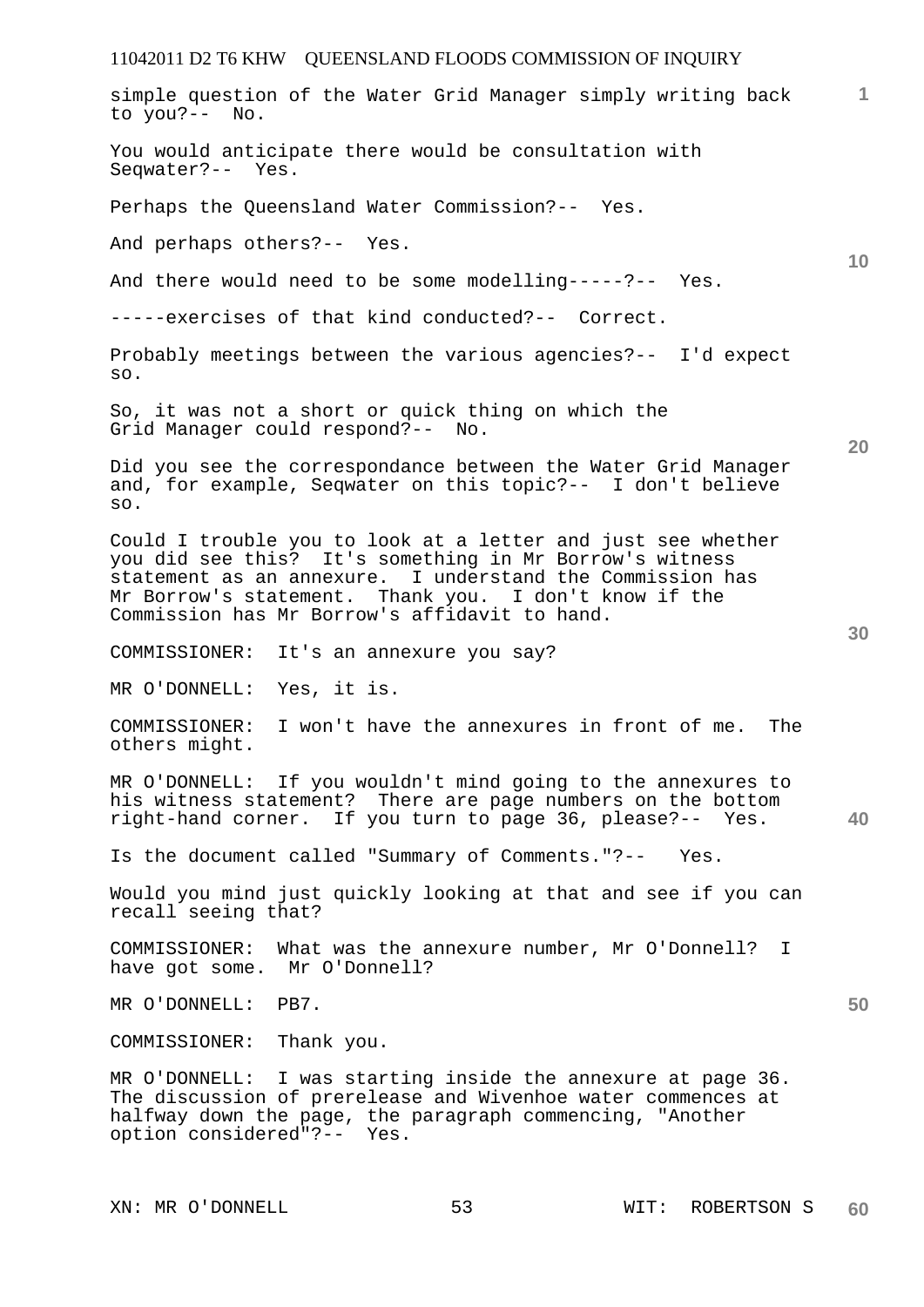**1** Can you recall seeing that or being told of it?-- No, I don't recall.

All right. Would you mind turning to page 38? This is another SEQ document provided to the Water Grid Manager to do with the subject of your letter, 25 October. If I can particularly ask you to look at page 40, the last paragraph on the page, the second sentence? Now, this sentence is considering larger flood events, flood events which can generate flows of over 3,500 CUMECS. It says, "Certainly reductions in dam volume in the order of at least 250,000 megalitres would be needed to provide any significant reduction in water level peaks experienced in the urban areas." Can you recall seeing or being told whether that was included in SEQ Water's advice to the Water Grid Manager?-- I think it may have been.

So, you may have seen that or been told of it?-- Mmm, yes.

**20**  Thank you. You can close that up?-- Yes, sorry, yes, I have.

You have?-- Yes.

So, you appreciate that's addressing the larger flood events?--

And saying that you would need to reduce the full supply level by something of at least 250,000 to have a significant impact upon larger flood events?-- Yes.

If you could go back to your witness statement, please, and look at the advice you then received from the Water Grid Manager, which is SR11? If we count down to the fourth paragraph, there is a summary there of Seqwater's advice, "Releasing water to below full supply level may provide some benefits in terms of reduced community and operational impacts during minor inflow events such as occurred over the past last month. Medium and major flood events", it considers that, "Preemptive releases will provide negligible benefits.", and then the letter in the next paragraph goes on to say, "Grid Water Manager has no objection to minor releases from Wivenhoe, in particular, no in principle objection to a five per cent reduction." Can I ask you to turn over, please, to page 4? This is the annexure to the letter, isn't it?-- Sorry?

This is part of the attachment to the letter?-- Correct, yes.

And you read this?-- Yes.

Page 4 has a heading, "Large Events.", which I'm interested in. It mentions, "Releases greater than 3,500 CUMECS and events of this nature have not been experienced since Wivenhoe Dam was completed in 1984.", and that was correct as far as you knew?-- Yes.

Then Seqwater has advised that - I am interested in the second dot point - "Any impacts would require releases of at least

**30** 

**10** 

**50**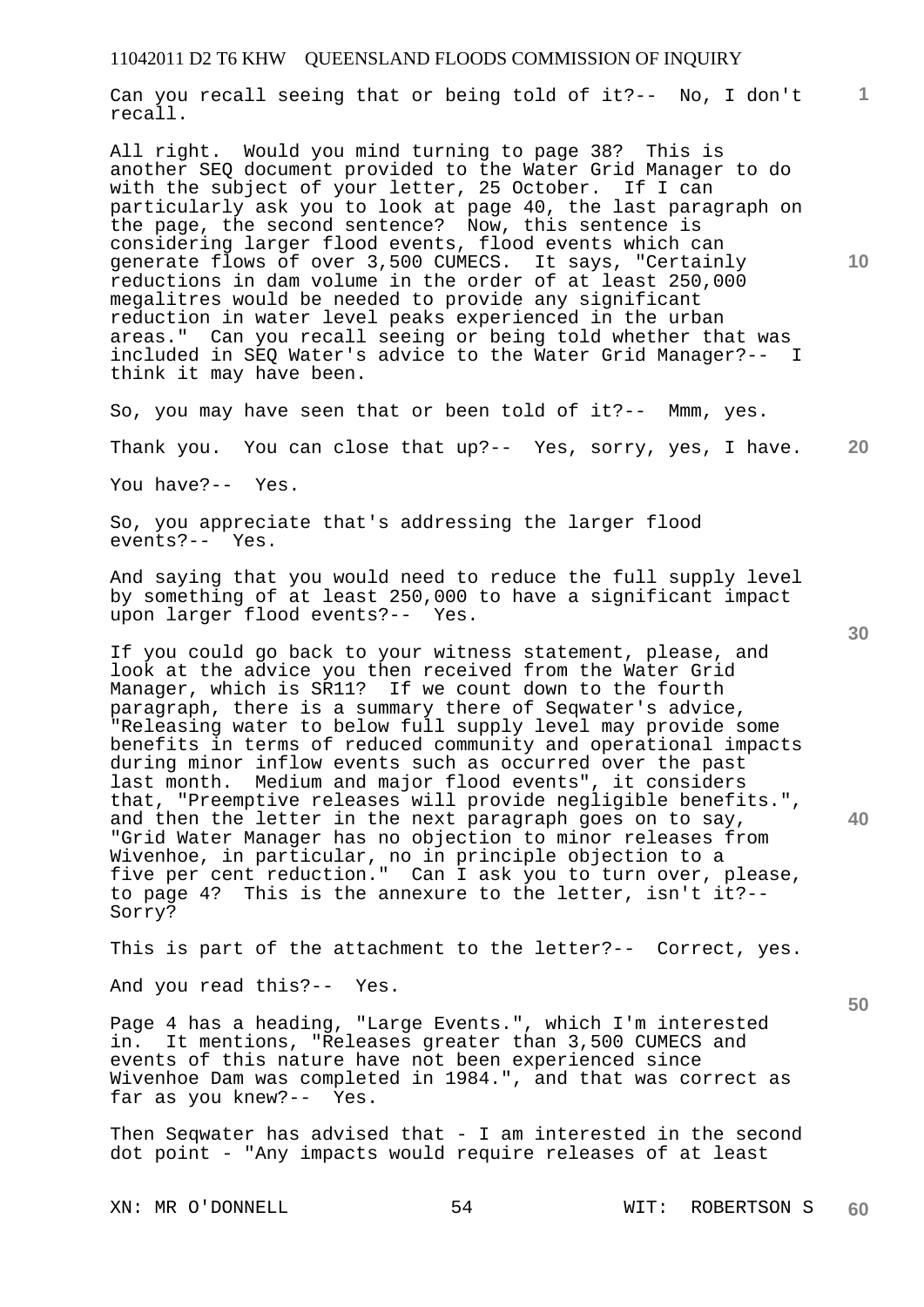250,000 megalitres. This is equivalent to a release of about 16 per cent of the combined storage capacity of Wivenhoe and Somerset Dams." So, in other words Seqwater is saying to have - for a prerelease to have any significant impact upon a larger flood event, the prerelease would need to be at least of the order of 250,000 megalitres?-- Yes.

That accorded with information you had already received?-- Yes.

Then the letter goes on, "A preemptive release of this scale is not recommended based on information currently available. The potential water security impacts are considered to be more significant than the negligible benefits. The potential water significant than the negligible benefits. security impacts include costs associated with the earlier or avoidable operation of the desalination facility at capacity, as well as the increased probability of triggering implementation by the Drought Response Plan." Now, did you understand that to be the Water Grid Manager's comment or reaction to the concept of releasing as much water from the dam as 250,000 megalitres?-- Yes, that was their view.

In other words, their view from the water security point of view was it was unacceptable?-- Yes, or at least not recommended.

Did that influence your thinking on this topic?-- No, it didn't.

Why is that?-- Well, because what we were discussing - well, what I was discussing was increasing the flood mitigation capacity of Wivenhoe to potentially prevent properties being inundated under certain flood conditions. As to whether that would have a cost attached to it in terms of having to operate the desalination plant longer or triggering the implementation of a Drought Response Plan really wasn't a matter that I was in first - or I wasn't that concerned about, because we had so much water stored that it would - meant that our water - our the security of our water supply in South East Queensland was assured for quite a few years. So, the likelihood of that coming to fruition and causing either a problem financially or to - in terms of a heightened level of insecurity in our water storage supply really I did not think - or didn't cause me not to - sorry, didn't cause me to accept that - that recommendation, it was for other reasons.

All right. Nevertheless, the thrust of the Water Grid Manager's advice to you was it would not recommend any greater reduction at Wivenhoe than five per cent?-- Yes.

That seemed to have led you to form the view that that was insufficient to warrant action?-- Given what was occurring at that time.

Yes?-- We already had disruption downstream of those communities, and we already had Seqwater managing releases from their full storage level.

**10** 

**1**

**30** 

**20** 

**40**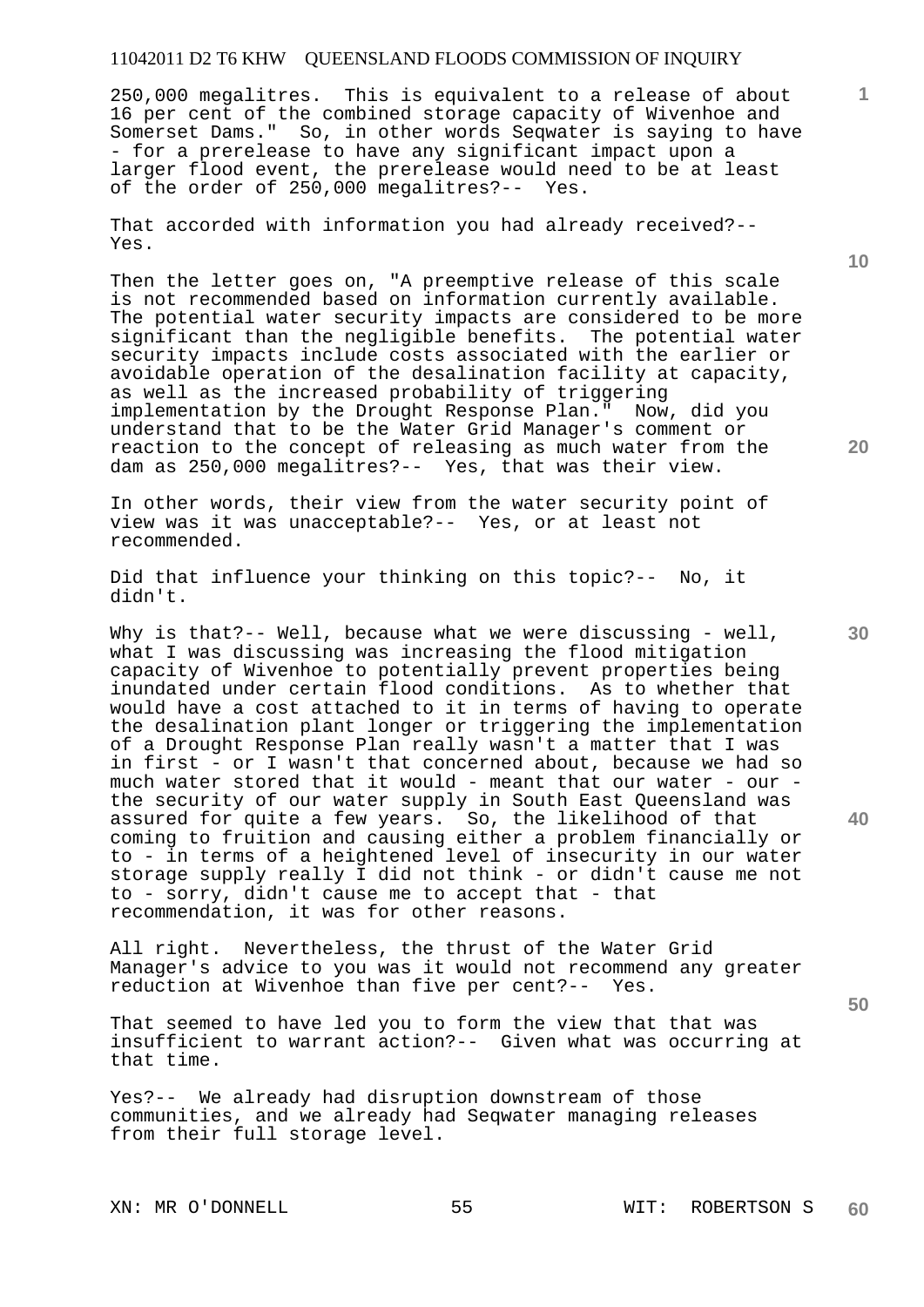All right?-- So, reducing below that five per cent was not based on cost or water security measures, it was based on what was actually happening in December at that time.

Thank you. Could I also draw to your attention, there were two places in this correspondance where the Grid Manager recommends ongoing investigations. Both were the subject of raising the full supply level, but also the option of releasing water in advance of a major inflow. Can I show you page 2 of the letter, the second last paragraph, commencing, "For Future Wet Seasons"? Would you mind reading to yourself the last sentence?-- Yes.

See those words, "Be expanded to include options involving the release of additional water once major inflows are forecast."?-- Yes.

There is also a similar statement at the foot of page 4, the last two sentences on page 4. Are you aware of whether that ongoing consideration - sorry, whether that was the subject of ongoing consideration?-- In terms of the benefits of prelowering storage levels?

Yes?-- No. I imagine that work has been undertaken by this Commission.

Following on from the Grid Manager's letter from 24 December, there was no change to the Resource Operations Plan for Moreton to change the full supply level, was there?-- That's right.

There was no direction to Seqwater to lower the level of water in the dam?-- No.

Until February 2010, which we will come to shortly?-wouldn't call it direction, but there was no action taken to reduce it until that time.

All right. Can we come, then, to the events of February 2011?

COMMISSIONER: Before you do, Mr O'Donnell, will you be much longer? It is just coming up to lunchtime.

MR O'DONNELL: Ten minutes or so, your Honour. I can do it after lunch.

COMMISSIONER: All right. Before we adjourn, there is just something I want to deal with. The Inquiry has arranged an internet feed for the benefit of the public so that the proceedings are available on the internet as a live stream. It is not designed to be rebroadcast in segmented form by news outlets, and to avoid any confusion about that at all, I order that the evidence and exhibits in the Inquiry not be published by way of rebroadcast of the internet feed.

**10** 

**1**

**40** 

**50**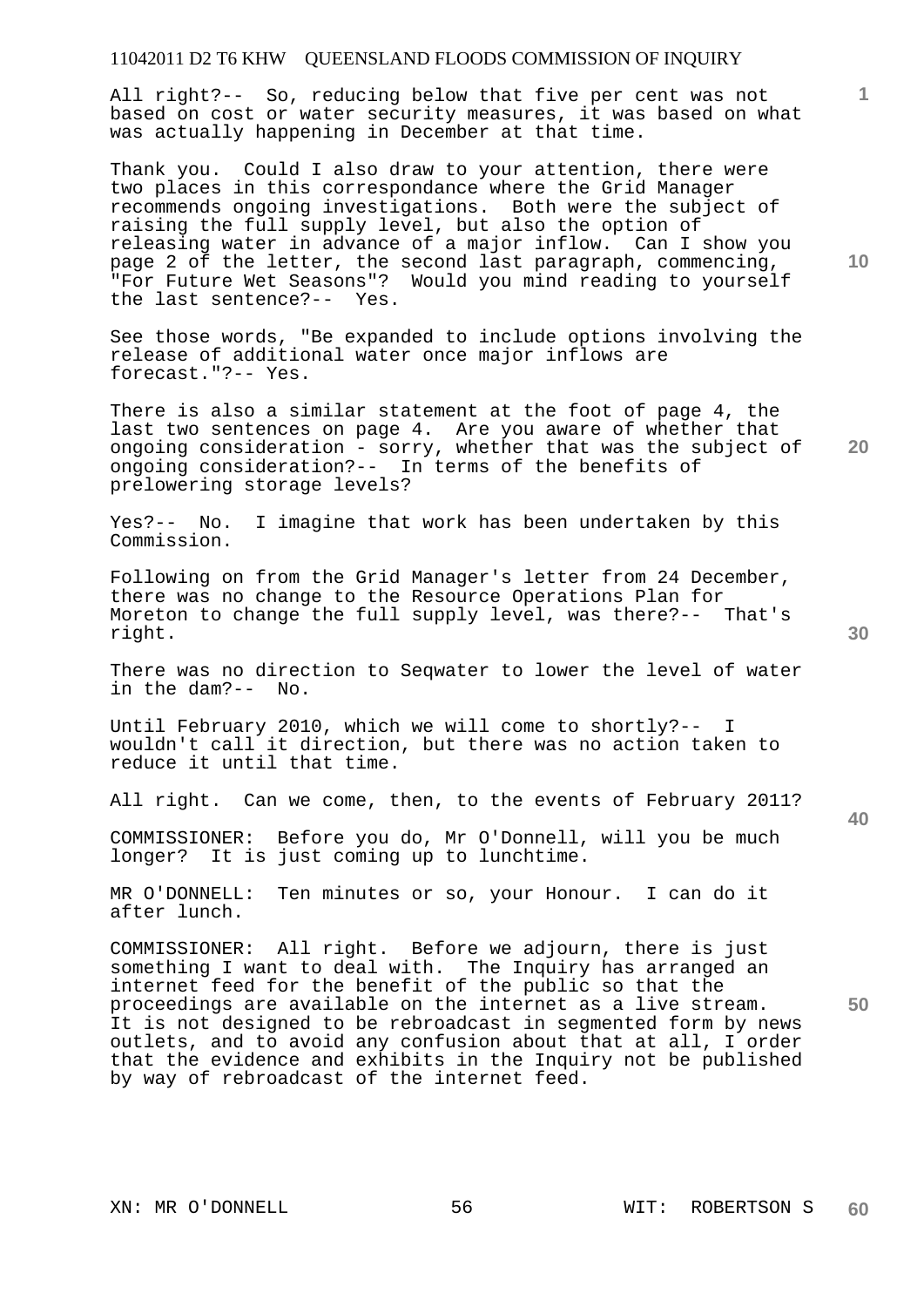We will adjourn till 2.30.

THE COURT ADJOURNED AT 12.59 P.M. TILL 2.30 P.M.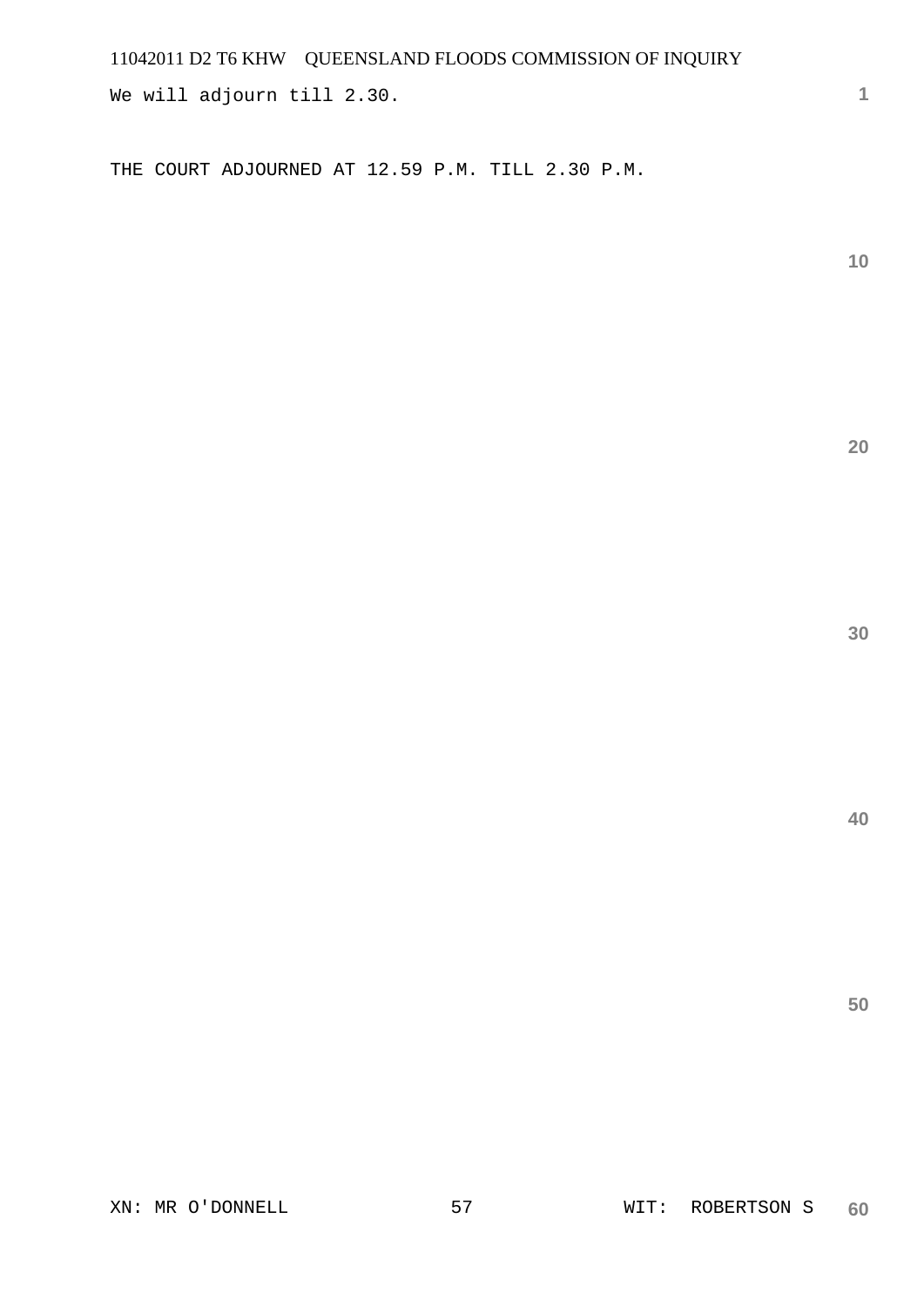THE COMMISSION RESUMED AT 2.30 P.M.

STEPHEN ROBERTSON, CONTINUING:

#### COMMISSIONER: Yes, Mr O'Donnell?

MR O'DONNELL: Mr Robertson, could I trouble you to go back to an area I asked you about before lunch but I don't think I covered it adequately? Would you mind turning up in your witness statement SR11, please? In particular, if you could with so statement bill, presser. In Fernanding that is passage where Seqwater had said, "For a release to have an impact on large flow, it would need to be in the order of 250,000 megalitres", and the Water Grid Manager said he did not recommend such a release because of potential water security impacts. I asked you about that before lunch. One of my questions was did that influence you and you answered by reference to the cost implications addressed in the letter. But you didn't answer as to the other aspects of the Water Grid Manager's input to you. So I want to revisit and put my questions slightly broader, please. Are you aware that a reduction or a prerelease of the order of 250,000 megalitres would be equivalent to roughly a 25 per cent reduction in the full supply level?-- Excuse me, I am sorry?

Are you aware that a prerelease of the order of 250,000 megalitres would be approximately lowering the lake level to about 75 per cent of full supply level?-- I think the advice is, and it is in the dot point above, that it was 16 per cent of the combined levels.

Combined levels?-- Mmm.

Or 25 on Wivenhoe alone?-- Yes.

And the thrust of the Water Grid Manager's advice, we see from back at page 1 of the letter, is he would not support a release from Wivenhoe more than approximately 25 per cent?-- Correct.

Right. And he was giving that advice on the basis of the impact of water security for the water needs of south east Queensland?-- Correct.

**50**  Which is a matter you had asked the grid manager to address in your letter of 25 October?-- Yes.

Now, did the fact that the Water Grid Manager said it would not support a release greater than roughly five per cent from Wivenhoe impact upon your assessment at this time?-- Yes, it did.

Can you explain that, please?-- Well, my view as Minister is

XN: MR O'DONNELL 58 WIT: ROBERTSON S **60** 

**40** 

**20** 

**10**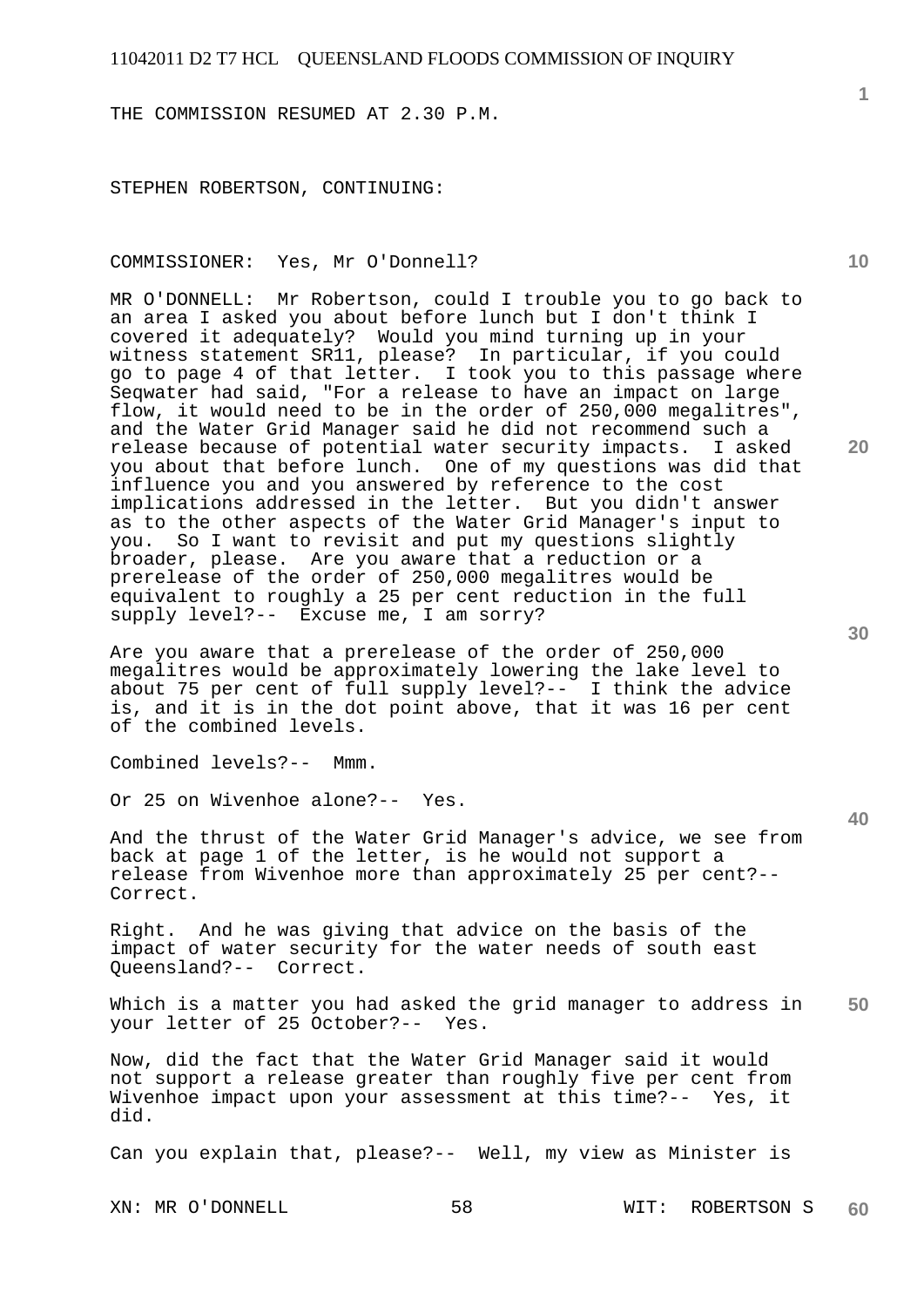that my responsibility is to seek advice, seek advice from experts on obviously quite technical and complex issues. Having asked that question and having seen that they had performed a somewhat detailed analysis of the questions raised and the conclusions reached, I was satisfied that they had done that analysis with sufficient rigour. I think I said before lunch that that didn't necessarily mean I agreed with their rationale, including the line that you mentioned about the cost implications of greater use of the desalination plant. That was not, in my mind, the issue of importance that determined whether a reduction should occur or not. But having asked the questions of the experts, people with expertise far greater than mine, I felt obliged to accept their recommendations.

All right. Thank you. Now, if we go to the events that occurred in February 2011, please, regarding changes to the Resource Operating Plan? Would you go, please, first to your letter at SR13? This letter was written to Seqwater?-- Correct.

And around the time the letter was written, there were also discussions with Seqwater and others regarding the prospect of lowering the level of Wivenhoe as a temporary measure for flood mitigation purposes?-- Yes, for the remainder of this wet season.

And do we see from that letter that copies were also sent to other statutory agencies; the Queensland Water Commission and the Water Grid Manager?-- Yes.

Because you would expect they would need to play a role in the decision whether it was prudent to lower the level at Wivenhoe as a temporary flood mitigation level?-- I would expect them to collaborate in coming to a common decision.

Again, there is the tension between if you lower the level and the rain doesn't come, are you putting south east Queensland's water needs at risk, as against the need to lower the level as a flood mitigation exercise?-- Except that by now that tension should have lessened somewhat, given the significant rainfall that had filled new storages, such as Wyaralong Dam.

Yes, all right. And SR14, you write to the Queensland Water Commission encouraging them to assist?-- Correct.

Now, what would be their role in this exercise?-- I am sorry?

What would be their role in this exercise?-- They - they have an expertise on board in terms of determining the overall water security objectives of south east Queensland, in terms of existing and future works. They are part of the policy setting infrastructure that exists in how we - how we use and store and transport water throughout the region.

All right. So their expertise lies more in the water security aspect rather than the dam mitigation aspect?-- Yes.

**10** 

**1**

**20** 

**50**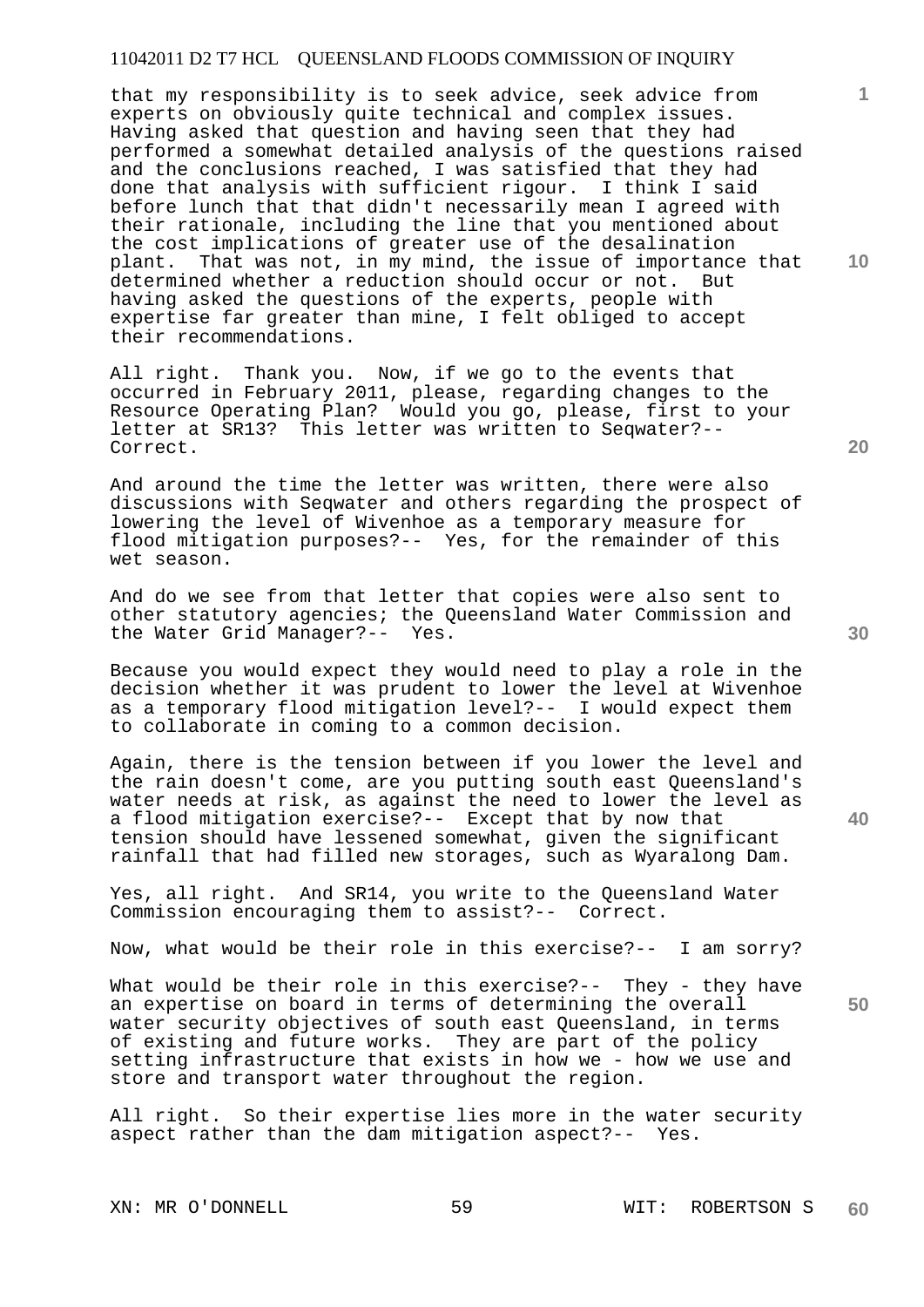Thank you. Now, there was a response from Seqwater I would like to take you to. It is not in your witness statement but it is in Mr Borrows' witness statement. Could I take you to that, please? It is at page 142.

COMMISSIONER: Does it have an attachment number, Mr O'Donnell?

MR O'DONNELL: PB18, your Honour.

COMMISSIONER: Thank you.

MR O'DONNELL: Does your Honour's copy not have a page number?

COMMISSIONER: I seem to have random attachments, sometimes they have them and sometimes they don't, but I am happy to take my chances.

MR O'DONNELL: We have page numbers on ours.

COMMISSIONER: I see. All right, I will see if I can find PB18.

MR O'DONNELL: It is a letter from Seqwater of 4 February 2011.

COMMISSIONER: It doesn't matter anyway. You go on.

MR O'DONNELL: Yes. That's a letter to you of 14 February?-- Correct.

Right. And we see from the third paragraph, don't we, that there are meetings and discussions taking place between a number of statutory agencies: DERM, the Water Grid Manager, Queensland Water Commission, the Dam Safety Regulator and Seqwater?-- Correct.

Which is as you would expect?-- Correct.

**40**  It is a complicated question involving a number of agencies having input into the problem?-- Yes.

And do we see further down the letter in the second last paragraph commencing, "To assist DERM in formulating our policy position, Seqwater is continuing modelling to analyse the benefits or otherwise of undertaking a prerelease."?-- Yes.

And the last paragraph identifies three aspects of modelling: One is modelling the water outflows from the dam for design flood events; the second is calculating river levels from those water outflow events; the third is determining the extent of inundation based on those river levels. And the letter goes on to describe, doesn't it, that to complete all three tasks - sorry, "Seqwater can complete task one itself but requires involvement of the City Council or the Bureau of Meteorology to complete the second and third tasks, and all of those combined will take until the end of March"?-- Yes.

**30** 

**50** 

**1**

**10**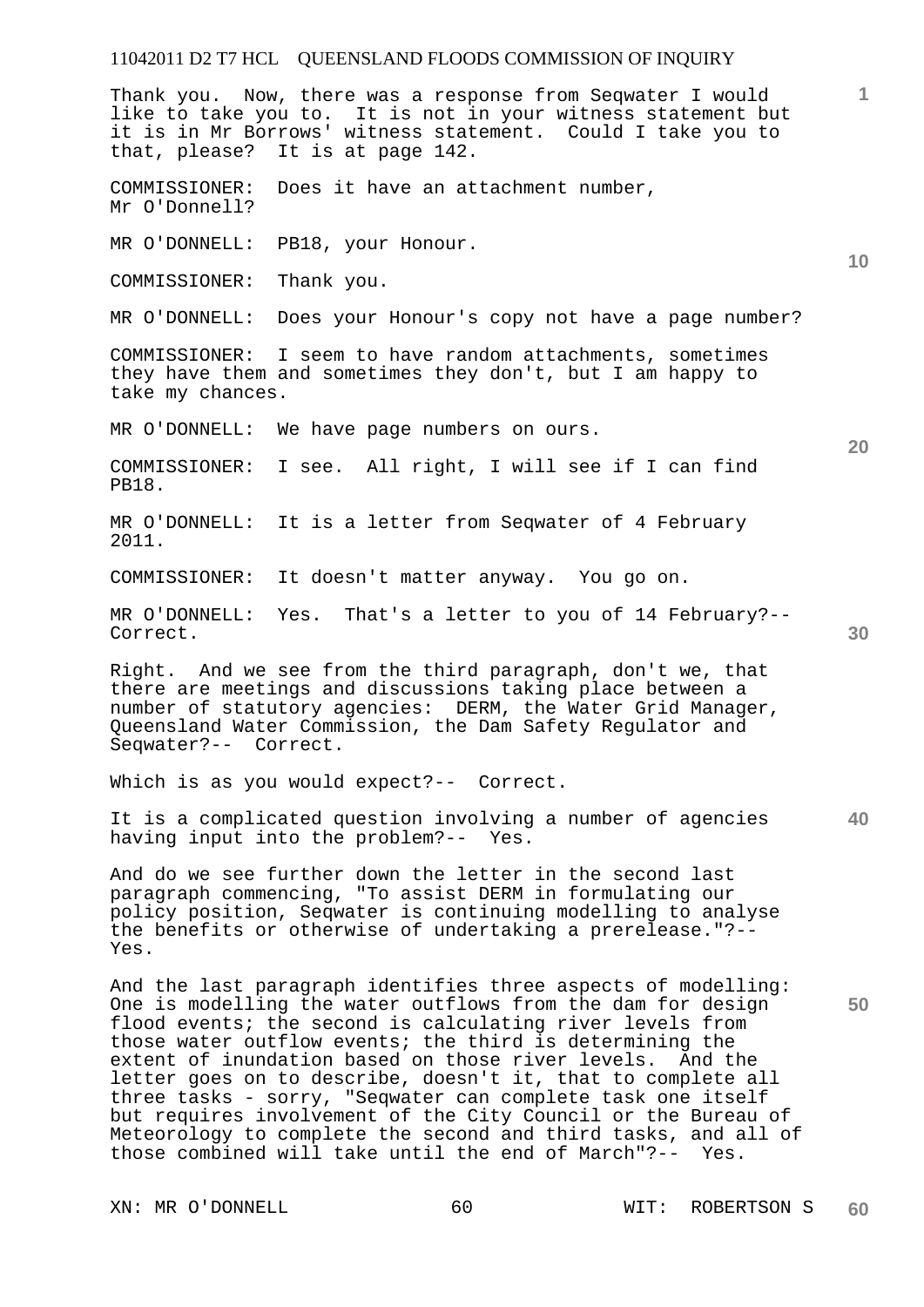Right. Then if we look, please, back at your witness statement at SR17, that's a letter from Seqwater of 7 February enclosing the modelling it had carried out?-- Yes.

And did you see that at the time?-- I am sorry?

Did you see that at the time?-- Yes, I did.

**10**  This was essentially task A in the letter we have just looked at?-- Correct.

If we look at the modelling, if you turn over, please, to the annexure, page 3 of 6, do we see that there are options 0 to 5 being considered?-- Yes.

And various modelling of the effect of prereleases as per those options?-- Yes.

In the enclosed pages. The option eventually chosen was option 3, wasn't it?-- That's correct.

And we see the effect of the modelling on the last page -<br>sorry, page 5 of  $6$ ?-- Yes. sorry, page  $5$  of  $6?--$ 

And just for interest, if you look at the - look down the left-hand column to the entry "January 2011 historic"?-- Yes.

And then we cross to the right-hand side of the page and look at option 3, which is reducing the storage level to 75 per cent of full supply level?-- Yes.

We see that it would reduce the maximum outflow from the dam to 5,748 CUMECS, and would reduce the flow by a figure of 24 per cent?-- Correct.

With the qualification that this is expressed in the covering letter to be really no more than an indicative assessment; that is a preliminary, would have wanted more time to do something more accurate with those sorts of course mentioned?-- Correct. It was my view we didn't have additional time, that a 31st of March date would have taken us to the end of the wet season and that was unacceptable in terms of taking any proactive approach based on the lessons learned of the flood event, which is why we insisted on this preliminary view.

Yes. You were encouraging the agencies to be quick in assessing its problem at this time?-- Encouraging is one way to put it.

Now, three days later you receive another letter from Seqwater - sorry, there is another letter from Seqwater to Mr Bradley, the Director-General, at SR18. And did you see this at the time?-- Yes.

Thank you. This is Seqwater's recommendation, isn't it?-- Yes.

**30** 

**40** 

**20** 

**50**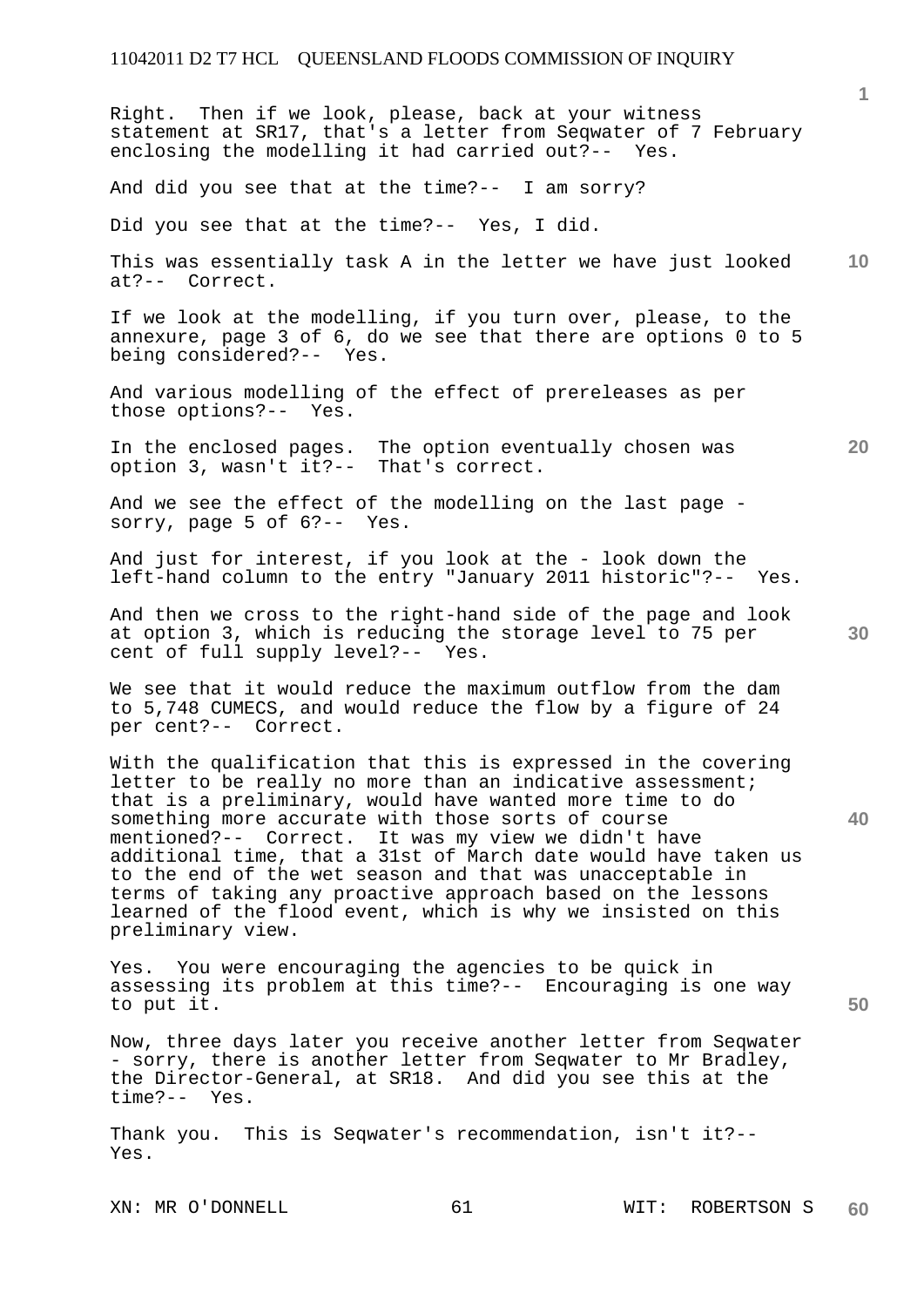In the opening paragraph, the CEO of Seqwater, after referring to the letter from you, advised the Water Grid Manager's position, that the Water Grid Manager had advised Seqwater that it had no objection from a water security perspective to Wivenhoe being drawn down to 75 per cent of full supply level and that such a drawdown, if temporary, would be unlikely to impact its obligations?-- Yes.

Now, that was an important piece of advice, wasn't it?-- In the consideration of all the issues, yes, but personally not in my view.

Nevertheless, it was the expert advice that from a water security point of view-----?-- Sure.

-----there was no objection to this drawing down of the dam to 75 per cent?-- Sure.

Which is a somewhat different position than had obtained pre-Christmas?-- Correct.

Now, the letter from the Water Grid Manager said to be attached to this letter is not in fact part of your statement, is it? It doesn't appear to be? Doesn't appear to follow that letter? Are you with me?-- Sorry, you are saying it is not part of my-----

No?-- Well, I apologise.

It hasn't been included, but could I take you to it?-- Well, probably because it is not a letter addressed to me.

Perhaps that's so. Could you look in Mr Borrows' witness statement, please?-- Can I just clarify what you are asking then?

I just want to take you to the letter which is said to be enclosed with this letter from Seqwater?-- Okay.

Mr Borrows' witness statement, document 22. That's at page 202?-- Yes.

Did you see this at the time?-- I can't recall.

All right. See it or be told of it? Do you see in the third paragraph it is a confirmation that from the water security perspective, the Water Grid Manager has no objection to Wivenhoe Dam being drawn down to 75 per cent of its full supply level?-- Sure.

Now, following the advice from the Water Grid Manager and from Seqwater in that letter of 10 February we looked at a moment ago, was there then a decision made to change the Moreton Resource Operating Plant so that the reduction in full supply level could be undertaken?-- Yes.

If we go back to your witness statement, Minister, do we see

**30** 

**40** 

**50** 

**10** 

**20**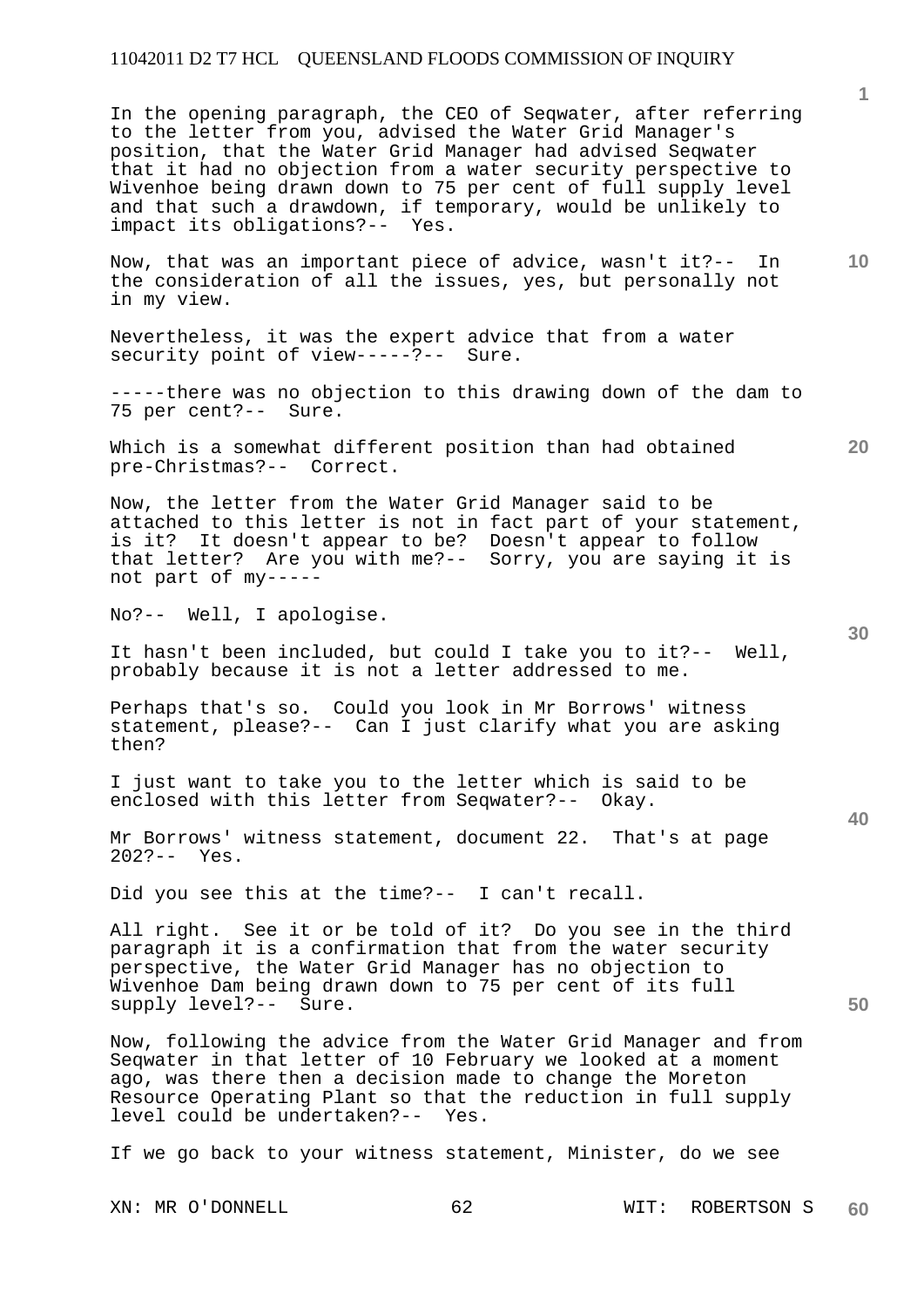**1** that at SR19; that is a recording of the decision to make that change? Could I draw your attention to the fifth paragraph, commencing, "We have agreed to implement"?-- Yes.

And then that was implemented by an amendment to Resource Operating Plan and by document called an Interim Program pursuant to that plan?-- Yes.

**10**  Could I take you to those, please? That's in Mr Borrows' witness statement, PB25 at page 206. So 206 is the Queensland Government Gazette effecting the amendment of the Resource Operating Plan?-- Yes.

And 207 is the Interim Program pursuant to clause 13 of that plan?-- Yes.

And do we see the particular amendment which allows the reduction in the lake level in the annexure to the Interim Program?-- What page is that?

Page 209?-- Yes.

In the third box on the page, the passage beginning, "Seqwater will, between 20 February and 31 March, subject to operational constraints, make the following releases from the infrastructure"?-- Yes.

What this effectively does is it doesn't change the full supply level but it allows Seqwater to reduce the dam level to 75 per cent of the full supply level?-- Correct. Just to explain, that was - the relevance of that was the Commission of Inquiry having been established, it was felt that it would not be appropriate to make a decision to change the full supply level; rather, facilitate a temporary reduction and allow that issue to be obviously ventilated here and any recommendations coming out of this inquiry would inform us as to whether that full supply level should be changed on a permanent basis or not.

Yes, thank you. Thank you, Commissioner.

COMMISSIONER: Thanks, Mr O'Donnell. Ms McLeod?

MS McLEOD: I have no questions, thank you, Commissioner.

COMMISSIONER: Mr Dunning?

MR DUNNING: Yes, thank you, Commissioner. Mr Robertson, I have only a few questions for you?-- I am sorry, I am having difficulty hearing you.

Sorry, I have only a couple of very quick questions for you. The concern that you express of yourself and your Cabinet colleagues at paragraph 6 of your statement - can I ask you to turn to that, please? Sorry, I will start again. That was a concern - or concerns that you record there are concerns that were held not only by you but by other members of the government at that time?-- Yes.

**20** 

**50**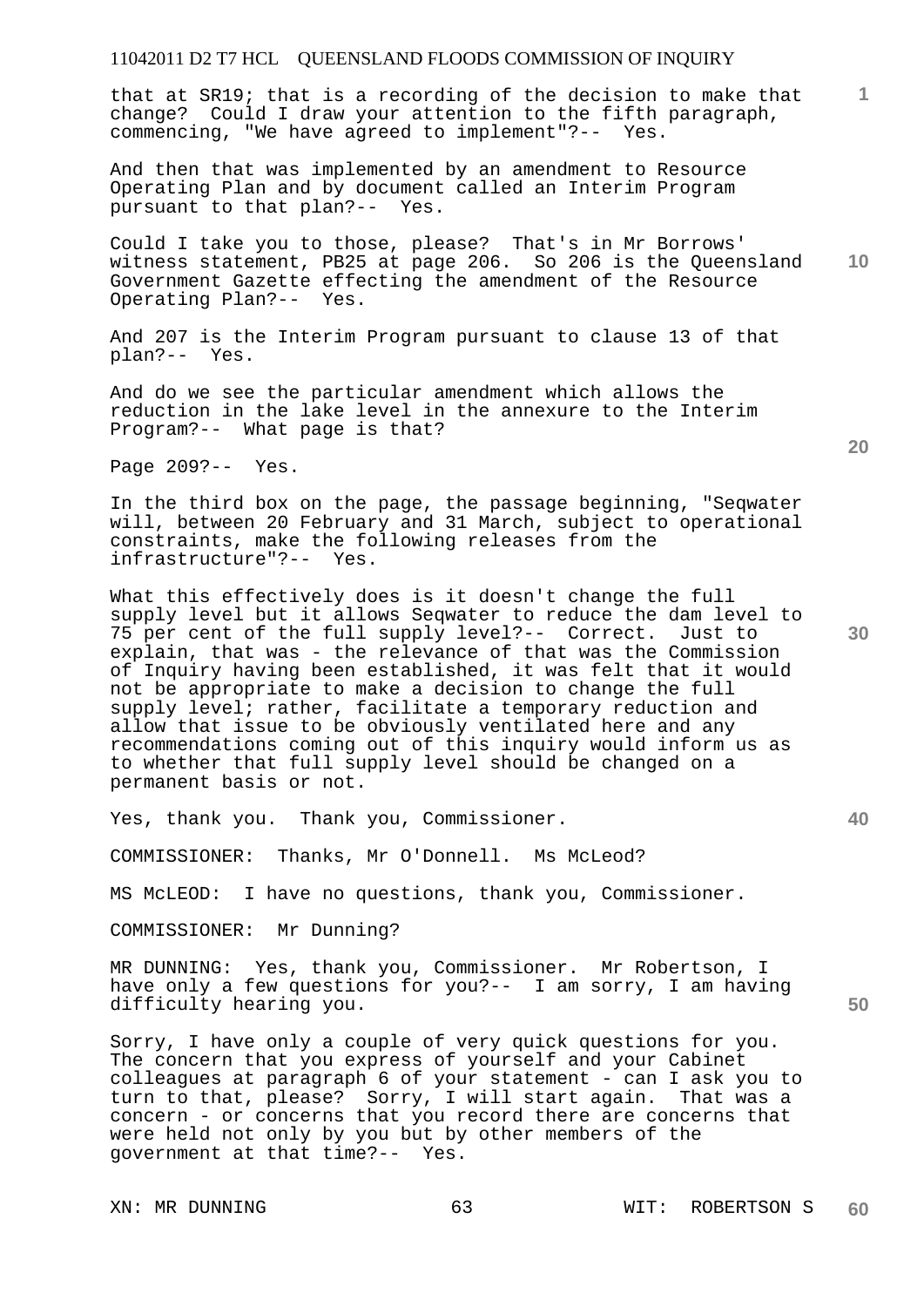All right, thank you. And in the second half of 2010, you took steps to investigate the reduction of the FSL as you apprehended, on the advice you received, an unseasonably wet summer ahead?-- Yes.

And Mr O'Donnell has taken you carefully through the individual steps in that process and I won't revisit that. You will accept, won't you, that what you realised was that nothing short of a radical reduction in the FSL at Wivenhoe could affect any releases from Wivenhoe in the event of an unseasonably wet summer?-- I'd use the word significant rather than radical.

Right. Nothing short of a significant reduction in the FSL would avoid discharges from Wivenhoe on the summer that lay ahead of us, correct?-- That's right.

Right. And that was something you appreciated not only by yourself but by the government generally?-- I am not sure that they turned their minds to the issue of dam releases  $but -- --$ 

Well, the matter must have been significant enough to have a Bureau of Met, for example, address the Cabinet?-- Well, I think that - sorry to be pedantic about it, but the briefing from the bureau was a statewide briefing.

Yes?-- So it went to issues about cyclones. So it wasn't just about the bureau's prediction. In fact, it wasn't about the bureau's prediction of rainfall in south east Queensland, but it was a prediction about the kind of weather Queensland as a State would face and what that may mean in terms of number and frequency of cyclones, and above average rainfall and where that may occur using the technology that they have at their disposal. So each Minister, according to their particular interest and responsibilities, would have taken probably something different away from that briefing. The Main Roads Minister would have probably not turned his mind to dam levels, just as I probably didn't turn my mind to the impact on highways.

Yes. Nonetheless, the consequences for the south-east corner of that expected high rainfall was something that was addressed in that briefing, undoubtedly?-- Yes.

Thank you. It follows, to use the expression significant that you chose, that nothing less than a significant reduction in the FSL of Wivenhoe in the lead-up to the wet season might have avoided the discharges from it in January of 2011?-- As it turned out, no is the answer. The amount of water that had to be released from Wivenhoe was far in excess of any significant reduction that may have been contemplated. Numbers such as 25 per cent, as has occurred in January, were bandied about, but even that reduction, as it turned out, would not have had a material impact. It would have had some impact but not a material impact on the extent of flooding we experienced.

**20** 

**10** 

**40**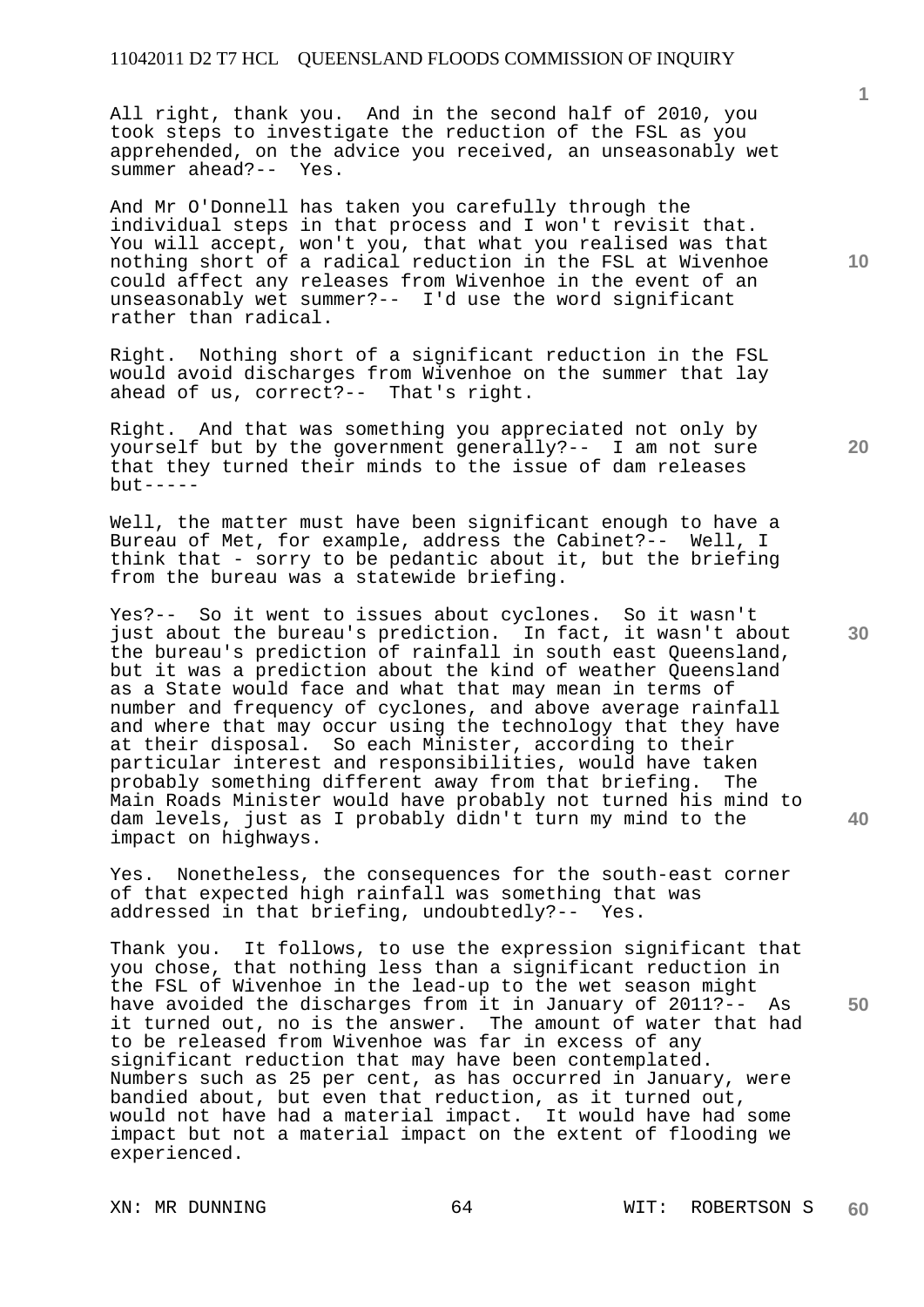Well, perhaps we might return to my distinction. Something more - you use the expression "significant", whereas I had used "radical". In reality that was it, wasn't it: nothing short of-----?-- As it turned out, yes.

-----a radical reduction would have avoided it?-- Correct.

Correct?-- Correct.

Thank you. Now, the reality was that was not an option for water security reasons, correct?-- I think that's - yes.

Yes. And that was not an option for water security reasons in the absence of another source of supply for water or significant source of supply for water for the Brisbane region, agreed?-- Can you just say that again, please?

Certainly. The inability to effect a radical reduction of the FSL was not an option because of the absence of another significant source or alternate significant source of water for Brisbane and those other areas that were supplied by Wivenhoe?-- Not quite as simple as that because we did have a new storage coming on line in Wyaralong Dam, which, as I mentioned earlier, did fill as a result of the January floods, but I-----

Yes?-- But if the premise of your question is at some stage you get to an assessment of putting reliable drinking water supply at risk as a result of emptying the dam to a particular level, then, yes, at some stage you do reach that point where you need to protect a level of drinking water supply for the future.

And the dam that was coming on line that you refer to is what you refer to at paragraph 50 of your statement?-- I am having trouble hearing-----

Sorry, the dam that you refer to as- the dam you have just referred to is one referred to at paragraph 50 of your statement?-- Correct.

Yes. And it would be a fair summary to say that you talk of that alleviating the problem?-- In my mind, yes. There was discussion about that.

Perhaps, Minister, just focus on my question?-- Sure.

It alleviates the problem rather than removes the problem of an alternative source-----?-- Yes, significantly alleviates it, yes.

And our learned friend Mr O'Donnell discussed with you the tension between flood mitigation capacity and water supply capacity?-- Yes.

And that tension, of course, can be alleviated by other

XN: MR DUNNING 65 65 WIT: ROBERTSON S **60** 

**30** 

**40** 

**50** 

**20** 

**10**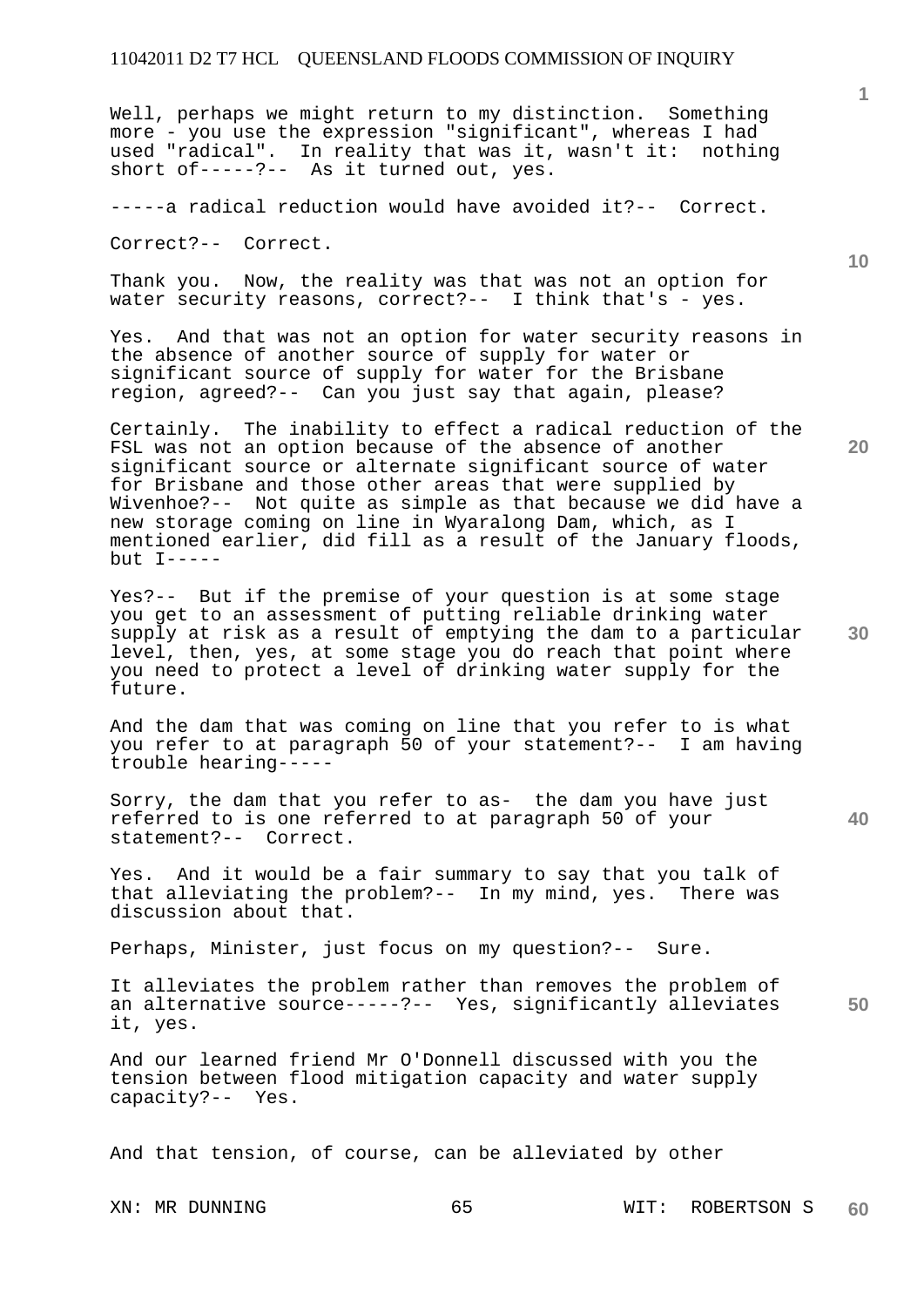sources of water. Agreed?-- Correct.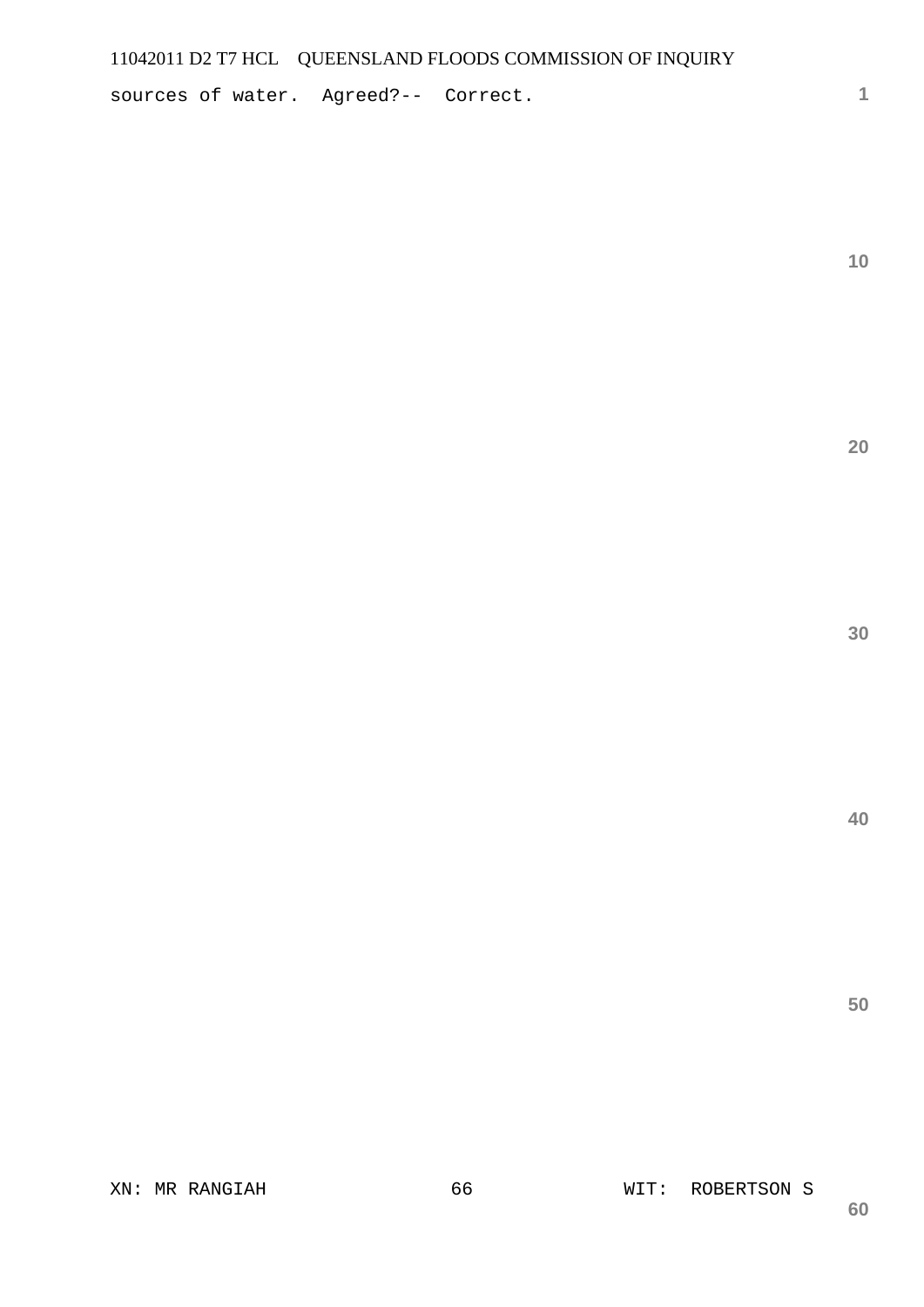But there was - that there was no option in the second half of 2010 was itself of no great surprise, you are aware of that. That is, the reliance upon Wivenhoe for drinking water?-- Well, yes, there are alternative supplies; the desalination plant, the recycled water plant, and the fact that it was at 100 per cent did extend out existing predictions that were made earlier that year as to when the next supply of water may need to be constructed or brought on line in south east Queensland. We're still dealing earlier in the year with a less than 100 per cent full supply level. The big game change was in fact all the - well, yes, all the storages reaching 100 per cent full supply level and the soon-to-be-completed raising of Hinze Dam would have added further to that water security.

But the limitation of the options, as you appreciated them in the second half of 2010, were things you had appreciated for some long time by that stage?-- Yes.

Yes. Thank you for the attention to my questions. No further questions.

MR FLANAGAN: No questions.

COMMISSIONER: Thank you. Yes, Mr Rangiah?

MR RANGIAH: Thank you, Commissioner. May I take you to your statement and to attachment SR11? This is a letter from the Seqwater Grid Manager to you dated the 24th of December 2010 in response to your letter of 25 February 2010?-- Yes.

**40**  And in the fourth paragraph, the letter says, "Based on information currently available, Seqwater has advised that releasing water to below full supply level may provide some benefits in terms of reduced community and operational impacts during minor inflow events such as has occurred over the past month." Now, did you understand the reference to "reduced community impacts" to refer to disruption to rural communities downstream of Wivenhoe?-- Yes.

**50** 

**60** 

**1**

**10** 

**30**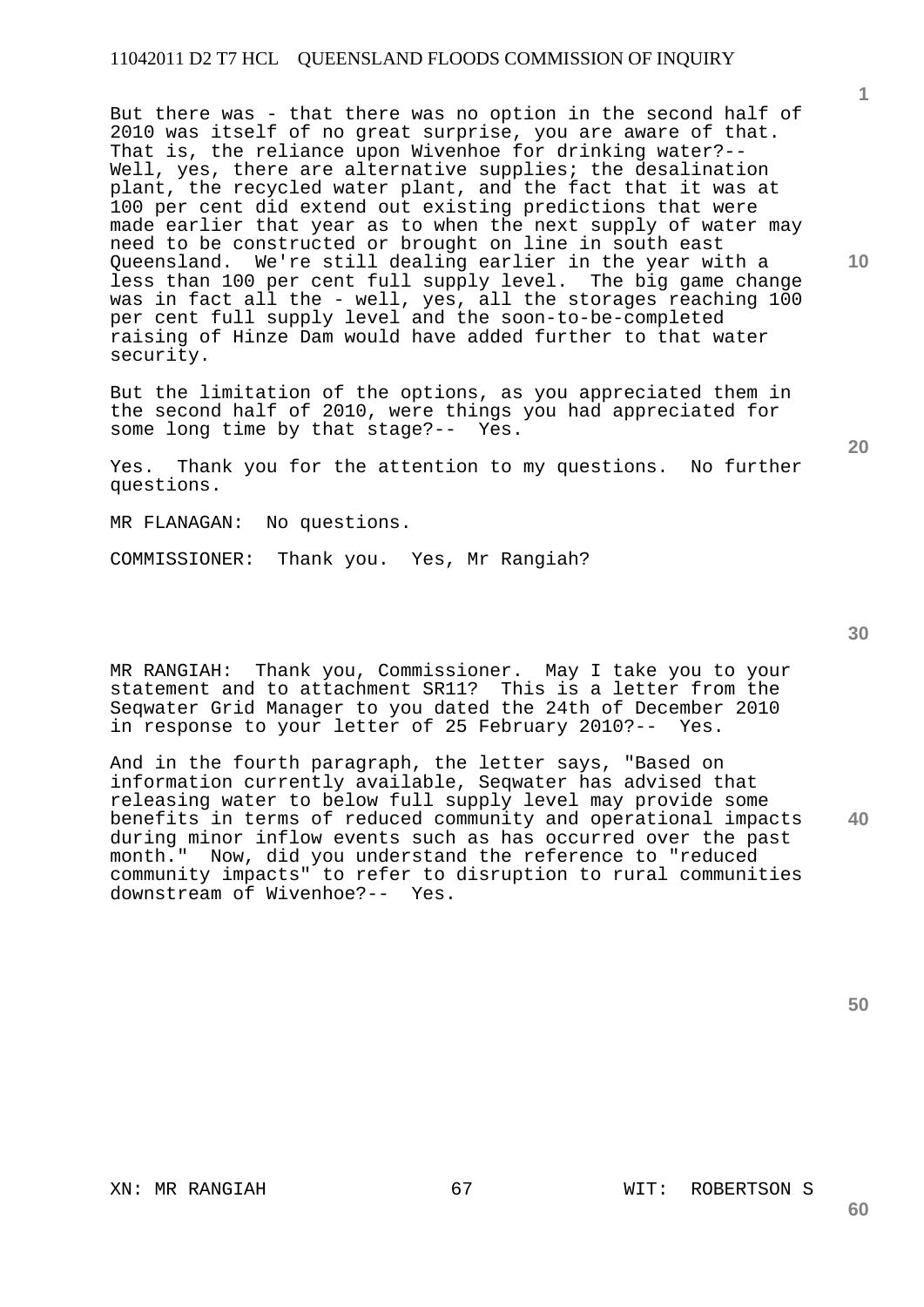And there had been releases of water from Wivenhoe during December 2010?-- And prior to that, yes.

And some of the problems with releases for downstream communities would include closure of crossings and bridges?-- Correct.

And also minor flooding?-- Yes.

And scarring of riverbanks?-- Yes.

And a reduction of FSL to 95 per cent would provide some benefits in the reduction of these type of impacts?-- Yes.

Now, earlier in your evidence, I understood you to say that Seqwater was already managing releases from Wivenhoe in December and that's why you parked the idea of reduction to 95 per cent?-- Yes, so those communities were already being impacted through the release of water by Seqwater from Wivenhoe Dam.

And is your reasoning that reduction of a further five per cent from FSL would require further releases?-- Yes.

And that would cause further disruption of those downstream communities?-- Correct, and we already had councils complaining to us about the releases that were being undertaken.

Now, whenever releases take place from the Wivenhoe, the downstream rural communities are vulnerable to disruption and harm?-- Correct.

So, we know that, for example, if there's a release of 1,900 metres - cubic metres per second, then it requires closure of the Mt Crosby Weir Bridge?-- Yes.

**40**  You may not be able to comment. So, improved infrastructure downstream, including improvement of road weirs and bridges, would allow bigger releases from Wivenhoe without or with less fear of isolation and disruption of downstream communities?-- In terms of isolation of communities, that would be my understanding, yes. But as to whether, as you mentioned, scarification of riverbanks, as to whether that would increase that likelihood, I think that's a separate question.

But isolation of communities is one of the disruptions to them-----?-- Yes.

-----caused by releases?-- Yes.

Would you agree with the proposition that improving downstream infrastructure should be part of flood - of the flood mitigation strategy or that reason?-- Intuitively you would say yes.

Thank you. I have nothing further.

**20** 

**10** 

**1**

**30**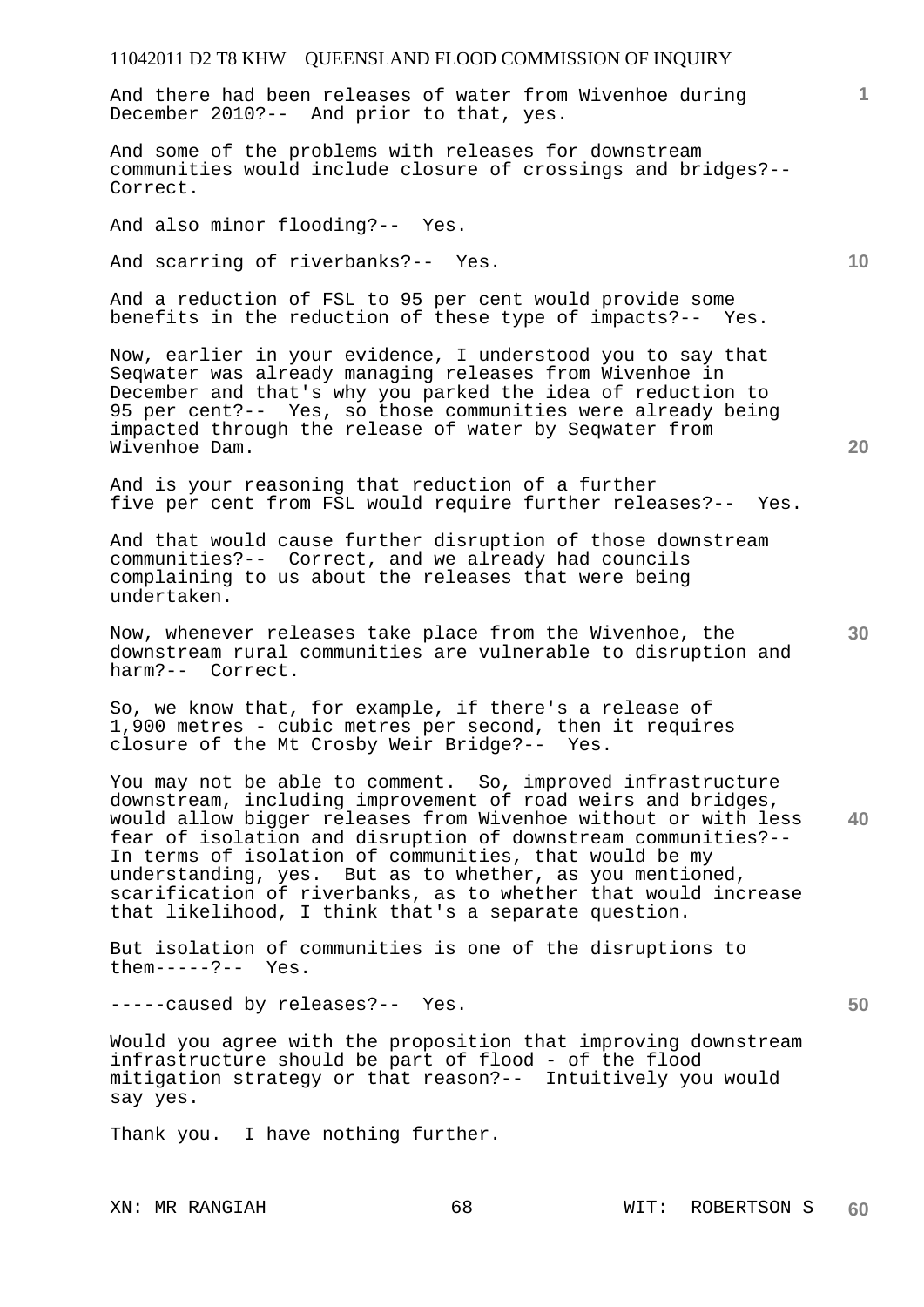COMMISSION: Mr Devlin?

MR DEVLIN: No questions, thank you.

COMMISSIONER: Did Mr Telford - Mr MacSporran, did you get passed over first of all?

MR MacSPORRAN: No, no. It's my witness, your Honour, so I was going to go towards the end, perhaps finally before Mr Schmidt, if that's what your Honour had in mind?

COMMISSIONER: Sorry, finally before Mr Schmidt?

MR MacSPORRAN: Mr Schmidt was going to go last, I think.

MR TELFORD: No questions.

COMMISSIONER: Mr Telford? Thanks. Well, that's you now.

MR MacSPORRAN: Yes. Mr Robertson, when you first started giving evidence earlier today, you were asked by Mr Callaghan about the 2005 Wivenhoe upgrade?-- Yes.

And to be fair to you, is it the case that you only received very late notice that that may be a topic upon which you would be questioned today?-- Yes.

And you weren't sure, I think, whether you were, in fact, the Minister at the time the upgrade was carried out, although you said you were during the early stages of the proposal being project being developed?-- Yes.

In any event, whatever documents that the Department hold in respect of that issue would be available to the Commission if they seek to pursue that line?-- Absolutely.

They can be made available reasonably quickly?-- Yes.

**40**  All right. Now, when you wrote to the Water Grid Manager in October last year, did you expect the manager would have available to him the level of expertise necessary to carry out the detailed review that you required?-- They should have the - they should have or be able to access the level of expertise, yes.

And when the reply came back to you, and if we can go to SR11, please, attachment 11 to your statement, you mentioned earlier today that you had had the briefing from the Bureau about the proposed greater than median rainfall for the wet season approaching?-- Yes.

You made some comment that there was still significant uncertainties about where the rain would fall and with what intensity?-- Correct.

Can I take you to page 4 of this letter? That's the attachment to the correspondance. We go to the last paragraph on that page, page 4?-- Yes.

**30** 

**50** 

**20** 

**10**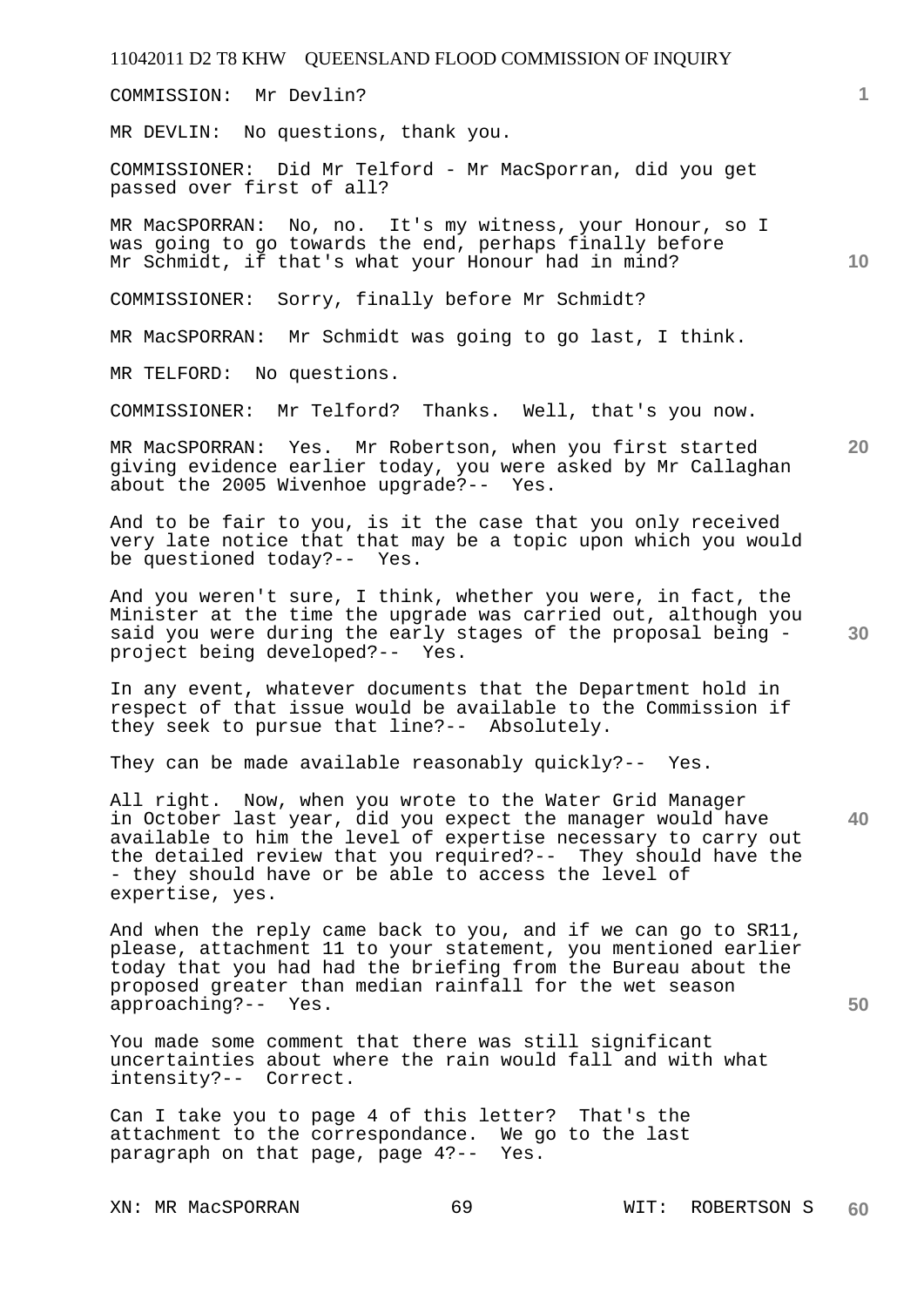It's a paragraph starting, "Seqwater will undertake extensive investigations with the Queensland Water Commission", and so on, and then the last sentence says, "It is noted that predicting rainfall intensity and location, even as events are about to occur, has not been accurate. However, the Bureau of Meteorology is improving its methods." Is that the sort of information or sort of opinion you had in mind when you talk about the uncertainty of forecasts?-- Yes.

That's not in any way, is it, a criticism of the Bureau, it is just the state of science?-- No, it's not, it's something they acknowledge themselves.

And does that come into play - if you are talking about making preemptive or earlier releases from Wivenhoe, for instance, do you need to take account of the forecast rainfall downstream of the Wivenhoe Dam?-- Yes, that's right.

Because whatever you release from Wivenhoe combines with whatever falls in the area below the catchment, to move on to potentially flood Brisbane?-- That's what happened in 1974 and it's what happened in 2011.

And we know from these events, don't we, in hindsight that large volumes of water fell below the Wivenhoe catchment-----?-- Correct.

-----in the Lockyer and so on Valley?-- Correct.

And all of that relies upon the science of predicting, forecasting the location and intensity of the rainfall?-- Indeed.

All right. I will take you back to attachment 2 to your statement briefly. That's your letter of request. Now, the questioning of you earlier today seemed to proceed if not directly certainly impliedly on the basis that your request was for an assessment of lowering the full supply level to 95 per cent. Is it the case that that figure of 95 per cent only really appears in the penultimate paragraph on page 1?-- Yes.

And is referable only, it seems, to the Leslie Harrison Dam?-- Correct.

**50**  So, are you simply making a general request for a review as to whether the supply level could be lowered without specifying the amount, but quoting by way of example with Leslie Harrison Dam it would be at a minimum 95 per cent?-- I'd - I'd - that is right. The purpose of that sentence being there was to indicate to them that there had been precedent for operating storages of less than 100 per cent.

With respect to that dam in particular?-- And that dam in particular is 95 per cent, but it was not for me to start recommending the amount dams should be reduced by, that would be a question for the experts to answer.

XN: MR MacSPORRAN 70 70 WIT: ROBERTSON S **60** 

**10** 

**20** 

**1**

**30**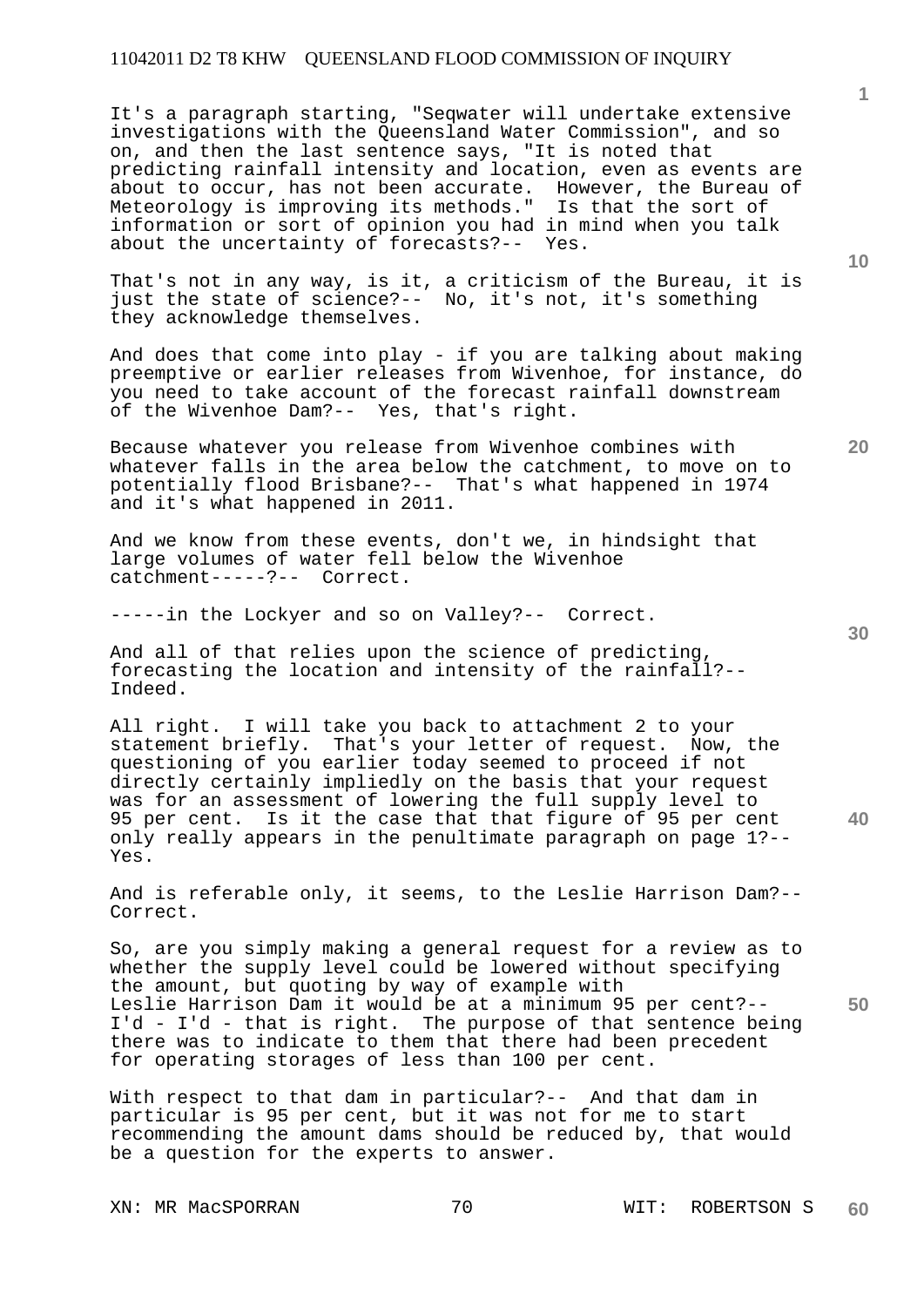**1 10 20 30 40 50**  Yes. That's why you left your request generally open as to if it could be lowered, impliedly by how much?-- Correct. That's all I have, thank you, your Honour. COMMISSIONER: Thank you. Mr Schmidt? MR SCHMIDT: Thank you, Madam Commissioner. I seek to tender two letters attached to my second statement of the 9th of April. I've got them here. COMMISSIONER: Well, it might - do you need them to cross-examine this witness? MR SCHMIDT: Yes, please. COMMISSIONER: The best way might be if you actually show them to him. MR SCHMIDT: Okay. I think they can be put up on the screen as well. COMMISSIONER: Are they letters from Mr Robertson? MR SCHMIDT: One is and one's from us to Mr Robertson. COMMISSIONER: Is one an answer to the other? MR SCHMIDT: Yes. COMMISSIONER: Okay. If you just show them to Mr Robertson and if he recognises them, we will make them an exhibit. WITNESS: Yes, I do. COMMISSIONER: All right. Now, your letter was to Mr Robertson and then it's his answer, is it? MR SCHMIDT: Yes, it was a letter attached to an e-mail on the 23rd of December to Mr Robertson. COMMISSIONER: Right. MR SCHMIDT: And the reply was a letter from Mr Robertson on the - dated the 9th of March 2011. COMMISSIONER: Thank you for that. The letter of the 23rd will be Exhibit 14, and the letter of the 9th March will be Exhibit 15. ADMITTED AND MARKED "EXHIBIT 14 AND 15" MR SCHMIDT: Thank you.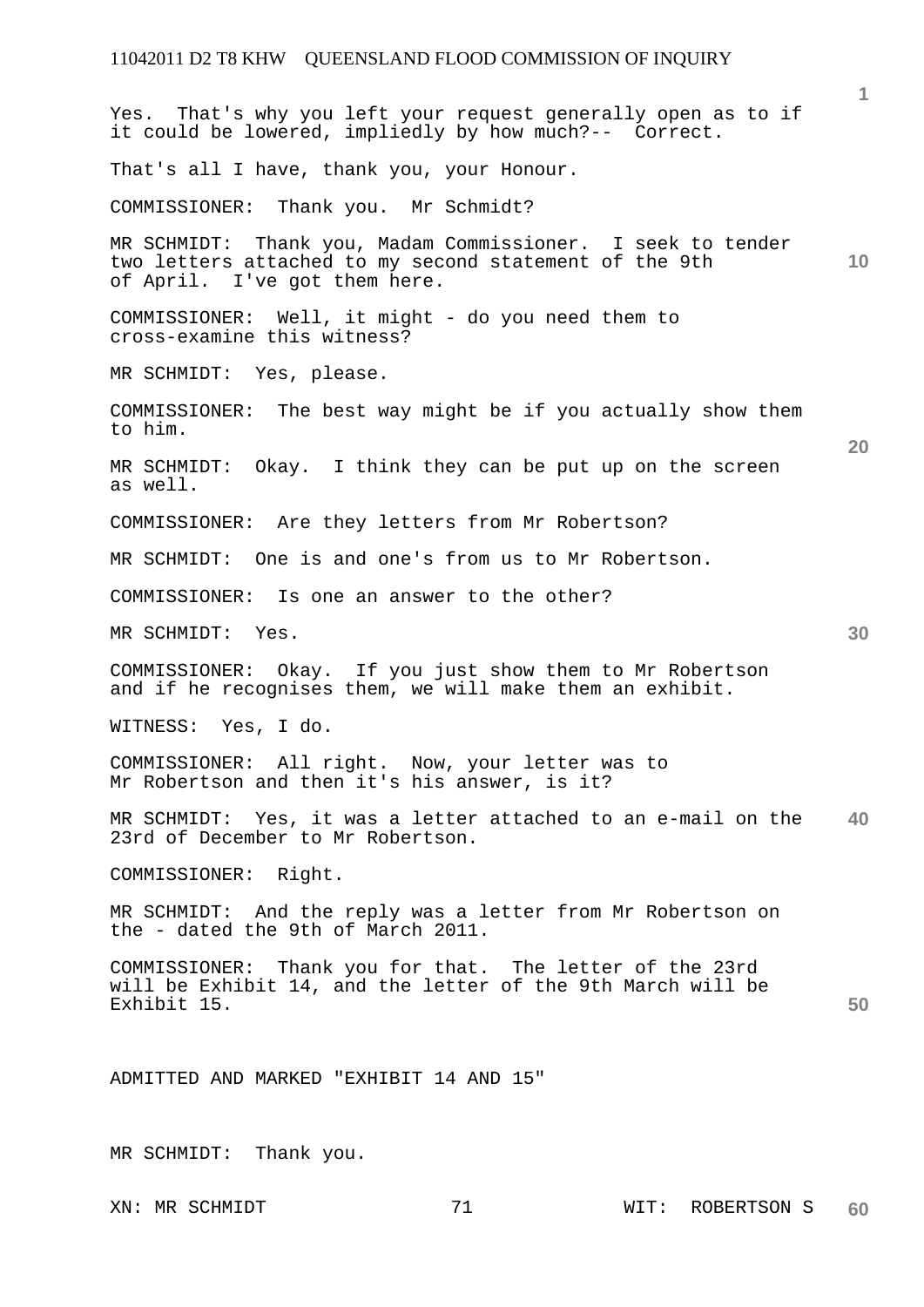COMMISSIONER: We will just have them marked and then if you need them you can give them back to Mr Robertson to look at.

MR SCHMIDT: I will just explain to the Court that they were letters regarding the reduction of the FSL in Wivenhoe, one saying that we would like a reduction of - down to 80 per cent, or at least research down along those lines, because at that stage we were unaware that there was already research being done to drop it down to 95 per cent.

COMMISSIONER: When you say "we", you mean the Brisbane River Irrigators?

MR SCHMIDT: The Brisbane River Irrigators, yes. It came from a meeting we had with Seqwater. Minister, you obviously recall seeing these letters?-- Yes.

Have you viewed the riverbanks below Wivenhoe Dam since the flood?-- Yes, I have.

So, you agree that there's been significant damage to these riverbanks?-- Absolutely.

Madam Commissioner, I have got some photographs that can be put up on the screen of that damage-----

COMMISSIONER: All right.

MR SCHMIDT: -----if you would allow it?

COMMISSIONER: I'm sorry, what was the last thing you said?

MR SCHMIDT: "If you would allow that."

COMMISSIONER: Oh, certainly.

**40 50**  MR SCHMIDT: Has your Department or any Department actually completed a riverbank assessment - environmental assessment of the riverbank damage at this stage?-- Just to clarify, at the time of the event I did have Ministerial - did have some Ministerial responsibility in terms of riverbank restoration. I no longer in terms of my current portfolio, but, yes, following the floods we were - all Departments were required to submit through their respective Ministers a Cabinet submission - Cabinet submissions on the tasks - on the damage that had occurred and the tasks that were required as part of the recovery taskforce and what Departments do on a daily basis. Part of that was an assessment of the extent of damage to riverbanks and land holdings along the Brisbane River and tributaries. So, some - at the time that I still had some responsibility, some of that work had been done at a macro level. I was also keen to see volunteer groups, such as Greening Australia and South East Queensland Catchment also be brought on board. Meetings did occur with my Ministerial colleague Kate Jones to map out effort and costings on the effort that would be required to be invested to restore, where possible, as I am sure you will agree, some of the damage is

**10** 

**1**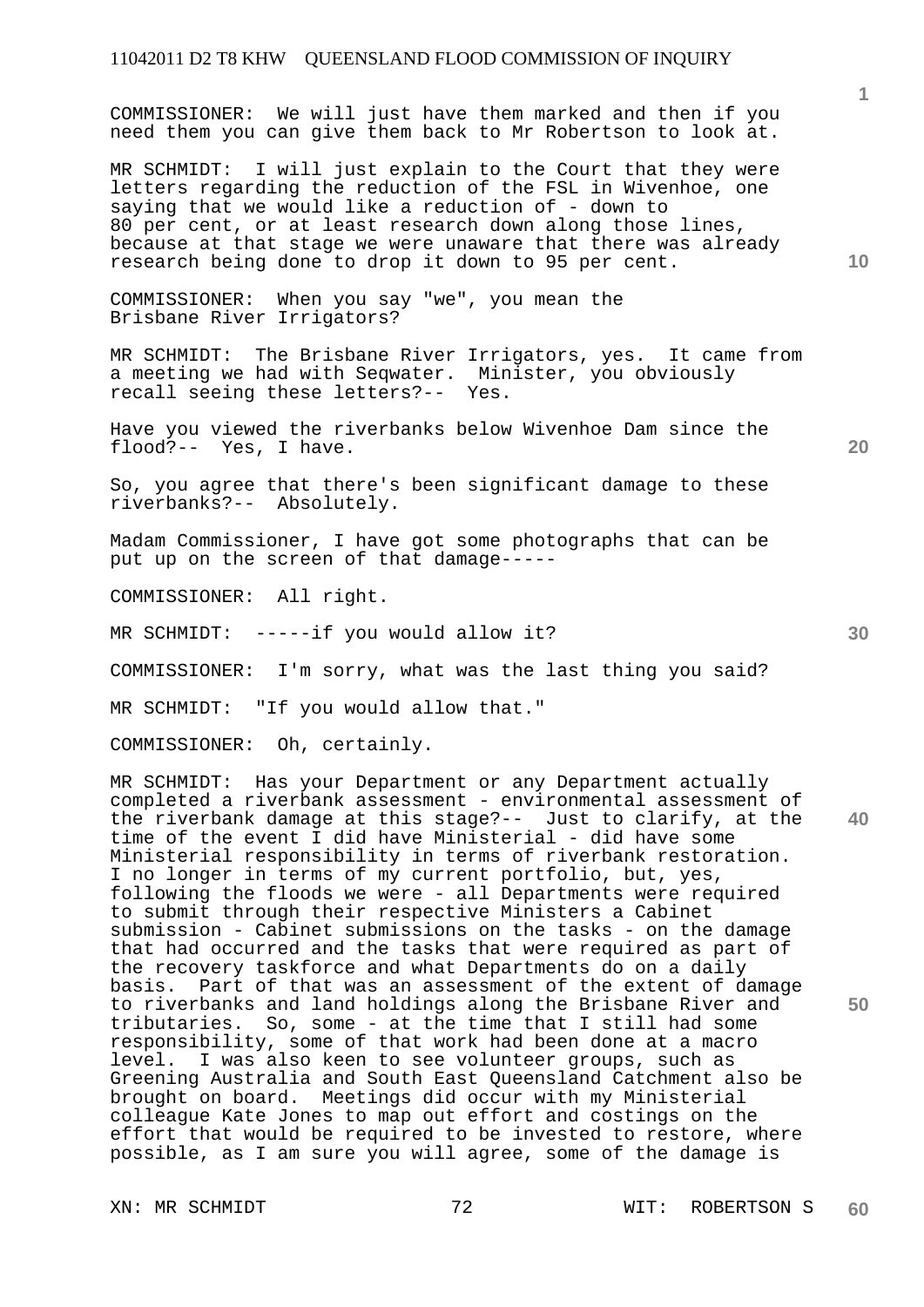**1** such that, you know, it perhaps will never be repaired, but to the extent possible, what both professional and volunteer effort can do to restore those riverbank environments.

Okay. Well, that assessment be made publically?-- You will have - I understand at some stage my Director-General will be a witness here. Perhaps that's a question best put to him.

**10**  So, it's his responsibility to address that damage?-- Well, more to the point, it's not mine any longer, so I can't answer that question.

Okay. Thank you.

COMMISSIONER: Mr Schmidt, just before you go on, do you want these photos to become an exhibit?

MR SCHMIDT: Yes, please.

COMMISSIONER: Do you have a hard copy of them?

MR SCHMIDT: Yes. They're in our submission.

COMMISSIONER: All right. We will have to get somebody to extract that and when they're extracted they will become Exhibit 16.

ADMITTED AND MARKED "EXHIBIT 16"

COMMISSIONER: How many are there?

MR SCHMIDT: About a dozen.

COMMISSIONER: All right.

MR SCHMIDT: We do have copies of-----

COMMISSIONER: Well, it would help if you can hand them up and I can get them marked. If you have got someone assisting you, perhaps-----

MR SCHMIDT: Minister, you referred earlier to communities below the dam being affected if the water was released from Wivenhoe Dam - if small releases were released from Wivenhoe Dam?-- Yes.

Were you made aware of the meeting between MBRI and Seqwater on the 10th of December seeking releases of water on a continual but a low level that would reduce the water level without causing riverbank slumping and without cutting low-lying bridges?-- I may not be aware of the meeting but I am certainly aware about the debate.

Okay. And so you wouldn't be aware of the fact that

**30** 

**20** 

**40**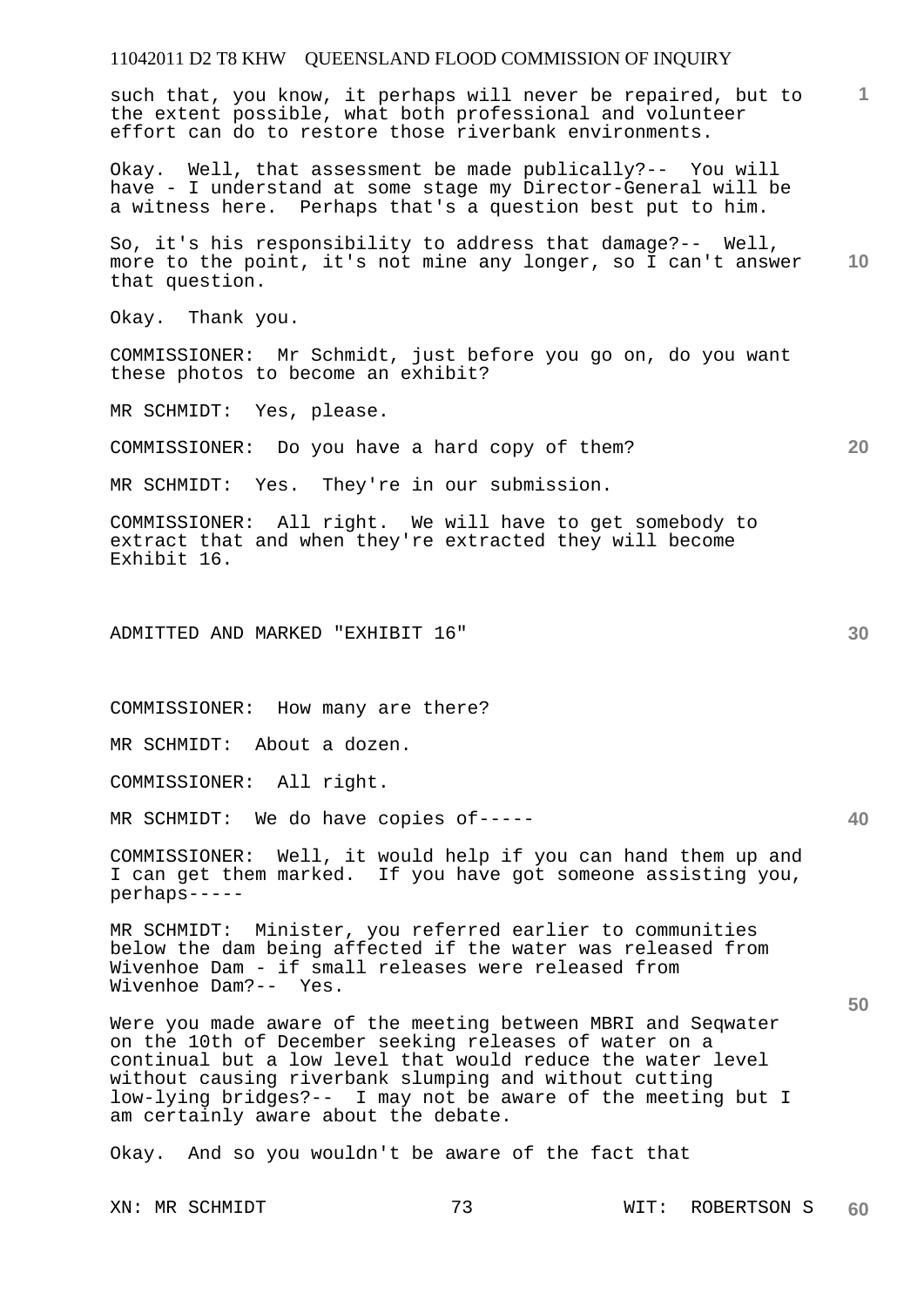**1** Seqwater's immediate response was to refuse that request?-- I can't recall that, no, I'm sorry.

Okay. Thank you. No further questions.

COMMISSIONER: Thanks, Mr Schmidt. Mr Callaghan? I'm sorry, before you do, I might just ask the Deputy Commissioners if they have any questions. Mr O'Sullivan?

MR O'SULLIVAN: No, Commissioner.

MR CUMMINS: No.

COMMISSIONER: Yes, thanks, Mr Callaghan.

MR CALLAGHAN: Mr Robertson, the last questions I asked you were directed towards those documents in respect of which Parliamentary privilege-----?-- Correct.

-----was being claimed. You may not have had the opportunity during the adjournment to take that any further. I don't know, did you?-- Well, I think it perhaps needs to be clarified that the inability to tender those documents is not via a reluctance on my part, the advice that has been provided to me, and I believe to you as well, is that Parliamentary privilege is something that I can't waive. In fact, neither can the Premier. As I understand it, the only - it can only be waived by a specific motion of Parliament. So, I would not like you to think in any way I have been deliberately obstructive in this regard.

No?-- But it is an issue that I can't help you with, but noting the Premier's words, it does need to be resolved in another place.

All right. Do you have - and this is unlikely given that you have only been perhaps questioned on it recently - but do you have any indication as to how long it might take for that to be resolve?-- Well, as I understand it, that would need to be a motion of the Parliament, which would require Parliament to sit, but I am sure the-----

Is Parliament sitting now?-- No, it's not.

When does it next sit?-- Some weeks away, so it might be a matter that the Commission needs to take up with the Premier or Director-General or, indeed, the speaker.

**50**  Well, do we have to do that or can we take - can you take it up on our behalf?-- I think as a Commission of Inquiry, with all of your powers, it would be best if you did that.

Well, our power has been to require you to produce it. You have declined to produce it on the grounds of Parliamentary privilege, which you tell us can't be waived except by motion of the Parliament?-- I will just correct you there one more time, just to help you. I have not declined, I am unable to.

**10** 

**20**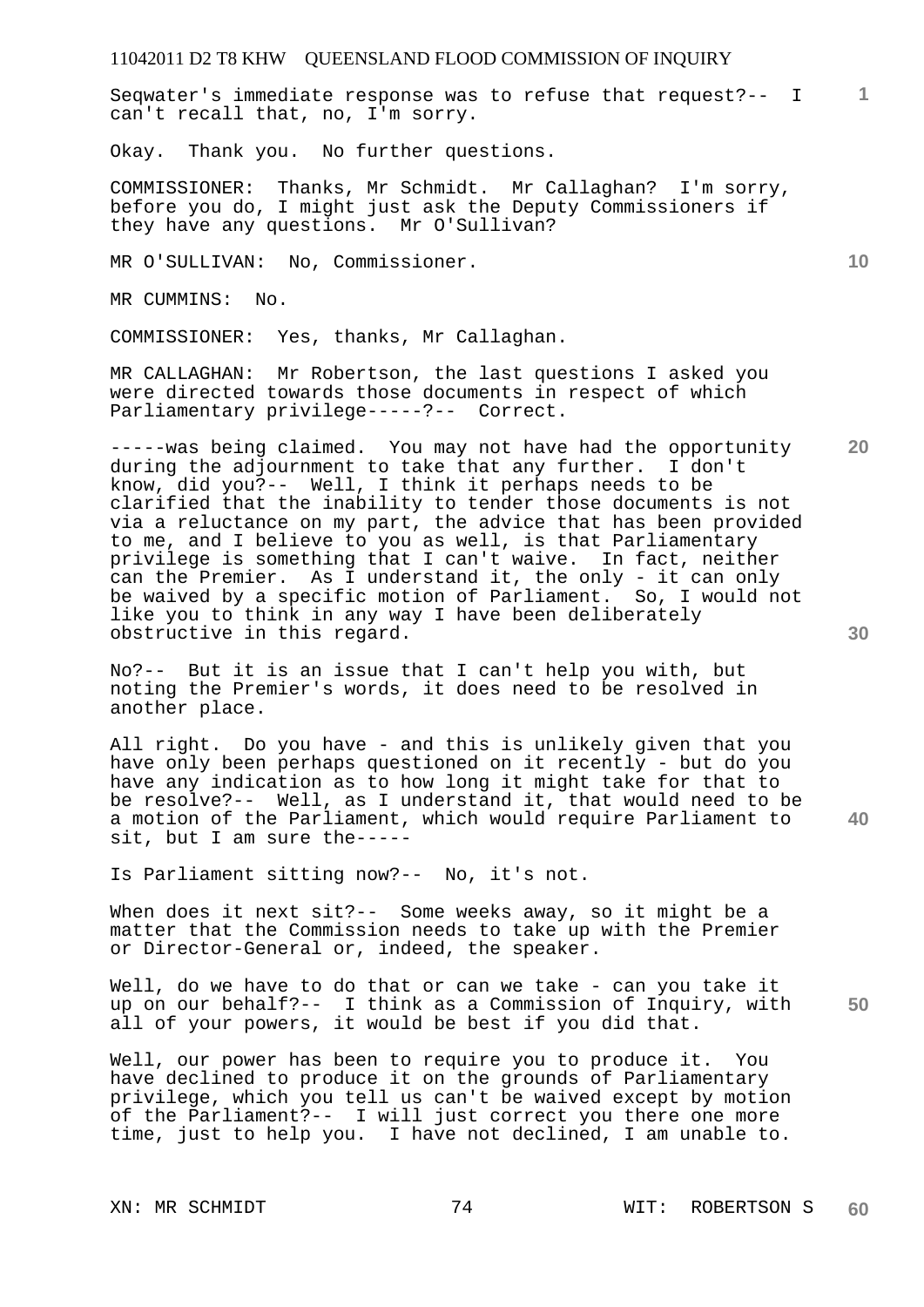All right?-- Because frankly if it was up to me, I would. You'd have them in front of you.

I understand that. That's what you are telling us, and I am just wondering how we have to move forward from this point?-- Well, I would suggest-----

We can't-----?-- -----with the greatest of respect that the Commission should take this matter up with the Premier and/or the Speaker and/or the Director-General of the Department of Premier and Cabinet. That would be the appropriate avenue to take.

All right. You don't propose to do anything more about it yourself; is that-----?-- Don't understand what your difficulty is, sir. I am happy to go and ring the Premier and ring the Speaker and ring anyone else you like, but I think procedurally-----

Well-----?-- Please let me finish. Procedurally, this Commission is held in a very high regard and has all the powers of a Royal Commission. I would expect, whilst not being as learned as you, sir, that the appropriate way to go would be for the Commission to approach either the Premier, the Speaker, and/or the - and/or the Director-General of the Cabinet to resolve this issue, but for the purposes of my evidence here today, my inability to table these documents is not based on my reluctance, but simply by advice that I do not have as an individual or as a Minister the ability to waive Parliamentary privilege.

I understand that, and these are, though, documents which are in the possession of your Department; is that right?-- Yes.

And they are documents which pertain to issues which - or with which the Commission is concerned; is that right?-- Correct.

All right. And your advice to us is that we must take that up with the Premier or with someone else if we wish to see them?-- I can understand your frustration, but I can only restate, based on the advice that I have been provided with, it is not within my ability to waive Parliamentary privilege. I have indicated to you that if it was up to me, you would have the documents sitting in front of you at the moment.

But-----?-- But can I just reiterate once more, and I must admit I'm somewhat bemused by this line of questioning, that it would be open to the Commission of Inquiry, and I think quite properly so, for you to resolve this with the officers that I have mentioned who have the power to deal with this matter.

**10** 

**1**

**30** 

**20** 

**40**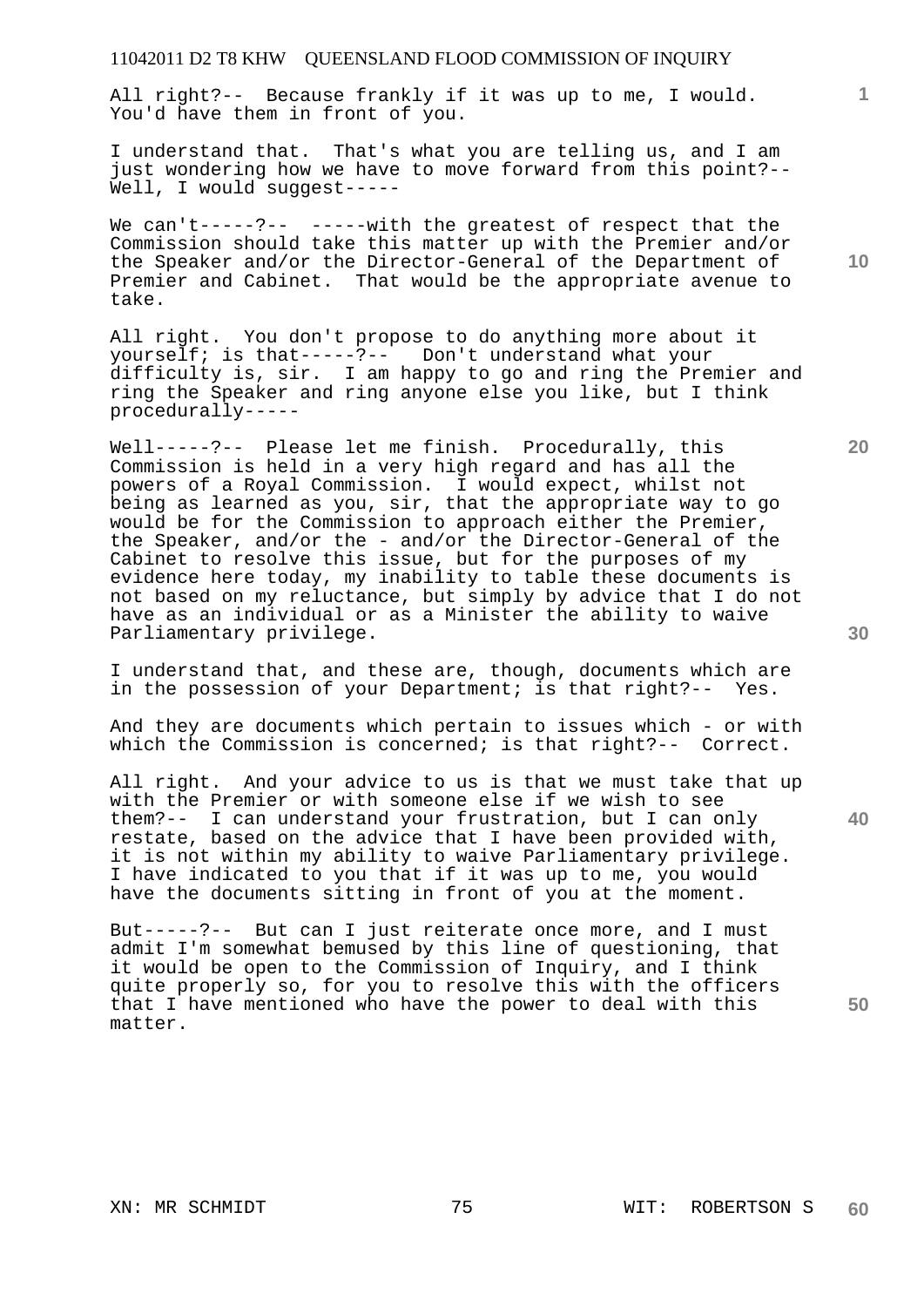It is just before lunch you said you-----?-- But, look, I have got to say, if you have problem contacting the Premier, I am happy to do that for you.

All right. Thank you. I have no further questions.

COMMISSIONER: Thank you, Mr Robertson. You are excused?-- Thank you.

WITNESS EXCUSED

COMMISSIONER: Mr Callaghan?

MR CALLAGHAN: I call Robert Ayre.

**20** 

**1**

**10**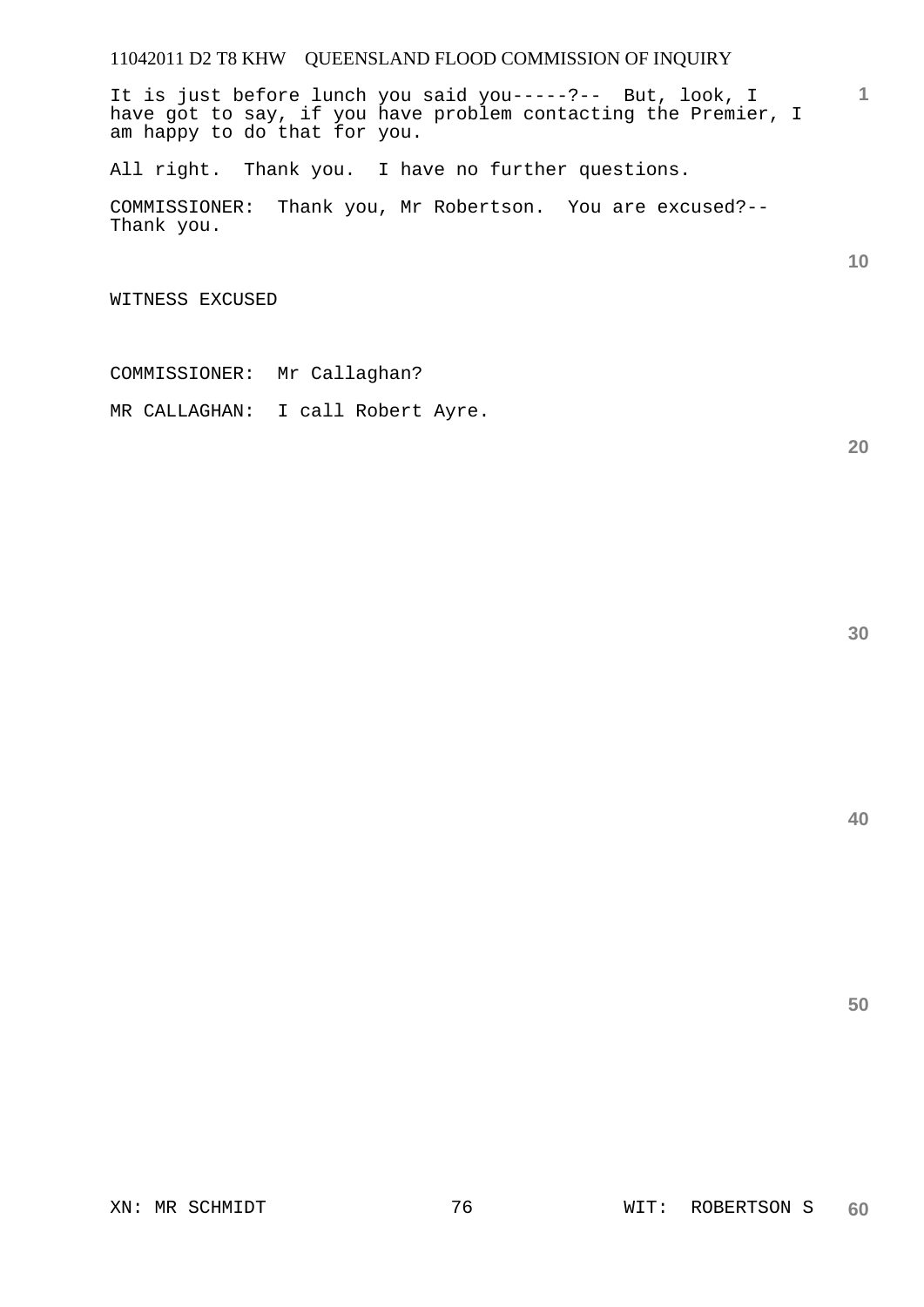ROBERT ARNOLD AYRE, SWORN AND EXAMINED:

#### COMMISSIONER: Yes, Mr Callaghan?

MR CALLAGHAN: Could you tell the Commission your full name and occupation, please?-- My name is Robert Arnold Ayre. I'm a headworks design manager at Sunwater.

Mr Ayre, you have now provided a total of four statements to the Commission; is that correct?-- Yes, that's correct.

There are statements from the 23rd of March 2011, 29th of March 2011, the 8th of April 2011, and the date on the last one is the 11th of April, that's today?-- Yes.

Correct? All right. I tender each of those.

**20**  COMMISSIONER: So, you said four, I think, Mr Callaghan; is that right?

MR CALLAGHAN: Yes, Madam Commissioner.

COMMISSIONER: 17, 18, 19 and 20, in order of date.

ADMITTED AND MARKED "EXHIBIT 17 TO 20"

MR CALLAGHAN: Do you have copies of those yourself?-- I do, yes.

In your statement of the 23rd of March at paragraph 39, you give a description of what you do, as I understand it. What is your understanding of the manner in which your role might change in the near future?-- As I understand it, well, the secondary role that I have is associated with being the Senior Flood Operations engineer for Somerset, Wivenhoe and North Pine Dams. I understand as a consequence of ongoing negotiations between Sunwater and Seqwater, that my future involvement in the role of Senior Flow Operations Engineer is still under discussion.

All right. Well, as you say, in addition to your day-to-day responsibilities, you assume some extra duties in times of flood; that's correct?-- Yes, that's correct.

Can you just give us a broad explanation of those?-- In my role of Senior Flood Operations Engineer, I'm responsible for the overall operation of the Flood Operations Centre. In that context, I assist Seqwater in preparing the flood operation centre for preparedness and undertake the training of people in - who have roles in the Flood Operations Centre and I

XN: MR CALLAGHAN 77 7 WIT: AYRE R A

**40** 

**50** 

**60** 

**30** 

**1**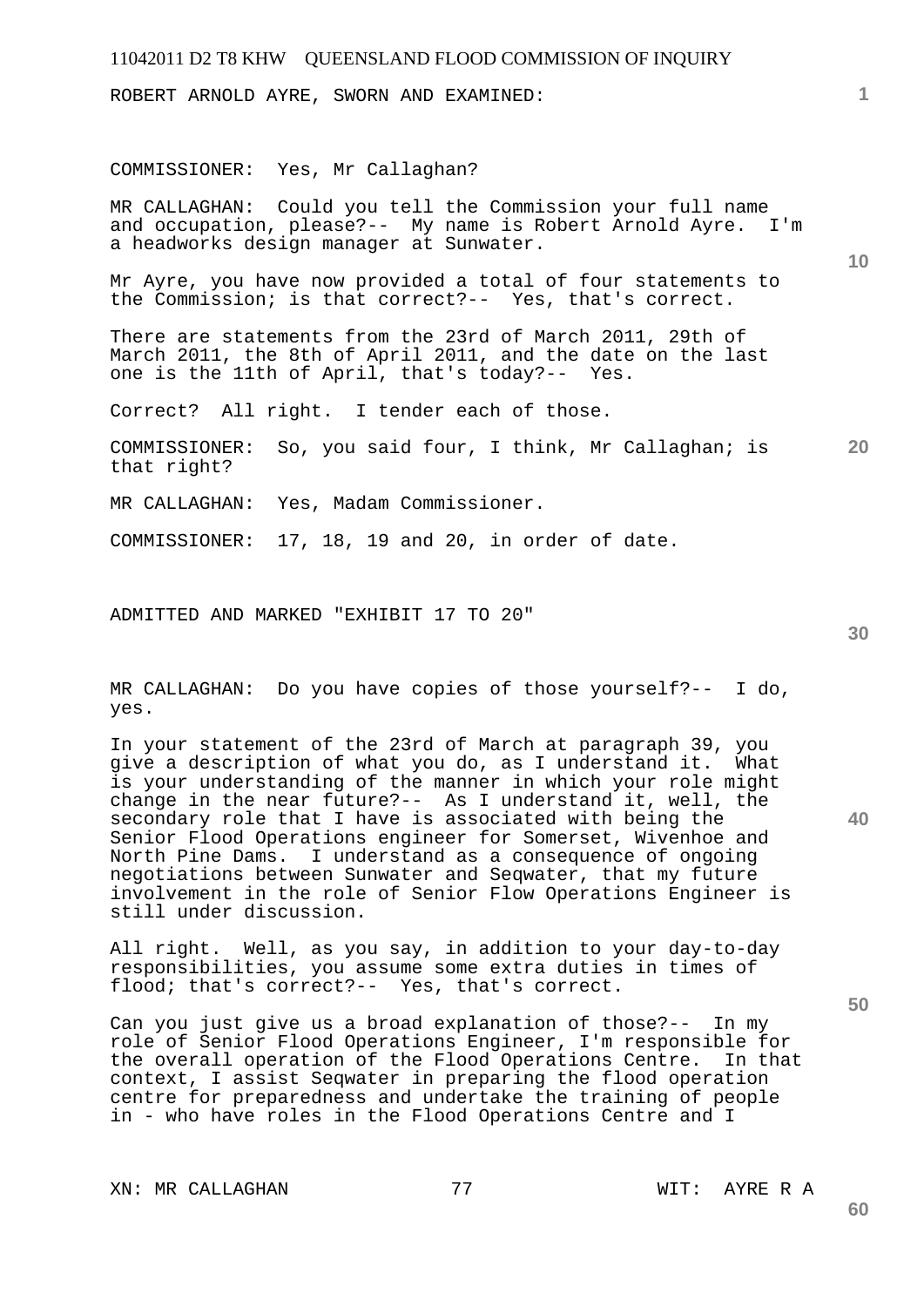assist in producing routine and event-based reports during flood events.

Sorry, I just missed that last bit?-- I assist in producing reports to the Dam Safety Regulator on flood events.

All right. Now, if I could take you to paragraph 72 of that first statement that you provided and the paragraphs thereafter, you give us there an overview of Wivenhoe and Somerset Dams?-- Yes.

Two dams which must be operated, at least certainly in times of flood, in conjunction with each other?-- They are used conjunctively to provide the best overall flood mitigation for floods emanating in upper Brisbane.

And you also speak there to North Pine Dam, but we might come to that as a separate topic later on?-- Okay.

You speak in your statement about the difference paragraph 107 now - between flood attenuation and flood mitigation. I wonder if you could just give us a brief explanation of what you understand the difference between those concepts to be?-- Flood attenuation occurs in all dams, whether they have gated spillways or not. Flood attenuation effectively is the reduction in flow through a structure. Flood mitigation is where there's a deliberate act of operating a dam to ensure that the release rates are generally lower than the inflow rates. So, there's an element of control associated with mitigation that is not necessarily otherwise available in flood attenuation.

All right. You have already mentioned, I think, the Flood Operations Centre which you speak about in paragraph 113 and we can read that, of course, for ourselves, but could you, just in broad terms, give us a brief summary of what is it, when does it operate and, who works there?-- Certainly. The Flood Operations Centre is a secured area in the - currently located in the premises of Sunwater's office. It is a dedicated facility for conducting the operations of a number of gated dams, so it is a combined Sunwater/Seqwater facility at present. The centre is routinely staffed by a team of duty engineers and technical assistants on a routine basis. However, during or when a flood event is declared, the centre is staffed 24 hours a day until the flood event is over.

Well, when it is mobilised, it manages any given situation in accordance with a document known as the manual, more correctly, the Manual of Operational Procedures For Flood Mitigation at Wivenhoe Dam and Somerset Dam, in the case of those dams?-- That is correct.

All right. I tender that copy of the manual.

COMMISSIONER: Exhibit 21.

XN: MR CALLAGHAN 78 78 WIT: AYRE R A

**30** 

**20** 

**40** 

**50** 

**1**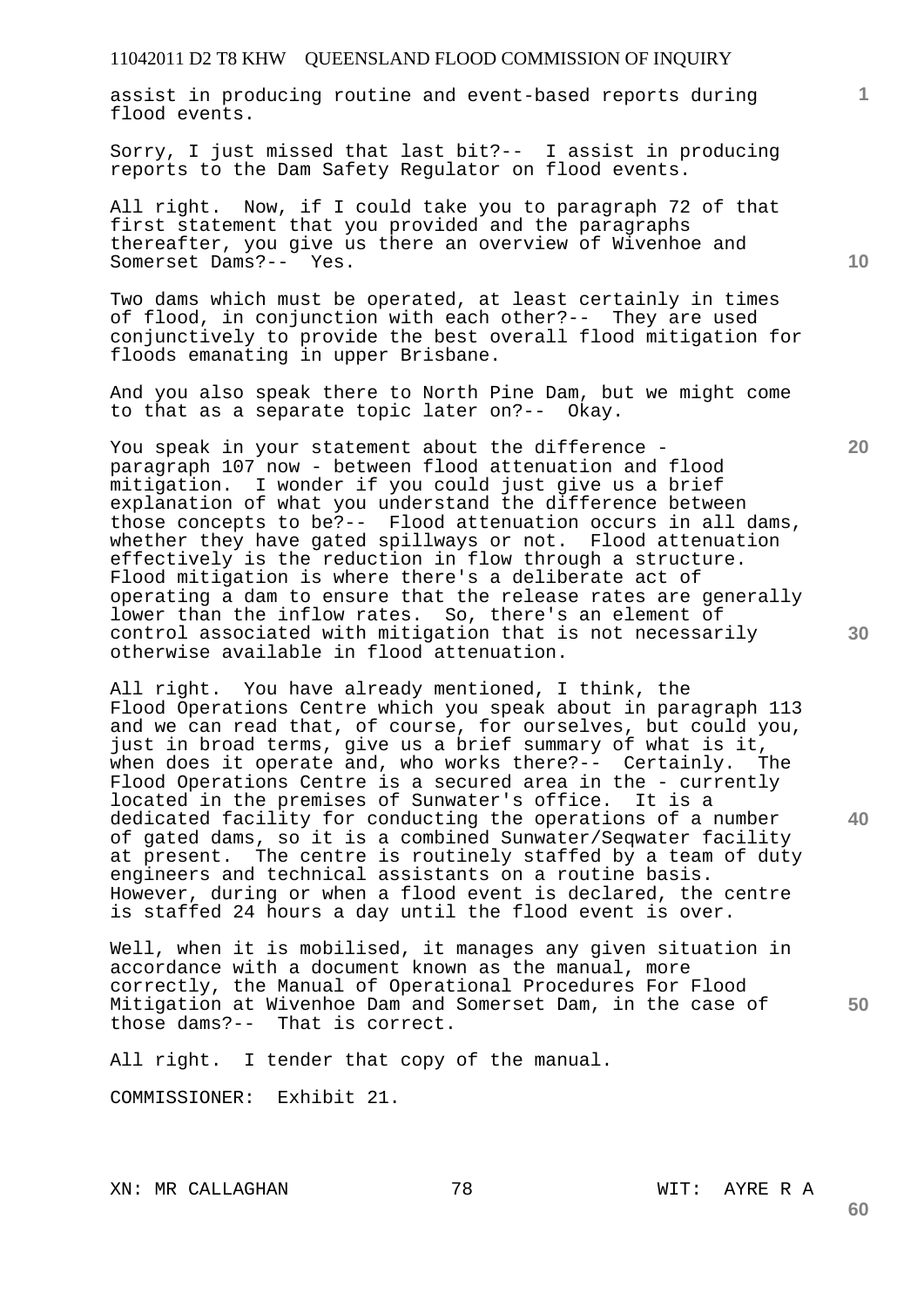ADMITTED AND MARKED "EXHIBIT 21"

MR CALLAGHAN: Do you have a copy of that with you?-- I do, yes.

All right. Now, the Flood Operations Centre receives data from various sources?-- It receives radio telemetry information from field stations, such as rainfall and river height stations, via means of a base station which is located on the roof of the building.

Yes?-- And we also receive manual observations from the operators stationed at each of the dams.

What other sorts of data are received?-- We have access to a range of products provided through the Bureau of Meteorology, principally forecast model information and registered user information, in - where we can actually share model results with the Bureau of Meteorology.

Just because some terms seem to recur in these sorts of discussions, we frequently encounter the concept of QPF?-- Yes.

Can you explain that to us?-- The QPF is a Qualitative Precipitation Forecast. That is a product that is obtained from the Bureau of Meteorology. It's a 24 hour qualitative rainfall forecast which is specific to the catchments of Somerset and Wivenhoe Dam and also North Pine Dam. This product is provided twice daily, normally it's 10 a.m. and also at 4 o'clock in the afternoon, and it's our principal means of warning, if you like, of impending rainfall.

**50** 

**30** 

XN: MR CALLAGHAN 79 79 WIT: AYRE R A

**20** 

**1**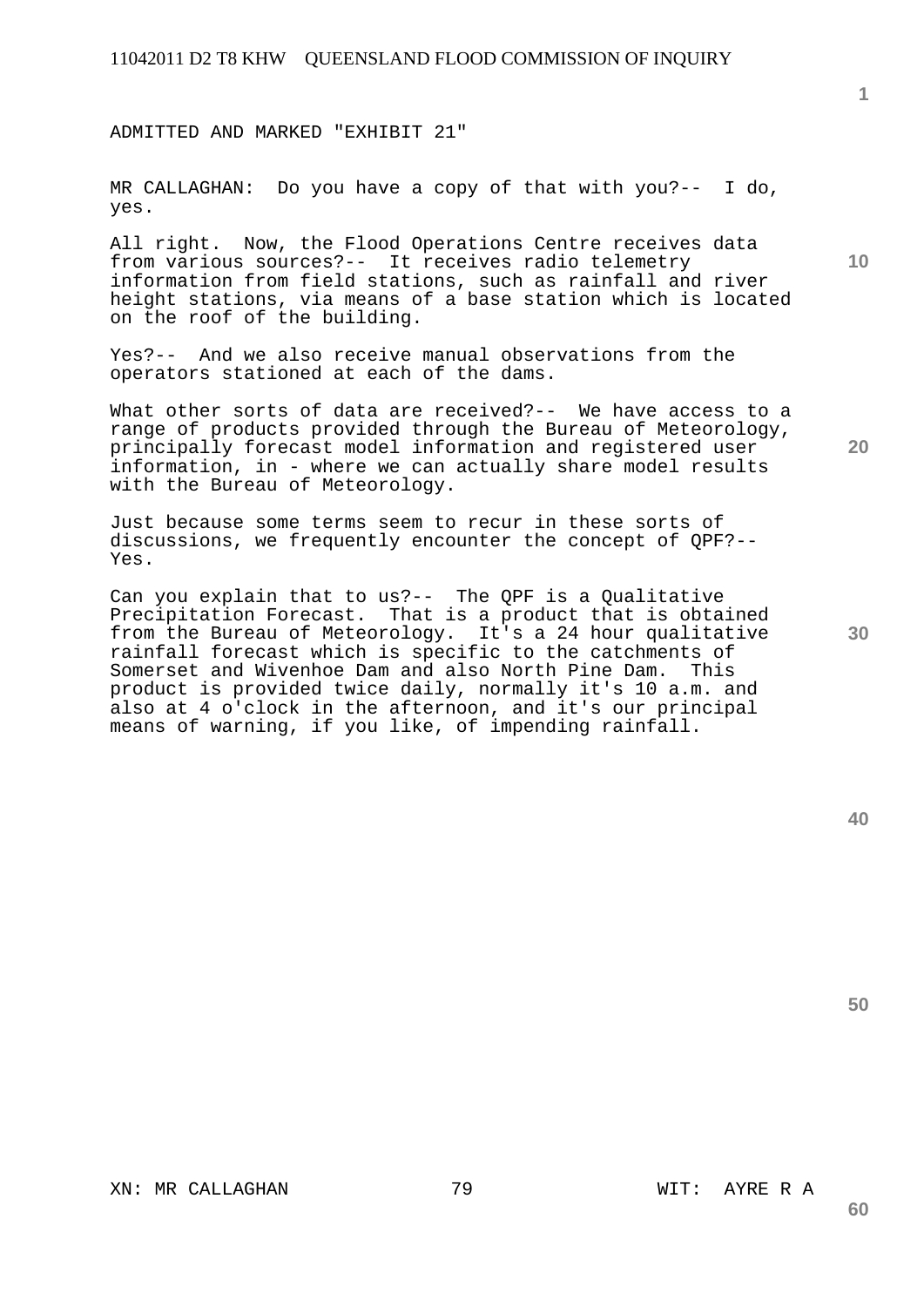The data received by the Flood Operations Centre is processed using what's known as the Real Time Flood Model, is that correct?-- Yes, that's correct.

What is that?-- The Real Time Flood Operations Model is a suite of computer programs. I was part of the development team that was responsible for putting the models together during the mid-1990s. It is a custom built suite of programs specific for the Somerset, Wivenhoe and North Pine systems.

Right. You have the Somerset Wivenhoe manual there?-- Yes.

Can I take you to page 13, paragraph 5.2? Do you have that?-- Yes, I have that.

You see there are five bullet points there, each designating a responsibility that Seqwater has for improving the operation of the Real Time Flood Model over time. Can we just go through those one by one and can you speak, if you can, to the manner in which those things have been done, implementing improvements based on flood event audits and reviews?-- Yes, after every major flood event we do conduct a review of a number of processes and systems within the Flood Operations Centre. Part of that review includes looking at the performance of the real time model and its interaction with the data network that provides the information that the models are based on.

And-----?-- In recent years we've had a number of events whereby additional rainfall stations and river height stations have been recommended for inclusion in the model. A number of those recommendations have been implemented, although there are still a number outstanding. In terms of improving the Real Time Flood Operation Model calibration, after each event we examine the performance of the system and adapt the model calibration parameters accordingly.

All right. Updating of software?-- With regard to the updating of software, it is acknowledged that the system we currently use in the Flood Operations Centre is some 15 years old and so is reaching the end of its nominal design life. So Seqwater at the moment have a project underway to replace the current software suite with proprietary products which make use of more recent IT implementations.

15 years sounds like a very long time for any sort of software to be in operation. Has thought been given to updating it or I suppose I should ask when was thought first given to updating it?-- Well, we have examined looking at improving the software and, indeed, with the advent of the auxiliary spillway in 2005, the software was modified to incorporate the auxiliary spillway. The hardware platform that the system resides on was also updated and - I think 2006. So a number of progressive improvements have been made but, if you like, they have been nominally bandaid fixes to that particular piece of software, and it is recognised that with the advancements in software with relation to available products,

XN: MR CALLAGHAN 80 80 WIT: AYRE R A

**60** 

**30** 

**40** 

**1**

**10** 

**20**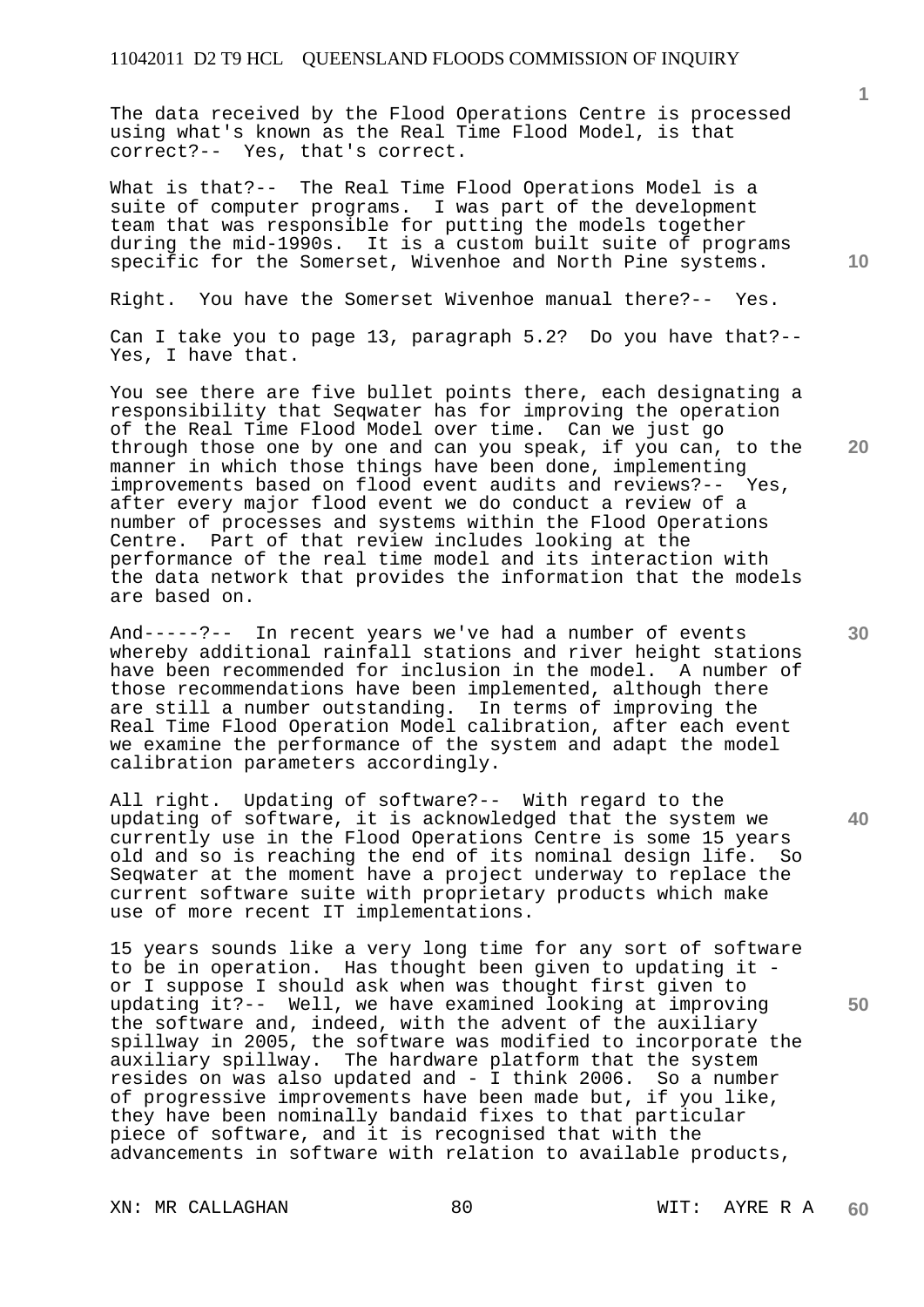and IT support, that the use of a system such as the Delta fuse system that Seqwater are now pursuing is a fundamentally sound way to go.

Improving the coverage and reliability of the data collection network to optimise data availability during flood events?-- I think I have mentioned previously that we have identified areas of the catchments where there are some rainfall and river height information where the coverage has been sparse, so there has been recommendations about including additional rainfall stations, especially in the network.

Recommendations by senior flood operations engineers - that's you, I suppose?-- Yes, that's correct. Although there are two senior flood operations engineers currently nominated.

Yes?-- So John Ruffini and myself, we have acknowledged that there are certain things, such as the gate sequencing, which has been largely based on physical models, and I suppose operationally the prototype we haven't actually seen how those gate settings are performed. So we do review the actual gate settings based on observations available from the operators. A similar sort of thing happened in the February '99 flood.

Okay. Moving forward in your statement to paragraph 218 - I suppose before we address that you might just explain to us in broad terms the nature and purpose of the various strategies for the release of water from Wivenhoe during a flood event from strategies W1 through to W4?-- In the manual of flood operations there is a hierarchy of objectives listed and the list of strategies basically dovetail into the strategies sorry, the objectives that are listed in the manual. Initially the entry level for a particular flood is strategy W1 and the focus of that particular strategy is really the minimising the disruption to the downstream valley, and effectively that means trying to prevent the inundation prematurely of a number of the low level bridges situated downstream of Wivenhoe Dam. Strategy W2 really is a transition strategy between strategies W1 and W3, where it may be possible to prevent the inundation of all except the two larger bridges, which is Mt Crosby Weir Bridge and Fernvale Bridge. So it has a limiting capacity in there. But it is designed to limit the flows to the naturally occurring flows that emanate out of the Lockyer and Bremer River if possible. Strategy 3 really reflects the objective of trying to maximise protection to the downstream urban areas, and then strategy 4 is focussed predominantly on maintaining the structural integrity of the dam itself.

All right. Within each - or within those four broad strategies there are a number of sub-strategies?-- Yes, there are a number of different target flows nominated associated with differing lake levels in Wivenhoe Dam.

But one thing the strategies have in common is a prescribed level of the dam which is referable to the given strategy, is that correct?-- Yes, that's correct.

XN: MR CALLAGHAN 81 81 WIT: AYRE R A

**20** 

**40** 

**10** 

**1**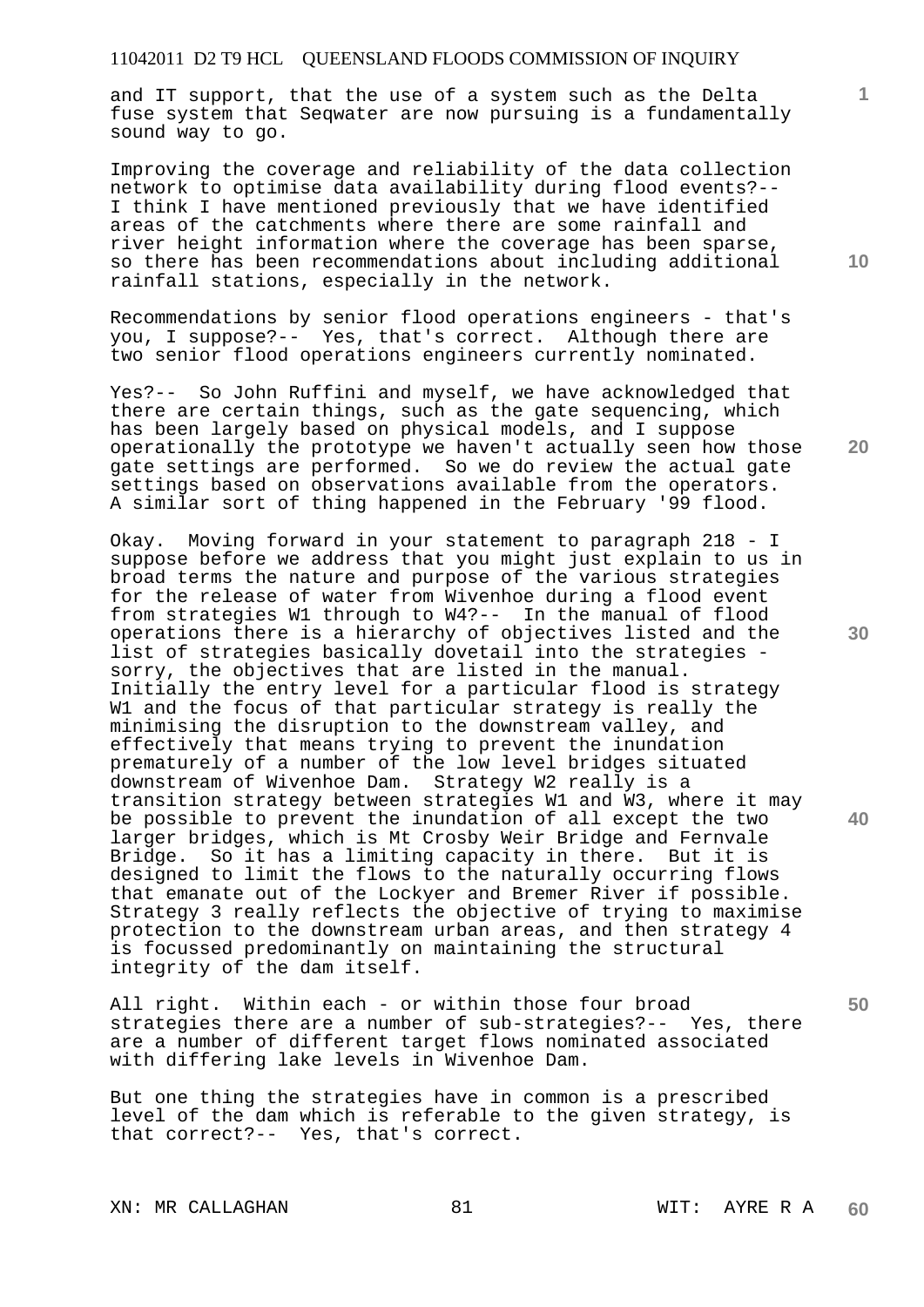And when we look at the manual, sometimes it might be described in different ways. I just want to make sure that we're always talking about the same thing. For example, on page 21 of the manual at paragraph 8.3, it prescribes that "once a flood event is declared, an assessment is to be made of the magnitude of the flood event, including a prediction of the maximum storage level in Wivenhoe and Somerset Dams." That means a prediction of the lake level?-- The lake level, yes.

The maximum that it is going to get to during that flood event?-- That's right, yes.

Obviously you don't need to predict the actual maximum level of the dam itself. The same term - sorry, a similar term, if we look at, say, the diagram on page 23, where it just speaks about Wivenhoe level. Again, that's the level - it is the same concept as was being discussed at paragraph 8.3?-- It is a similar concept, yes.

Well, for the purposes of choosing a strategy, it is the same thing?-- It is predicted.

Or if it isn't, please tell me?-- It is the predicted level in Wivenhoe Dam.

If I turn the page over, page 24, in the second box there it is described as Wivenhoe storage level. Same thing?-- That's the same thing. It is identified as the Wivenhoe Dam lake level, yes.

And you used the phrase lake level. If you turn the page under strategy W1A, again it just says "lake level greater than the specified age"?-- Yes.

We're talking about the same thing all the way through?-- That's correct.

That is the level the dam is going to reach during the flood event?-- It is the predicted level, yes.

All right. Now, as I think you have made clear in your brief description of the strategies, you are not required to accord primary consideration to the structural safety of the dam until you are at W4?-- That's correct.

Before that you have to direct your primary consideration to other things such as - if we just take W1, the inundation of - I will use the exact words - sorry, W1 is the primary consideration for minimising disruption to downstream rural life?-- Yes.

What does that actually mean? What do you-----?-- We take that to be interpreted as we're endeavouring to keep the low level bridges from being submerged prematurely. So we have seven low level bridges located downstream of Wivenhoe Dam.

All right?-- That have a range of capacity, as is shown in

XN: MR CALLAGHAN 82 WIT: AYRE R A

**20** 

**40** 

**50** 

**10**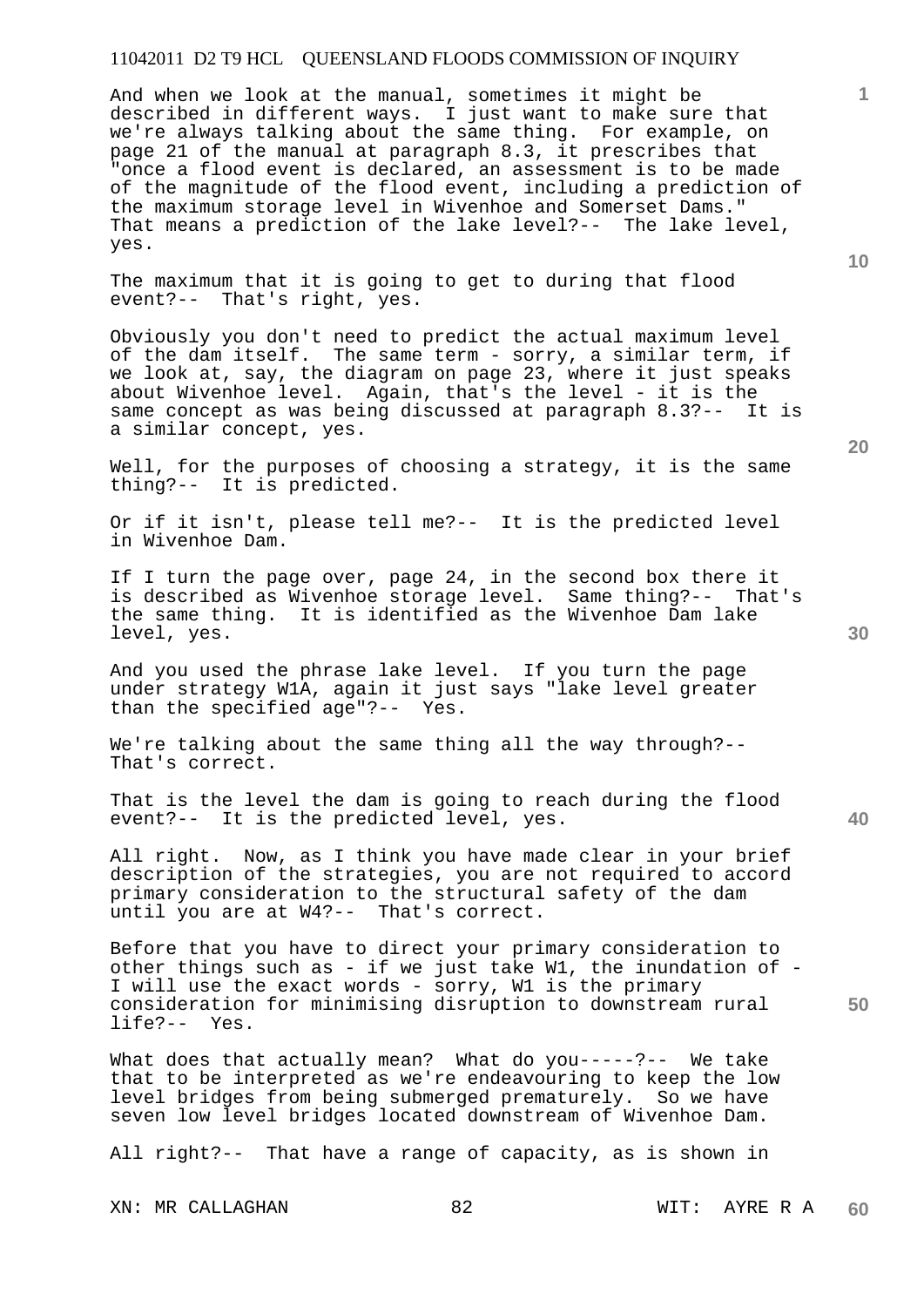the diagram on that page.

Yes?-- Those bridges range from Twin Bridges, which only has a capacity of 50 cubic metres a second, up to the Brisbane Valley Highway Bridge at Fernvale which has a capacity of 2,000 cubic metres a second before it becomes inundated.

Is that what W1 is all about, is just those bridges or are there other considerations?-- There are other considerations, in terms of we know the Burtons Bridge community becomes isolated if indeed Burtons Bridge is inundated, so we try to take that into account and through the gate sequencing and the limits placed on the gate opening intervals, we consider such things as bank slumping and issues that may impact the rural communities in that regard.

All right. In strategies W2 and W3 - W2 is a transition strategy from that being the primary consideration to protecting urban areas from inundation, which is the primary consideration under strategy 3. Again, what does that actually mean? When that's your primary consideration, what do you have in mind when you are protecting urban areas from inundation?-- The primary consideration is the required storage - sorry, the required discharge rates from Wivenhoe Dam. So in strategy W2, the maximum release rate is limited to less than three and a half thousand cubic metres a second. So that's our primary consideration, the criteria which is applied in W2.

Sure, but does it actually have a meaning to you in the flood operations centre as to what effect that has, what urban areas would be inundated?-- We do have some understanding in terms of the consequences of different flow rates.

Yeah?-- Relating to Moggill, as to the number of properties and the actual damage that is likely to be incurred for those particular flow rates.

And when you say you have got some understanding of that, what's that based on?-- That's based on access to the Brisbane City Council, Ipswich City Council and Somerset Regional Council Brisbane Valley Damage Minimisation Study in 2007.

That's something to which you can refer when you are in the Flood Operations Centre?-- Yes, it is.

Does it provide you with an indication of where there will be inundation at 3,500 and where there will be inundation at 4,000?-- It does identify - in the associated damage spreadsheet that Brisbane City Council provide - have provided to us, it does identify those suburbs which will be impacted at those various flow rates.

Now, we can work out for ourselves that the manual requires the Flood Operations' engineers to stay operating at W3 until the predicted lake level is 73.9 metres - well-----?-- Yes.

XN: MR CALLAGHAN 83 WIT: AYRE R A

**10** 

**1**

**20** 

**30**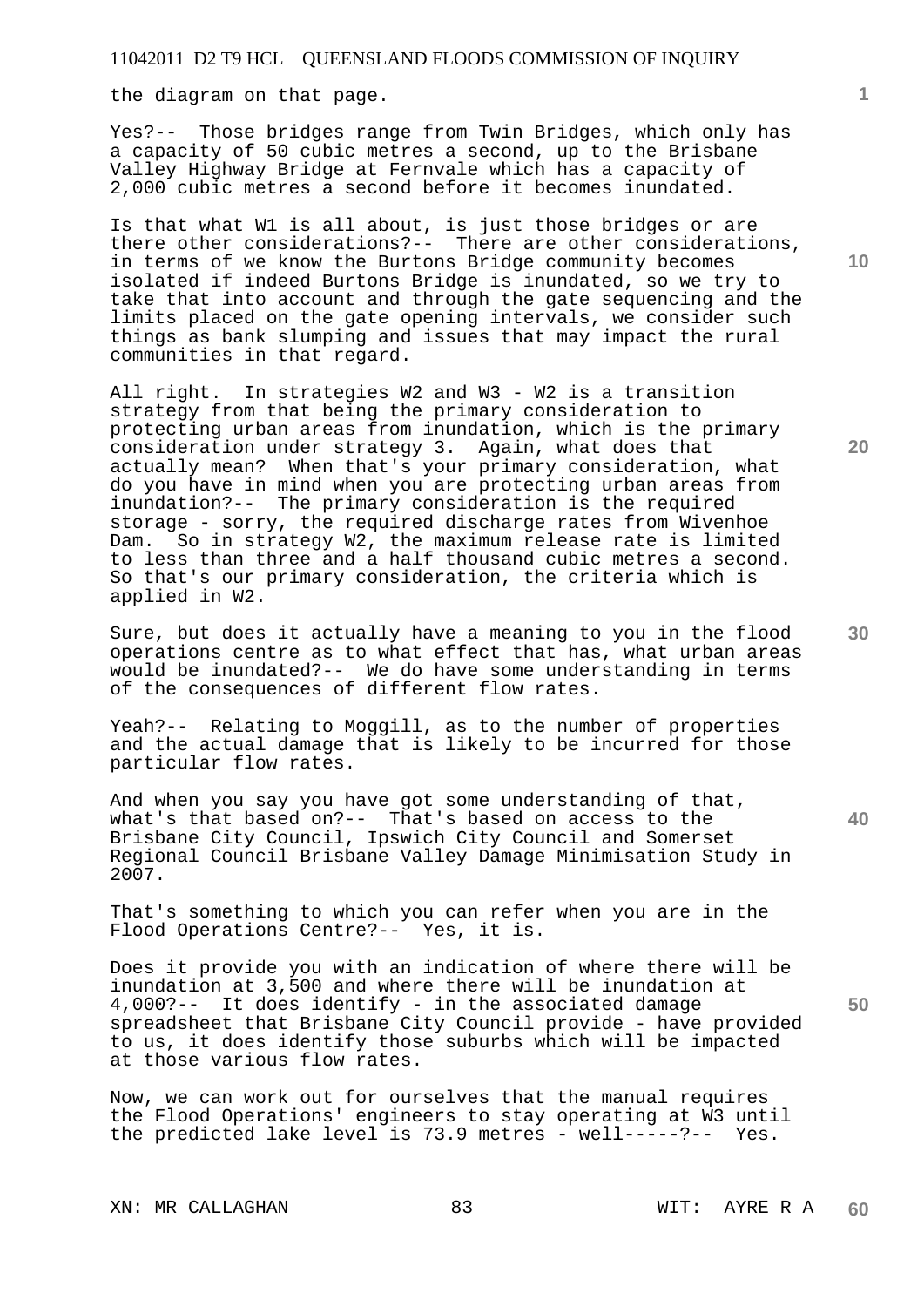-----just short of 74. I am rounding it off?-- Yes.

And that's fine if the - depending on your starting point but it is true to say, isn't it, that during the January event there was one period - and you might have to take my word for the figures if you don't have them in front of you - but between - for example, 0100 on the 10th of January and 0100 on the 11th, a period of 24 hours, there was a rise of just over three metres in the Wivenhoe lake level from around 70 to around 73 - I am just speaking in general terms?-- Yes.

We don't have to pin the exact figures down at the moment, but you recall the event?-- I do indeed.

With some clarity, no doubt?-- I do, yes.

So, as I say, when the lake can rise by over three metres in less than 24 hours, that's okay, just, when the starting point is around 70 metres. But if, hypothetically, there was another event of that magnitude in a similar sort of a period, then you'd very rapidly have serious dam safety considerations, wouldn't you?-- You would certainly be invoking strategy W4 and be contemplating the security of the dam, yes.

Well, you would have no choice about invoking the strategy, but if you got three metres on top of the 73 in a 24 hour period - and I am not asking you to do the modelling and work out exactly which fuse plug might have gone or anything like that, but that's a serious dam safety threat?-- It certainly would be, yes.

But you, as you have acknowledged, wouldn't be permitted to give primary consideration to the safety of the dam until you tripped over that 74 metre mark?-- 74 is really the tipping point-----

Yeah?-- -----to take us into consideration of the security of the dam.

All right. Well, I might as well ask you now: given that we know you can have a rainfall event of that magnitude, does that suggest that attention should be directed to dam safety as a primary consideration a bit before the levels are predicted to reach 73.9?-- I think now that with the incorporation of the auxiliary spillway into Wivenhoe Dam, there is a greater opportunity for us to deal with those type of events. Had that scenario occurred before the auxiliary spillway is in place, then I think you would have greater concern for the risk to the security of the dam.

Well, by that you are saying that the fuse plugs would deal with the situation?-- The fuse plugs would assist you in alleviating the rate of rise, yes.

The blowing of the fuse plugs would be a highly undesirable outcome, though, wouldn't it ?-- It is - it is certainly not something you would take lightly-----

XN: MR CALLAGHAN 84 6 WIT: AYRE R A

**10** 

**20** 

**1**

**30** 

**50**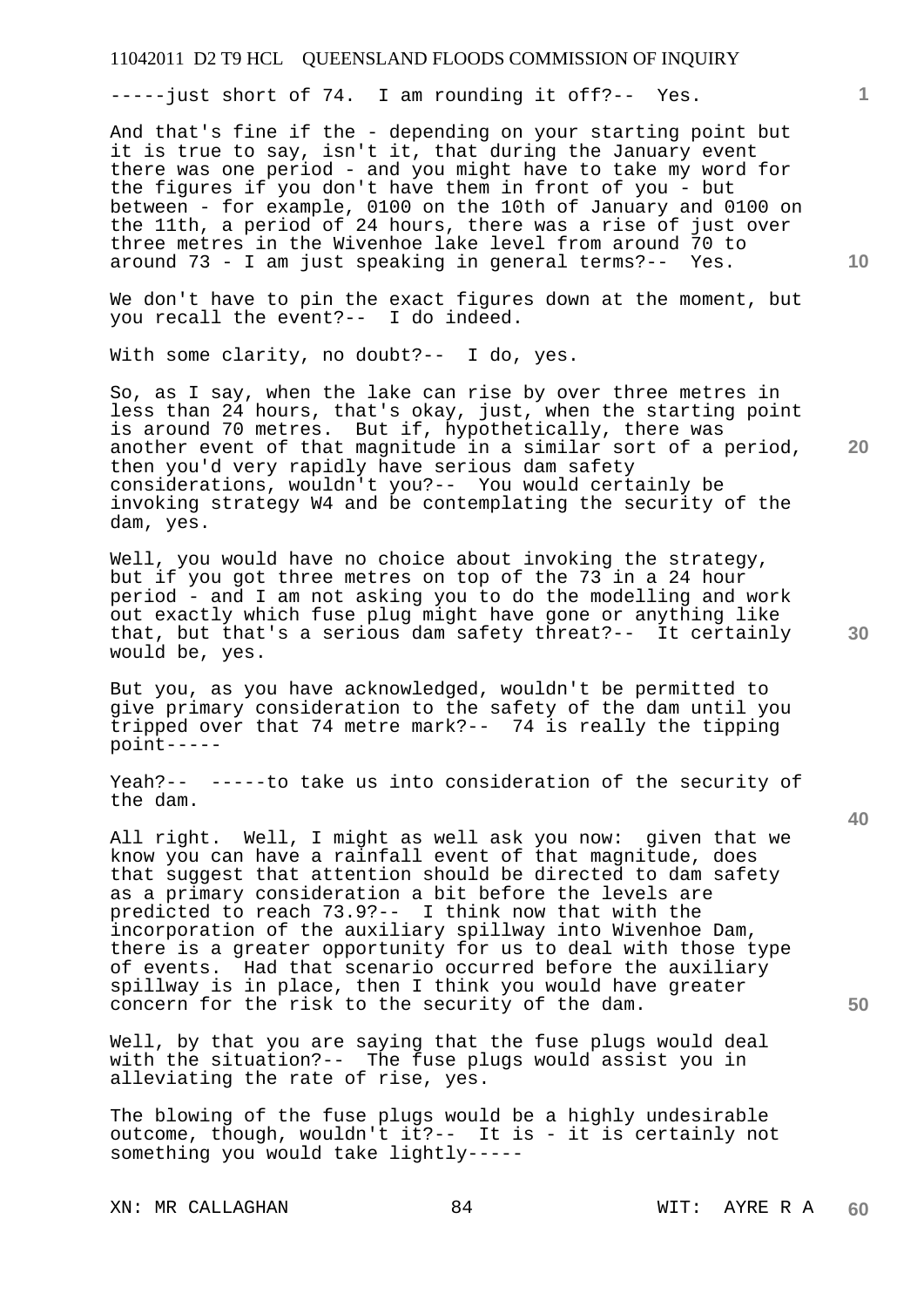No?-- -----but in terms of ensuring the overall security of the dam-----

Sure?-- -----if need be, then yes.

No. We all agree it is better than the whole dam going, but it is still not something that you would really like to happen?-- No, that's correct.

Can I ask you this: what training or what attention has been given to - I will start that again. Has amongst the flood operations engineers there been any formal training, or seminars, or formal consideration given to what's involved in a W4 situation prior to this event?-- We - all four duty engineers were part of the manual review panel.

Yes?-- So there were discussions in relation to how W4 could be incorporated into the revised manual.

Yes?-- The Seqwater interaction study provided a suite of modelling that showed the likelihood of the W4 being invoked during a range of design floods.

Seqwater Interactions Strategy?-- Study, yes.

Okay. Did that actually consider what was involved in the decision-making process once a W4 situation had been reached, or just-----?-- I think it was used to inform the application of the strategy in the manual, but the modelling that we do is consistent for all of the strategies and is based on a consistent approach in terms of adopting the no further rainfall model as the basis of operational decisions, but using the forecast rainfall models as a means of determining where the event is likely to develop to.

All right. Well, I want to pick up on that now, because the analysis that we've conducted thus far does reveal the absolute importance of the predicted lake levels. That's what brings the strategies into play?-- Yes.

And it comes through - and you have just acknowledged, I think, in your evidence, and it certainly comes through in the statements made by yourself and the other engineers - that the means by which you ascertain the predicted lake level is the no further rainfall model, is that correct?-- That's correct, yes.

For the purposes of choosing which of the strategies is to be deployed?-- Yes.

And I just want to take you through - first of all show you can I show you this collection of documents which are headed model - appendix A, model results. You are familiar with these documents?-- Yes, I am.

Yes, I will tender those, Madam Commissioner.

**20** 

**10** 

**1**

**40**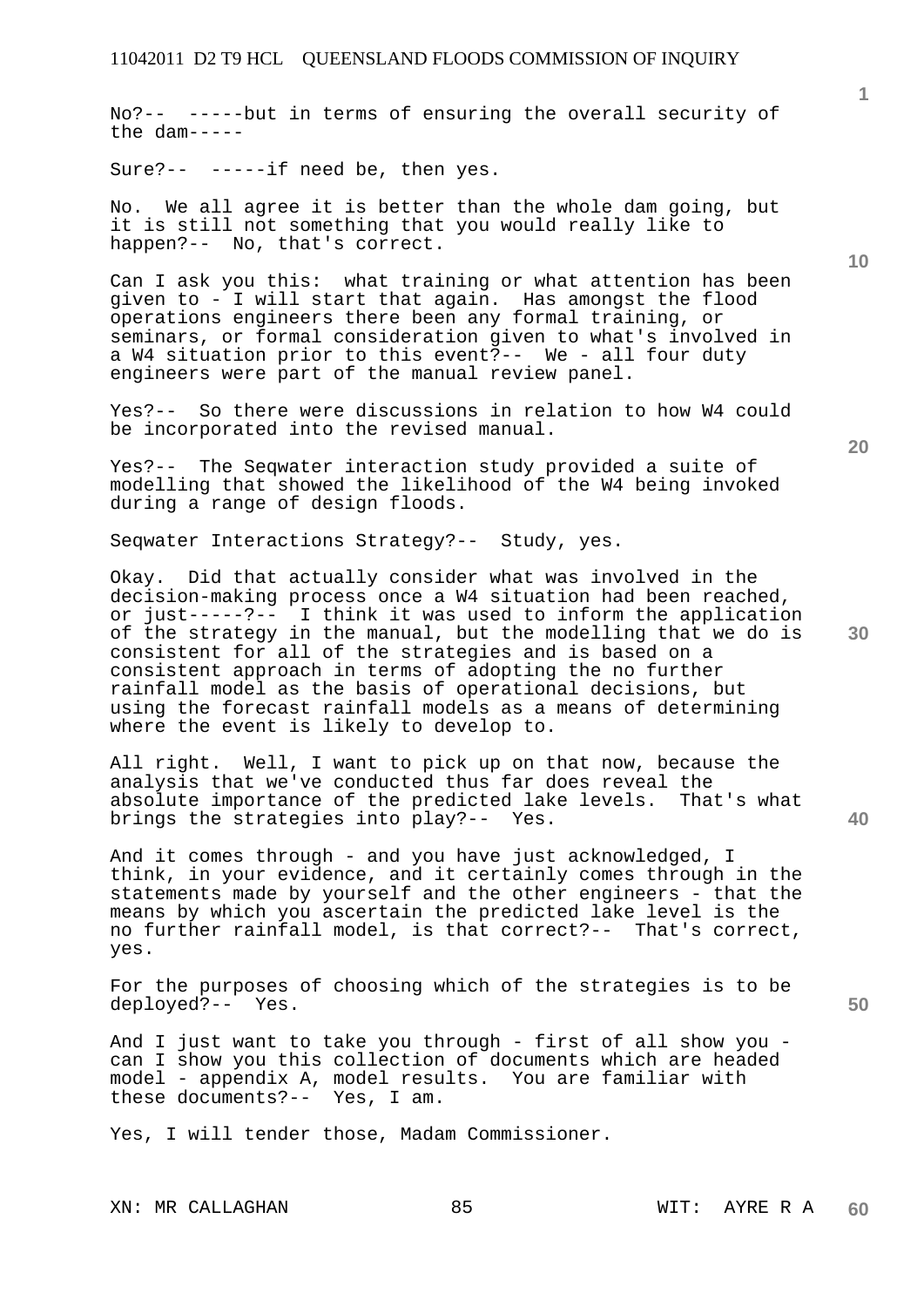# 11042011 D2 T9 HCL QUEENSLAND FLOODS COMMISSION OF INQUIRY **1 10 20 30 40 50**  COMMISSIONER: Exhibit 22. ADMITTED AND MARKED "EXHIBIT 22" MR CALLAGHAN: Mr Ayre, there is five pages of figures but I think if you flick past those, there is the first of a series of graphs?-- Yes. I might get those up on the screen as well so that your Honour can take a look at them. The document is Modelled Wivenhoe Dam Lake Levels, is that correct?-- That's right, yes. And down the bottom - we'll forget the page number but it has got "run 20: Sunday 9 January 2011, 17:00"?-- Yes. That's right? Perhaps you can tell us what we're looking at?-- The plot shows the----- Sorry, just - what the document is?-- The document is the summary of model results that were undertaken by the Flood Operations Centre during the January 2011 flood event. Okay?-- And these results show the two model results based on no forecast rain and with forecast rain for the time indicated on run 20, which was 17:00 hours on Sunday the 9th. All right. Is this summary printed off from the same - or where does it come from?-- This information comes out of our Gate Operations Model spreadsheet. So it all comes from the same source-----?-- Yes. -----as the source from which actual decisions were made?-- Yes, that's correct. All right. Well, it is to some extent self-explanatory but we have a blue line going from the left-hand side of the page to the point of a dotted line which is the point in time at which the model run was done, is that correct?-- That's correct, yes. Then we have diverging blue and red lines. The red line is the box in the top right-hand corner, indicates is without forecast rain, and the blue line with forecast rain? Is that correct?-- That's right, yes. For our purposes today we proceed, do we not, on the basis that the decisions made in the Flood Operations Centre were made on the basis of the red line?-- Yes, that's correct. Okay. Keep that document there because I want to look at it - I want to go through a few of these in conjunction with looking at another document known as the Flood Event Log. You are familiar with that document?-- I am, yes.

XN: MR CALLAGHAN 86 WIT: AYRE R A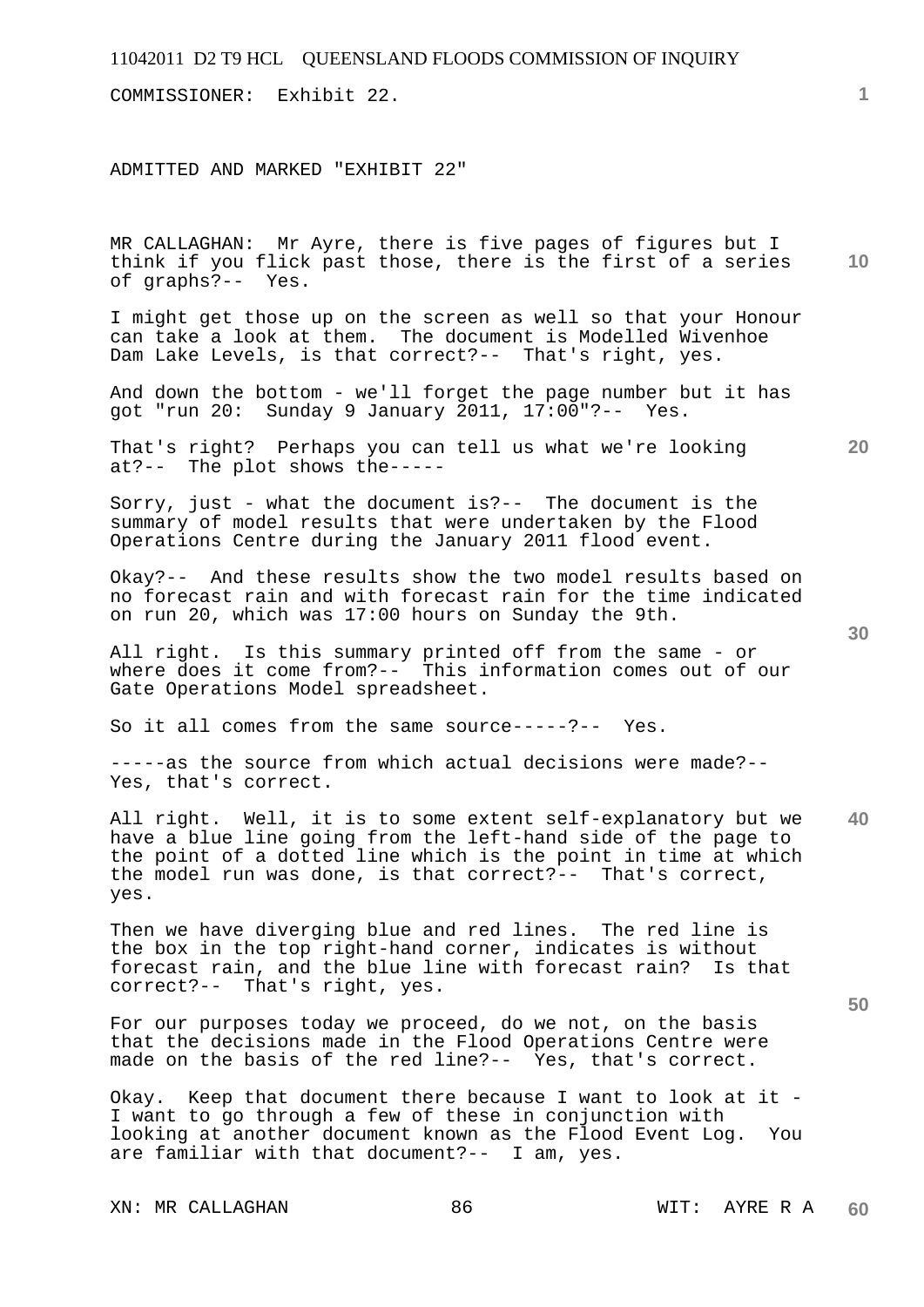Can you just describe to us what the Flood Event Log is?-- The Flood Event Log was a register of all the pertinent information, particularly incoming and outgoing communications from the Flood Operations Centre. It is a document that was maintained by the technical assistance, so it is not necessarily a verbatim record of the communications that occurred.

**10**  I will show you a copy of it for the purpose of tendering it. That's the document in question, is it?-- Yes, that's correct.

All right. I tender that, Madam Commissioner.

COMMISSIONER: Exhibit 23.

ADMITTED AND MARKED "EXHIBIT 23"

MR CALLAGHAN: Going back then to the modelled lake levels, the first in that sequence which I have handed to you is run 20 which is at 5 p.m. on Sunday the 9th of January, is that right?-- That's correct.

**30**  We see in that one both with and without forecast rain had the dam lake level at below 74, in fact below 73 even on the with forecast model?-- Yes, that's correct.

Similarly, if you turn the page to run 21, same story. Even though the with forecast model is creeping up, it is still below 74, as is the without forecast model?-- Yes.

Run 22, which was done at 8 p.m. on Sunday the 9th of January, is a model in which the forecast rain would have taken over would have taken the dam level over 74; that's correct?-- That's correct.

But, as you have told us, that's not regarded for the purposes of ascertaining the strategy to be chosen?-- No, it is not because of the volatility in the forecasts.

All right. And I take it all of the relevant forecast information that you receive is somehow or other factored into this model?-- The model runs are all done on the 24 hour QPF forecasts.

Okay, which is-----?-- Which is the forecasts we deem as being the most reliable, as such.

It is the best possible available?-- Yes.

Now, can I take you then to run 23 which is at 1 a.m. on the 10th of January? Again, the with forecast rain has the dam level in excess of 74, not so the without forecast. But there

**20** 

**40** 

**50**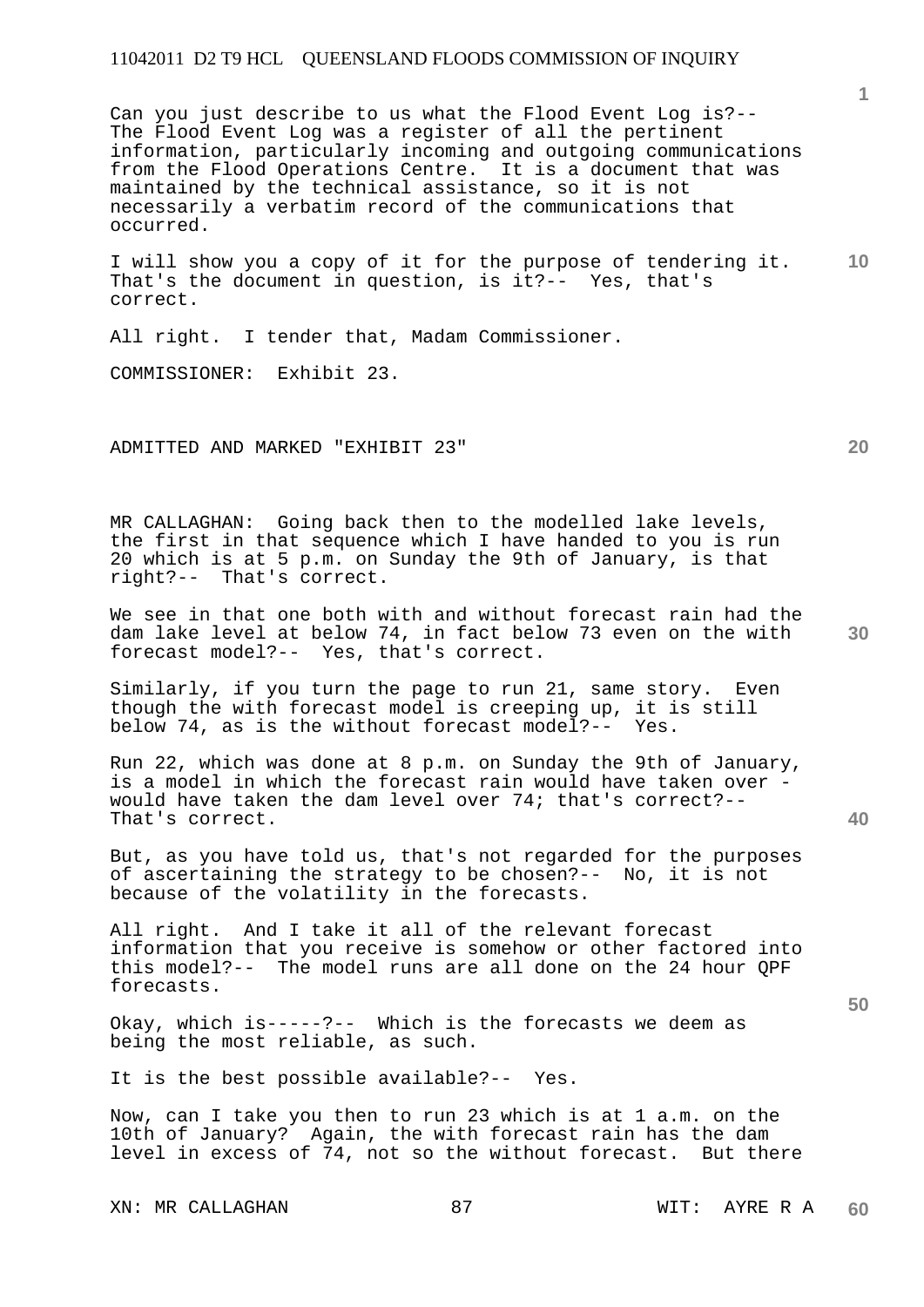**1** was an entry in the flood event log I wanted to ask you about, at around about this time that this model run was done. Just excuse me for a moment.

**10** 

**20** 

**30** 

**40**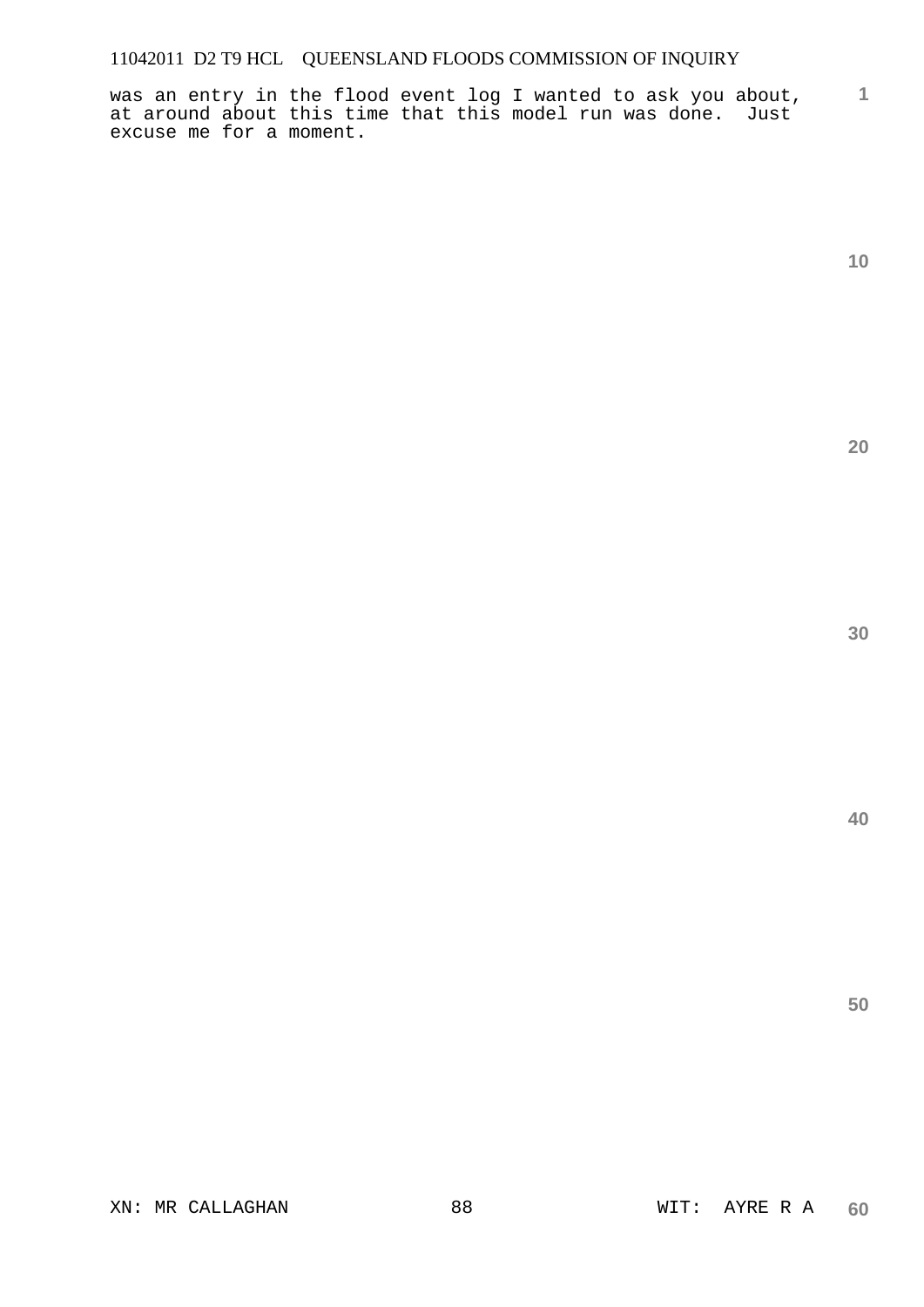On Monday, the 10th of January at about - oh, at 1 a.m., which is when this model run was down, you see there's an entry "RA called", someone at Somerset Dam, "regarding purported dam stability issues"?-- Yes

Do you know what that was about?-- The - we had received an e-mail from Tony Trace - I think it was Tony Trace earlier that day - which indicated that there had been some reports that there was issues with respect to Somerset Dam. In fact, there'd been reports that with there were cracks in the monolith.

All right. And what happened?-- I - as we were required in terms of the section plans, I phoned the operators to confirm what the situation was at Somerset Dam at that time.

All right. Did any of that come to anything?-- No, the operators indicated that they'd just completed a surveillance of the galleries and that everything at the dam was intact.

Right. Well, turning, then, to - perhaps staying with that, you can see at that 1 a.m. entry there is an entry to say that the model run was done at that time as well?-- That's an approximation, yes, of - as to when that run was completed.

Only an approximation?-- Yes.

With what sort of margin for error?-- In the actual model itself we set particular timeframes, so 1 a.m. would have been the cut-off time that data that's been corrected - collected in real time was used, and then from 1 a.m. onwards the forecast information would have been used. So, the model run would have, indeed, been done some minutes after 1 a.m.

Okay. So, some minutes?-- Yes.

Not 10 minutes or-----?-- Oh, it possibly was after the phone call, yes.

Yes. All right. Well, can I take you, then, to run 24, which, according to the entry at the bottom of that page, purports to have been done - you would say at approximately 0300?-- Yes.

**50**  Is there a corresponding entry in the Flood Event Log which reflects the fact that that run was done at or around that time?-- Not necessarily. The model runs were added into the event log later in the event, it was - they weren't necessarily captured in the event log from the start of the event. So, if the technical assistants hadn't recognised that we had a preserved model run at that time, they may not have recorded it.

I see. All right. So, that's just down to whether the technical assistant managed to record it?-- If - indeed if the duty engineer had indicated to the technical assistant that we'd just completed a model run.

**10** 

**20** 

**1**

**30**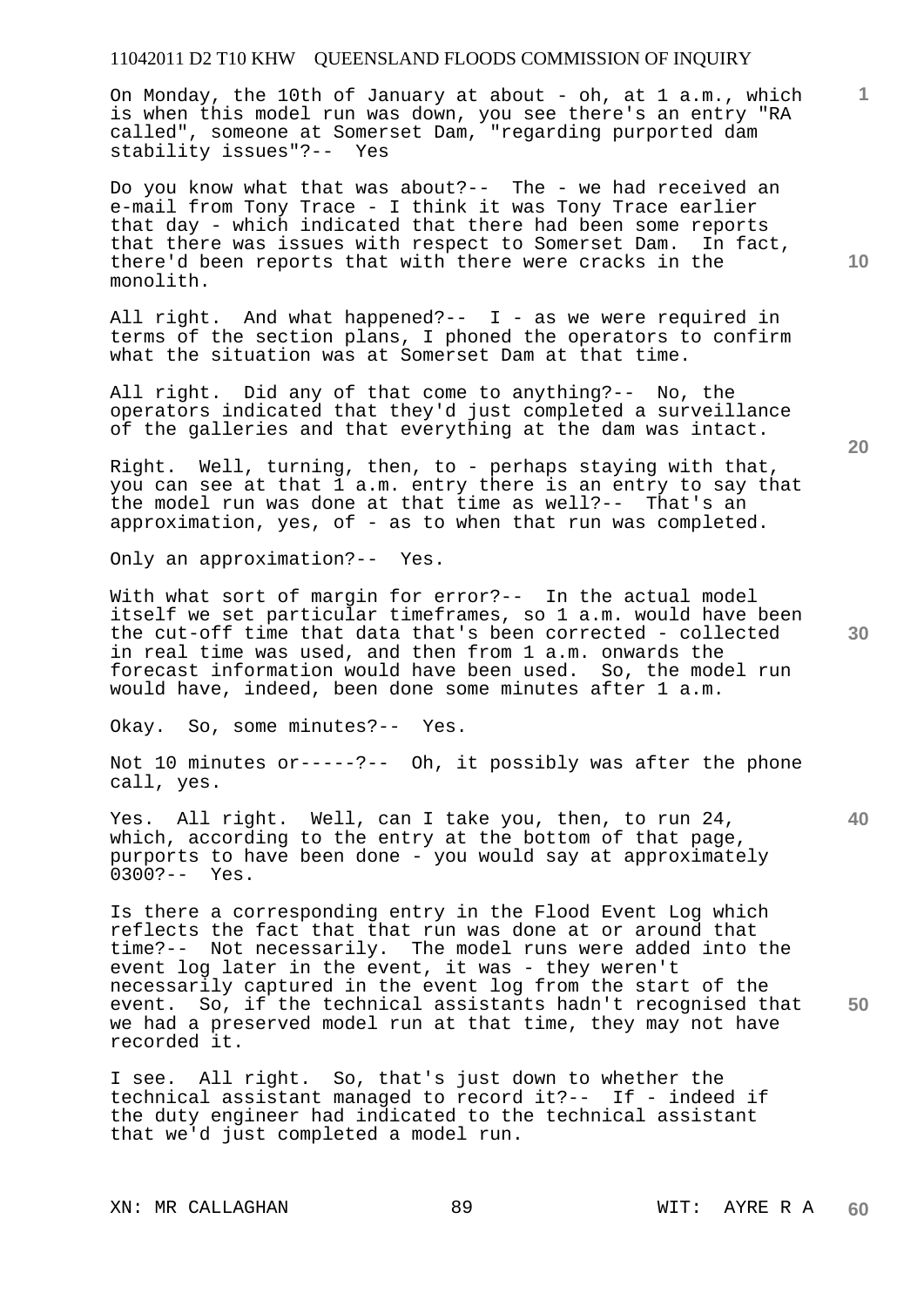I see. Well, this might explain the next question: in relation to run 25, the result chart, that purports to have been done at approximately 0400 on the 10th; is that right?-- Yes, that's right.

But if we look at the Flood Event Log, there's what might be the corresponding entry - I don't know, you tell me - would appear to have been entered at 5 a.m.; would that be right?-- Yes, that's correct.

So, how is that - how does that discrepancy arise if - why would it be entered at 0500, rather than at 0400?-- Well, the model timeframes are set independent of necessarily when the model is run.

Yes?-- We would set the - what's called time now in the Case Edit Page to be a particular time. So, this model was set at 4 a.m.. We would do the analysis and then do the reporting, and this particular model would have been used as the basis of the situation report that was produced at 6 a.m. and during the reporting process, which could have been as late as 5 a.m., we would have indicated to the technical assistant that the model run has been completed.

But that might not have been at exactly 0500?-- No, no, it would have been at some time - not necessarily so.

So, where there is a discrepancy, and there are a few of them, between the figure on the chart and the figure in the Flood Event Log, we should assume that the chart reflects the time closest to which the model run was done?-- Yes, that's correct.

Okay. All right. Well, going through these model results, there's a clear pattern for 25, 26, 27, 28 and we will pause at 29. You'd agree in respect of each of those the with forecast blue line is always well above '74 and the without forecast is below '74?-- Yes, that's correct.

Can I just ask you about that one, 29. It has to the left-hand side of the dotted line, which represents at the time the model was run, there are two lines. I think it only appears on one other of these result charts. To the outsider, it would appear that that should always be one line because it's working on what's actually happened until that point?-- Yes, up until the dotted line it should one line.

Is that just a slip in the machinery or any scientific basis for that?-- No scientific basis for it. I would suggest it's simply-----

Just a printing problem?-- I'm not too sure. I would expect there may be slight differences between the two runs in terms of gate settings adopted.

In terms of what, I'm sorry?-- In the gate settings that were adopted, which may lead to those slight differences.

XN: MR CALLAGHAN 90 WIT: AYRE R A

**10** 

**20** 

**1**

**40** 

**50**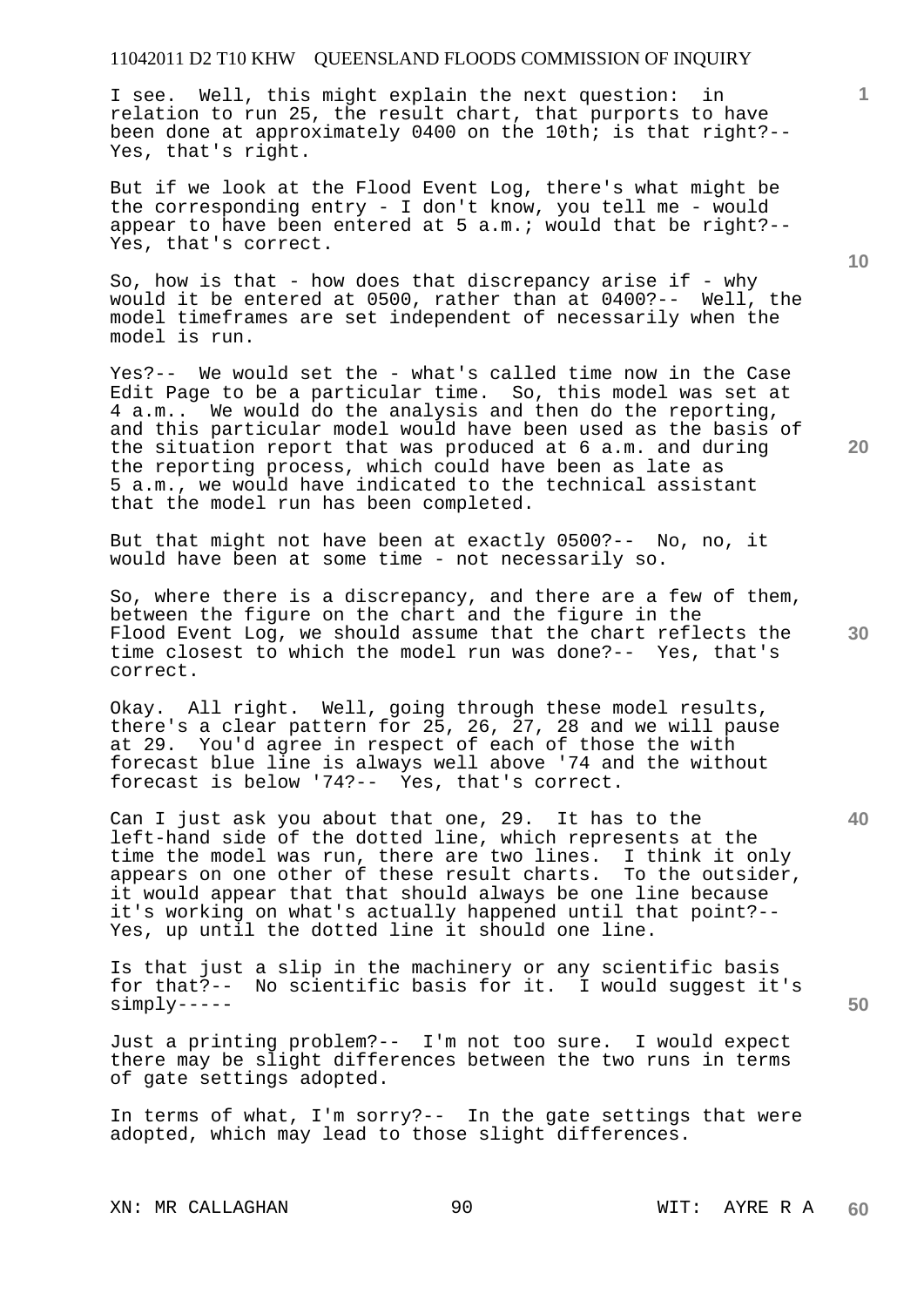All right. Anyway, it shouldn't really be different, should be the one-----?-- I don't believe it's any material difference. Yeah, they should, in fact, be tracing together.

All right. That was done at - run 29 - I think it was 1400 on Monday the 10th, and can I just take you back to the Flood Event Log to certain things which were happening that afternoon?

MR DEVLIN: Chair, I think it's 1600.

COMMISSIONER: Yes. You said 1400. You meant 1600.

MR CALLAGHAN: 1600, thank you. That afternoon, I suggest there were some issues which reflect some of the difficulties which you were dealing with that day. Perhaps if we picked up at 12.33 p.m., "Called BCC twice. No answer. Left messages." Is that the entry?-- That's the entry. However, I wasn't actually in the Flood Operations Centre on this day, so I can't-----

I understand, and if you can't comment you can't comment clearly, but as the senior man, if you like, you have obviously reviewed all of this material?-- I have reviewed it, yes.

And I suppose I was going to take you then to the entry at 2.30 which reflected further difficulties calling the BCC?-- Yes.

3 o'clock, "Called disaster coordinator. No answer."?-- Yes.

I suppose I want to ask you at this point a general question about difficulties in communication in the Flood Operations Centre. I mean, this tends to suggest that people to whom you would have liked to have access weren't necessarily always there when calls were made?-- There is certainly some communication issues with the different agencies at different times during the event, yes.

And are these examples of those?-- They are examples of those.

I mean, you were also, for example, being troubled at 6.45 p.m. - when you say "you" I meant the centre - by concerns about school groups using North Pine Dam?-- Yes. I recall that Brett Schultz advising one of the other duty engineers - of that regard. I think that was John Tibaldi who dealt with that matter.

Is that the sort of issue that you think you should have had to - the Flood Operations Centre should have troubled with during a time like this?-- It's an issue that relates to public safety.

Yes?-- But I think it was addressed by the right channels, the rangers responsible within Seqwater dealt with that

**10** 

**1**

**30** 

**20**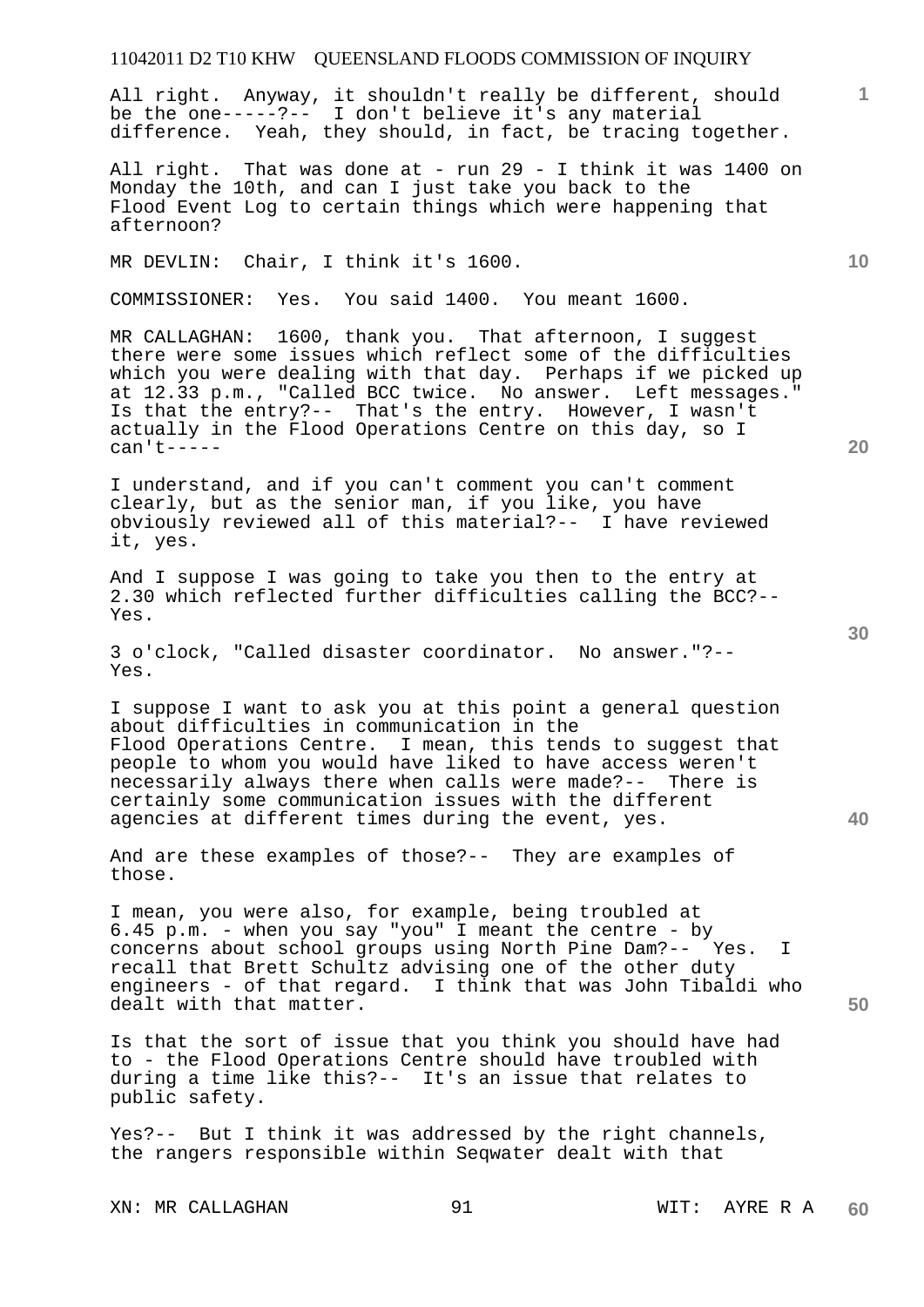matter, as I understand it.

Yes. I am just wondering why it didn't go to them in the first place?-- I can't answer that.

All right. On the same page, I think we have got a concern at 5.09 p.m. that water from Wivenhoe was getting into the mini hydro?-- Yes.

Can you explain what that was about?-- The - well, this is the mini hydro up at Somerset Dam, which has been decommissioned at this point in time. Some of the seals on some of the - on some of the valves weren't secured sufficiently and so water was indeed entering the chamber of the mini hydro.

Was that a maintenance issue or-----?-- It was a maintenance issue that the operator advised he had investigated and was able to alleviate during the course of the event.

All right. And you told us the Somerset hydro's been decommissioned?-- Yes, that's correct.

Can we go through, then, to - past run 30 and 31, and 32, which all, I'd suggest, follow the same pattern, where the with forecast dam level is over '74 but the without forecast is below?-- Yes.

I take you, then, to run 33 and 34 and ask you to look at both of those in conjunction with each other. Looking at the chart for run 34, the without forecast level of the dam looks to touch '74. Is that the way you interpret it?-- Yes, it's getting very close, yep.

Looks to be actually on the line and the data at the - on the first couple of pages of the document that I have handed to you would tend to suggest that it was actually at '74?-- '74.

Would you agree with that?-- Yes.

Okay. Still looking at it in conjunction with run 33, are you able to - sorry, just excuse me. Are each of those runs recorded on the Flood Event Log?-- I don't believe so.

Why would that not be so?-- At the time we were focussed on actually doing the modelling and weren't necessarily getting the technical assistants to take note of the model runs as they progressed.

All right. Well, do we know from anything that's been recorded at what time any of the flood operation engineers might have seen the results of run 34?-- The information was contained within the technical situation report that was issued at approximately 6.15 on the Tuesday morning.

Yes. There's one that's issued, I think, at 6.12?-- 6.12. A situation report that issued that day. Do you say it should

XN: MR CALLAGHAN 92 WIT: AYRE R A

**60** 

**20** 

**40** 

**50** 

**30** 

**10**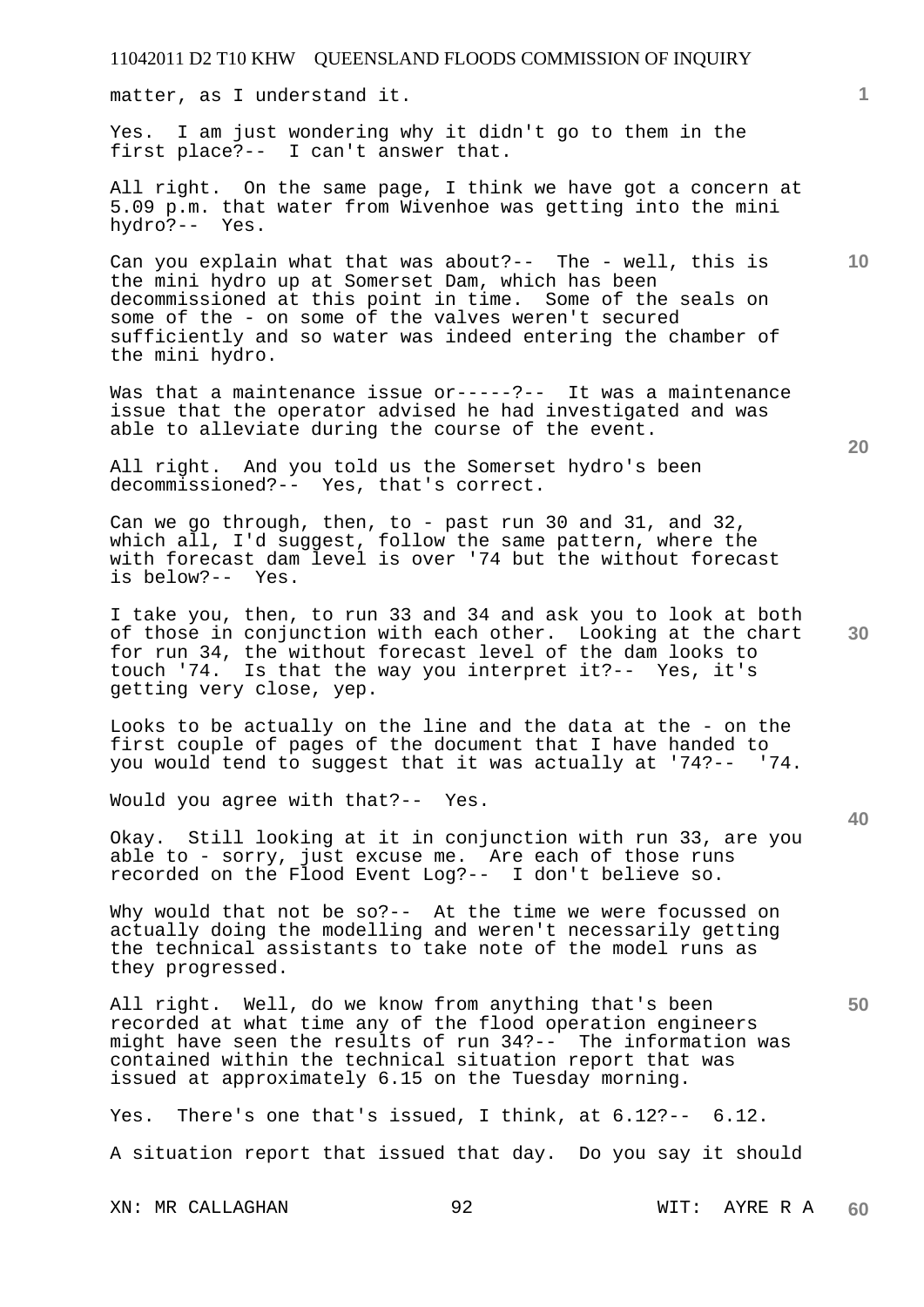record the details of when run 34 was noted?-- It won't record the time at which the run was done, but it would record the predicted levels.

All right. Well, that's what I'm getting at and if the answer is we can't find out, we can't find out, but the question or what I'm directing these questions at is whether it's possible for us to ascertain when run 34 was first seen by anyone?-- Certainly I know I was responsible for actually conducting that modelling, so I was - aware of where were at shortly after I'd run that, run that model.

All right. Thank you. Turning back to the Flood Event Log at around about that time too, it's at about 3.15 a.m., I think, there's an entry on the Flood Event Log relating to the Brisbane City Council; is that right?-- Yes.

The log records that the council was providing you with - with an inundation forecast to assist with devising strategy to manage releases. I suppose that would be relevant at W3; is that right?-- Yes, that's correct.

Okay. If you'd been at W4, that sort of information wouldn't have been as relevant?-- It's not as relevant, no, no.

Well, then, run 35, 0400, again, both levels over '74?-- Yes.

Run 36, likewise?-- Yes.

And run 37 likewise?-- Yes.

Am I right that it was on the strength of run 37 that W4 was declared, or was it earlier than that?-- No, at 8 p.m. strategy W4 was invoked.

**40**  Again, can I ask is there anywhere we can look to actually record in real time, if you like, when that decision was documented?-- I wasn't present in the Flood Operations Centre at that time. I expect the communications between John Tibaldi and Terry Malone reflect the decisions to invoke W4. I would just have to check the log. I believe the entry at 7.59 a.m. is an acknowledgement that W4 had been implemented.

That tells us that releases will reach 3700 metres, so impliedly you say that means W4's been reached?-- Because that release rate is in excess of three and a half thousand cubic metres a second and is above the target release rate for Strategy W3.

The target release rate for what, sorry?-- Strategy W3.

That's right. So, doesn't that imply that you are still at W3 or-----?-- No, it's my understanding that at that time the Strategy W4 was actually implemented.

And, look, as I say, if you can't - if it's not recorded, it's not recorded, but is there anywhere that actually makes that

XN: MR CALLAGHAN 93 WIT: AYRE R A **60** 

**30** 

**50** 

**20** 

**10**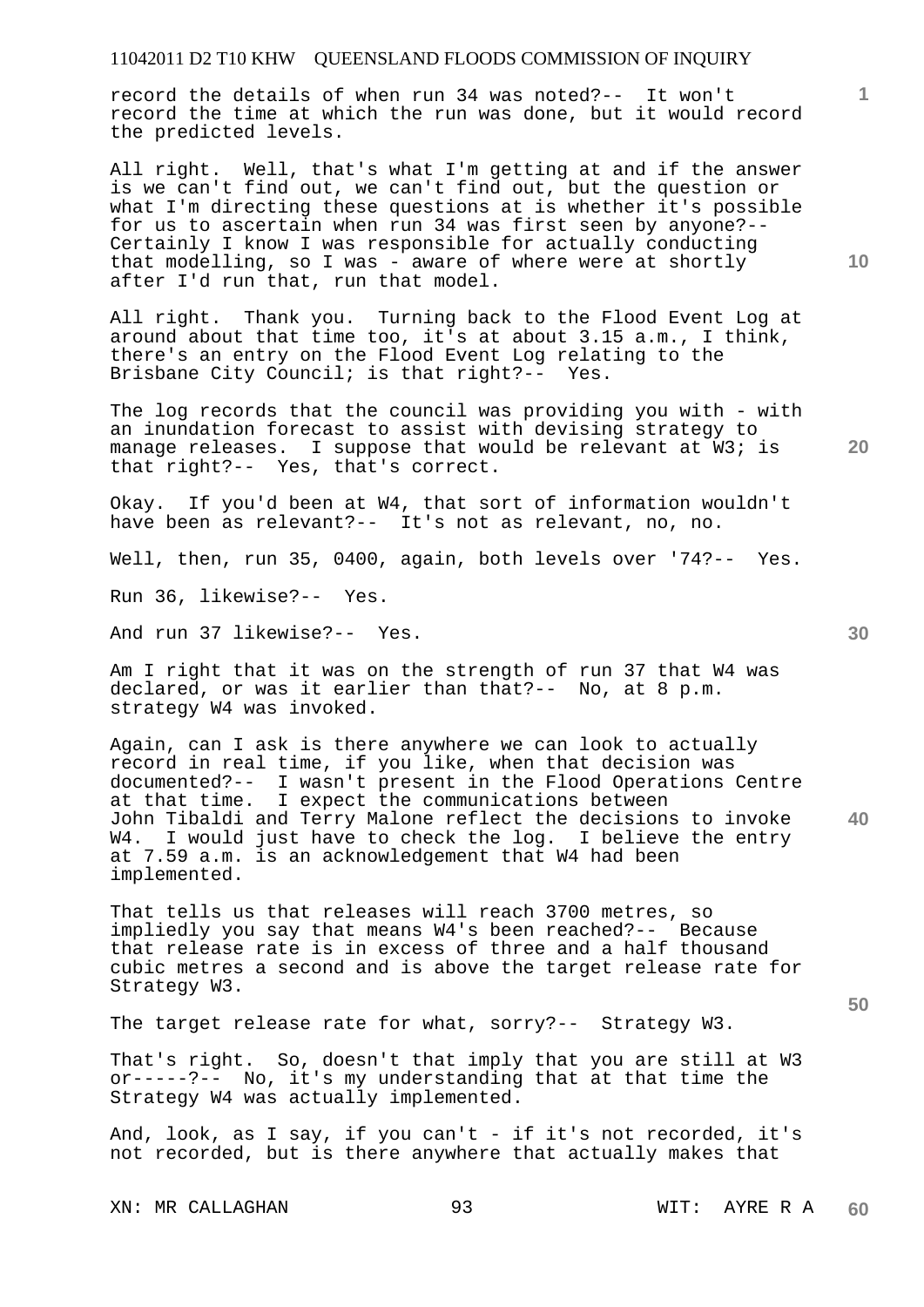explicit to us? Can we look at anything to say when W4 was declared?-- Not in the event log, no.

Or anywhere else?-- No, I don't believe so.

No. Okay. That entry that you refer to at 7.59 would have been before or would be a reflection of a conversation which happened before run 37; is that right?-- Yes, yep.

Okay. And it was run 37 which was the tipping point, if you like?-- I am unsure because I wasn't actually in the Flood Operations Centre at that time, but I believe so.

All right. Thank you. Well, can I just draw some attention to some other events that were going on around this time or in a short time thereafter by reference to the Flood Event Log? At 8.50 a.m., Wivenhoe lost power; is that right?-- It lost mains power feed, yes.

That situation continued at 9.09 p.m.. There's an entry relating to that?-- Yes.

At 11.06 there was a problem because the fax machine wasn't working; is that right?-- And that would have been - related to the mains power situation, yes.

Okay. 12.10, landline connection issues?-- Yes.

None of these things could have made life easier?-- No, but there were a number of redundant systems in place for the communications. We had access to the two-way radio, we had still mobile phone coverage as well that we could provide to or contact the operators at Wivenhoe.

All right. Well, we have been through those model runs now and, of course, a number of those were included in the flood report which was prepared by Seqwater as required after an event of this nature. You had a role in the preparation of that report?-- Yes, I did.

If I was to suggest to you that the results of runs 32, 33 and 34 were not included in that report, would you have any comment to make?-- No, the situation that occurred on the Tuesday morning, during that timeframe we were actually trying to understand what was happening in Lockyer Creek and the flows emanating out of Lockyer Creek. The differences in predicted peak level in Wivenhoe for the no further rainfall forecast are well within our modelling bounds, which is normally around about 250 millimetres, so those particular model runs are effectively saying the same sort of thing.

All right. Can I take you to this, Mr Ayre: it's clear enough, isn't it, on the strength of all those model runs that, hypothetically, if you operated on the with forecast rainfall model, you could have justified a decision to go to W4 on the basis of run 22?-- The-----

This is a hypothetical, I accept?-- As a hypothetical. The

XN: MR CALLAGHAN 94 WIT: AYRE R A **60** 

**30** 

**40** 

**50** 

**10** 

**20**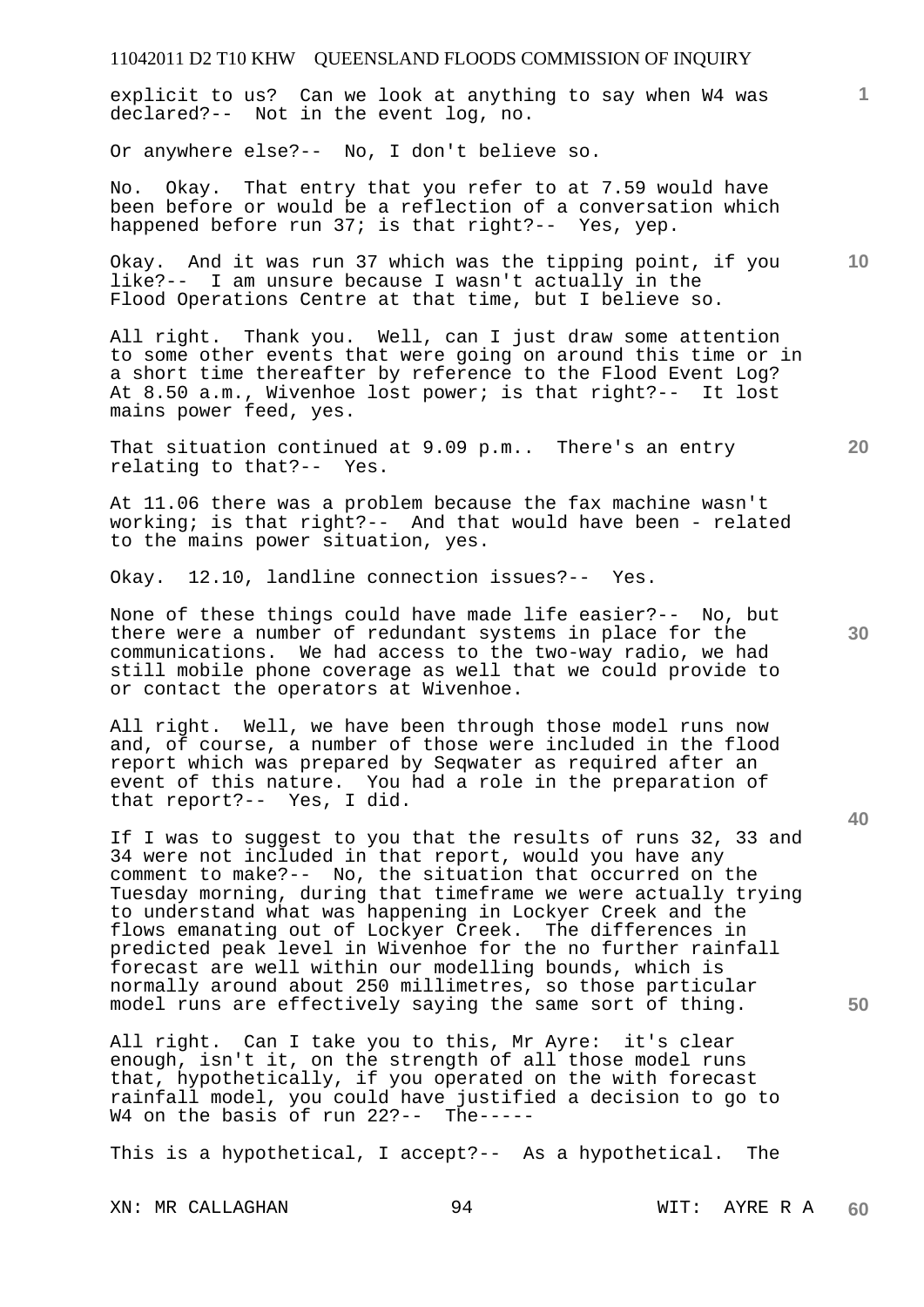uncertainty associated with those with forecasts runs are quite large.

I understand that, but nevertheless you had a scientific model where the predicted rainfall - predicted lake level was taken over '74?-- Yes.

And you could have justified a decision if you were operating on that basis, you could have defended it by saying, "Well, there's a prediction here."?-- Well, there is a balance, I think, in terms of reliance on a forecast base model as opposed to the no further rainfall model.

And I understand you have made clear that you regard the best method as the no rainfall model?-- Yes, that's correct.

And is it fair to say that as far as you know in discussions with your colleagues, Mr Malone, Mr Tibaldi and Mr Ruffini, they all agreed with that?-- I believe so, yes.

Yes. And, indeed, if we go to your first statement at paragraph 408, you make the point that the manual does not expressly state the predicted lake levels should be determined on a no further rainfall basis; is that correct?-- That's correct, yes.

But I'd suggest to you, Mr Ayre, not only does it say that does it not say that, it actually says something very different, and can I take you to the manual and to paragraph 8.4 on page 22? About halfway down the page, it says that, "The strategy chosen at any point in time will depend on the actual levels in the dams and the following predictions which are to be made using the best forecast rainfall and stream flow information available at the time, one of those predictions being the maximum storage levels in Wivenhoe and Somerset Dams." You'd accept that's in the  $manual? --$ 

And would you not accept - would you not agree that as it reads, it's tolerably clear that the strategy is to be chosen at least in part on the prediction of the level of Wivenhoe based on the best forecast rainfall information?-- Yes, that's correct.

But that's not what you did, was it?-- I believe we did. I think the no forecast rainfall is, indeed, just one of the available forecast rainfall scenarios to be considered.

Well, you're saying that no forecast rainfall is the best forecast rainfall?-- It's been proven to be the most available in the past, yes.

Would you accept that on a natural reading of that provision of the manual, it might be thought to direct the attention of the flood operation engineers to what the actual forecast rainfall was?-- It certainly does indicate that we should take into consideration what our most reliable forecasts are, yes.

**20** 

**30** 

**10** 

**1**